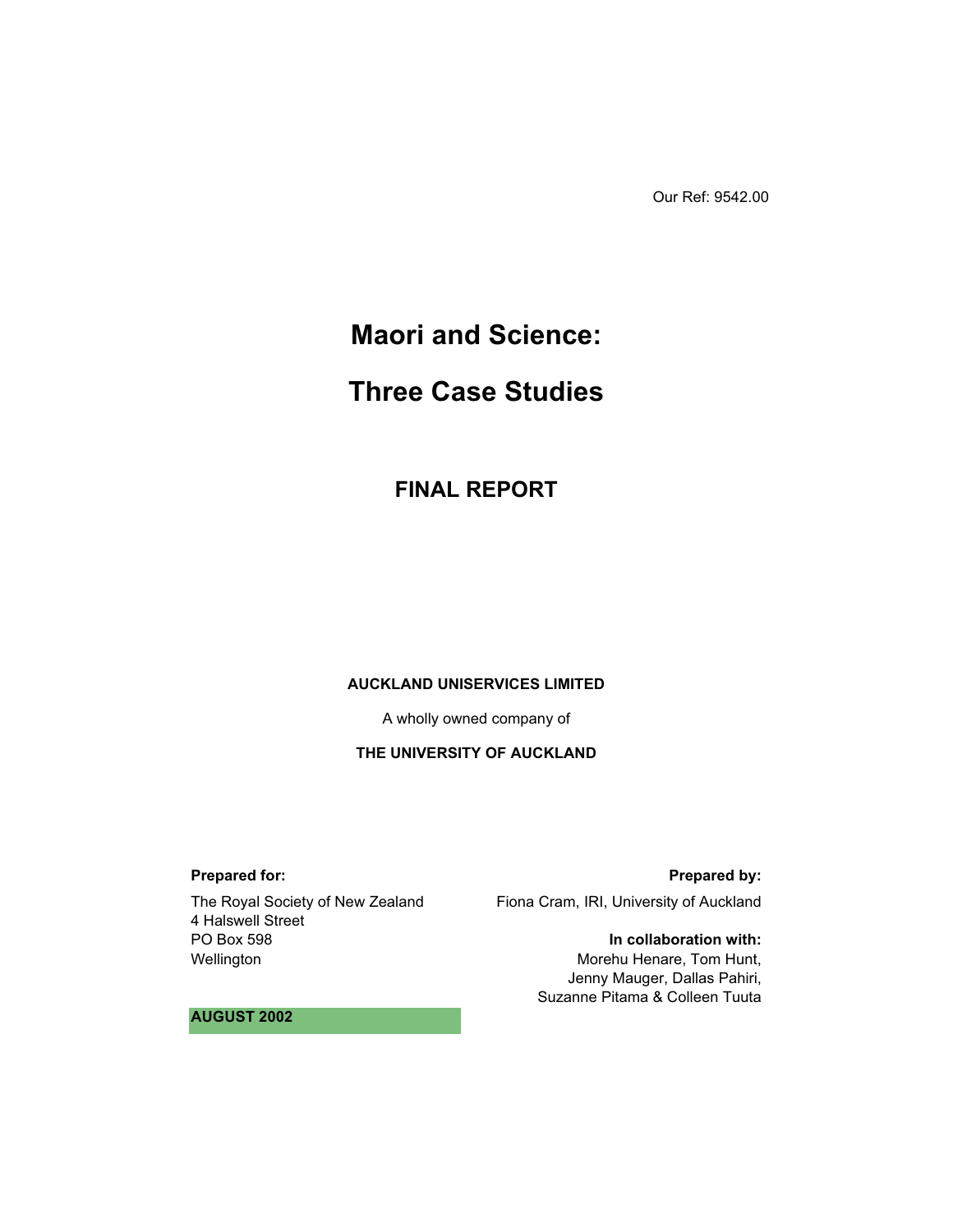Reports from Auckland UniServices Limited should only be used for the purposes for which they were commissioned. If it is proposed to use a report prepared by Auckland UniServices Limited for a different purpose or in a different context from that intended at the time of commissioning the work, then UniServices should be consulted to verify whether the report is being correctly interpreted. In particular it is requested that, where quoted, conclusions given in UniServices reports should be stated in full.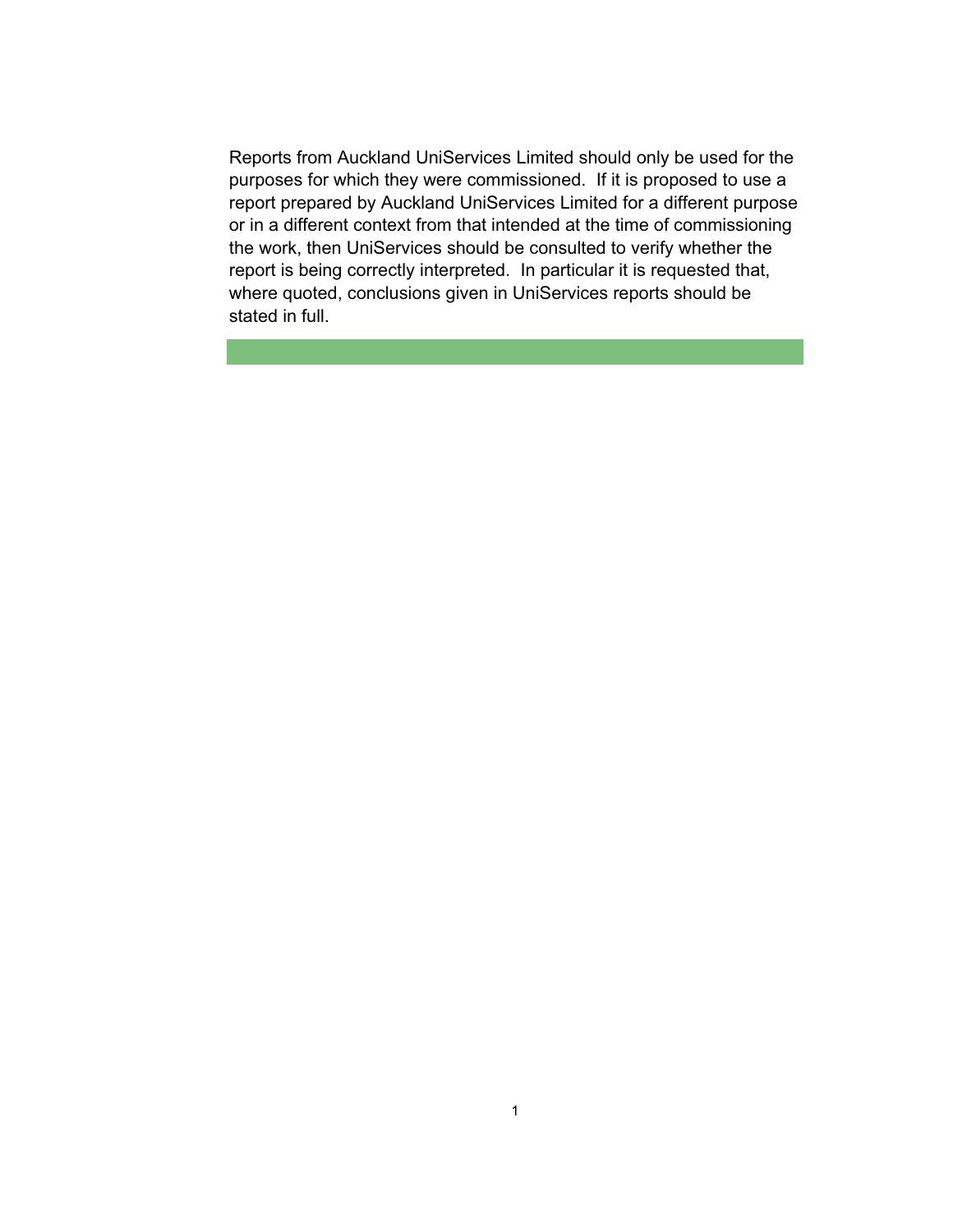# **ACKNOWLEDGEMENTS**

Kia Ora koutou katoa

The present research captures only a small part of a bigger conversation that is being held in many different parts of Aotearoa. While Tangata Whenua groups have had many bad experiences of research collaborations, this research set out to capture three good experiences. So many thanks to those of you who shared your stories, your thoughts, your dreams and your experiences during this research. You have created a rich pool that I hope both other Tangata Whenua groups and science and research organisations can drink from and learn.

Thank you also to my two colleagues who took the time to review an earlier version of this report. Kia ora.

Heoi anö, nä Fiona Cram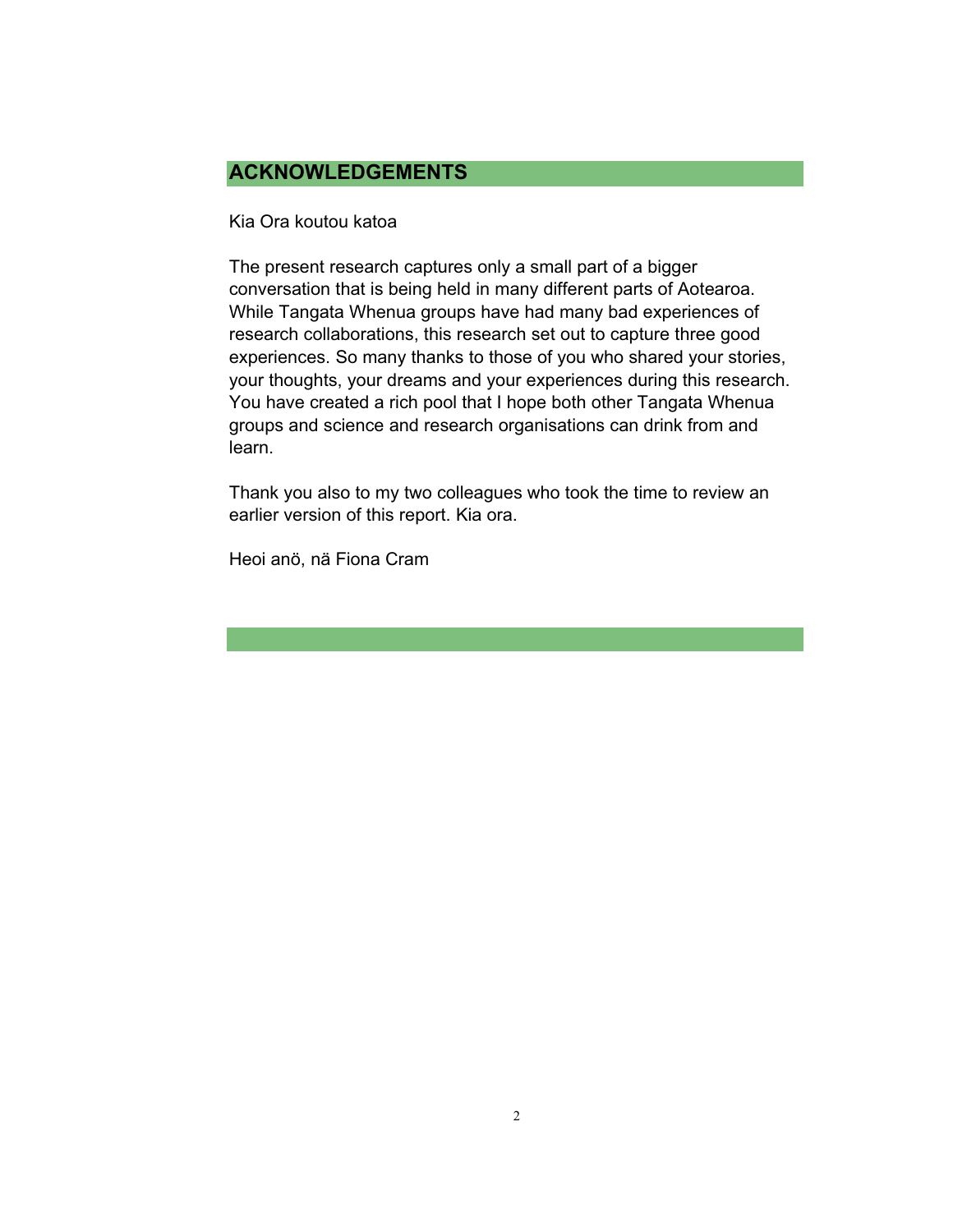# **CONTENTS**

|                      | CASE STUDY I Effectiveness of a Relationship Between Hapü and |  |
|----------------------|---------------------------------------------------------------|--|
| <b>CASE STUDY II</b> |                                                               |  |
|                      |                                                               |  |
|                      |                                                               |  |
|                      |                                                               |  |
|                      |                                                               |  |
|                      |                                                               |  |
|                      |                                                               |  |
|                      |                                                               |  |
|                      |                                                               |  |
|                      |                                                               |  |
|                      |                                                               |  |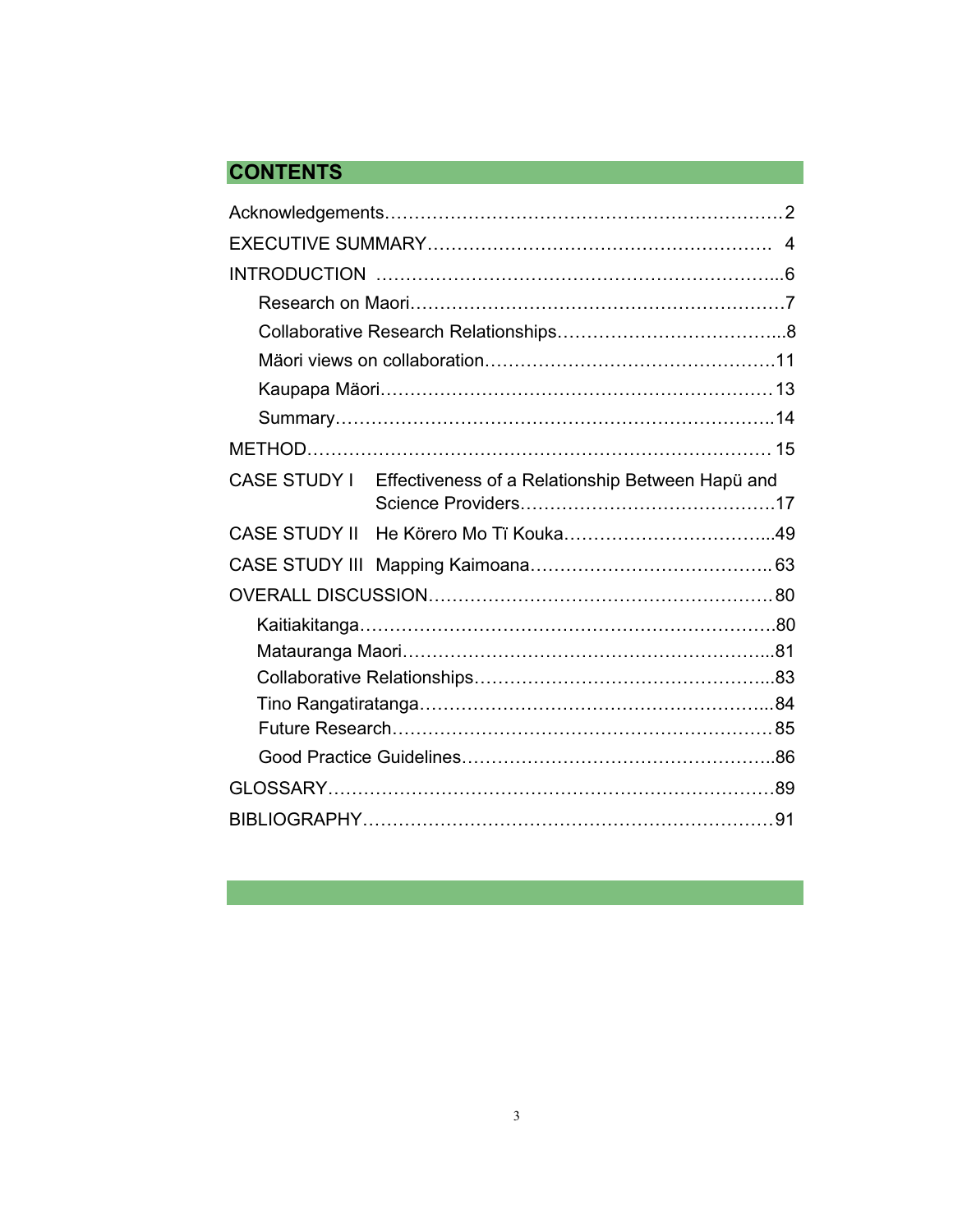# **EXECUTIVE SUMMARY**

In March of 2002 Dr Fiona Cram, IRI, was approached by the Royal Society of New Zealand about a small piece of research that they wanted to commission about Mäori views of science and technology. The result was Dr Cram's proposal to the Royal Society that the research focus on three case studies of Mäori communities/groups who had had reasonably positive interactions with scientists. The findings of the present research should go some way toward facilitating better interactions between Tangata Whenua and the Scientific Community.

Three case studies were therefore conducted with three Mäori groups that have problem-solved an issue by the engagement with science/technology and matauranga Mäori (indigenous knowledge). From this research Good Practice Guidelines were developed.

# **GOOD PRACTICE GUIDELINES**

In order to facilitate productive and collaborative relationships between Tangata Whenua and scientists the following guidelines are proposed. The costs of ensuring that these guidelines are followed needs to be included in research budgets so that the initial stages of meeting and talking with science groups are cost-neutral for Tangata Whenua. These same cost considerations need to also be taken into account whenever Tangata Whenua groups are asked to consult with and/or collaborate with scientific groups.

# **Tangata Whenua**

- 1. Tangata Whenua (/hapü/iwi) consult as a group to ensure that there is a shared agenda and purpose to initiating collaborative research relationship with scientists.
- 2. Scientific mediation may be an important component of collaborations and Tangata Whenua should consider building relationships with Mäori and non-Mäori scientists supplementary to any collaboration.
- 3. Rangatahi should be involved in collaborative research has this has multiple payoffs.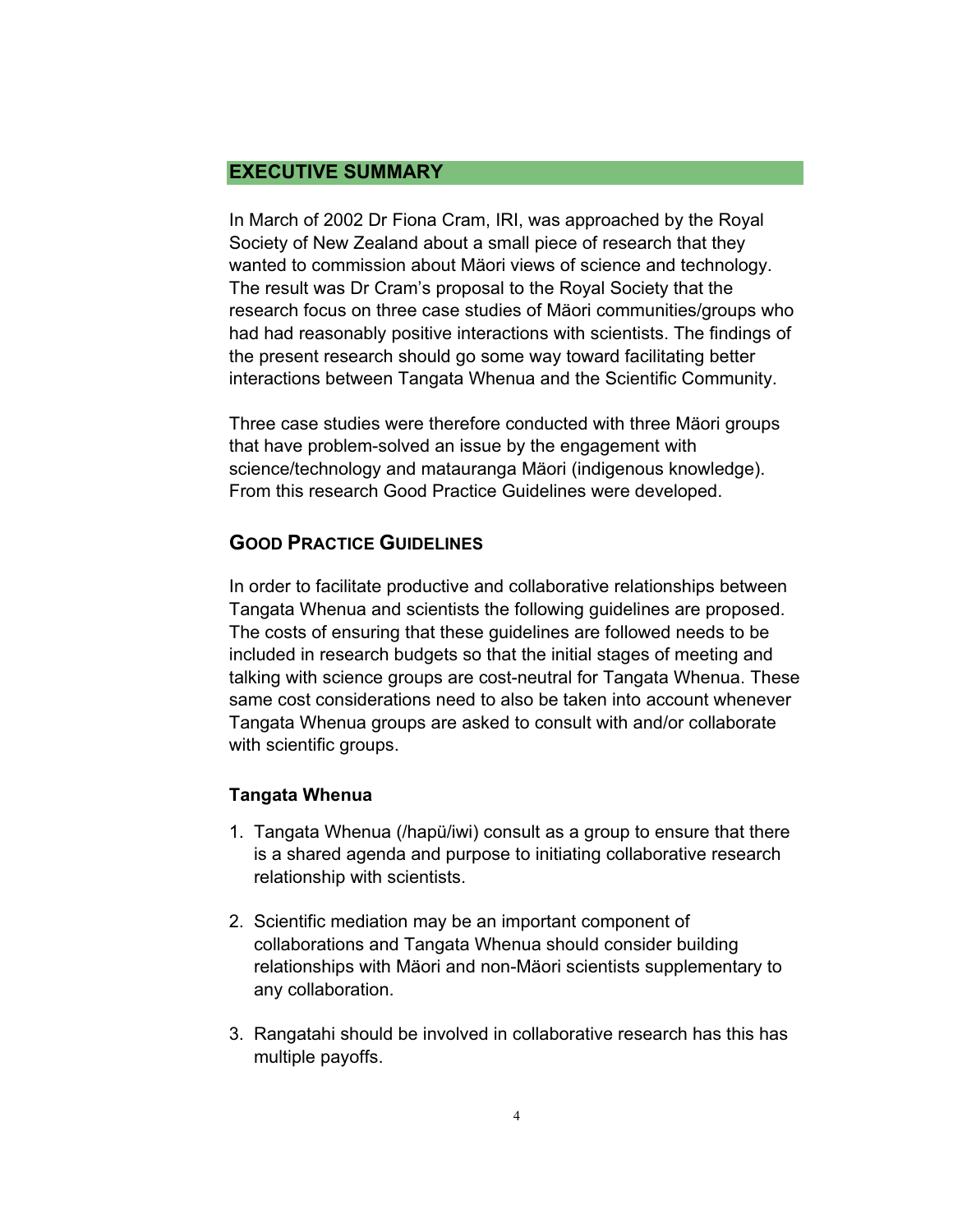# **Scientists**

- 4. Scientists wishing to build relationships with Tangata Whenua need to develop an understanding of their worldviews and cultural values. $1$
- 5. Scientists and technologists need to acknowledge, respect and value the kaitiakitanga roles of Tangata Whenua.
- 6. The impact of timing and relationship building (e.g. hui) on project timeframes and budgets should be carefully considered.
- 7. Opportunities for Tangata Whenua to train and upskill should be allowed for within research budgets and timeframes.

# **Collaboration**

- 8. Scientists should consult with appropriate Tangata Whenua and allow sufficient time for the determination of common research interests and priorities. Time needs to be set aside to develop understandings of each others' views and values. $2^2$
- 9. That scientists take the opportunity to conduct needs analyses alongside Tangata whenua to ensure clear understandings of each groups' needs and expectations of the interaction, as well as current knowledge bases.
- 10. That both parties engage in specific negotiations prior to interaction that clearly define shared goals and expected outcomes; including how information will be shared and disseminated.
- 11. That issues around intellectual property are discussed in the initial stages of a research relationship.
- 12. That a Memorandum of Understanding (or other significant documentation) be established to protect the rights and responsibilities of both parties.

<sup>&</sup>lt;sup>1</sup> The Indigenous Research Protection Act refers to this as 'Cultural sensitivity training'.

 $^2$  While it may be difficult to decipher who the 'appropriate' Tangata Whenua are, this may well come to light during these initial consultations. In addition, the research guidelines published by the Health Research Council lists those groups that might be the starting points for such initial consultations, e.g., Te Puni Kokiri.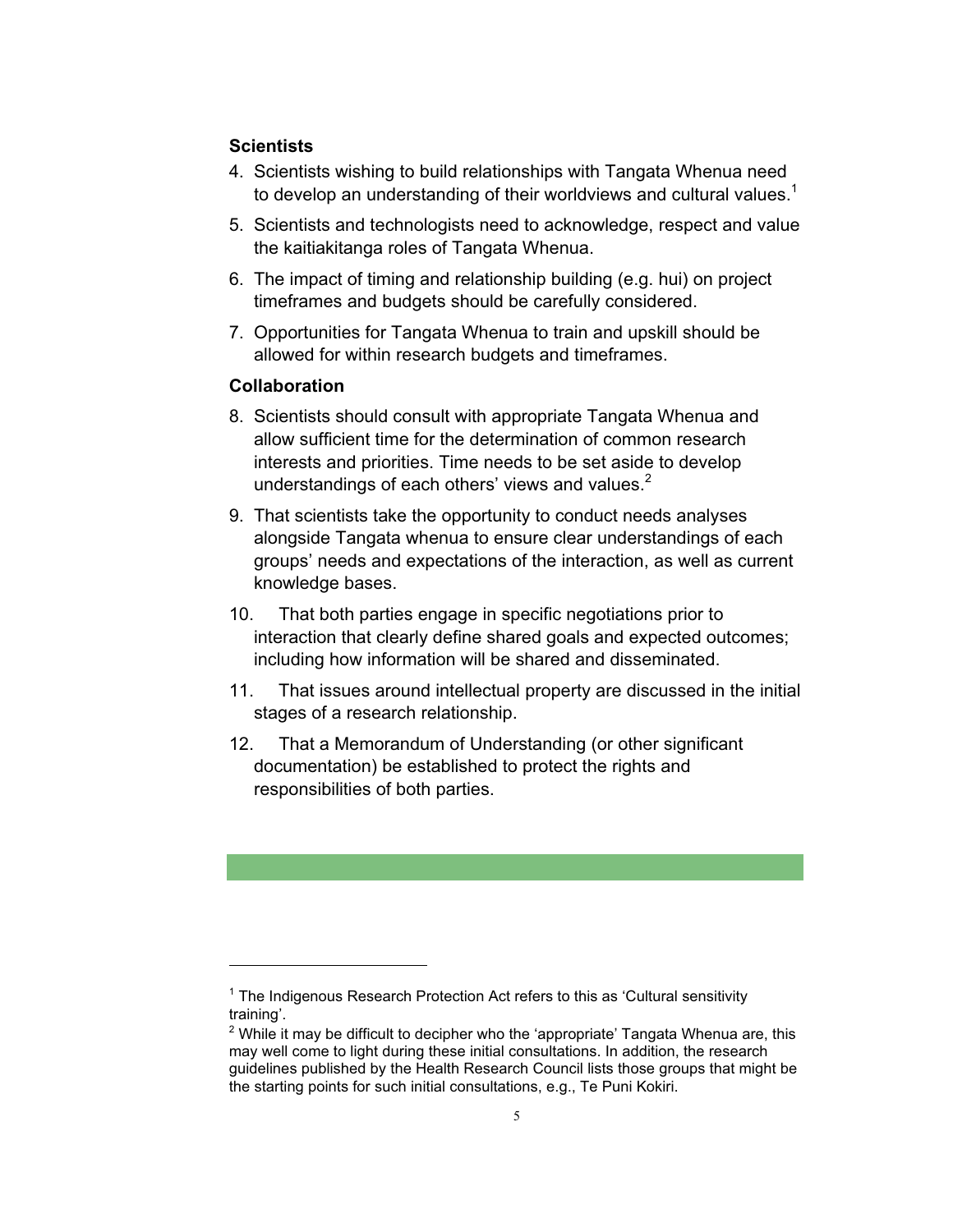# **INTRODUCTION**

 $\overline{a}$ 

Research on, with, and/or for people involves the gathering of information which may be done for its own sake but is often done with a view to informing resource allocation and facilitating control. Research is therefore about power and power commands resources (Te Awekotuku, 1991). Tangata Whenua<sup>3</sup> research, by, with and for Tangata Whenua, is about regaining control over Tangata Whenua knowledge and Tangata Whenua resources. However such research is not done in a vacuum – in the past Päkehä researchers have committed many transgressions against Tangata Whenua. This has led to suspicion and a lack of trust of research within Tangata Whenua communities.

Some of this distrust has been eased as whänau, hapü and Iwi become familiar with the procedures of the Waitangi Tribunal. The research needed to present a claim to the Tribunal has meant that Tangata Whenua have been able to reclaim tribal knowledge. This has also been accompanied by a growing awareness among Mäori about the role of research. In addition the concepts of equity, partnership, and cultural and economic security that are implicit within the Treaty of Waitangi are gradually being applied to research. Reclaiming the Treaty's guarantee of Tino Rangätiratanga within a research context means rethinking socalled traditional (i.e. western) methods and research philosophies to see where they gel with a Tangata Whenua research kaupapa and where they are in opposition.

This growing awareness of research and the reclamation of Mäori knowledge has opened up a new territory that Tangata Whenua and researchers and beginning to explore in close collaboration with one another. It is timely to investigate Tangata Whenua experiences in the area of science and technology and to ask communities what engagements and interactions have worked for them and which ones have not. The resulting descriptions and formulation of 'good practice' guidelines will complement research ethical guidelines and facilitate worthwhile outcomes in future encounters between Mäori and science and technology.

 $3$  'Tangata Whenua' is used in this report more often, but interchangeably, with Mäori. This reflects a preference by the participants and the regional researchers for the term 'Tangata Whenua' (people of the land).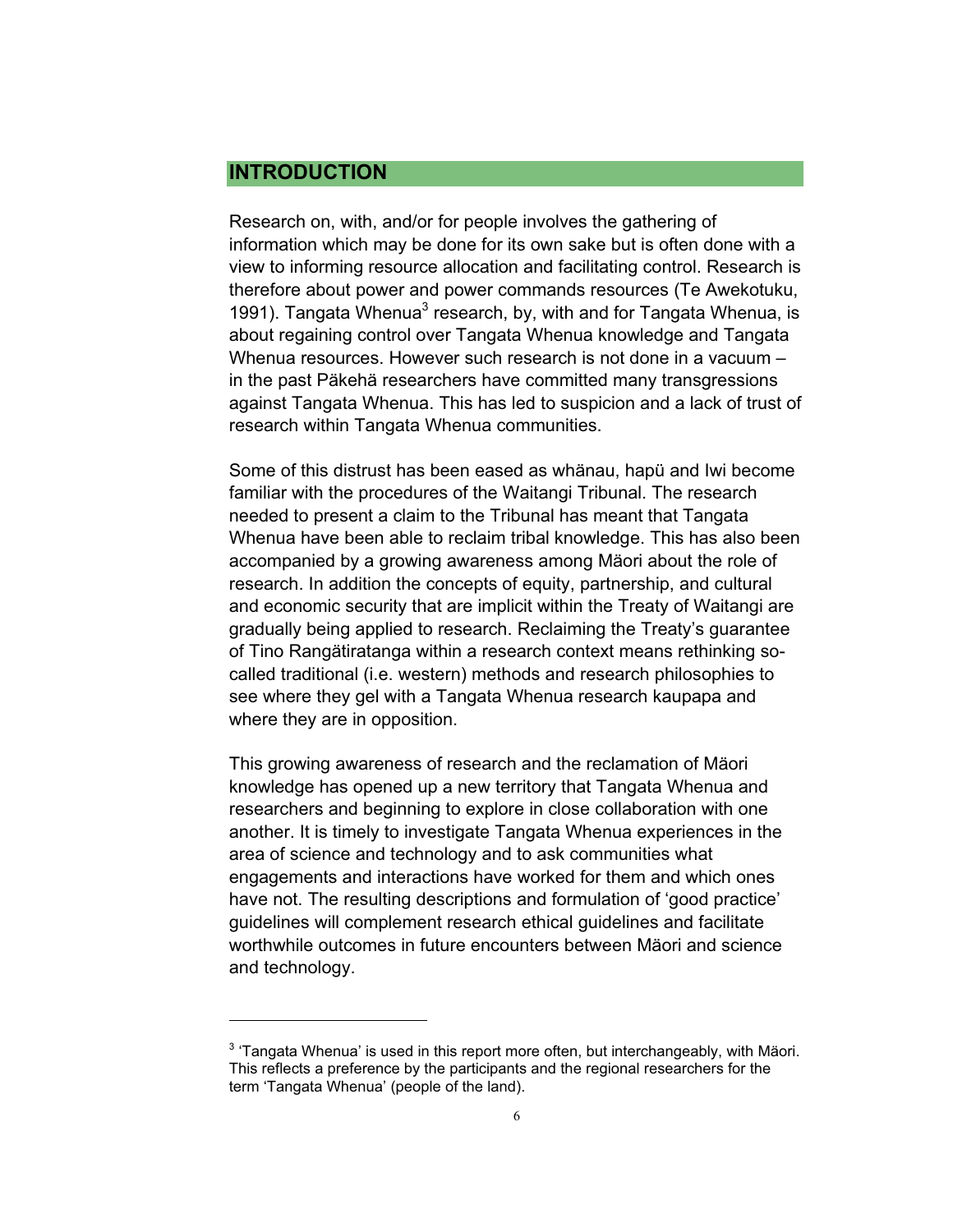Kaupapa Mäori theory guided the present research and is described below. First, however, an overview of Mäori experiences with research is given followed by an exploration of both local and international research protocols.

### **RESEARCH ON MAORI**

The imposition of a dominant view of 'reality' onto minority groups has been described as scientific colonialism (see Table 1). Dell Small (1989) identifies the limitations of this dominant paradigm, namely "...the oppressed are identified, measured, dissected and programmed *from the outside* by the oppressor or the oppressor's representatives. It is the oppressors with the help of their sciences who decide what are the goals of the research and how it will be carried out. The research is done on the oppressed. The problems studied are not the problems of the oppressed."

| <b>COLONIALISM</b><br><b>MANIFESTED BY:</b> | POLITICAL COLONIALISM                                                                                                                         | <b>SCIENTIFIC COLONIALISM</b>                                                                                                                    |
|---------------------------------------------|-----------------------------------------------------------------------------------------------------------------------------------------------|--------------------------------------------------------------------------------------------------------------------------------------------------|
| 1. Removal of<br>Wealth                     | Exportation of raw materials<br>and wealth from colonies for<br>the purpose of "processing" it<br>into manufactured wealth<br>and/or goods.   | Exporting raw data from a<br>community for the purpose of<br>"processing" it into<br>manufactured goods (i.e.,<br>books, articles, wealth, etc.) |
| 2. Right of Access                          | Colonial Power believes it<br>has the <i>right of access</i> and<br>use for its own benefit<br>anything belonging to the<br>colonised people. | Scientist believes s/he has<br>unlimited right of access to<br>any data source and any<br>information belonging to the<br>subject population.    |
| 3. External Power<br>Base                   | The centre of power and<br>control over the colonised is<br>located outside the colony<br>itself.                                             | The centre of knowledge and<br>information about a people or<br>community located outside of<br>the community or people<br>themselves.           |

### *Table 1 Comparative colonialisms (1980)*

This epistemological approach sets up goal posts that must be achieved before knowledge is considered legitimate as well as ordaining who can know. The scientist is viewed as the expert 'knower', someone who has been trained within the scientific ethos to discover knowledge. Within wider society what counts as knowledge, fact, and truth reflects the power structures of a society. Often the knowledge of a particular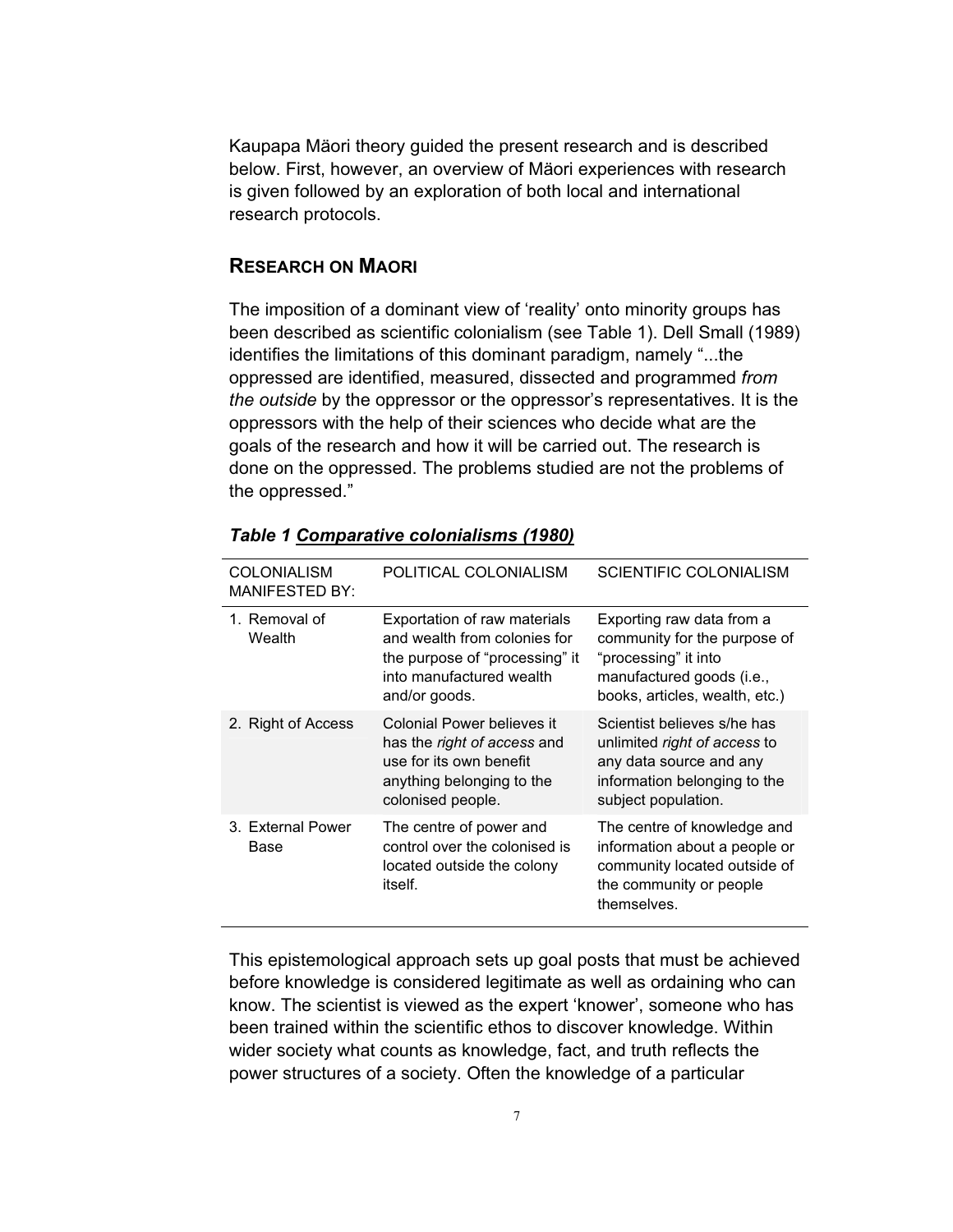cultural group is privileged whereas the knowledge of other, often minority groups, is considered illegitimate (if considered at all).

Landeen and Pinkham (1999, p.ix), for example, argue that "one of the limitations of western science is its inability to recognize the traditional environmental knowledge that American Indians have been passing down to each other in their oral histories for millennia." The authors go on to argue that the failure of western science is due to its inability to recognise the spiritual and cultural elements of this environmental knowledge, largely because they are unquantifiable. And yet such knowledge has invariably been acquired through careful observation and interaction over many centuries.

As identified by Linda Smith (1999), there is now a pressing need to decolonise the western approach to research. Pressure is being exerted both locally and internationally for more collaborative research relationships with indigenous peoples.

# **COLLABORATIVE RESEARCH RELATIONSHIPS**

The power dynamics within research relationships changes when research collaborations are formed between researchers and indigenous peoples. Collaboration is about sharing with and learning from one another (Cram, 1997). Peters (2000) also argues that such collaborations between scientific and traditional knowledge promise to breakdown disciplinary boundaries and challenge current scientific thinking. He writes:

*Scientific knowledge, on its own impetus, has reached the point where it can begin a dialogue with other forms of knowledge. In this sense, and while recognizing the fundamental differences between Science and Tradition, we see them as complementary rather than in contradiction. This new and mutually enriching exchange between science and the different traditions of the world opens the door to a new vision of humanity, and even to a new rationalism, which could lead to a new metaphysical perspective.* 

Whether driven by this promise and/or by an acknowledge of the Treaty of Waitangi, many of the main funding organisations within this country are beginning to address the need for collaborative research relationships between researchers and Mäori. For example, 'Guidelines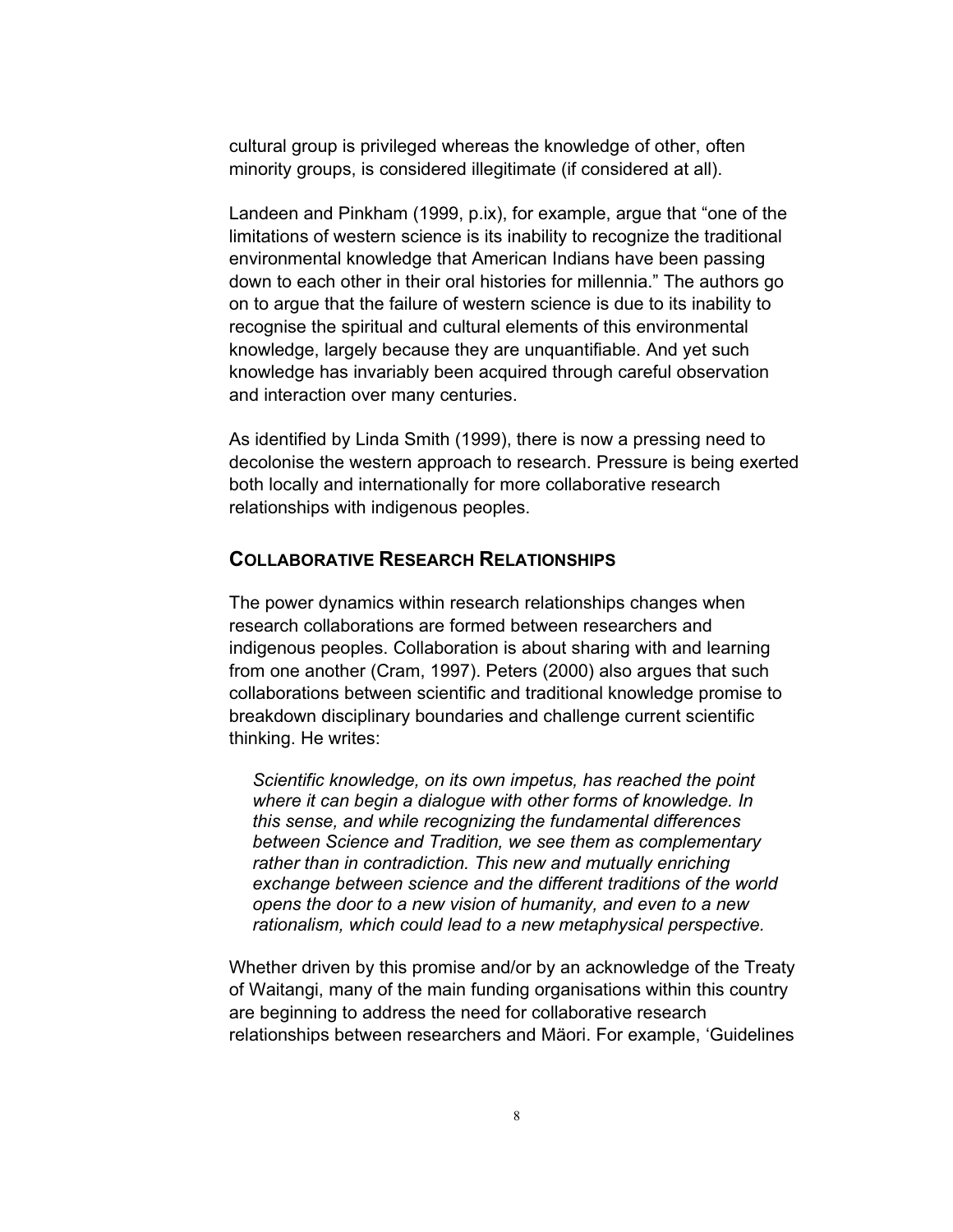for researchers on health research involving Mäori' have been developed by the Health Research Council.<sup>4</sup> The Royal Society of New Zealand, in the process of reviewing its Code of Professional Standards and Ethics, has re-emphasised that its 'Members must be sensitive to the rights of individuals and communities, paying particular attention to…the Treaty of Waitangi.' The Foundation for Research Science and Technology identifies collaboration as one of three key principles and behaviours that guide Mäori-related investment within the Mäori Development and Advancement SPO. In their address to the 2001 'Whaia te Ara Putaiao o Aotearoa' hui, Pickering and Kape describe this  $principle:$ <sup>5</sup>

*Meaningful involvement of Mäori end users in research programmes from idea selection and programme design through to development and execution to the delivery of benefits for Mäori end users. We seek evidence of consultation with Mäori end users in relevant research programmes, that those research programmes reflect issues of importance for Mäori development and that there are clear pathways for the delivery of the benefit of knowledge outcomes for Mäori built into the research programme.* 

In addition, government agencies have incorporated the Treaty of Waitangi and respect for Mäori worldviews into their work. For example, the Department of Conservation's aim within their Biodiversity Strategy<sup>6</sup> is that by 2020 'traditional Mäori knowledge, or matauranga Mäori, about biodiversity is respected and preserved and informs biodiversity management'. The Ministry for the Environment's statement on the Treaty of Waitangi<sup>7</sup> outlines areas for Mäori input into environmental strategies and initiatives.

Garth Harmsworth (2001), of Landcare Research, has written an extensive description of the experience of his research team working collaboratively with Ngäti Porou. After identifying the need for an iwi to have the skills and capacity to engage in a research relationship, Harmsworth then describes the attributes needed by the individuals and organisations that want to collaborate with iwi. These include 'an

<sup>4</sup> http://www.hrc.govt.nz/Maoguide.htm

<sup>5</sup> http://www.morst.govt.nz/creating/session2.html

<sup>&</sup>lt;sup>6</sup> http://www.doc.govt.nz/Conservation/The-New-Zealand-Biodiversity-Strategy

<sup>7</sup> http://www.mfe.govt.nz/about/strategic/kaupapa.htm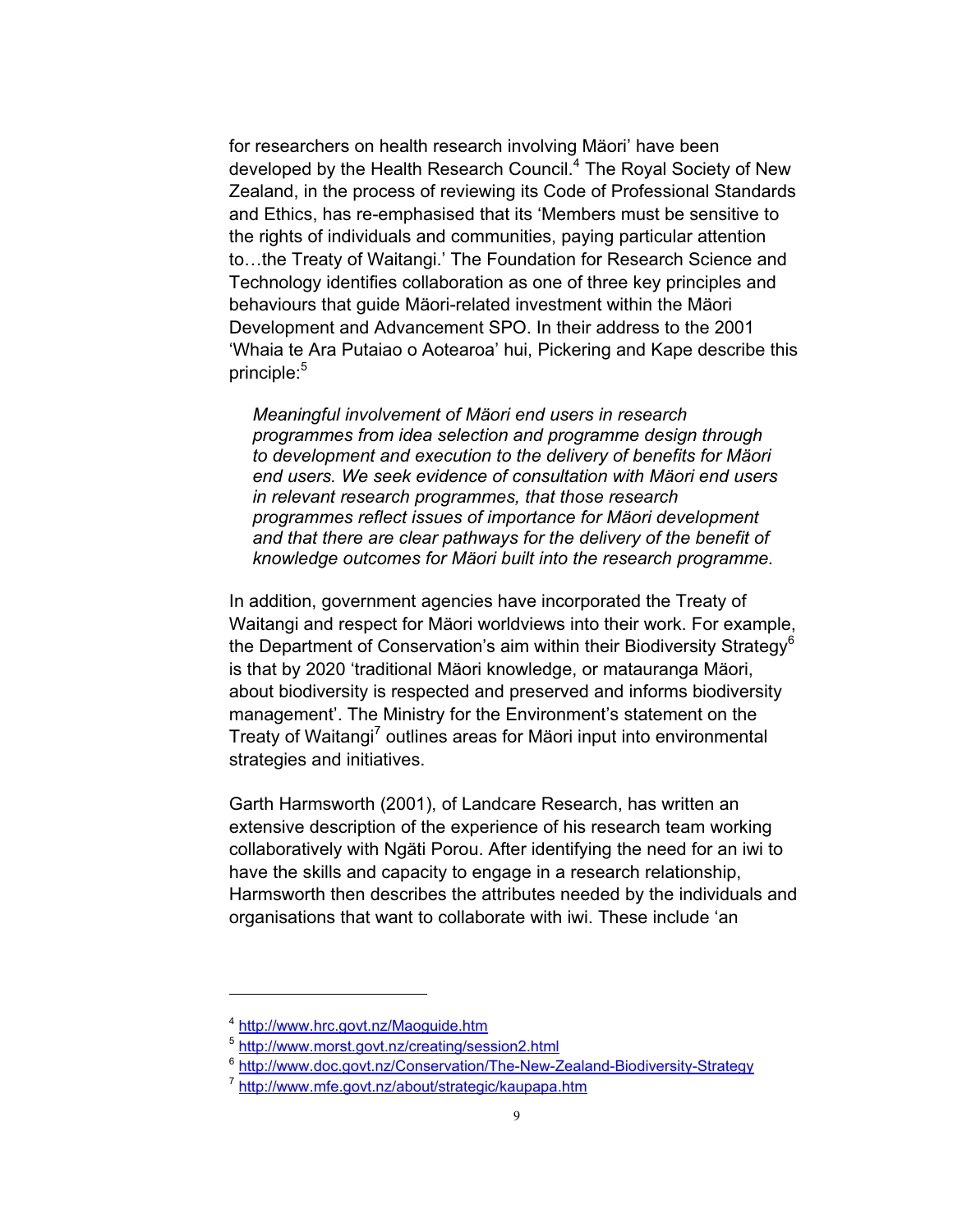empathy toward Mäori culture', 'excellent communication skills', and 'some understanding of te reo and tikanga'.<sup>8</sup>

While the list of initiatives outlined above is not exhaustive, there does appear to be, at least on paper, a commitment of funding and government agencies to the development of research collaborations with Mäori. Below some of the writings of Mäori and other indigenous groups about research and research collaborations are explored.

 $^8$  ibid, p.18.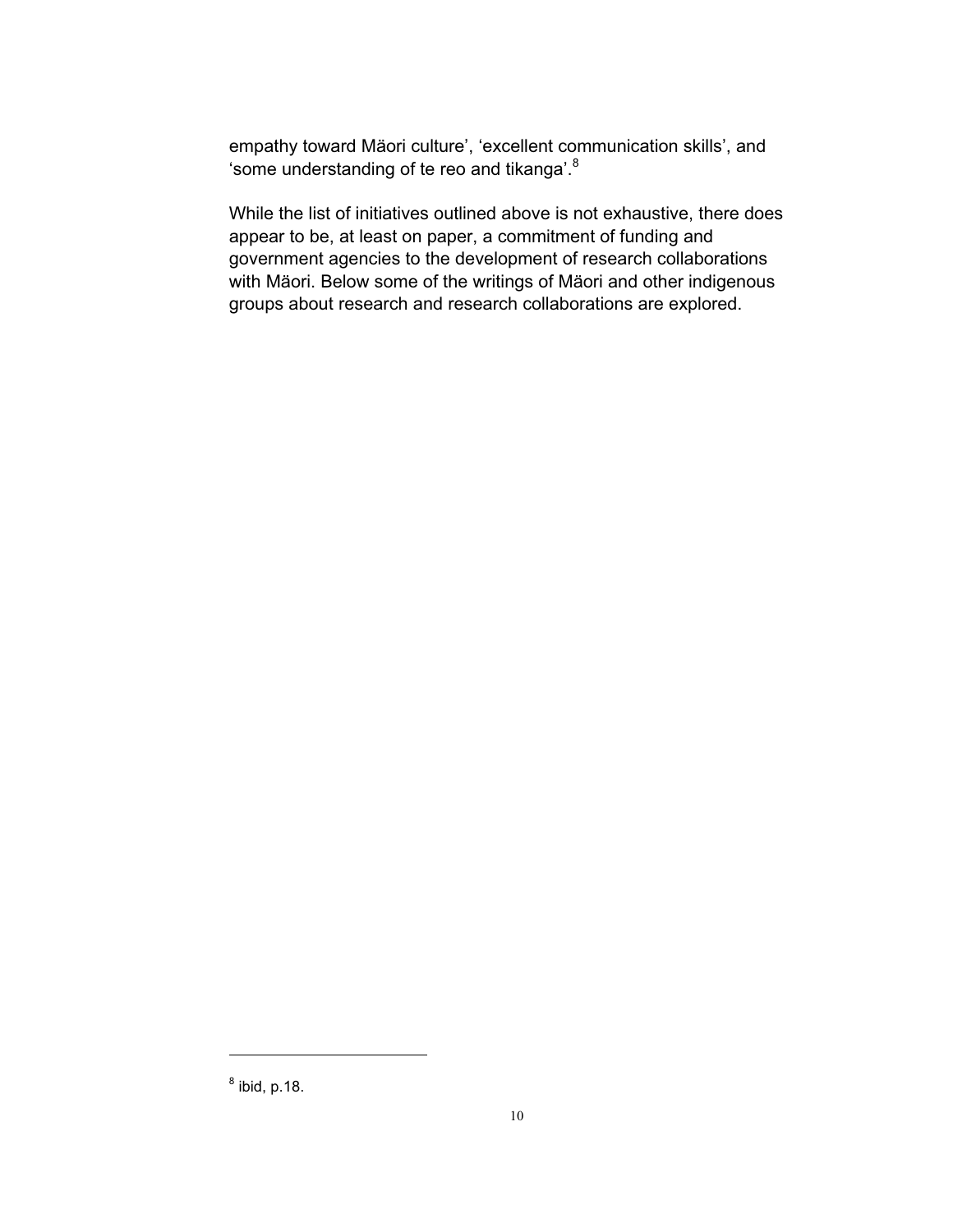### **MÄORI VIEWS ON COLLABORATION**

In 1991, Ngahuia Te Awekotuku developed a discussion paper for the Ministry of Mäori Affairs on research ethics in Mäori communities. This paper, prompted by the dearth of Mäori researchers and the need to guide non-Mäori researchers wishing to work alongside Iwi, talks about the need for honesty on the part of the researchers and the right of Iwi to information, respect and cultural sensitivity. An important part of this is the respect for cultural and intellectual property rights.

In the Mataatua Declaration on Cultural and Intellectual Property Rights of Indigenous Peoples<sup>9</sup> the following recommendations are made to States, National and International Agencies:

*2.1 Recognise that indigenous peoples are the guardians of their customary knowledge and have the right to protect and control dissemination of that knowledge.* 

*2.2. Recognise that indigenous peoples also have the right to create new knowledge based on cultural traditions.* 

Similarly, in their 'Principles & guidelines for the protection of the heritage of indigenous peoples', the Alaska Native Knowledge Network defines the heritage of indigenous peoples as being comprised of all objects, sites and knowledge the nature or use of which has been transmitted from generation to generation, and which is regarded as pertaining to a particular people or its territory.<sup>10</sup> This also encompasses future objects, knowledge and works. In addition, the definition states that the traditional owners of heritage must be determined in accordance with indigenous peoples own customs, laws and practices.

From her examination of national and international agreements, including the Mataatua Declaration, Aroha Mead (1996) has identified a minimum set of guidelines relevant to the protection of the cultural and intellectual property rights of indigenous peoples. These include:

<sup>9</sup> Formulated at the First International Conference on the Cultural & Intellectual Property Rights of Indigenous Peoples, Whakatane, Aotearoa, 12-18 June 1993. Available at: www.aotearoa.wellington.net.nz/imp/mata.htm

<sup>10</sup> http://www.ankn.uaf.edu/protect.html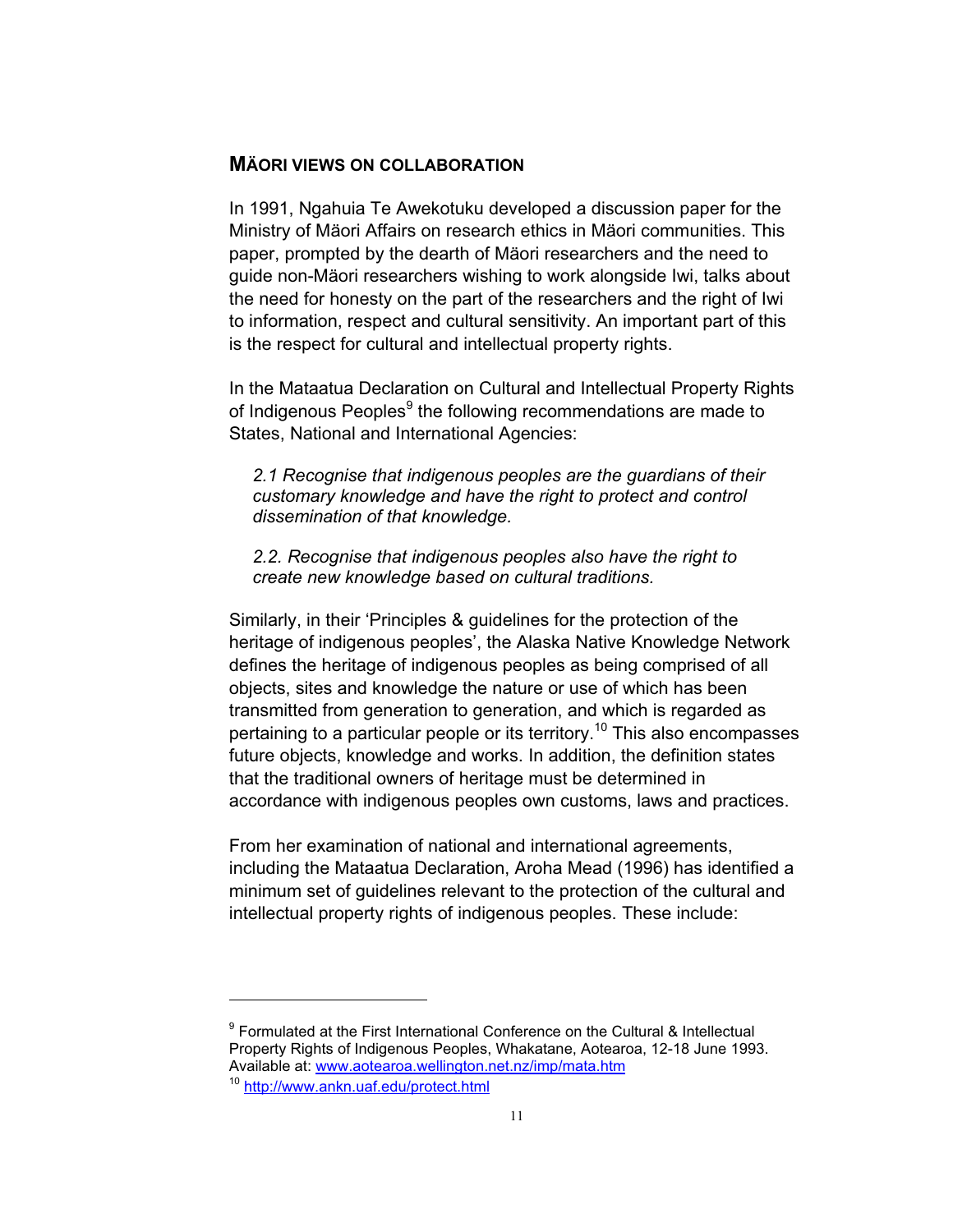- *Developing a Code of Ethics for Collecting and Using Indigenous 'information'*
- *'Ensuring that the maximum standards of Free and Informed Consent are obtained from indigenous informants' and*
- *Sharing any financial benefits.*

As part of her work with Te Puni Kokiri<sup>11</sup>, Mead has worked to transform the guidelines and the recommendations within the Mataatua Declaration into legislative initiatives that will protect Mäori heritage. With respect to scientific environmental research the Maatatua Declaration is clear:

*2.10 Ensure current scientific environmental research is strengthened by increasing the involvement of indigenous communities and of customary environmental knowledge.* 

The Indigenous Research Protection Act has been developed in the United States of America by the Indigenous People's Council on Biocolonialism<sup>12</sup> to "assist tribal leaders and attorneys when a Tribe desires to protect itself and its people by taking control of research conducted on its Reservation. The Act acknowledges the sovereignty of tribes over their territories and the people, culture and natural resources contained there-in, including traditional knowledge. Within the Act, access to a Tribe for research purposes is through a Research Review Committee made up of five Tribal members. The Act also states that collaboration needs to be promoted 'within the framework of mutual respect, equity, and empowerment' (1.6).

'Mutual understanding and trust' is the comparable phrase used by the ANCUS Council in its 'Ethical Principles for the Conduct of Research in the North'.<sup>13</sup> Good intentions are not sufficient to ensure positive outcomes from research.

There is, therefore, much discussion among indigenous communities internationally about how better relationships can be formed between themselves and researchers. The aim of the present research is to document three experiences of these relationships within Aotearoa from

<sup>&</sup>lt;sup>11</sup> Ministry of Mäori Affairs

<sup>12</sup> http://www.ipcb.org

<sup>13</sup> http://www.yukoncollege.yk.ca/~agraham/ethics.htm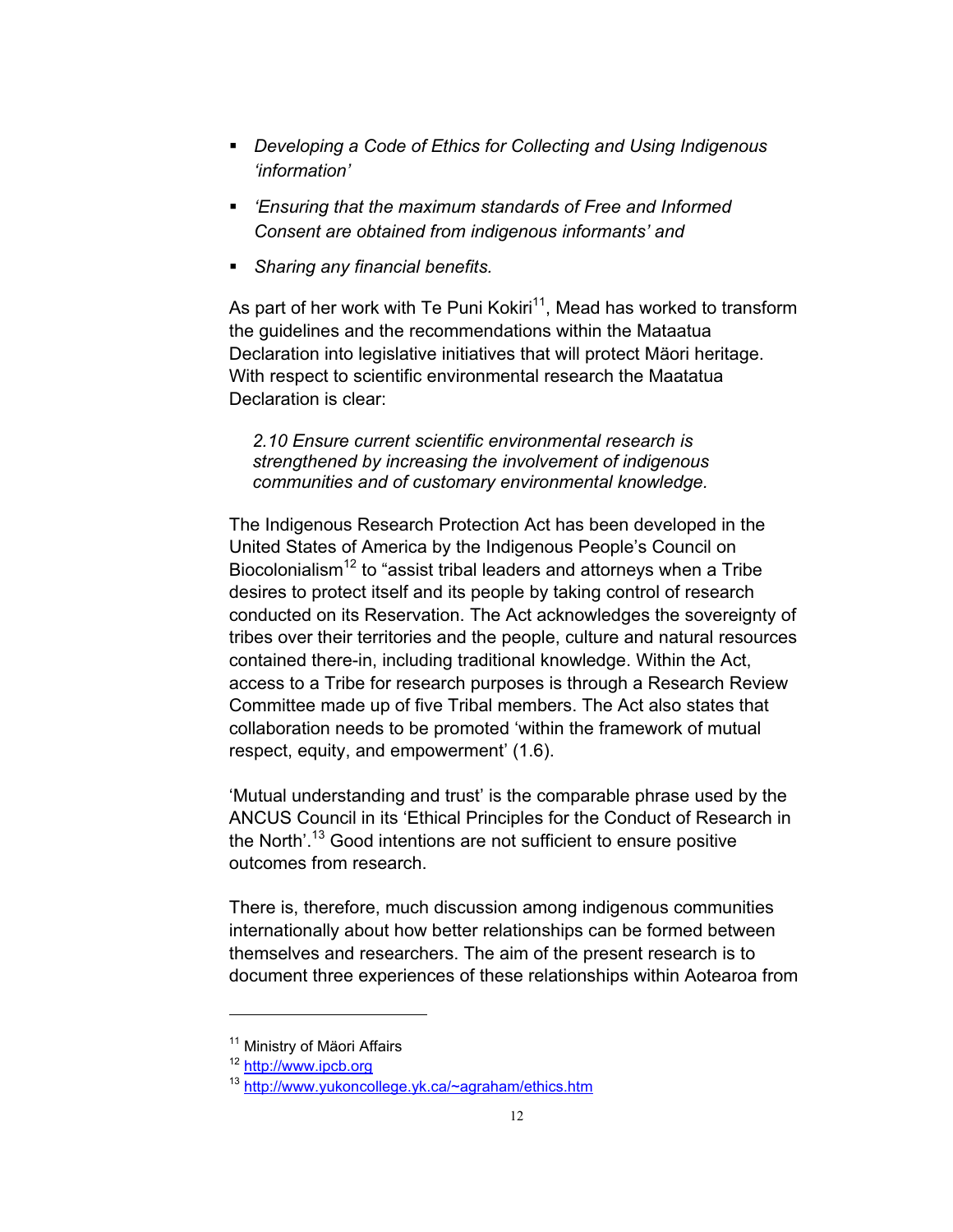the perspective of Tangata Whenua. The approach taken in this research was Kaupapa Mäori. This is outlined next.

# **KAUPAPA MÄORI**

Kaupapa Mäori is "a theory and an analysis of the context of research which involves Mäori and of the approaches to research with, by and/or for Mäori" (Smtih, 1996). A Kaupapa Mäori approach does not exclude the use of a wide range of methods but rather signals the interrogation of methods in relation to cultural sensitivity, cross-cultural reliability, useful outcomes for Mäori, and other such measures. As an analytical approach Kaupapa Mäori is about thinking critically, including developing a critique of Päkehä constructions and definitions of Mäori and affirming the importance of Mäori self-definitions and self-valuations (Smith & Cram, 1997).

Locating Kaupapa Mäori as an intervention strategy, Smith, Fitzsimons and Roderick (1998) highlight the following:

*Kaupapa Mäori encompasses the social change or intervention elements that are common across many different sites of Mäori cultural struggle, and as the collective set of key intervention elements in the Mäori-driven, cultural resistance initiatives.* 

Smith et al. argue that Kaupapa Mäori has the potential to provide elements for effective transformation for the following reasons:

- x *it has the capacity to address Mäori social, economic and educational crises;*
- x *it is derived, in part, from other intervention mechanisms but transcends them in its ability to identify particular structures and processes important for success;*
- *the notion of whänau is a core feature of Kaupapa theory;*
- x *Kaupapa Mäori theory explains the social change or intervention elements that are common across many different sites of Mäori cultural struggle including within the educational sites of Te Kohanga Reo and Kura Kaupapa Mäori;*
- the notion of whänau is central to Kaupapa Mäori knowledge, *pedagogy, discipline and curriculum;*
- **•** *its rationale is derived from Te Tiriti o Waitangi.*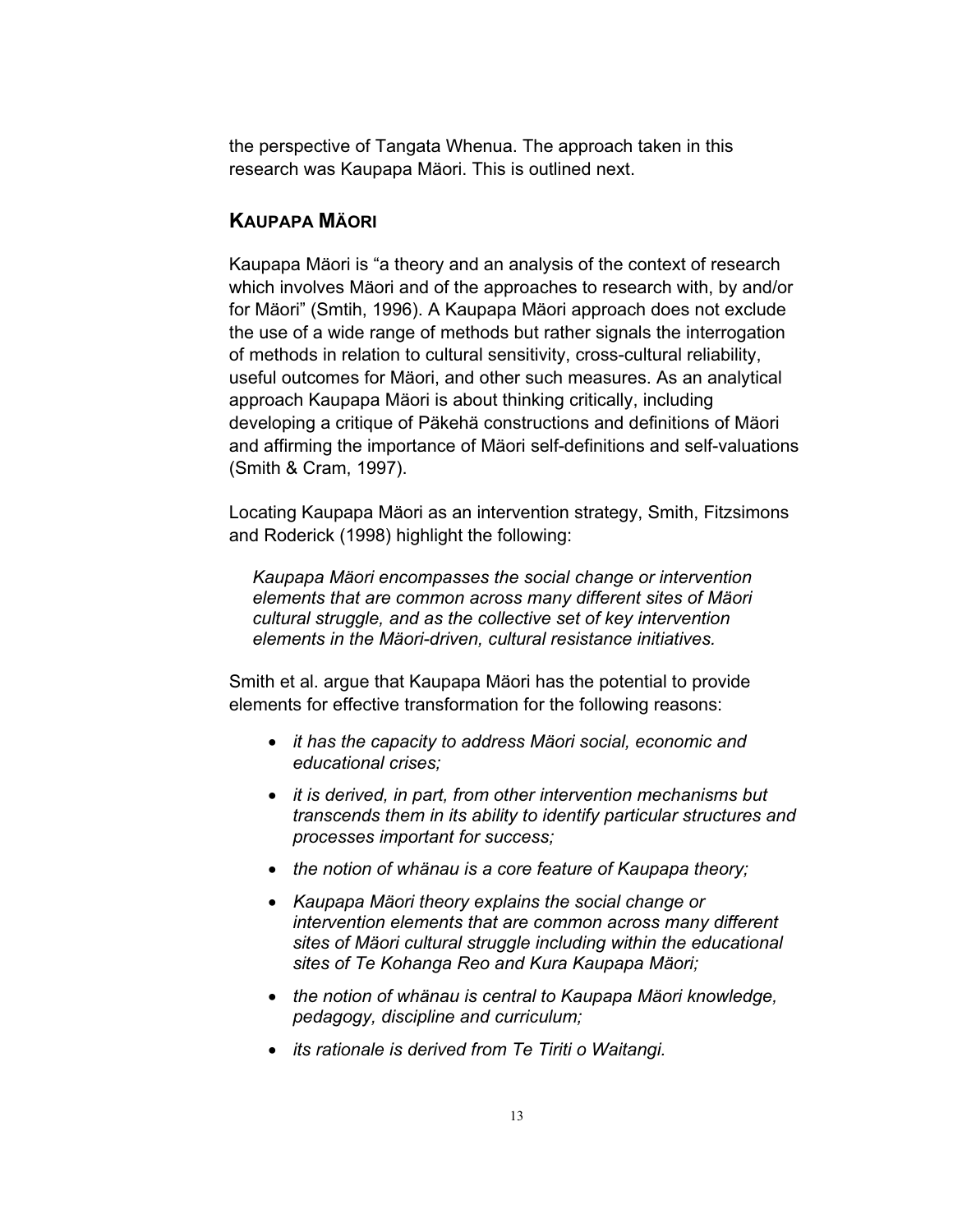There is a growing body of literature regarding Kaupapa Mäori theories and practices that assert a need for Mäori to develop initiatives for change that are located within distinctly Mäori frameworks. This does not mean that we are unable to carry out research ethically, systematically and 'scientifically' (1996). In other words, our research remains rigorous.

# **SUMMARY**

No longer is research constrained by the mere search for facts that denies who researchers are and where they have come from. Instead researchers can be of more use to Tangata Whenua when they seek collaborative research relationships. This is not something that is common in research on minority/ethnic groups as these groups have often been constructed as deficit by virtue of 'scientific' research findings and claims of objectivity. By acknowledging that 'reality' is diverse, research can begin to recognise Mäori knowledge. Both Päkehä and Tangata Whenua groups are beginning to address these issues within their research strategies and protocols.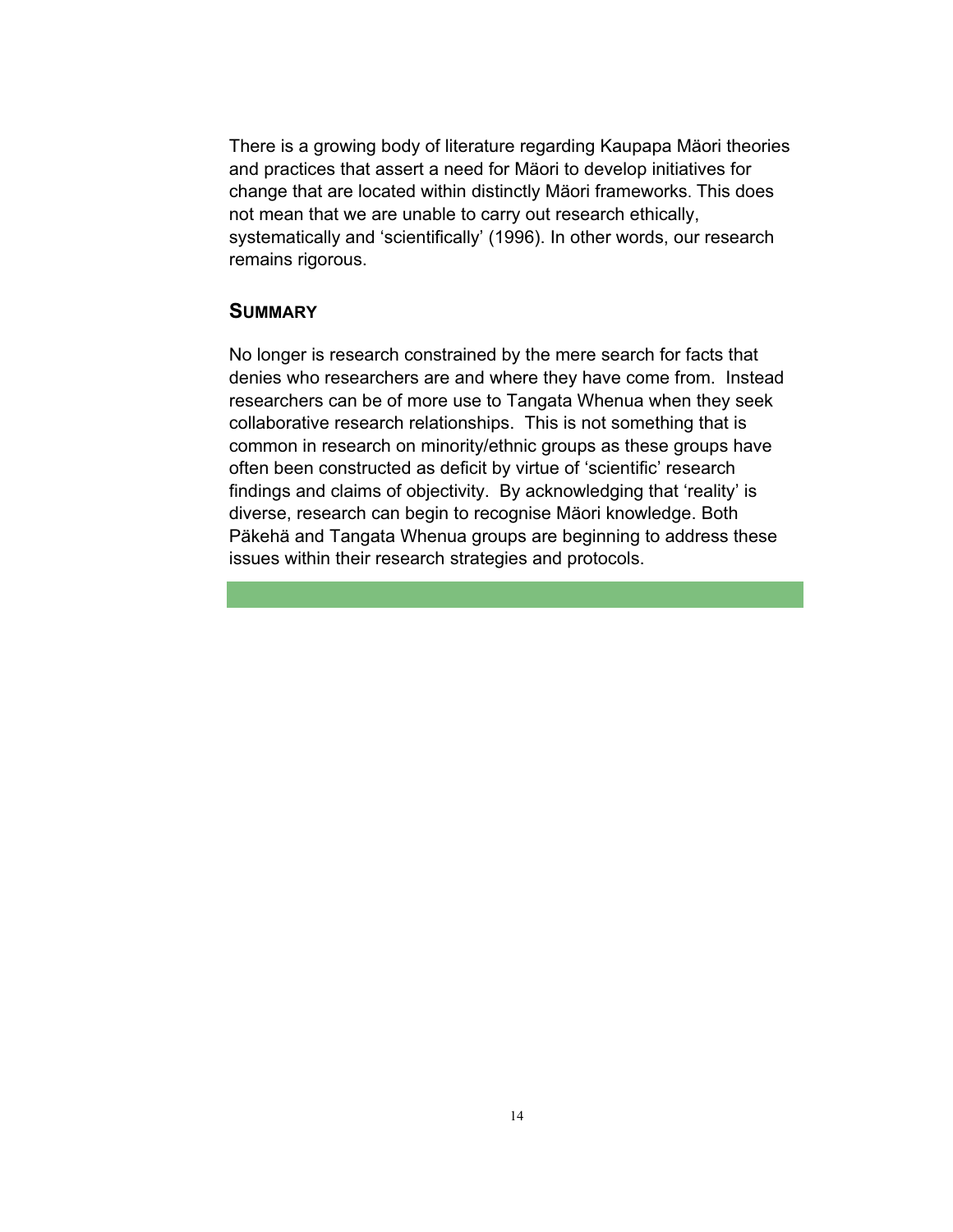# **METHOD**

### **Case Studies**

Three Tangata Whenua groups were chosen as the focus of three separate case studies of how that group has engaged with science and technology. Case studies are a useful explanatory tool as they serve to make the unfamiliar familiar through a rich description of a context, the people involved, the documentation, etc. (Tellis, 1997). This is particularly relevant when the case being studied is a 'real-life' phenomenon (Yin, 1984). Data is gathered through a variety of research methods and although it is normally largely qualitative, it may also be quantitative.

The participating groups/communities were identified on the basis that they:

- Had reason to engage with science and technology;
- Found this experience reasonably positive; and
- Were willing to talk about their experiences with the researchers.

The research questions for the case study evolved from both a review of the literature and discussion with the regional researchers. The questions related to the following themes:

- What was the issue that the group/community were dealing with? to gather the history of the issue, the people who were involved (for tracking down those who should be interviewed), where any documentation or media reports might be located, etc.
- What was the nature of the interaction with science and technology? – to gather information about the key people and organization engaged with, the nature of that engagement (including barriers and facilitators of engagement), the satisfaction with the process and outcomes, etc.
- What worked well and what did not work well for the group/community? – to gather information about 'good practice'.

As stated above the data sources for the proposed research were multiple and snowballed from initial contacts in the group/community.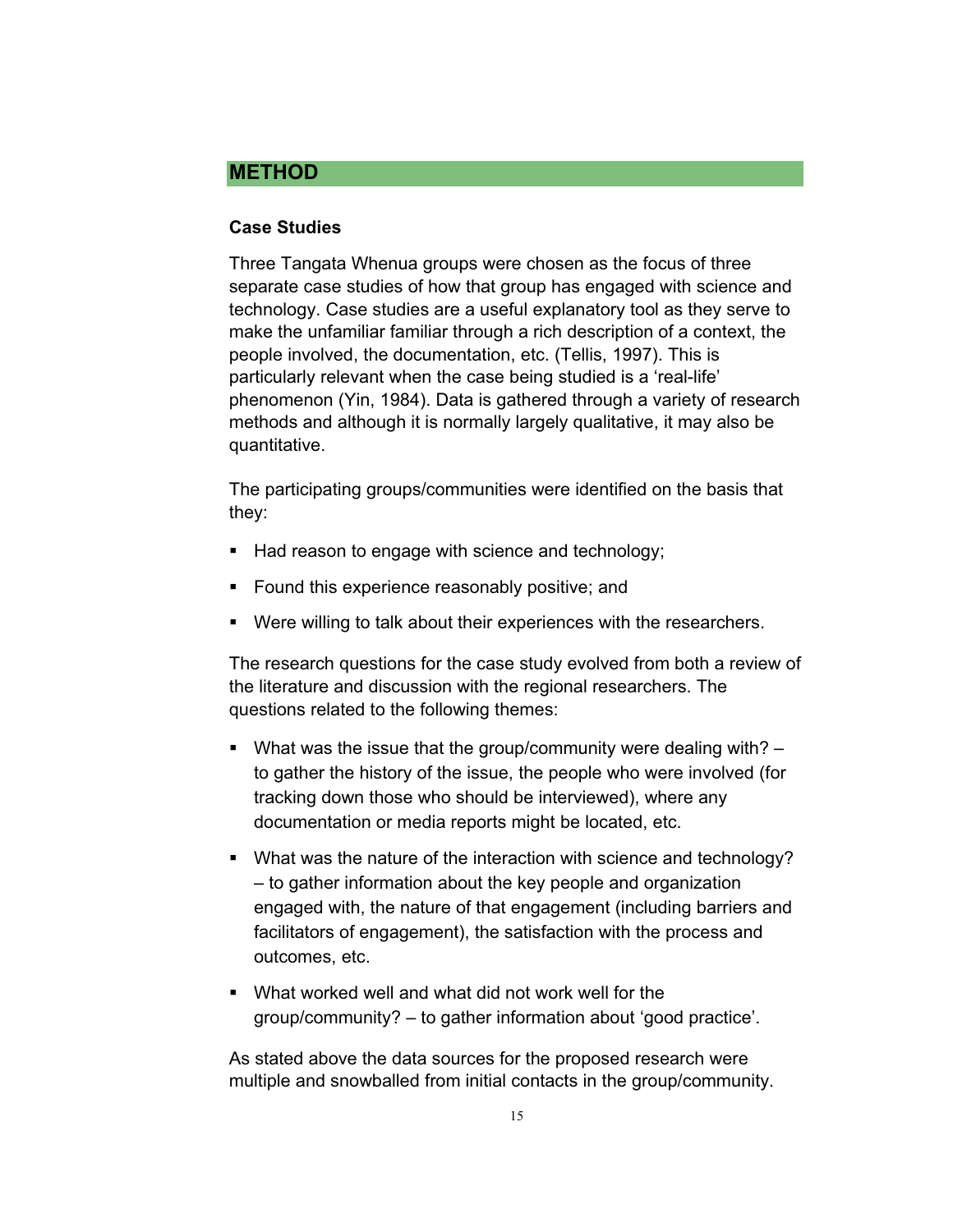For example, interviews with one key individual might have identified other individuals to interview, documents to examine, etc. Each case study looked different but interview guides, information and check sheets helped to ensure some consistency in the data collected and presented in the present report.

Analysis of the data was within-case. Patterns and themes within the data for individual case study were examined for within-group similarities and differences. Follow-up evidence was gathered if necessary. A detailed case study write-up then provided a rich description of each groups' experience. Draft case study write-ups were presented back to the group/community for comments and feedback. Cross-case analysis then examined the similarities and differences between cases. The literature review and the cross-case analysis were then the source of 'good practice' principles.

The present research report therefore consists of five sections: literature review; three individual case studies; a discussion, including 'good practice' principles.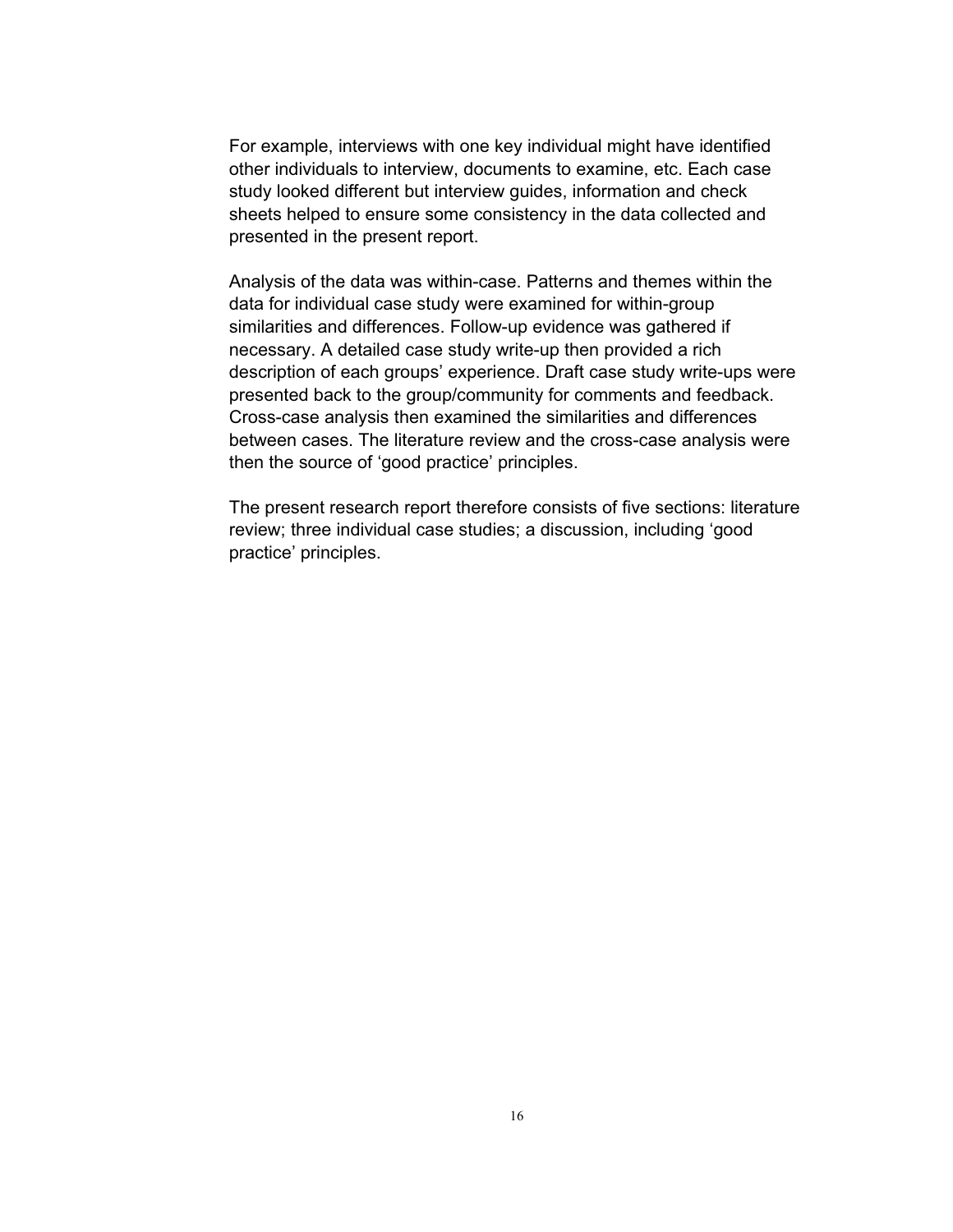# **CASE STUDY I**

# **EFFECTIVENESS OF A RELATIONSHIP BETWEEN HAPÜ AND SCIENCE PROVIDERS**

# *A case study between the Tangata Whenua of the Ngäti Kere Rohe and the*

# *National Institute of Water and Atmospheric Research Ltd (NIWA)*



**Flounder spears: Used Porangahau River. Pouraka frame: Used to drop in to cray holes. Hue (gourds). Rongomaraeroa Marae in background.** 

# **PREPARED BY: JENNY W MAUGER AND DALLAS PAHIRI**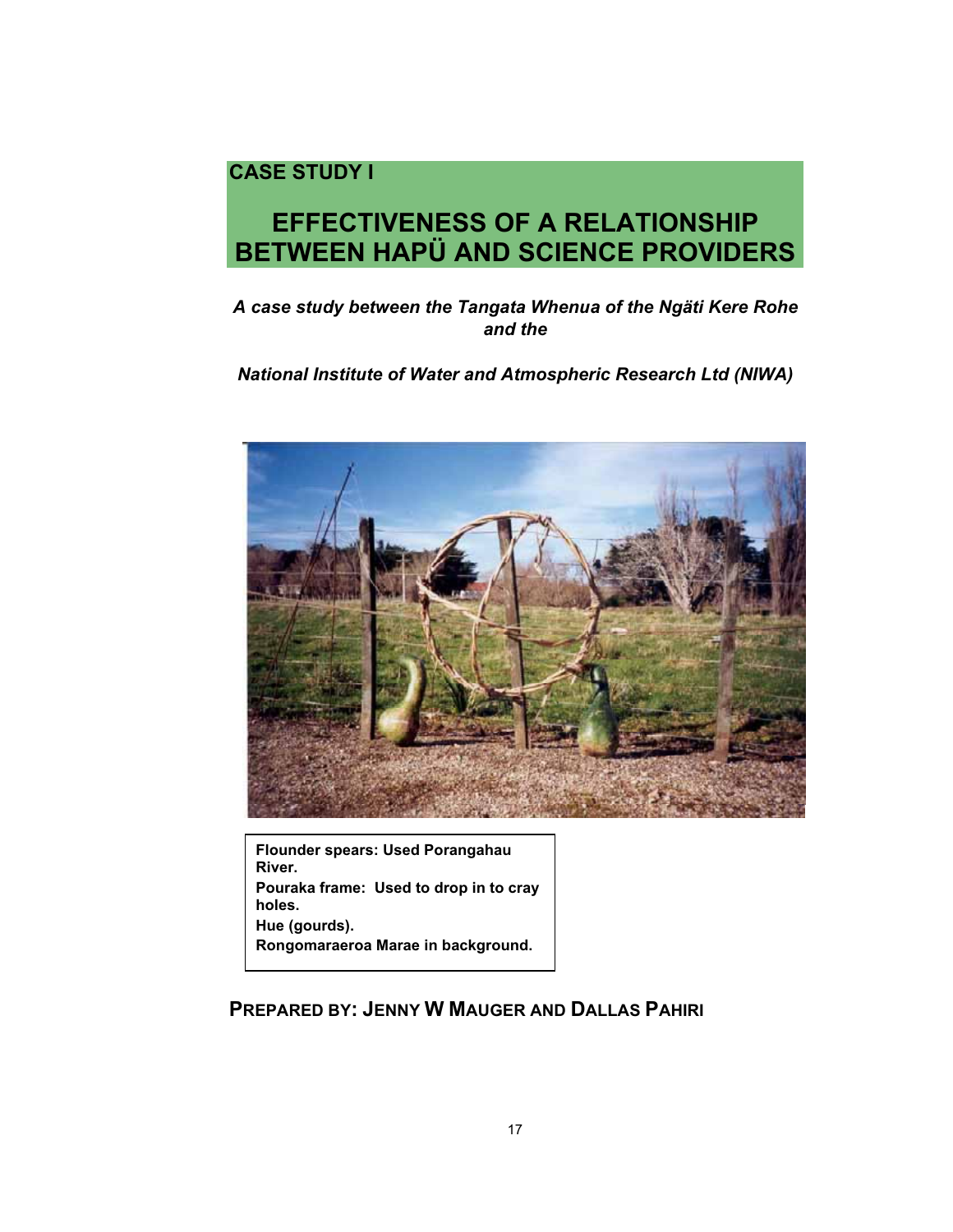*Ki tai e tu mai ra te maunga, te awa putahi o Ngäti Kere. Te Paerahi ki uta. Te pounamu tieki kai.* 



**Blackhead / Pariomahu long known for abundant kaimoana**

# **ACKNOWLEDGEMENTS**

We would like to acknowledge the Tangata Whenua of the rohe of Ngäti Kere for their manaakitanga, for their time, and opening their homes up to us. We would also like to acknowledge our tamariki who also played a role in ensuring that the data collation ran relatively smoothly with their good behaviour. Finally, thank you to Dr Fiona Cram who assisted in ensuring that this project was instigated and provided necessary advice and support when needed.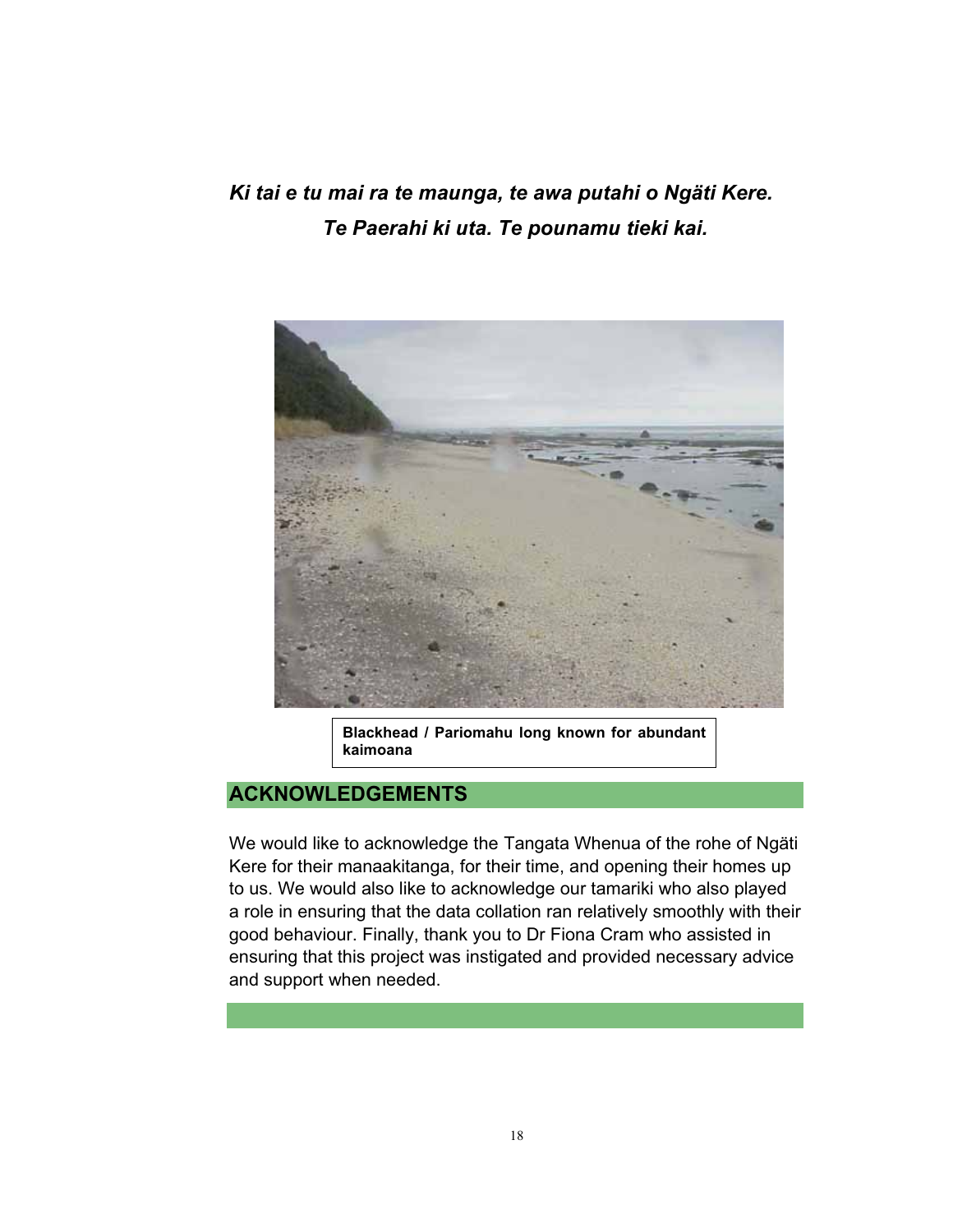# **INTRODUCTION**

Hapü attitudes and perceptions to science and technology are considered in this review of experiences between Tangata Whenua in the rohe of Ngäti Kere<sup>14</sup> and scientists primarily from the National Institute of Water and Atmospheric Research Ltd (NIWA). Ngäti Kere have been working alongside social and marine scientists to better understand the roles of rahui<sup>15</sup>, taiapure<sup>16</sup> and proposed mahinga mataitai<sup>17</sup> in the protection and restoration of kaimoana. The basis of the relationship between Ngäti Kere and NIWA has been one of logistics, knowledge sharing and joint fieldwork. In this introduction the rohe of Ngäti Kere is described, followed by an overview of their marine-related activities. Ngäti Kere's specific interactions with NIWA are then outlined.

# **THE ROHE OF NGÄTI KERE**

 $\overline{a}$ 

The rohe of Ngäti Kere extends from Uepoto Stream to the north and the Akitio River to the South, centralised around Te Poho O Kahungunu, the whare tipuna at Porangahau, nestled on the coast of Central Hawkes' Bay. Porangahau aquatic environs boast extensive sandy beach and reefs of various descriptions, and a substantial estuary influenced by dramatic tidal changes. Kaimoana is abundant at

 $14$  Ngäti Kere, Ngäti Pihere and Ngäti Manuhiri are the three main hapü of the rohe of Ngäti Kere. There are up to 18 hapü resident in the area referred to locally as the Rohe of Ngäti Kere. For brevity, this report will collectively refer to all the hapü in the rohe as Ngäti Kere.

 $15$  A temporary prohibition of seafood gathering exercised in customary and traditional fishing. Section 186A of the Fisheries Act 1996 provides for temporary closures and method restrictions that give legal support to voluntary rahui. Rahui are designed to respond to local depletion of fisheries resources that may be affecting the ability of Tangata Whenua to catch fish for customary purposes and provide for the use and management practices of Tangata Whenua in the exercise of their non-commercial fishing rights.

 $16$  A taiapure-local fishery includes estuarine or littoral coastal waters that have customarily been of special significance to iwi or hapü as a food source or for spiritual or cultural reasons under the Fisheries Act, 1996

 $17$  Mataitai reserves are areas where the Tangata Whenua manage all noncommercial fishing by making bylaws. Mataitai reserves may only be applied over traditional fishing grounds and must be areas of special significance to the Tangata Whenua. The bylaws must apply equally to all individuals. Generally there is no commercial fishing within mataitai reserves.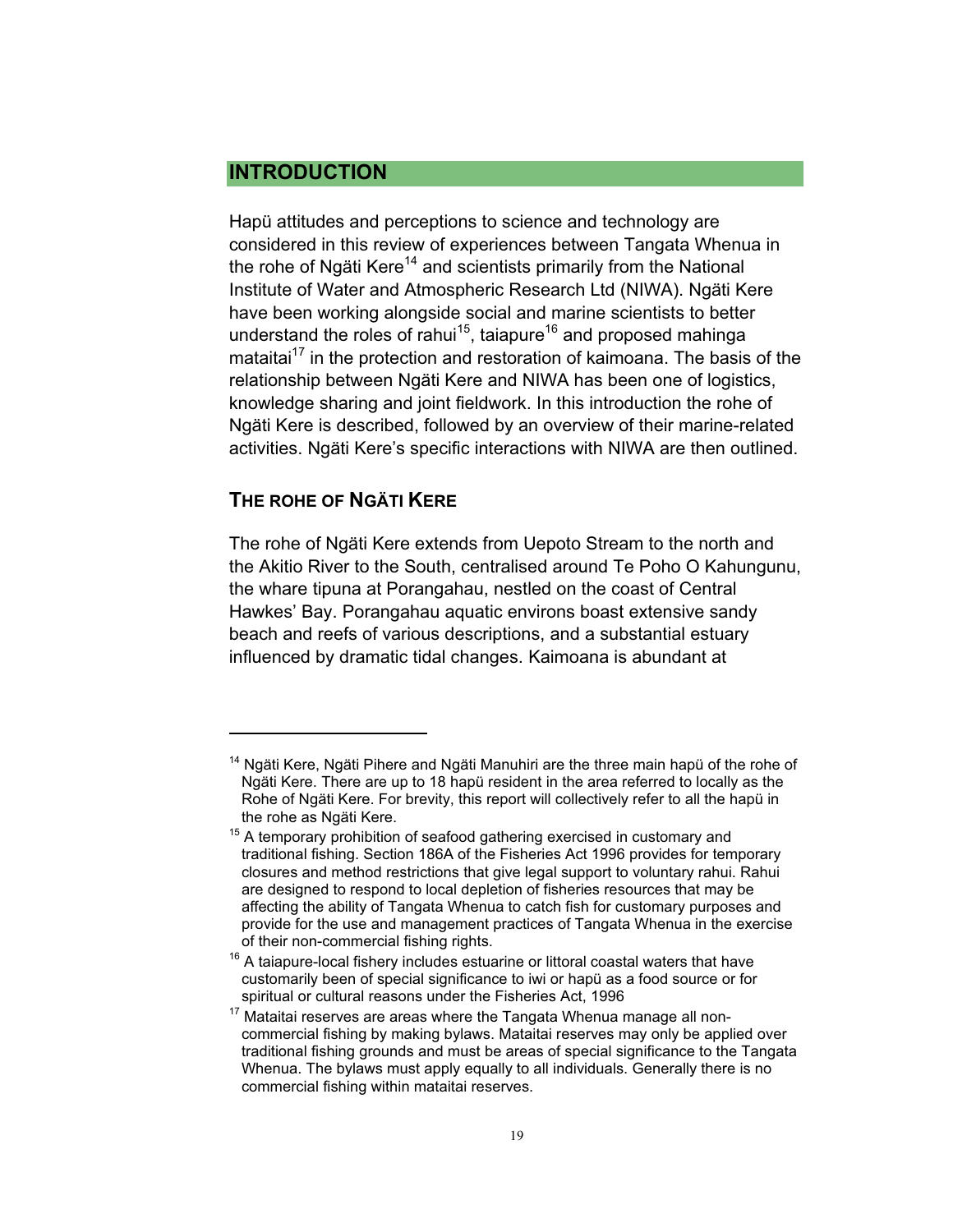Porangahau and has been famed as such for time in memoriam / mai rano (see maps below $18$ ).

In the preamble to the Customary Fisheries Research Project (see below, 'Coastal Archive Project'), one of the many research projects being undertaken by Ngäti Kere, it is stated that Ngäti Kere want to understand their current resource situation and determine how to best move towards a replenishment of the fisheries resource and a revitalisation of their community. A Whakapapa Unit on the marae is planned for storage of taonga, both historical and more recent.

Additional to the scientific effort is a customary fisheries oral history project ('Coastal Archive Project') spanning two years. Interviews are coming to a close and collating these is the next step in this project. Hapü members and members of the community have been both trained as interviewers and interviewed with funding sourced via the Ministry of Fisheries Customary Fisheries Funding Round, 1999.

 $\overline{a}$ 





As of last year, 2001, Te Whare Wananga o Raukawa has run a Marae Based Study (MBS) Programme at the marae requiring attendance at four noho marae (live- ins) throughout the year. This supports a part time office. Options are currently being explored to develop a Marine programme to be based at Rongomaraeroa Marae, Porangahau.

<sup>18</sup> Maps are from http://www.porangahau.co.nz/welcome.html.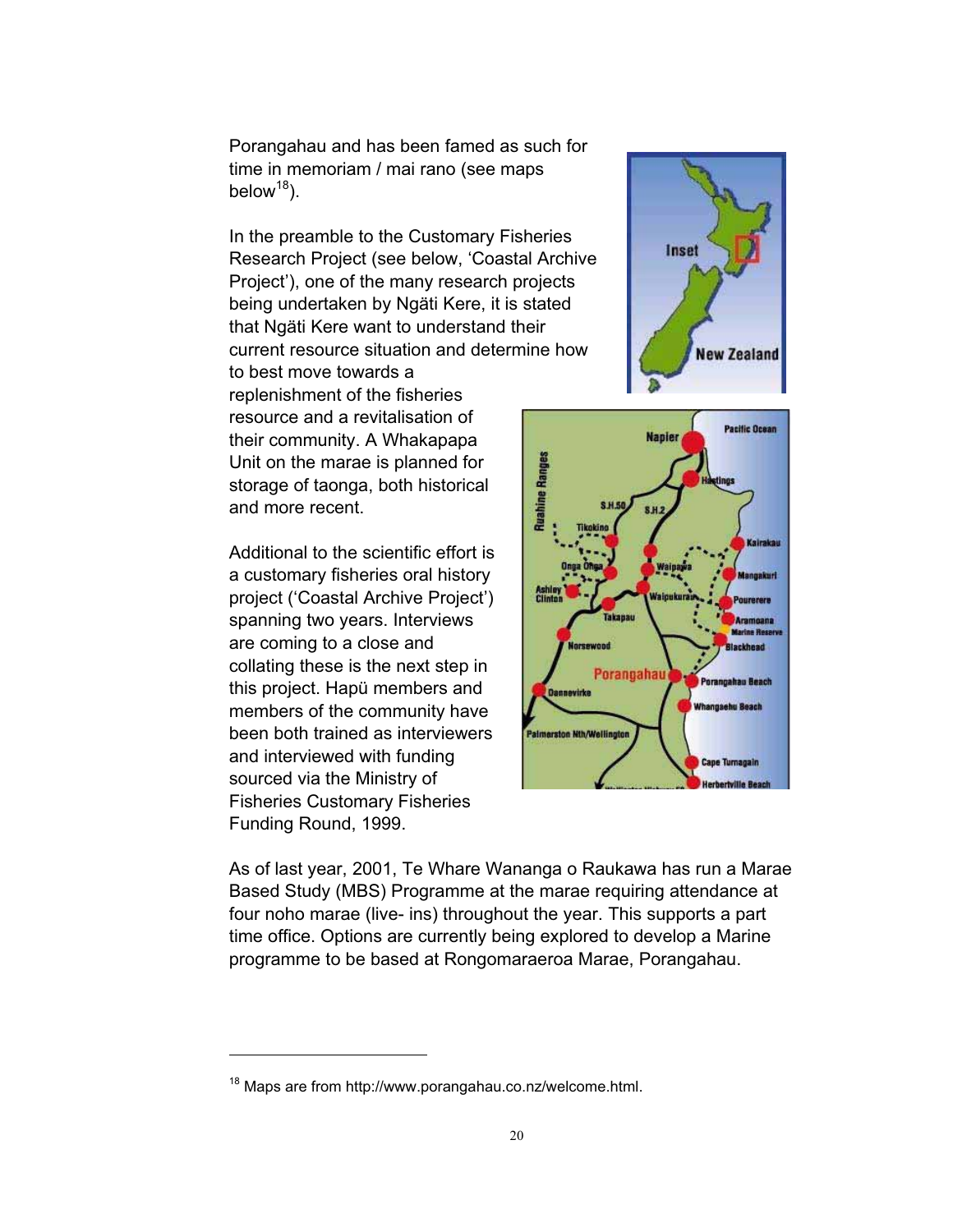Ngäti Kere have therefore developed a systematic approach to managing local marine resources. The marine management tools in place in the rohe of Ngäti Kere are:

- 1. Customary Fisheries notification under Fisheries (Kaimoana Customary Fishing) Regulations, 1998. Currently in dispute resolution mode.
- 2. Taiapure O Porangahau (see below)
- 3. Recreational
- 4. Commercial. A hapü member is the local commercial crayfisher who launches from and the beach along with his son (one of the dive team)
- 5. Te Angiangi Marine Reserve (not delivering very well to hapü, but improving)

# **INTERACTIONS WITH NIWA**

Interaction between hapü and scientists has been concerned predominantly with kaimoana monitoring survey techniques and demonstrations, prefaced with descriptions of the life-cycles of icon kaimoana species: karengo (seaweed, *Porphyra)*, crayfish, paua, pipi, cockles, kina and various finfish. Environmental influences on the health of kaimoana resources were also considered by both the Tangata Whenua and scientists. NIWA's transferral and education of survey techniques was a component of the hapü / scientist interactions with ample opportunity made for dialogue involving conservation.

# **Taiapure O Porangahau**

*A taiapure-local fishery includes estuarine or littoral coastal waters that have customarily been of special significance to any iwi or hapü as a food source or for spiritual or cultural reasons. Any person may submit a proposal for the establishment of a Taiapure-local fishery. The Minister of Mäori Affairs after consultation appoints a committee of management who appear to representative of the local Mäori community.19*

<sup>&</sup>lt;sup>19</sup> Sections from Fisheries Act, 1996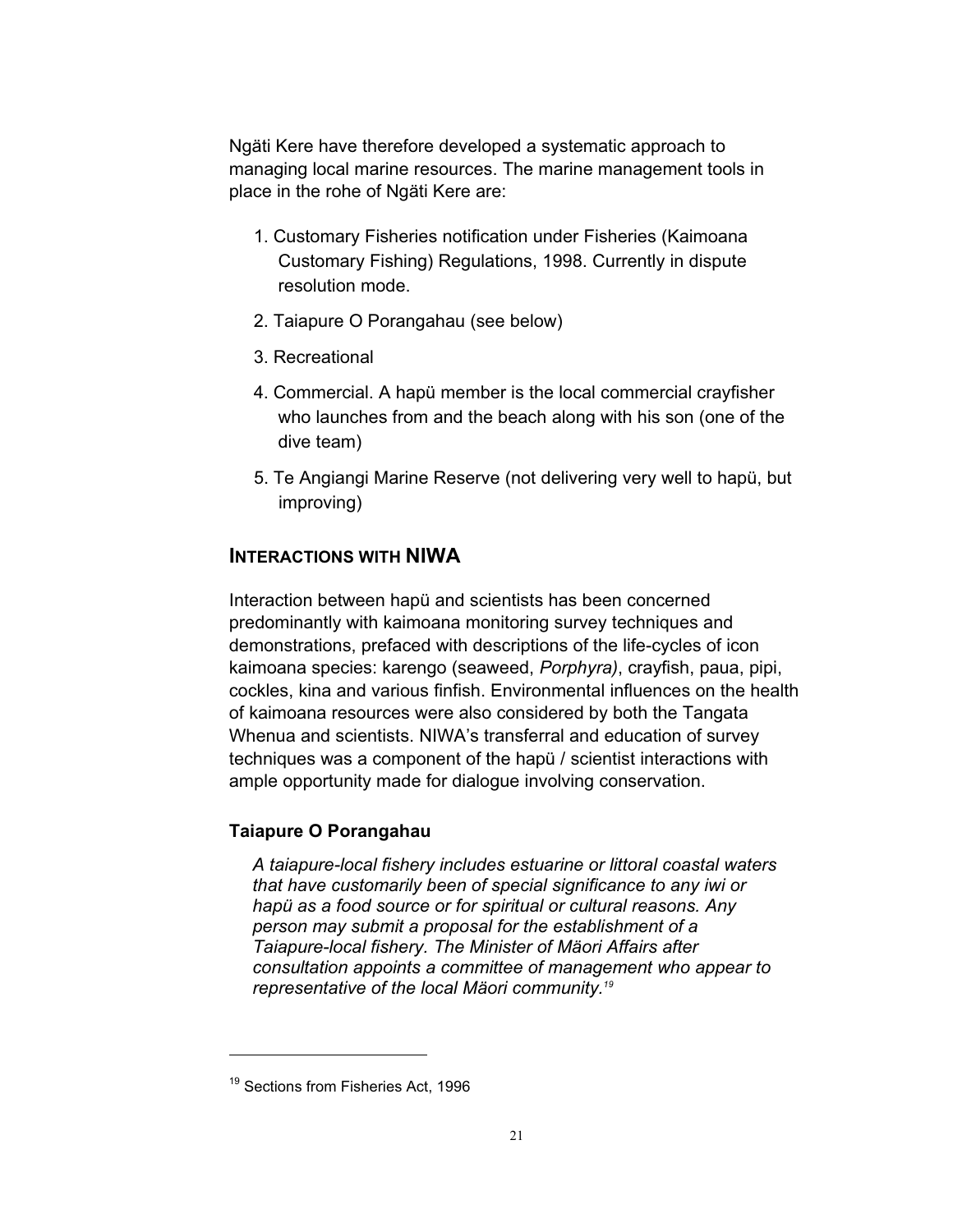The Taiapure O Porangahau had a lengthy eight-year gestation period, prior to its gazettal. The Taiapure O Porangahau Management Committee consists of members from the Porangahau community with a few of the Tangata Whenua members now living outside of the village and immediate farming area. NIWA's association with the Taiapure O Porangahau was borne when NIWA approached the Steering Committee, in part funded by their successful bid to the Foundation of Research, Science and Technology's (FoRST) Customary Fisheries Research. Hence the relationship between Ngäti Kere and NIWA was struck through the Taiapure Management Committee constituting some hapü members - as yet NIWA has not dealt directly with the hapü structure. The one member, who has maintained active involvement although not resident in or around Porangahau, is one of the two researchers in this mahi rangahau (research) project exploring the relationship between hapü members and scientists.

#### **Kaimoana Workshops and Kaimoana Monitoring Kit**

Here is a brief outline of scientific effort (Western scientific model) related to kaimoana at Porangahau to date. Three Kaimoana Monitoring Workshops have been held ('Kaimoana Monitoring', 'Kaimoana Monitoring Workshop', 'Kei hea nga pipi / What's on our reef?'). The Taiapure O Porangahau and NIWA co-facilitated these workshops. The NIWA scientists involved in these workshops had expertise in kaimoana reef ecology and survey techniques, oceanography and sediment transport, soft-shore intertidal community ecology: shellfish (pipi, cockles), rocky shore stratification / biodiversity, karengo. Technicians with generic expertise in all fields were also involved (see Appendix).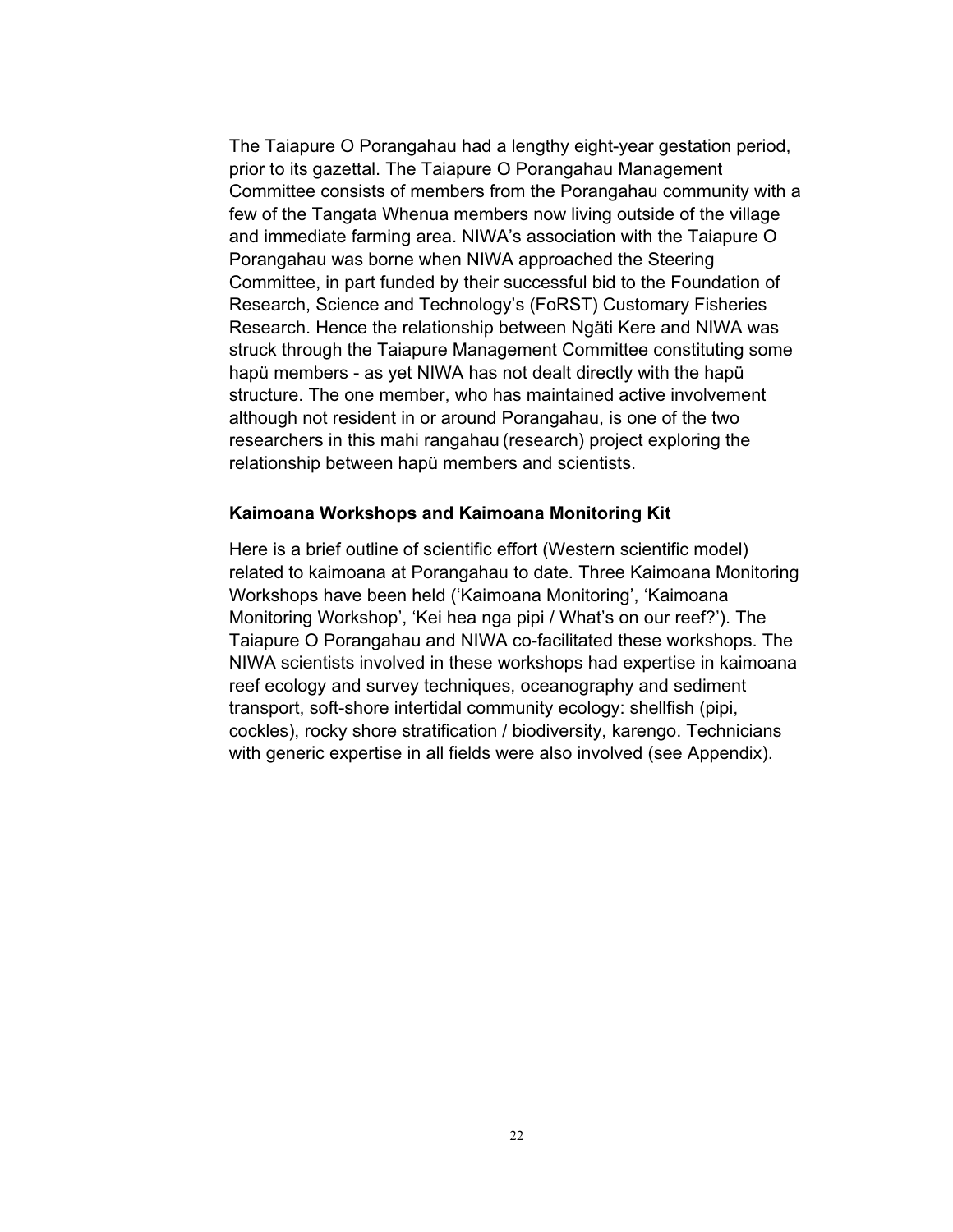Hapü and community members met at Rongomaraeroa Marae in the evening to begin the workshop and then spent the following one to two days in the field. Overnight stays at the Marae during the workshops allowed for debriefing and preparation for the next day. NIWA provided koha in advance to cover food and marae expenses.



**Porangahau offers diverse weather conditions.**

Hawkes' Bay Regional Council, the Department of Conservation (DoC) and other interested parties were also invited to participate in these workshops. This provided these organisations with opportunities to extend their partnership with hapü. The hope was that the NIWA example of engaging with hapü would provide the impetus for these other organisations to work in similar ways with hapü on environmental and land-use practise issues, including impact and restoration.

The Kaimoana Monitoring Kit was a separately funded initiative that followed the three workshops. NIWA was contracted by the Ministry of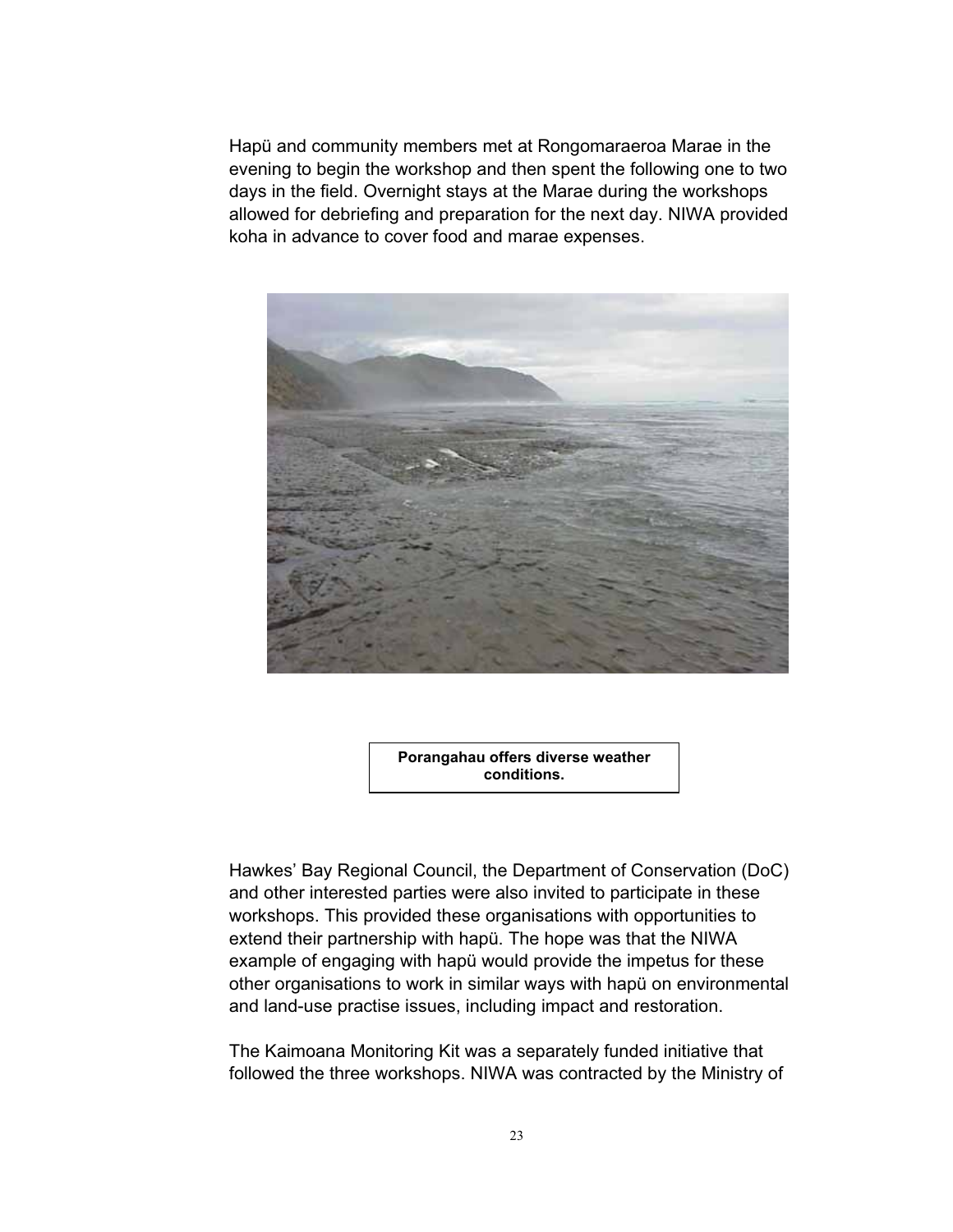Fisheries to produce handbooks and guidelines for monitoring kaimoana species: Koura (crayfish), Kina, Paua and Finfish.

One product of this project was the assembling (and training, if needed) of a five-strong dive team (four of whom are Tangata Whenua and three of whom live locally).<sup>20</sup> Committed local divers familiar with the diverse locations and conditions from Pariomahu to Cape Palliser were selected to update their diving qualifications and gain additional training to the level of NAUI Rescue Diver (including EmCare - First Aid) through a Hawkes Bay Dive Academy. This was the minimum qualification required to dive with the NIWA divers by NIWA's Dive Master, Mr Steve Mercer.

NIWA hosted a weekend workshop in Wellington to assess and further train the divers in survey techniques to measure size and populations of crayfish, paua, kina and wetfish. The intention was to use this team to collect subsurface data on kaimoana populations; however coastal conditions (i.e. the weather) intervened.

Following this, at Porangahau, NIWA delivered short seminars at which the NIWA scientists discussed western scientific understandings of the life cycles of key kaimoana species. NIWA imparted knowledge predominantly on kaimoana ecology, sub- and inter-tidal survey techniques to the dive team as well as the workshop attendees. Attendees were also given explanations of survey techniques and demonstrations of equipment to be used the following day/s: quadrats, spades, buckets and tape-measures for line transects.

These interactions between the hapü and NIWA were the focus of the present study. This case study is a culmination of a series of contacts with NIWA, giving insight into the fieldwork carried out to ultimately manage kaimoana and local resources in the marine and estuarine environments surrounding Porangahau.

 $20$  Four members of the team were trained as part of the project; the fifth member sought her own funding to become trained and take advantage of the opportunity the project offered.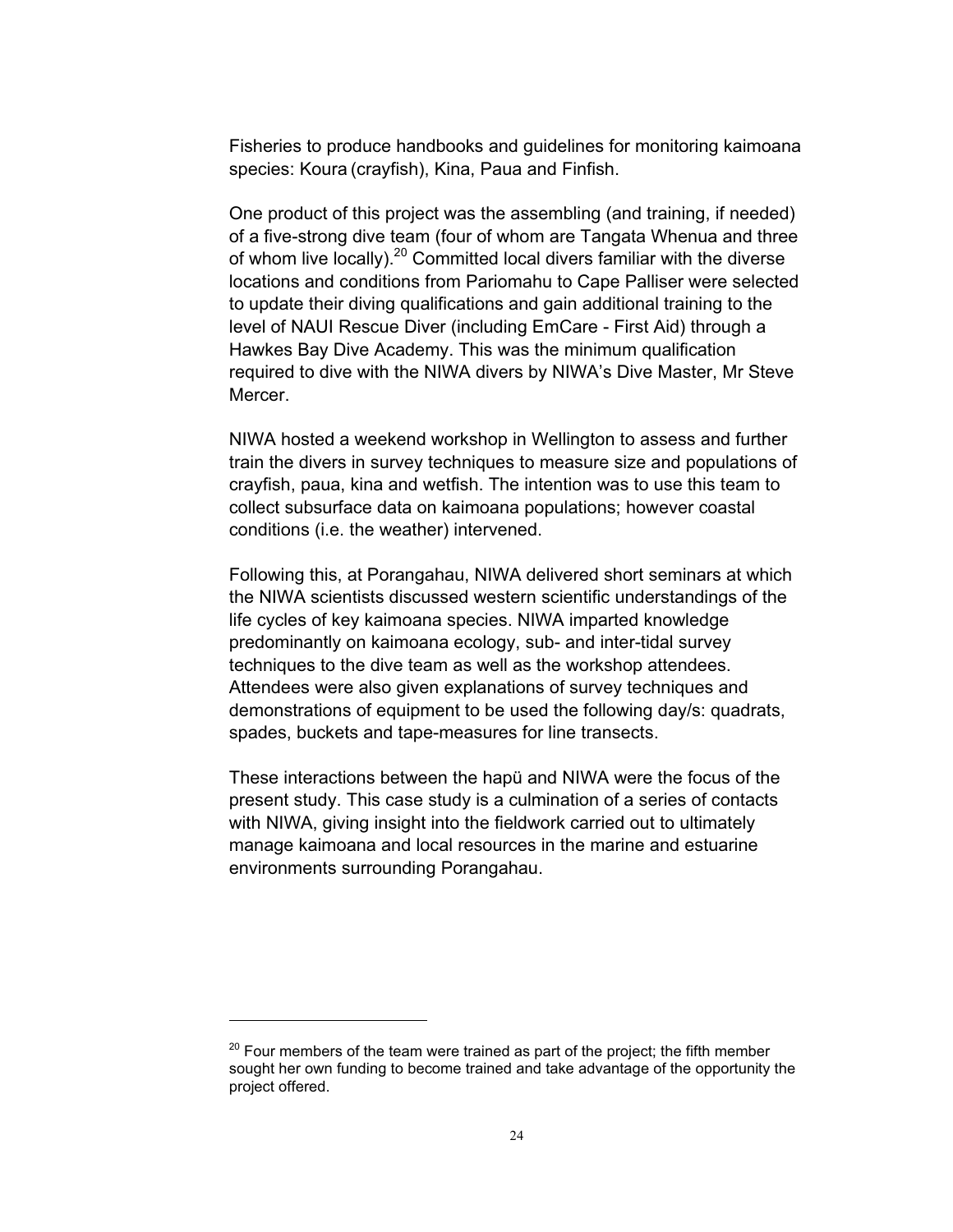# **METHOD**

### **Initial Contact**

Initial contact by the researchers was made through the Ngäti Kere Trustee Committee requesting permission to interview and conduct a study outlining the relationship that has been developed and continues to be developed, between local hapü and scientists.

### **Research Participants**

The research participants were nine local people (three rangatahi, four pakeke, two kaumatua) who were all involved in the kaitiakitanga of the local marine, freshwater and whenua resources surrounding Porangahau. The Rangatahi were almost exclusively the members of the Dive Team. Other Rangatahi were participants in the Inter-tidal survey work, both in training and implementation. The interviews of the Rangatahi included three locally based men who were central to the dive survey expedition carried out with NIWA. Their training included dive instruction that involved weekly travel to Napier and a weekend course in Wellington.

### **Interviews**

The fieldwork involved meeting with Ngäti Kere descendants and recording their narratives. Interviews were only conducted once individuals had agreed to participate in the study and had chosen to be interviewed either individually or in pairs (as was the case with two of the rangatahi and two of the pakeke). Primarily participants chose to be interviewed individually. Interviews lasted from 1-2 hours and were conducted mostly in the participants' homes with two interviews being conducted at the marae.

As a gesture of koha, each participant was presented with a taonga Mäori made by two Ngati Kahungunu artists. These were presented at the end of the interview. The interviewers also sought permission and, when permission was granted, took photos of each participant as a record of the research project for the hapü.

Participants were assured that they retained their intellectual property and were given a copy of their interview transcript so that they could add to, amend and/or delete comments. Within the present report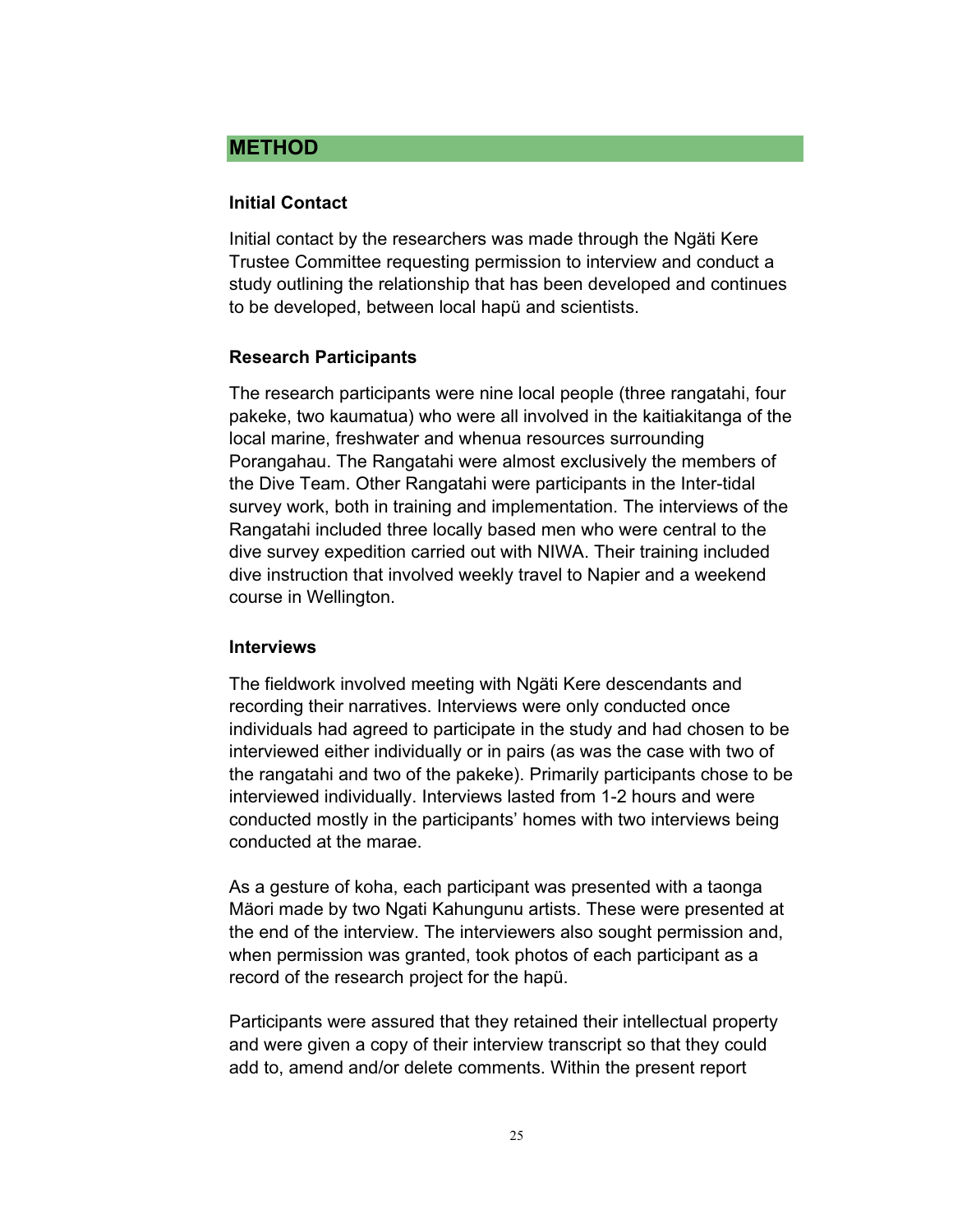participants are referred to by number in order to maintain confidentiality. A final copy of the research report will also be made available to participants, as well as to the Ngäti Kere RoheTrustee Committee.

### **Framing the Interviews**

During the interviews the researchers and the participants referred to a general framework of questions to promote dialogue. The overall fluidity and 'voice' of the research participants was paramount so the researchers mainly prompted and asked follow-up questions as necessary. The questions in the framework included:

- 1. Giving a brief personal background
- 2. Involvement and role in the project
- 3. Important priorities for the hapü
- 4. Process undertaken with scientists step by step
- 5. Availability of alternatives
- 6. Possibilities for future development
- 7. What worked well
- 8. Possible improvements
- 9. How other hapü / iwi may benefit from Ngäti Kere experiences
- 10. Final comments

### **Analysis**

The analysis involved the researchers reading transcripts and listening to the interview tapes, followed by discussion and agreement on the common themes that were emerging. These themes were then described and quotes from participants were chosen to illustrate each theme.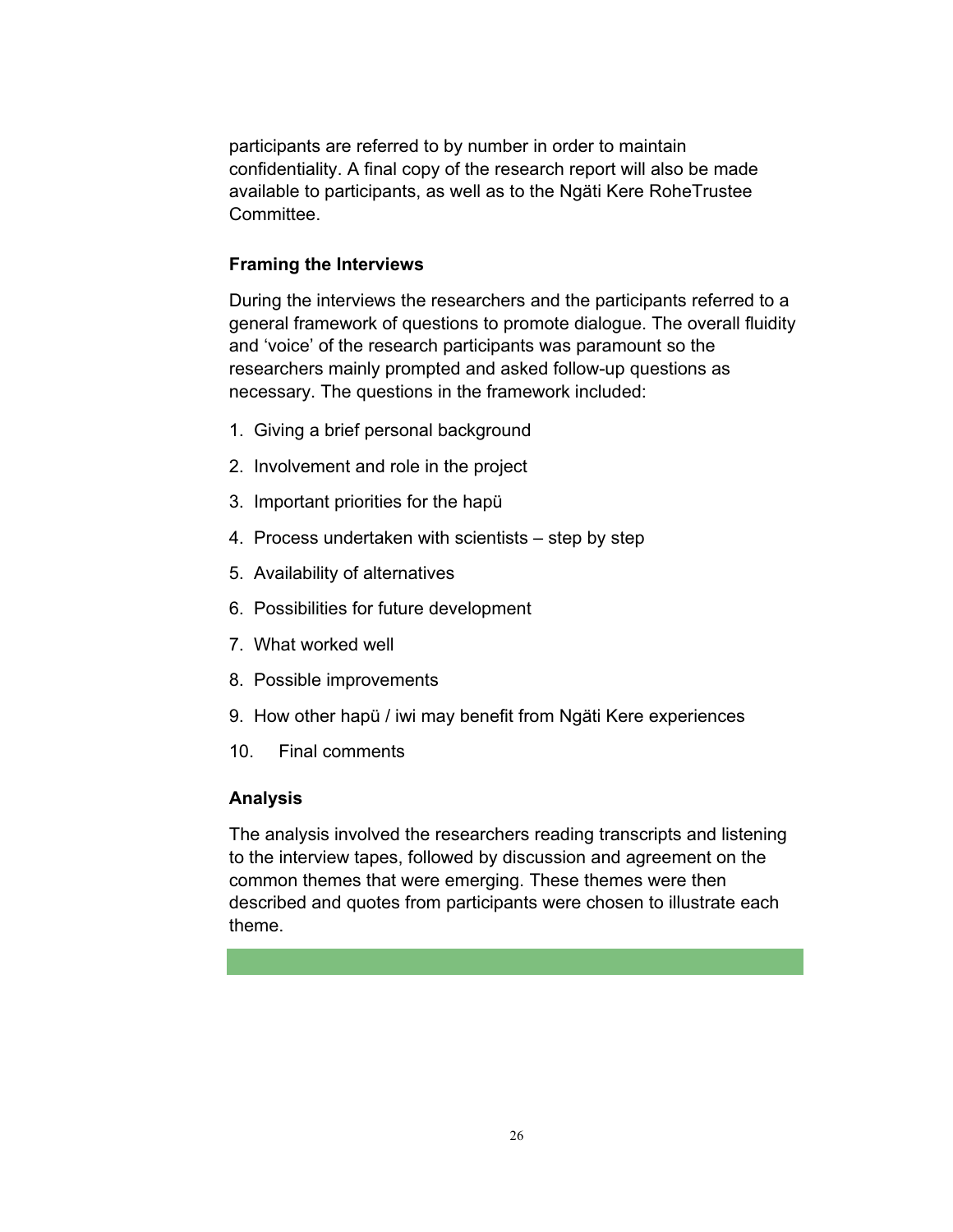# **FINDINGS**

### **KNOWLEDGE OF THE MOANA**

Both Kuia and Koroua backgrounded their own as well as Ngäti Kere's involvement with the western scientific projects by elegantly outlining their whakapapa to their tipuna, the whenua, the moana and a myriad of related material. Their recollections were mainly of their own lifetime and often touched on the knowledge of their parents and earlier tipuna, including conservation knowledge.

*So we were always taught, when you pick up a rock and there's a paua on it, you pick it up at all, you must place it back where you got it from and turn it back the way it was. You had to always be very careful of that because if you changed anything there, that would deter the paua from coming back . . . if you turned those upside down, they'd be on the top pf the rock and that was all wrong, so those things you learned very quickly. Always told if you saw someone else doing that you had to go and tell them 'please don't do that because we won't have any pauas if you keep doing that. (Kuia)* 

The composition and abundance of bird, fish and seaweed life in Porangahau and environs were readily recalled.

*When there was fish there was an abundance of fish, there was all kinds of pipis there: cockles at the river mouth, fish all the way up to Porangahau at one time – the Kahawai used to come all the way up there. The rocks around at Parewhakaruru and beyond at King's Camp to Whangaehu was always plenty of seaweed in the season and there was always plenty of pauas there, not many kinas along this coast but you get down to Blackhead or beyond the Cape, there was always plenty of kinas. There was abundant, you could get more than enough in no time at all. (Koroua)* 

Kuia pointed out that knowledge of territory was also an important part of what she had been taught:

*… I was always made well aware of the fact that if I went to any other beach, I was not to go and get the kai from the moana because that wasn't mine … my mother said you'll get drowned. I thought this was a dreadful thing to say, she'd say … 'because you're not supposed to be in there, that belongs to somebody*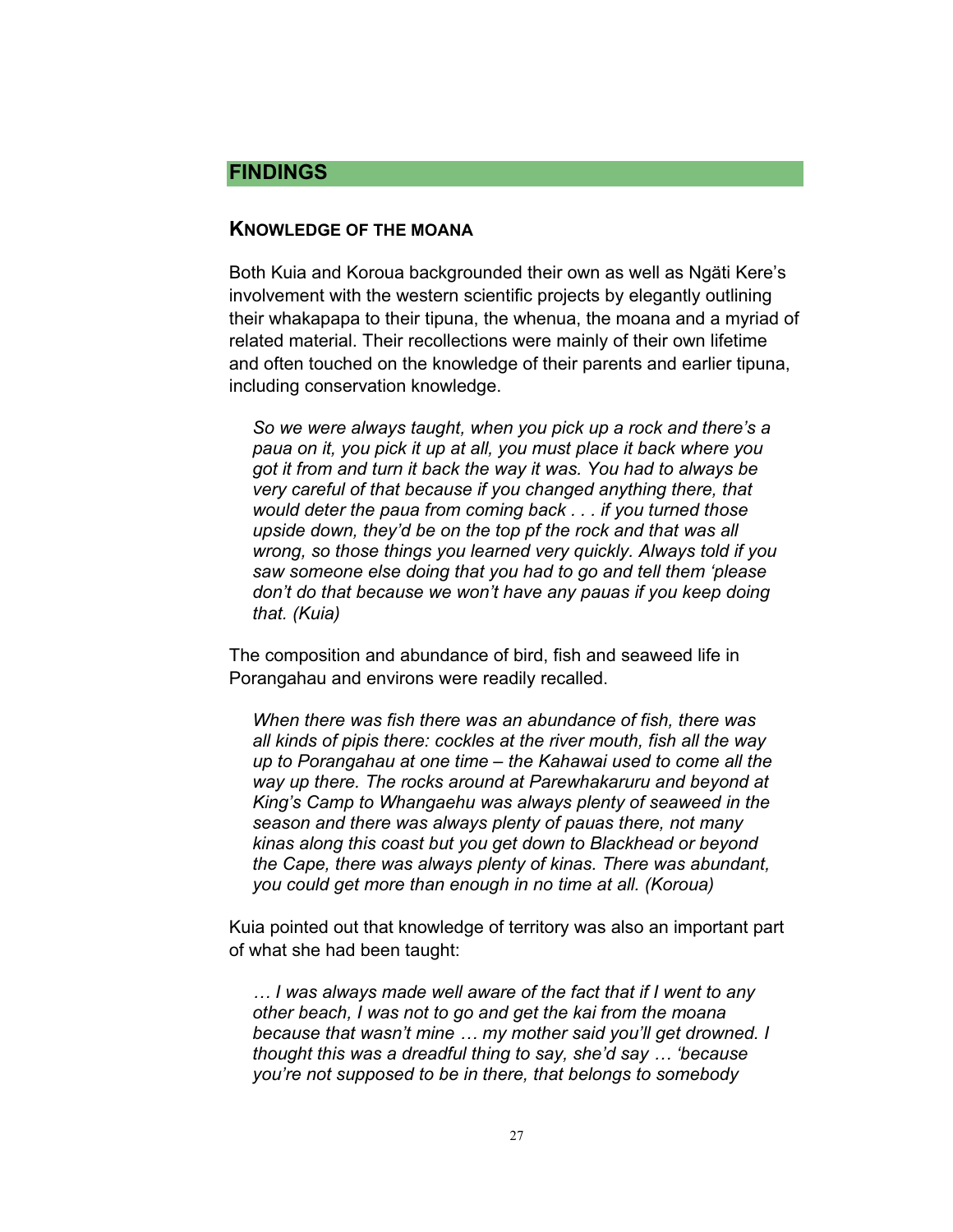*else' … 'I was not to go and get the kai from the moana because that wasn't mine.' (Kuia)* 

There was also the recognition by Kuia, Koroua and Pakeke that the abundance of kaimoana was a thing of the past. All the kaimoana species are in decline and their interrelatedness is at risk.

*You only need to go to Porangahau and stand on the beach and you'll hardly see a seagull eh, have you ever seen that? Now one time there were seagulls on the beach there were seagulls out on the sea, fishing diving for fish, there were all kinds of seagulls – you know you had the gannets, the mollyhawks, the redgills, the blackgills, you know terns and even muttonbirds, they were all out there fishing. When we used to go out there fishing on our boat we had small boat, we got what we needed out there – there were always birds around the boat – but you won't see that now. You go there you might see a few gannets flying by and that to me I see them, that's a good indication that fish out at sea, you don't see a seagull here – no seagulls, no fish. (Koroua)* 



**Kaimoana nursery area: the common question to all is "How to sustain and monitor growth of these key kaimoana species?"**

While they were not specifically asked for their explanations for this decline in kaimoana, a number of reasons were given by participants. They talked about the lack the respect for the beach environment.

*When we were children we weren't allowed to take horses down to the beach at all, we were made to tie them up at the fence … but the wealthy people who had bought land at the beach and built homes had started bringing their horses out for their children to ride on the beach and from that it got to quite a lot of people. … I had noticed that there were more horses than ever and there*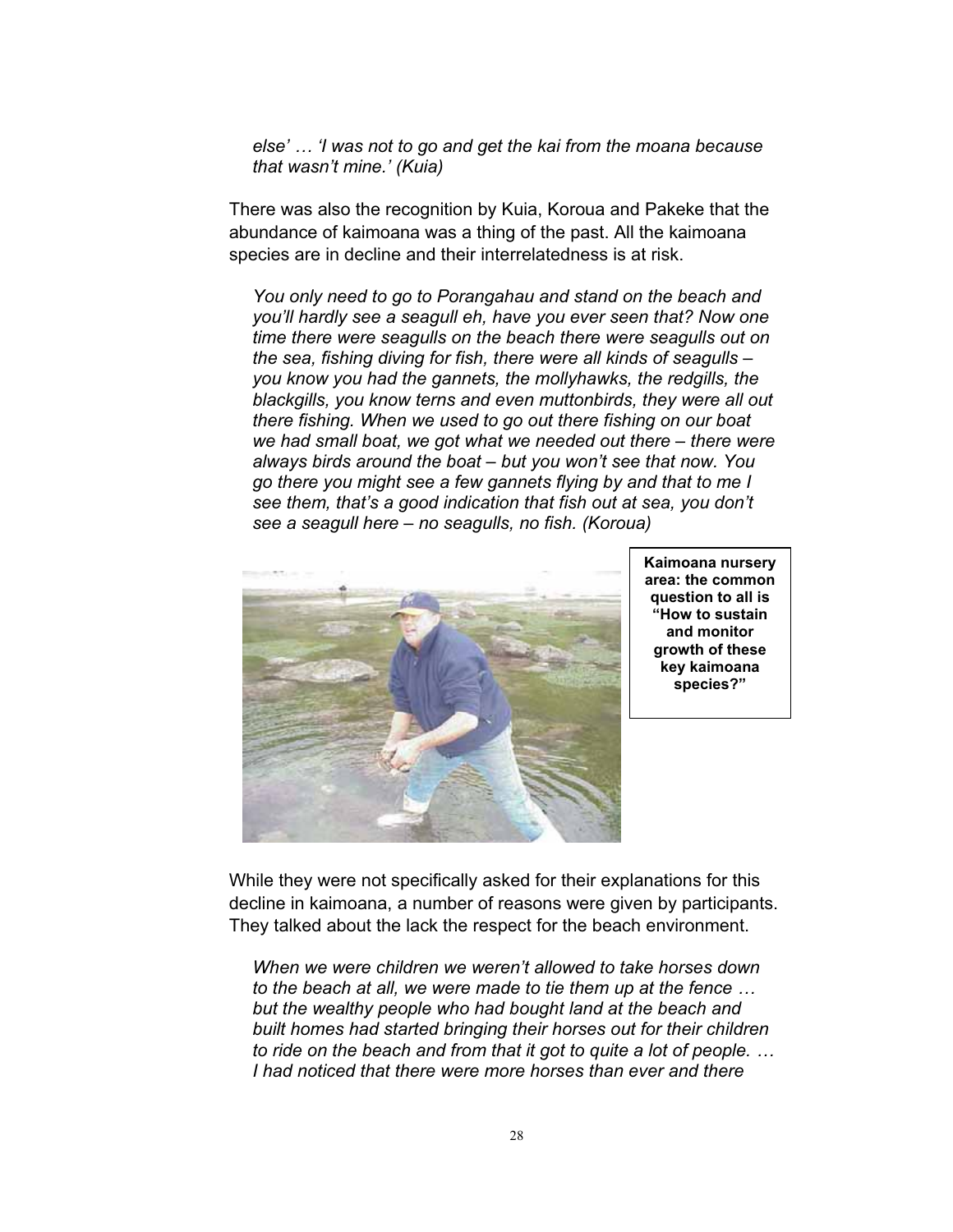*were more cars on the beach, trucks and big trucks because they had metalled the roadway down there into the sand … so everyone could take a car on the beach and they did. … I noticed that the small pipi where the car wheels were, were squashed and that caused my curiosity to dig a bit further and walk a few more miles and I discovered that this was the case all along the beach. … it they weren't exactly where the car wheel had run over, but where the sand had packed tightly on either side of the wheel, so that there was a lot of damage done, not just if you trod on one and squashed one, but the packing down of the wet sand crushed those tiny little paper-thin shelled ones … I made up my mind … I had no idea of the scientific part … I thought that's what's doing and we'll have to try to and stop the cars. … Then I learned that they were going to have horse races on the beach and was horrified, so I contacted the Council … they saw no harm in this … what right did I have, who was I? … I told them there was a time that we owned the beach frontage … then we lost something else too … I didn't know whether to start screaming at him or to accept it. I have copies of the letters I got from him, telling me that nothing could be done about this. (Koroua)* 

Through their powers of observation and traditional knowledge, some Tangata Whenua suspected that removing the kaimoana from their habitat would disrupt them adversely. When kina were removed from rock pools for measurement, some of the Tangata Whenua suspected this disturbance would impact on their ability to remain in their holes. Similar concerns were expressed over unsettling pipi.

*I've done two workshops with NIWA here. One of the very first ones and the last one. Then [Pakeke 4] and I have been down and taken our girls down and we've done two more since then along the beach. But I don't know where that's heading [surveys]. When we did the kina one down at Blackhead, and actually pulled those kinas out and measured them and then tried to put them back in their holes. [Pakeke 4] and I went down the next day and all of those holes were bare. So disturbing them, pulling them out has disturbed them and the high tide has obviously come in and washed them out of those holes. So we went back again and [Pakeke 4] actually photographed the pools – just to see – and so I'm wondering if it's worth it. Then we did the pipi one with our girls and we measured, there were heaps of pipis in there. Then we went back, we put them all back in the same place and then we went down three days later and did it again in the same place and there was nothing. So I'm wondering what's the purpose of this? Coz the food is moving around everywhere. (Pakeke 3)*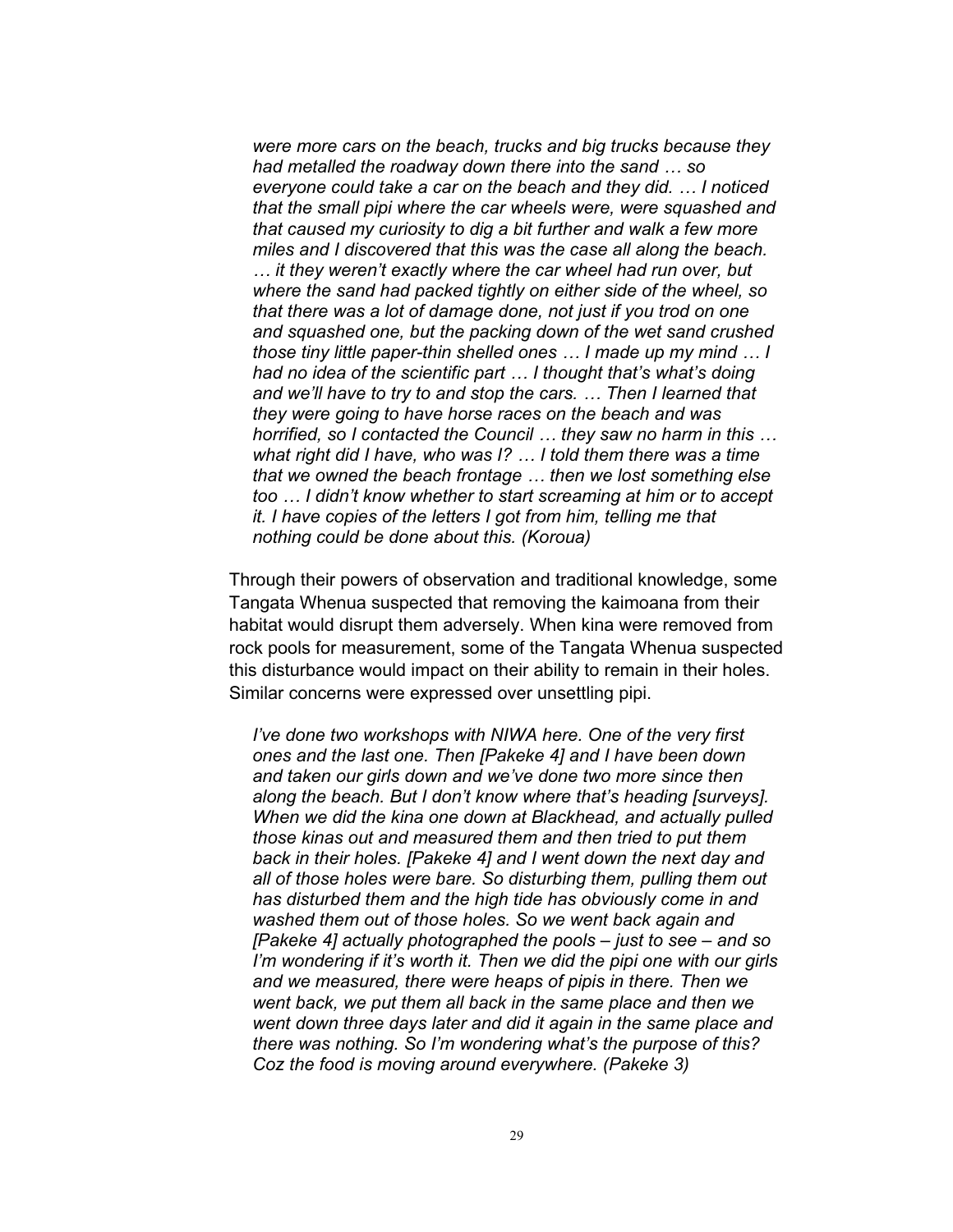*Just going back on the monitoring they did on the reef on the nursery holes, we'd like to call them that are exposed at low tide, little bit unfortunate but we actually knew that. I don't know if the scientists knew this because they wouldn't have taken them out if they had have known. Now that we can actually prove in one sense that we don't do that again and prove to science that there's no need to pull them out of the water to measure them. Because this is what's going to happen, you're not going to get that same kina the next time we come back to the same hole, because they're going to be all gone and there'll be a fresh lot there. So maybe we'd have to think of say photographing them and having a system of measuring them while they are in their natural habitat, without taking them out. Just one tide will go through them and clean those holes right out – if they're loose. (Pakeke 4)* 

The taking of too much kaimoana by people was also raised.

*We still monitor it by people we know who have taken too much, or strangers going home with a trailer load. See them turn up with a boat, different people. It's for straight greed why they're doing it. If you're too greedy it won't last a while… If you're just gathering round to sell it, you're the only one making out of it; that's greed. (Rangatahi 3)* 

Concerns surrounding environmental health and fresh water quality were also observed.

*Since they've put the sewerage into in down at the Beach Bridge, there's always been that goo in the water. It's been sort of scum on the sides and at one stage it had sort of come right across the water excepting down the middle there seemed to be a channel where there was a current and that was clear. When we had quite a bit of rain … and I noticed there wasn't so much down in the river and it began to clear up here. Whether that had something to do with that amount of stuff … (Kuia)* 

*Changes along the river … there were whitiko, a mud snail and Mäoris ate those… Now about the 50s / 60s they began to disappear along with a little blue mussel … few people could tell you the name … they were absolutely delicious. (Kuia)*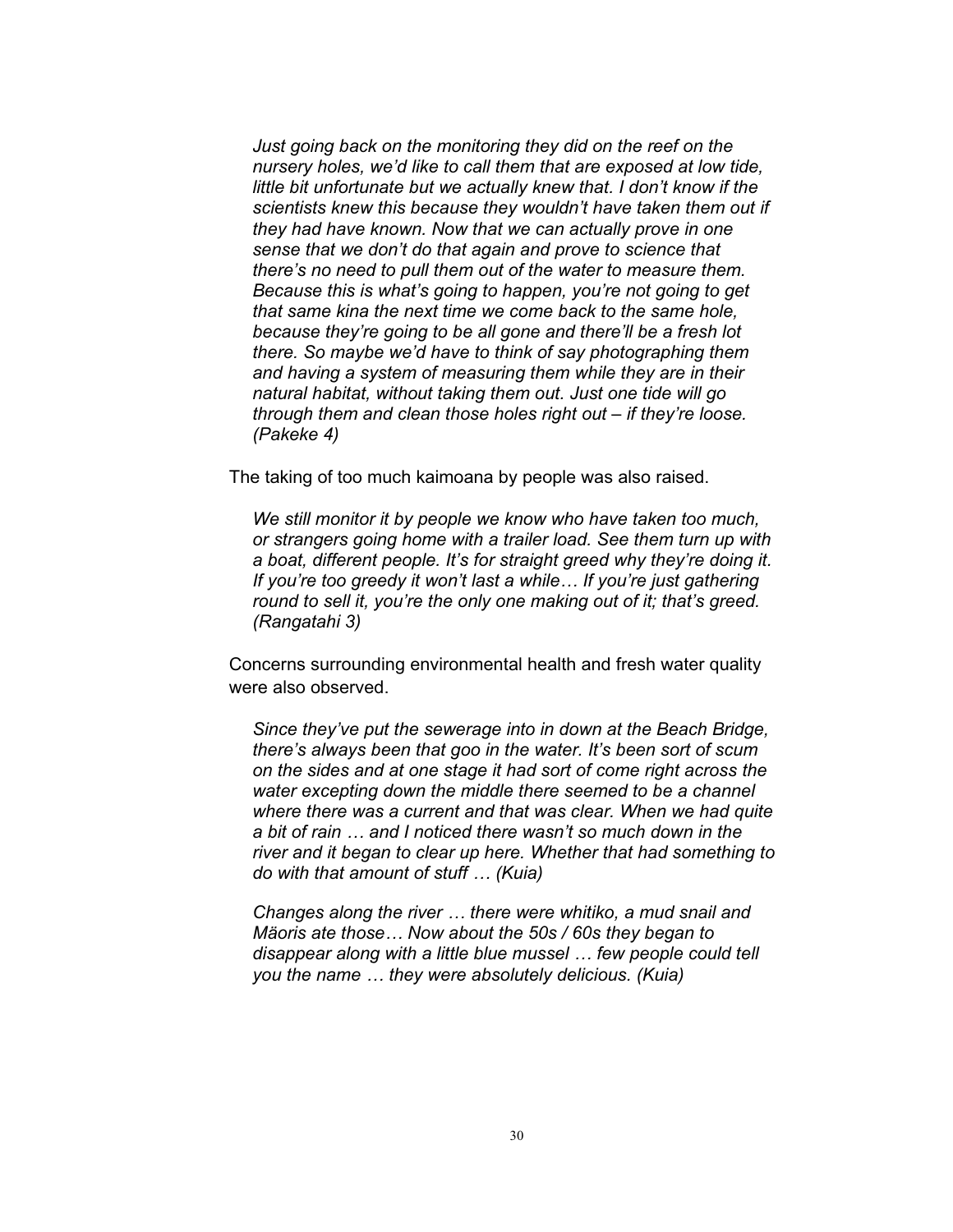# **KAITIAKITANGA**

The knowledge that has been passed down in Ngäti Kere underpins the kaitiaki responsibilities that the hapü have for looking after and nurturing their environment. Kuia also talked about the wairua of the environment.



**Stretches of Porangahau Beach once teemed with pipi and bird-life.**

*The wairua is so important. It's the wairua that's lost and that's the sort of thing that we get back and is the same thing we protect. … It's only a matter of passing it on again … (Kuia)* 

The perseveration of the marine environment is essential if the hapü is to continue to gather kaimoana for hui.

*We do most of the gathering for the tangi(s) and that…when there's a hui on, we know where to get the paua from…. (Rangatahi 3)* 

Knowing what, where and when to harvest kaimoana falls to the Rangatahi divers.

 *We learn areas, we learn where the big ones are, you know where you can get more from, depends what you're up to. Big huis we can go to another place, little huis we go and get [these kaimoana]. (Rangatahi 2)* 

*We won't go to that place. If there's a hui on or something and we need pauas, we know where to go to get the pauas but not to say that we always get them from there. (Rangatahi 3)* 

Opportunities for Tangata Whenua concerns being heard about the restoration and protection of the mauri of water and all that it contains are often either retrospective or reactive. For example, regulations related to net fishing have been made without Tangata Whenua input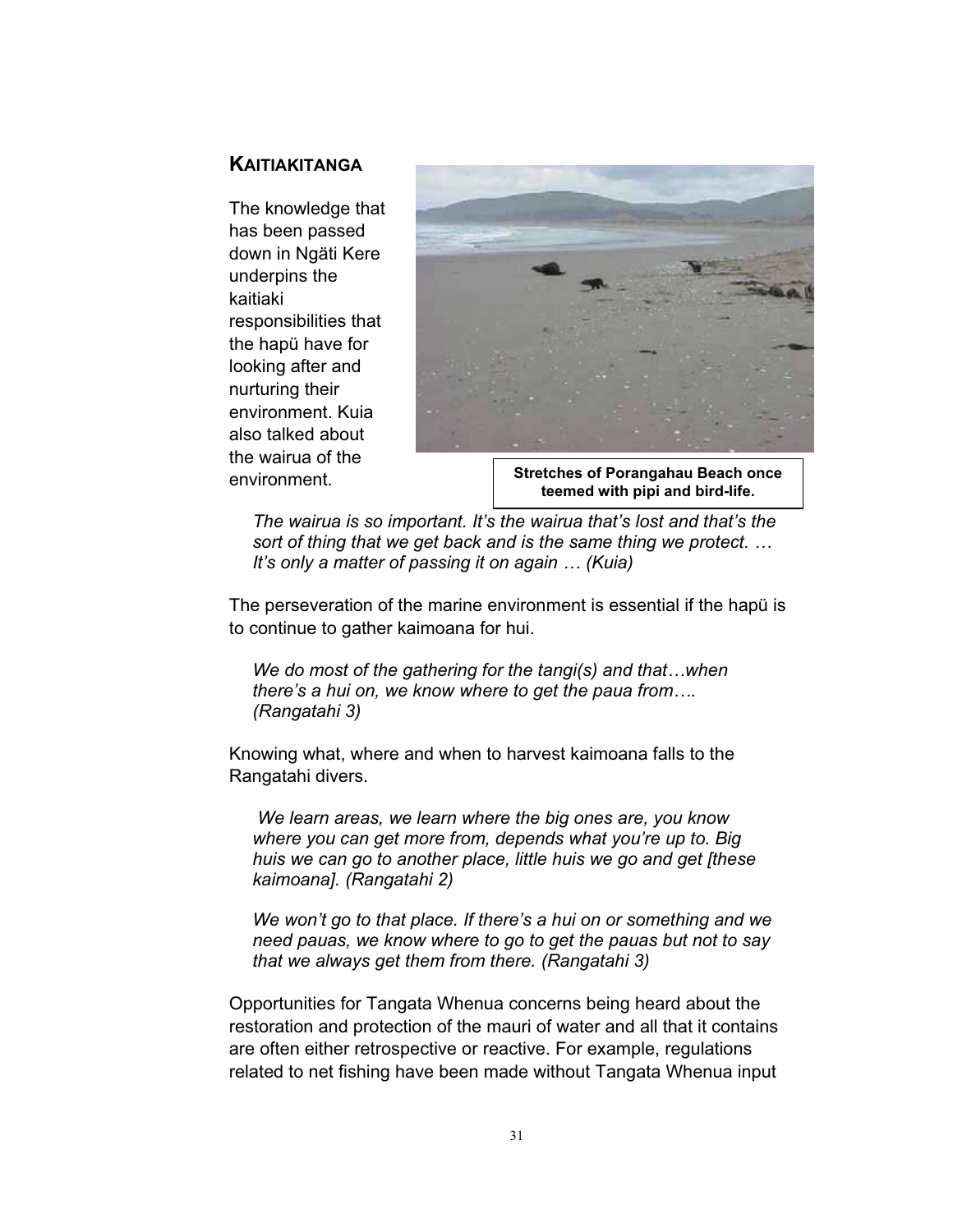and, as such, pose a serious threat to the kaitiaki role of Tangata Whenua.

*When you talk regulations; we're overregulated with all these laws and by-laws and everything they bring in, eh? Sort of can't keep up with their regulations cause they change pretty regularly. I don't know how we overcome it. Just by meeting I suppose that we can put our input in and hopefully both parties can come together and make it work. We certainly want it to work in our hapü, there's a lot of things sacred to us, you know. But I just don't know how to put it. (Koroua).* 

*Sometimes I get a bit a frustrated with Pakeha influence, they're trying to tell us how we should live and where we should go and all that sort of things… Surely the time will come when they realise these indigenous people have something there that they never found, all of a sudden, well they might find it too late… We just want to put our points and see if can work around it. We know what our ancestors done for us. So that's all we're trying to do is carry on the traditions that we have through our ancestors. Work together, that's the main thing. (Koroua)* 

# **EXPERIENCE WITH NIWA**

### **Positive collaborations**

The interactions with NIWA were welcomed by Kuia. She was more than willing to share with NIWA her understandings and concerns about the kaimoana. Occasionally she felt that the NIWA scientists were 'preempting' her by telling her what they knew. The 'pre-empting' to which Auntie Ahi was referring, was on a positive note. When she made this comment, it was said warmly and with mild wonder that the particular scientist had not previously visited that beach yet understood it to an extent. Overall she had high hopes for the partnership.

*When NIWA first came to us, it was so wonderful to hear them talking about the things they were interested in and how they wanted to show us how to do these things. … I had gathered pipis for one of these occasions in their different sizes to show and to explain my fear because one of the things that I want to do is hand this beach on at the end of my time as near to what it was when I first played on that beach. If it can be anything like it, I'll be very happy. This seemed to be the light that I was looking for. (Kuia)*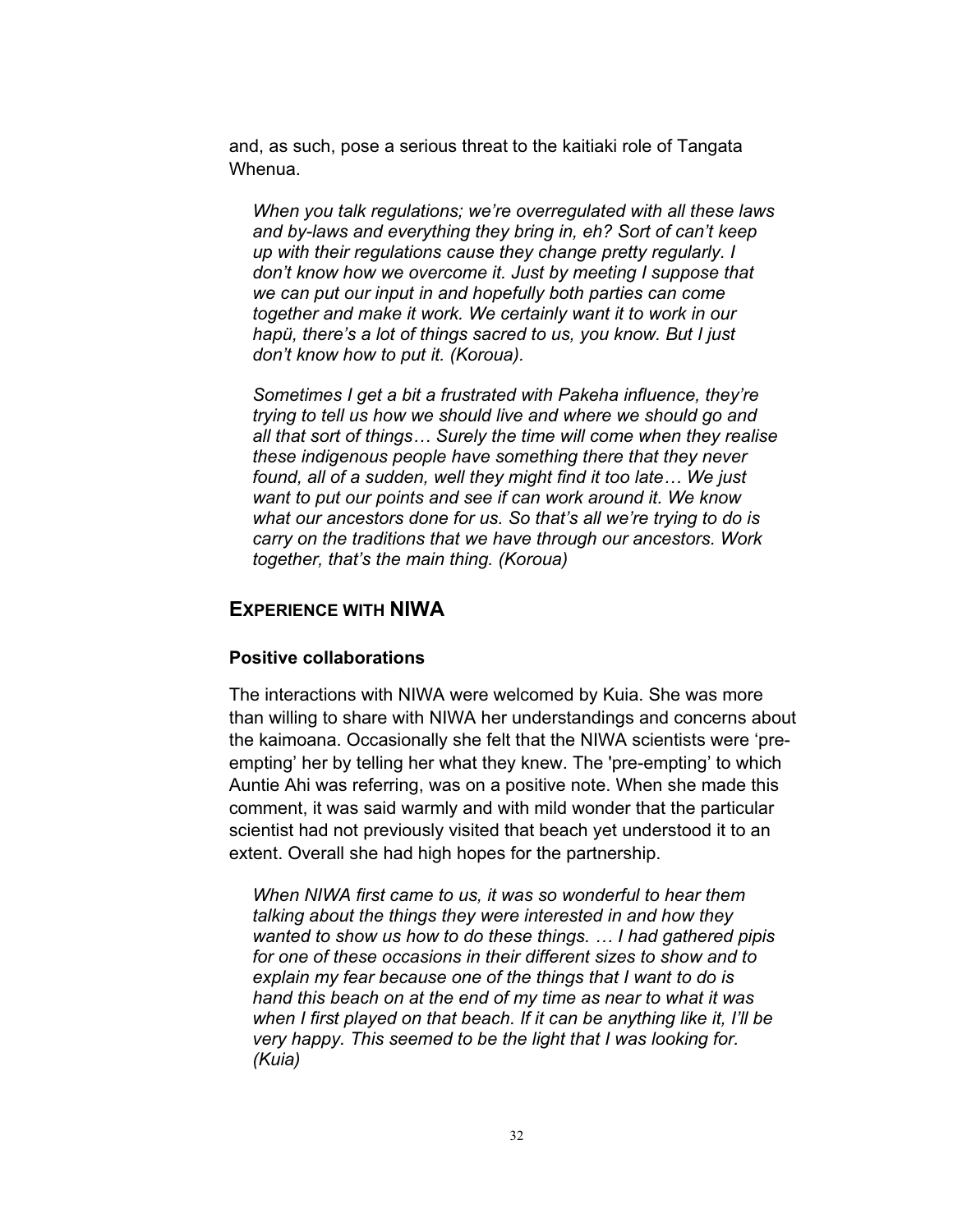*I was able to tell them how it (the river mouth) was and explain those sort of things to them (NIWA). In some cases they were preempting me and telling me what they thought it would have been like. For example, where the cockles were in the river. They could see this was the right place for cockles and they weren't surprised to know there were pipi and bigger ones (all in that area) there used to be toheroa… Even though I didn't talk in their terms, I found I could understand and they seemed to understand me. (Kuia)* 

Unanimously, across all age groups, those interviewed were comfortable with ongoing contact with the NIWA and their scientists.

*It's something we need to go along with. We need them cause things have changed so from those early days when we didn't have to do a great deal about it – there's so much change going on the land; in the rivers and everything that we need the scientists otherwise we're not going to be able to manage this. I don't think we can manage alone – just by conservation, planting trees to stop erosion into our creeks and rivers and then to the sea. (Kuia)* 



**Previous Kaimoana Monitoring Workshop hosted by the Taiapure O Porangahau Management Committee and NIWA.**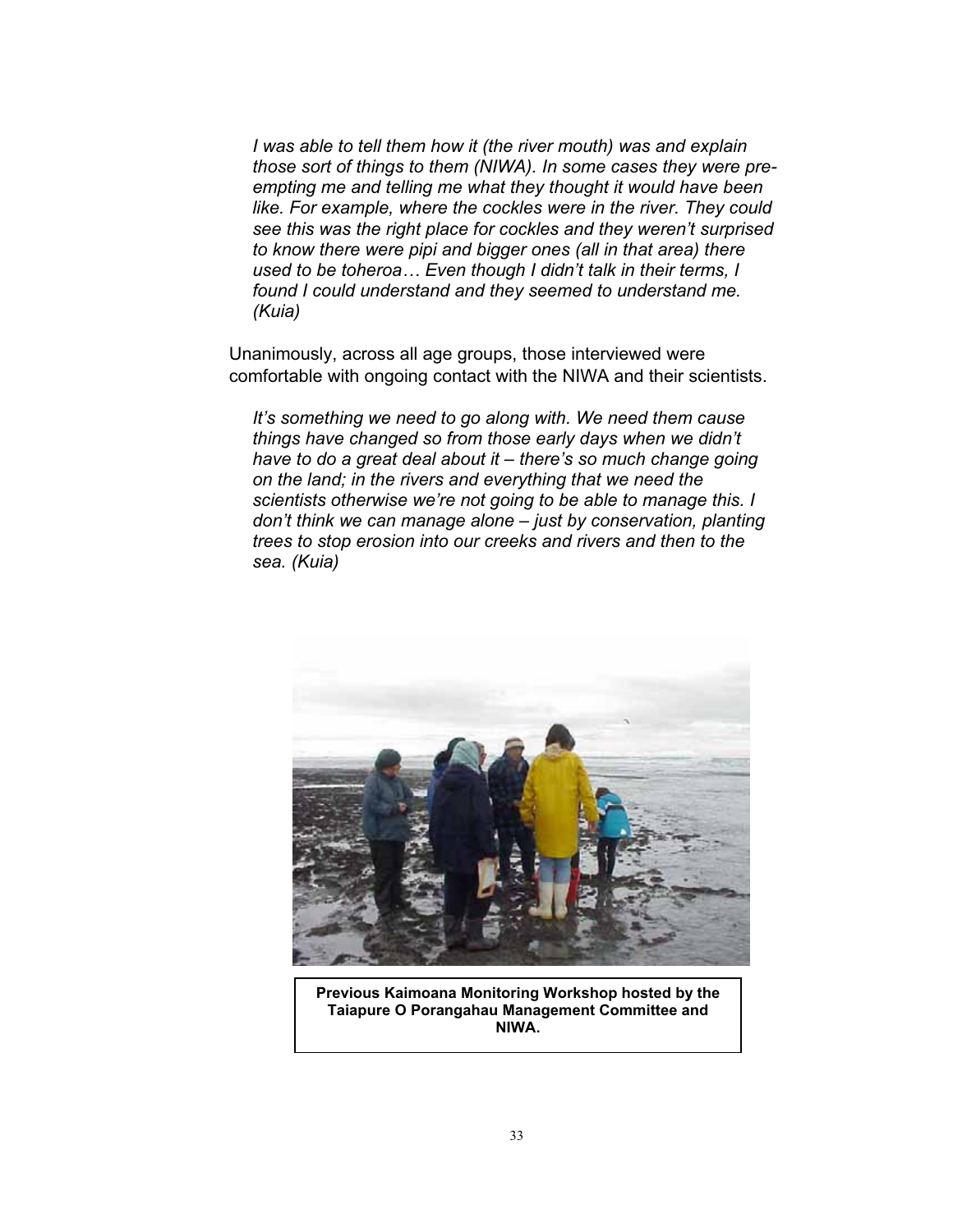### **Taha Mäori and western science**

When asked how the Taha Mäori and western science of today might combine, overlap or complement each other, hapü members envisaged evolving relationships. The general theme was one of overall acceptance of western scientific tools being applied to protect and enhance kaimoana species along with their habitat and other factors that negatively impact on the health and habitat of freshwater kai.

*I haven't really given that a great deal of thought. I know that there'd be quite a bit of opposition to that by some Mäori because they don't want things to change from how they were. But things have changed and we can't stop it; it's rolling on and we need to be educated to the standard of those scientists so that we can understand it more… A wealth to gain from the sharing because having learnt the wairua side of things, there's no reason why our people can't pick up on the scientific side of things. We've had a bit of it (science) during our education at school so that we have the opportunity to have the best from both worlds and its there, its been offered to us, Pakeha brought to us in the first place… (Kuia)* 

*We need to improve… science… all a beneficial gain… relearning. (Koroua)* 



**Running intertidal transects measuring abundance and size of key kaimoana species. Pictured are Ngati Kere hapu and community members along with NIWA marine ecologist Ali Macdiarmid.**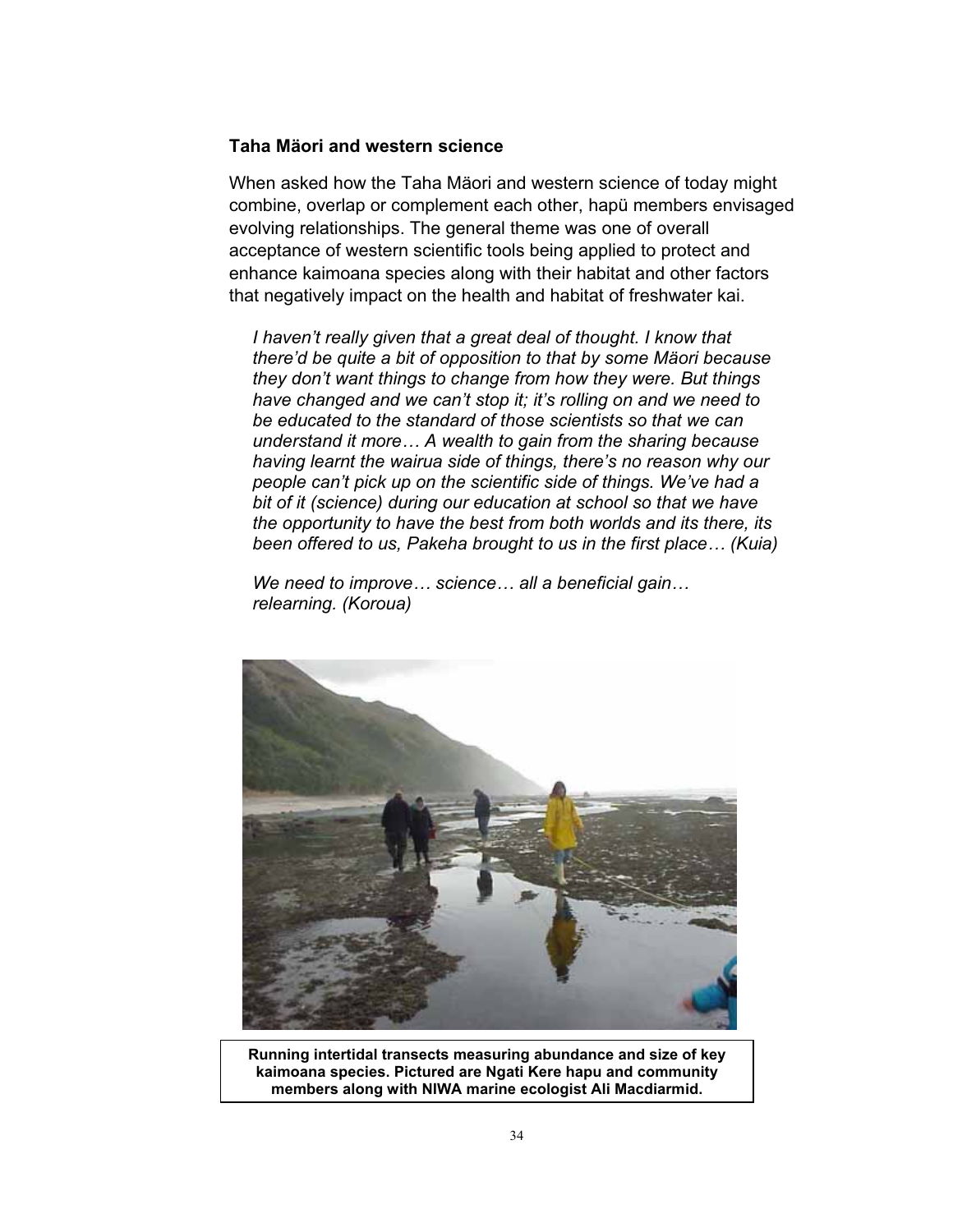A complementary role for both forms of knowledge meeting was recognised with particular note for the younger ones having a wide range of skills with which to protect the coastline, its water and all it contains.

*We come together and with their knowledge and the knowledge they gain from us, surely it must be an improvement for our coastline… The work they've been doing here is marvellous, at least we're learning – the younger generation – what's there. We can tell them all about our time - what we lived with, here comes the scientists, they giving you the scientific reason why those things are there and how it can stay there … We need to tell this generation that, we knew all that before it happened, but when you try and tell some people some time, they don't even want to listen. If an intelligent fella, or somebody with a degree … come along and tell them 'oh, we gotta listen'. So to me that's good. A lot of my kids don't listen to me, but they'll listen to someone else. Listening to the intelligent people, they know how to talk… It's a changing world now with the intelligence that's brought to us on our marae, we have to take notice. The younger ones will take notice because they gotta educate themselves to be in that position. I'm sure it'll work. (Koroua)* 

There was a reservation by one person that academia may shadow the local, practical and inherent knowledge of the hapü which could be overcome by mutual recognition of both forms of knowledge,

*The only thing I got against them, they academic people eh? They say things to make it happen for them. They haven't lived it, you see? Perhaps between us coming together like that, they can learn from us and we can certainly learn from their knowledge. They're the knowledge of the future so let's listen, you don't have to listen to the lot, but you take what's out for you. (Koroua)* 

#### *Experiences of rangatahi*

What was apparent in the discussions with the Rangatahi was that their passion for their mahi was pivotal to their relationship with NIWA; they took their kaitiaki role seriously. Training of the Rangatahi involved open water/deep sea diving certification and learning various methods of measuring shellfish size, researching marine life techniques and working out grid calculations of the seabed. The group generally held a very positive view of the scientists and saw them as friendly,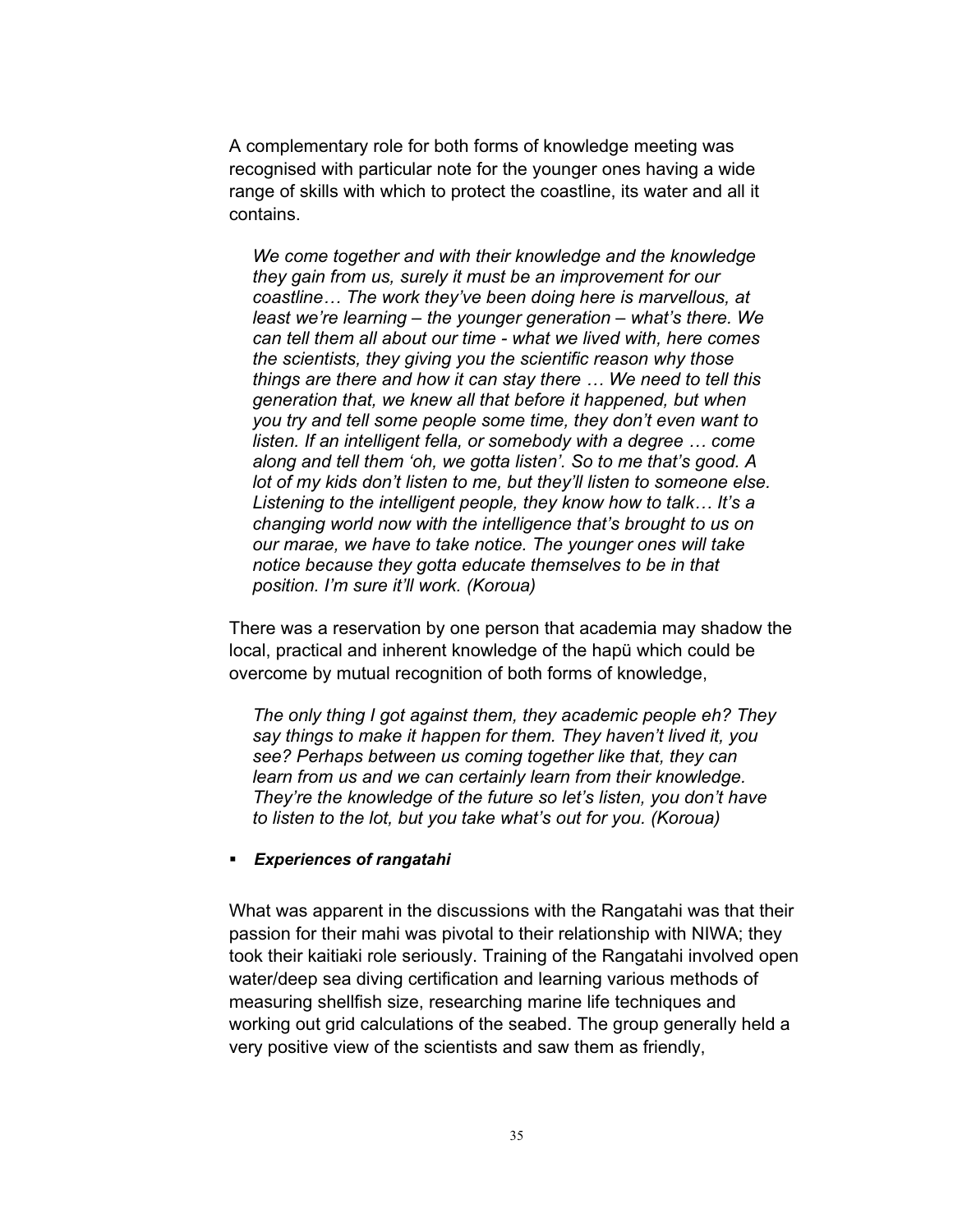enthusiastic and 'genuine' in their efforts to consult, inform and work with their community.

*They said there'd be a lot of diving. I enjoy diving so I thought I'd just do it. Needed people who knew how to dive already. Pretty interested in it when they started doing it … started putting the Taiapure together. Then I thought they got a bit side-tracked at some of the meetings, I got sick of them. Diving's another way you can get into it, just went to it from there, plus I got a few tickets out of it. It's pretty good. NIWA showed us all the methods of how to research your grounds, all the different types of research like graphing and how to take photos, counting stuff. Counting fish, counting kinas, doing grids, laying out tape measures, like 50 metres and swimming along two on each side and studying them, counting everything that was on your side – was interesting. (Rangatahi 2)* 

The Rangatahi found the NIWA team's explanations of research techniques straight-forward and easy to apply underwater.



**Flat, calm and perfect for diving.**

*It was easy, I thought it was easy. Just like going for a swim. Just giving you something to do while you're swimming. (Rangatahi 2)*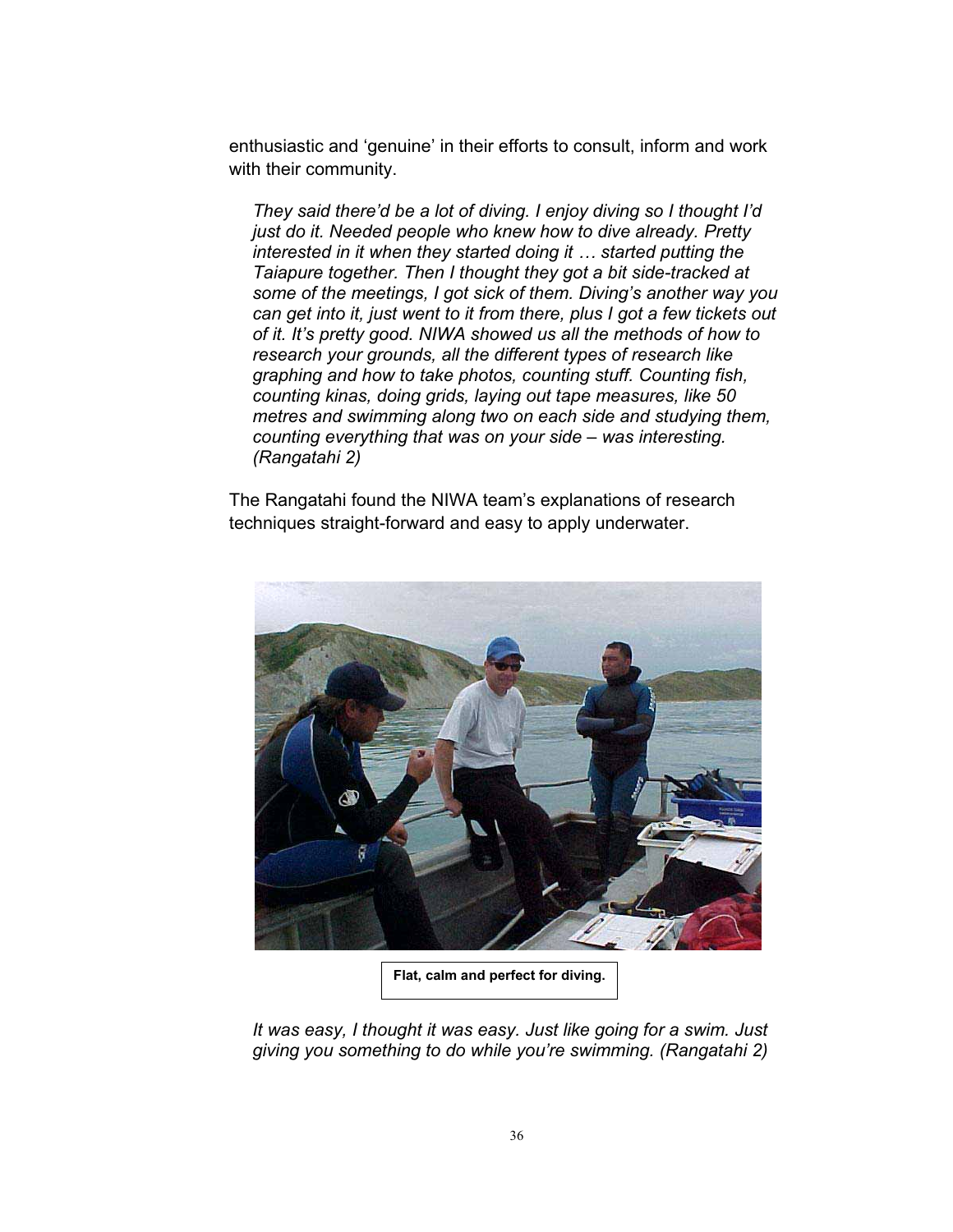*They taught us pretty well. We picked up, was basic for us eh? We're pretty much more comfortable than a lot of people underwater …coz we've started at a young age. We've been diving for a long time even though we're not very old guys. (Rangatahi 3)* 

Through prior training, one of the Rangatahi had a particularly keen understanding of designing surveys and statistical analyses. This same Rangatahi also recognised that effective marine management by the hapü and scientists, requires ongoing effort over many years. All three Rangatahi work in the primary industry sector and are reliant on good weather in order to work. Again, all three of the Rangatahi interviewed manipulate figures on a daily basis in the course of their work. For the time being, these Rangatahi would prefer to concentrate their Kaimoana Research efforts in the field. High seas and the weather precluded several attempts to run workshops on weekends that were fixed to coincide with extremely low tides. The call eventually fell to the Rangatahi to maintain a weather eye and contact NIWA directly when conditions were favourable. All hands had been on call over several months with the time frame eventually reduced to 36 hours between notification and commencement of the Kaimoana Monitoring Workshop.

*Definitely have to work in with NIWA – that's their department soil, climates, marine biology, may be able – depends to what extent you need them for example, to source information, perhaps be careful – they'll always look at things through a scientific view, we may have different priorities, were going down our road. NIWA people that have came up once are culturally sensitive keen to help… gets back to who gathers information before… get back basic knowledge about where we want to go…for example before we start our diving for instance. (Rangatahi 1)* 

#### **Benefits for other hapü**

All age groups were certain that whatever succeeded in terms of developing fisheries management techniques between the Ngäti Kere and scientists could also be shared with other hapü and iwi around Aotearoa,

*Don't know about other hapüs, they'll probably talk for themselves but they certainly improve us out here in the way of our take from the sea, the kaimoana and all that scientific research they done on all species down there: booboos, pipis, whetekos, crayfish, pauas. It's all a beneficial gain to us, we learn, we know more, although*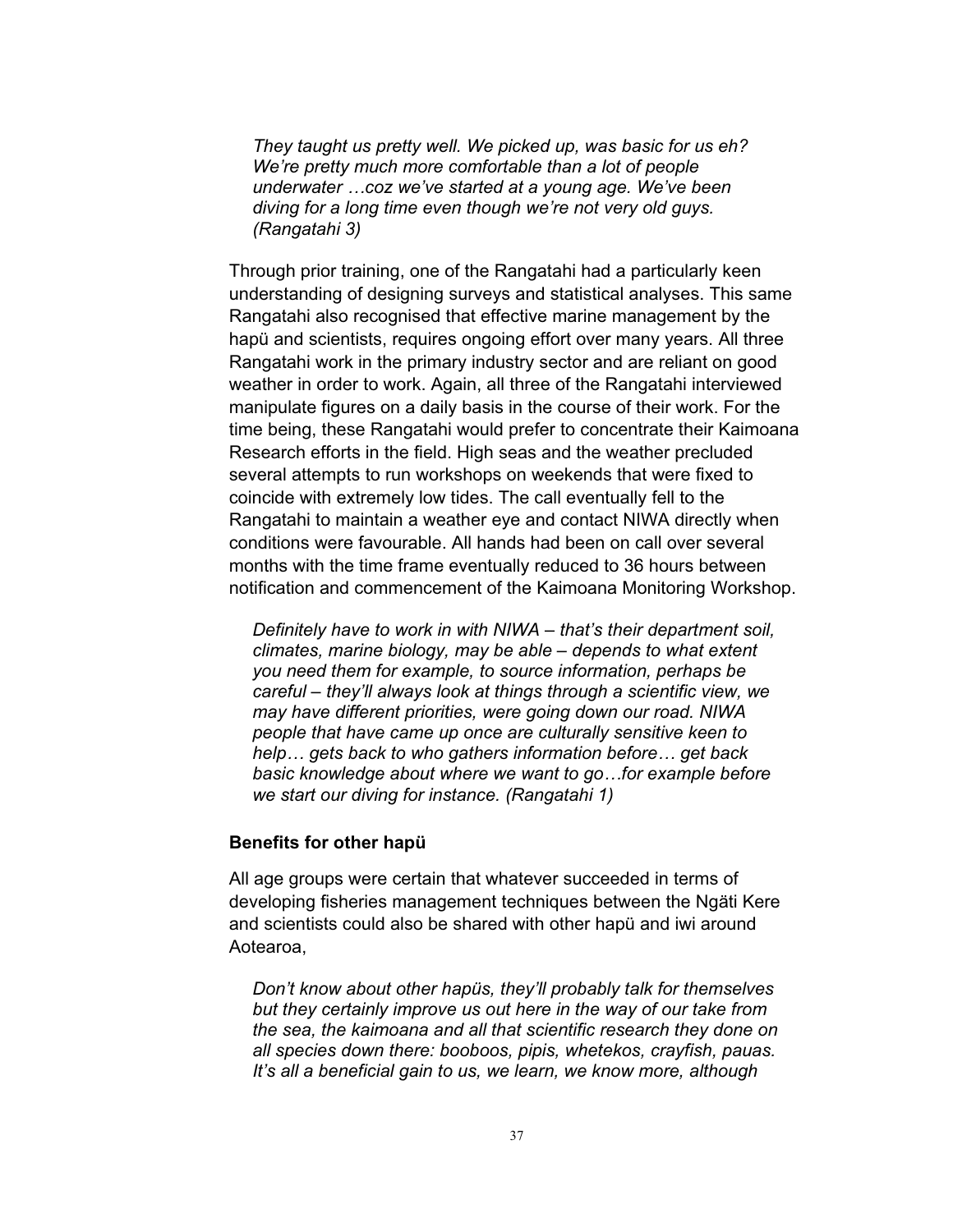*we knew it once before but this is a new world, learn it the scientific way. But to me they're a beneficial gain and they should be to any hapü that have them. (Koroua)* 

 *… If one group or people are funded to carry out their research because its not as if it is only for, as it did used to be, your own little hapü, its something that's shared around the whole of New Zealand – whatever you find out the scientists are doing around the coast is something that's shared throughout New Zealand … When I said shared those benefits, I was thinking of their fishing in their areas, it could of great help to them also, the things that we've discovered here can also be implemented in another area … to conserve. (Kuia)* 

The Rangatahi were aware that NIWA was involving Ngäti Kere in field trials of the Kaimoana Monitoring Kit that would refine and repackage the kit in the short-term. Mid-term they could envisage being involved in helping to train other hapü in using the Kaimoana Monitoring tools and realised that the long-term will reveal the effects of their learning and training.

*Hard to answer … at the moment. Be good to give us another 3-4 years to see how it ends up. So at the moment we're just throwing things in the dark. … We could help out other hapü the way that NIWA helped out us. (Rangatahi 2)*

*It could get other young people interested in diving. Around here I think it sort of did. We can write courses, perhaps role models, perhaps dive consultants … (Rangatahi 3)*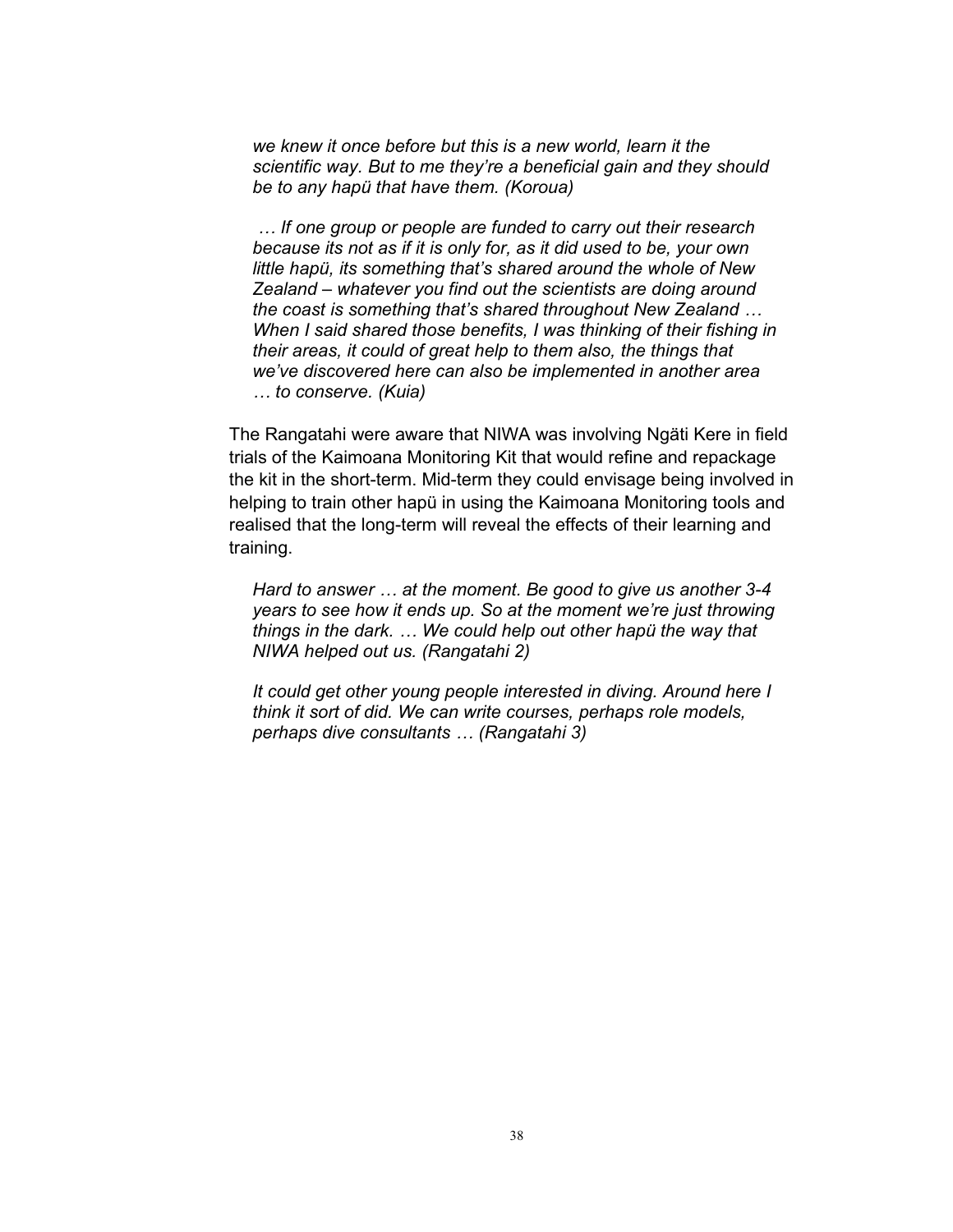

**One of Ngati Kere's riches: the responsibility of kaitiakitanga, whanaungatanga and manaakitanga.**

#### **Facilitating factors**

This section presents the factors that participants thought facilitated their collaboration with NIWA.

#### *Awareness of things Mäori*

The Rangatahi noticed that the NIWA scientists displayed a degree of sensitivity to things Mäori; for example, the appropriate use and correct pronunciation of Mäori words.

*They used all the proper words at all the right times: … when they're talking about your hapü … the odd time they'd slip in things like 'tribe'. (Rangatahi 2)* 

*… kaitiaki was definitely one word they used and hui. (Rangatahi 3)*

Also the morning the dive team left for the day on the boat, a permit had been obtained to dive for paua for a tangi. NIWA was encouraging.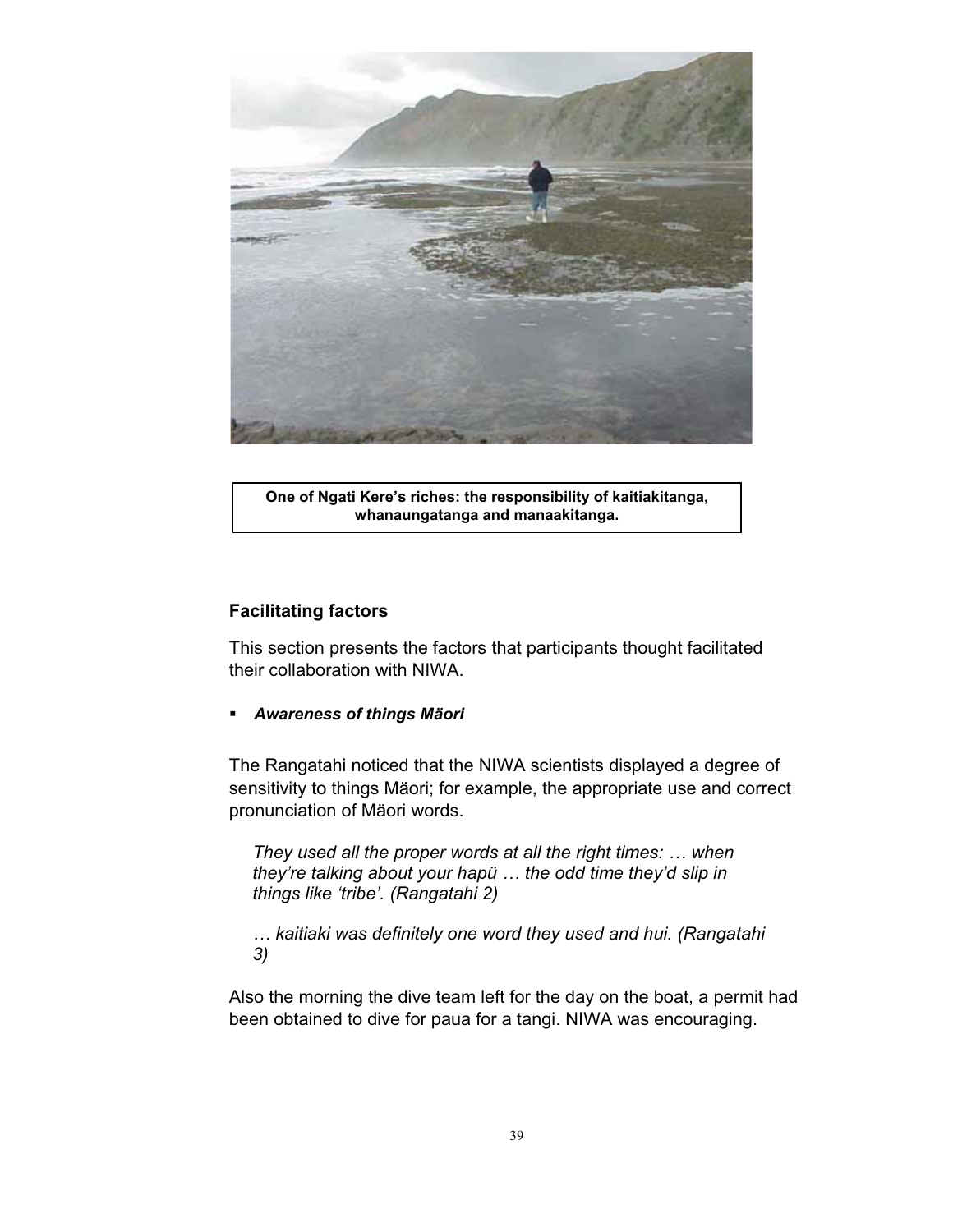#### *Understandability*

The descriptions provided by NIWA were generally easy for people to follow.

*NIWA's descriptions, they were good eh? And they did have a bit of background on Mäoritanga, I think they've done that sort of stuff with other people. … they made it so we could understand it, made it easier learning for us. I s'pose in turn they didn't have to bugger round so much, they didn't want to complicate it with big words … save time. (Rangatahi 3)* 

*I found some of the things quite hard to understand but I didn't think that was necessary because [we] seemed to be on the same wavelength. Even though I didn't talk in their terms, I found I could understand and they seemed to understand me. (Kuia)* 

#### *Mäori mediation*

The Rangatahi highlighted the importance Mäori mediation whereby one of the scientists was Mäori. She was not employed by NIWA though had previous involvement with NIWA and ongoing connections with Ngati Kere as a hapü member. Her support and explanations made their experience more enjoyable, even though the scientists were making their own efforts to take into consideration Mäori ways of managing Marine resources.

#### *Training of Rangatahi*

Undoubtedly a key factor is the collaboration was the advanced dive training provided for the Rangatahi and their subsequent involvement in the surveying.

*We got on well with the scientists because I reckon that they noticed that we weren't hanger oners, we were there for a reason and we wanted to get the job done…our purpose was to learn what we needed. (Rangatahi 3)*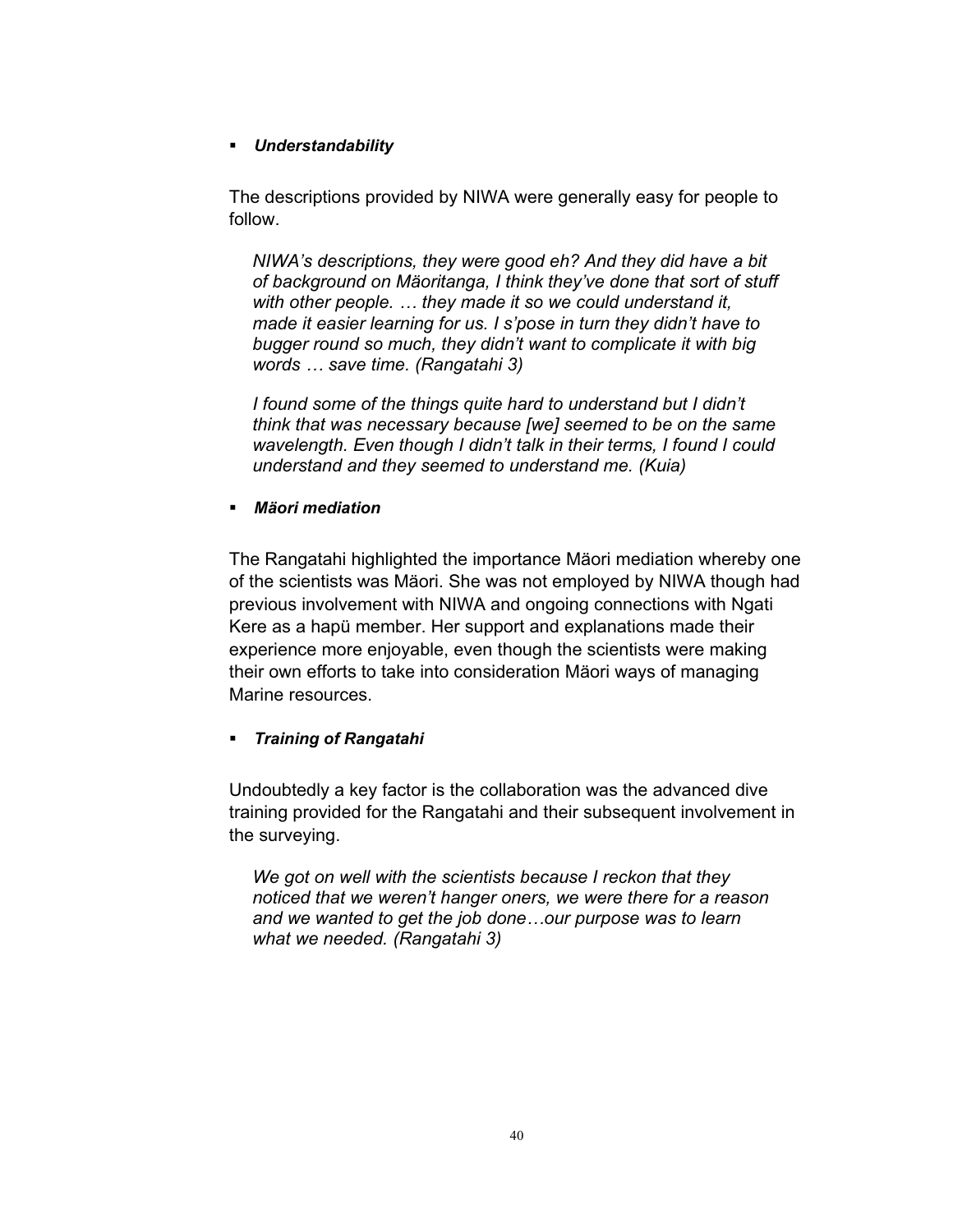#### **Recommended improvements**

Recommendations to the scientific community for hapü participation were also made by the participants.

*Timing / availability* 

Participants were of the general opinion that more time with the scientists to scope, train more for actual leg-work in the field would be beneficial in terms of not only developing their skills but also to get a fuller picture of the marine resources of the local water. They also acknowledged the fact that local weather conditions hindered several attempts to explore the shore gathering areas and the sea floor.

*When we did a bit of research diving up here with NIWA, we had to plan and plan, it went on for months before we could get a dive in – weather wise, it's quite rough and when the sea's right, that's when you have to do it and that makes it hard for people to come in here… (Rangatahi 3)* 

*Resourcing / Timing of scientists' visits* 

It was highlighted that without adequate resourcing, the best hapü members miss out on participating in these workshops due to other commitments; for example, work. Others are unable to participate unless petrol money in this rural community is squeezed out of very tight budgets.

*This is what's making it all so difficult because we all have to work these days. There are many of them that have to work, and have to take time off, and there are so many of things happening in this time of our lives, we all want to be wherever its happening but works got to go on too. Yes, they've got to take a day off work which is meaning that they have to lose a day's pay and the same for petrol and so on. I don't know how to get over that, it gets very costly. (Kuia)* 

Kuia summarised her thoughts as follows:

*Missing out on the best in our hapü since they can't attend scientific workshops and hui because:* 

*1. they have to work for a living*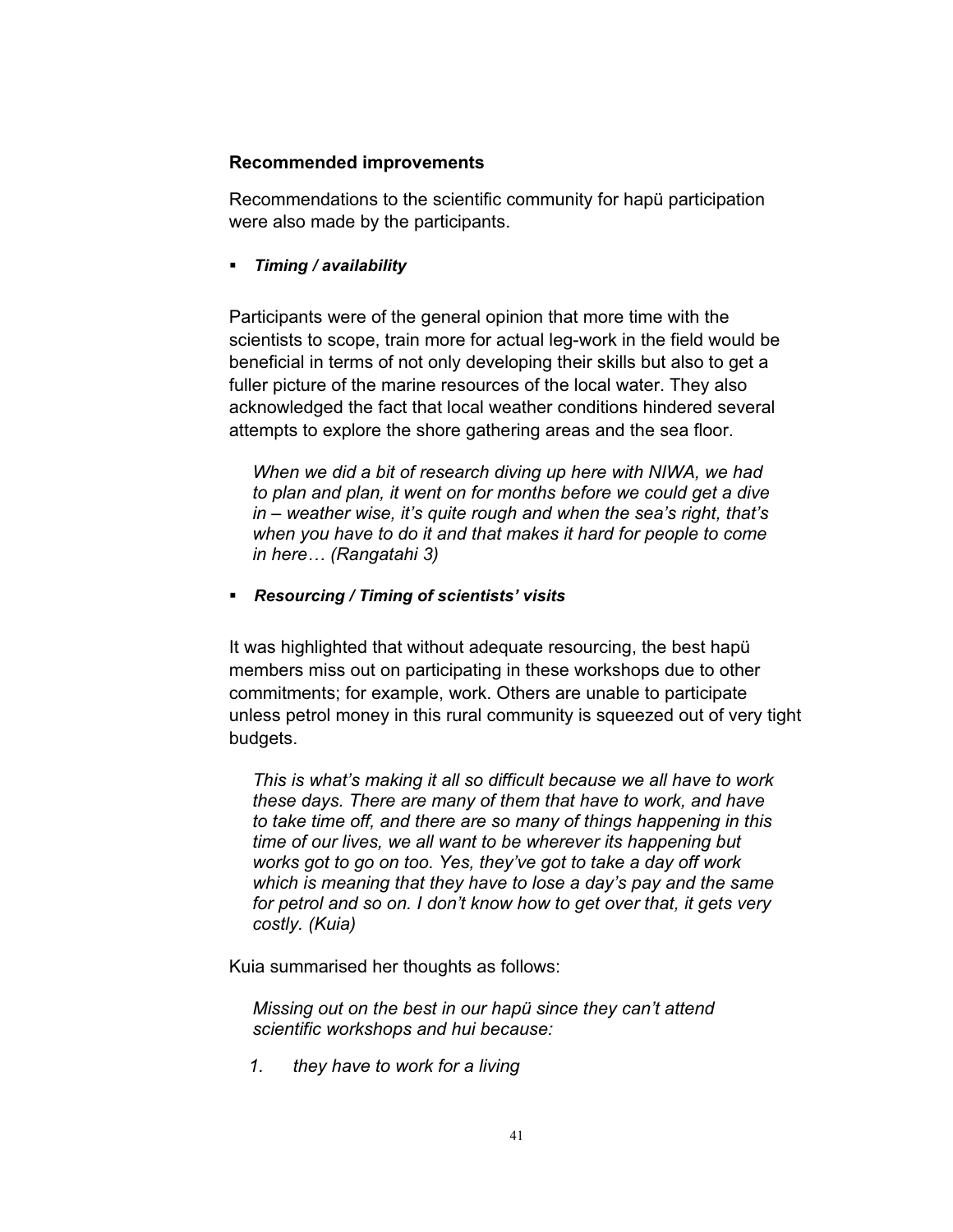- *2. can't carry on with task at hand*
- *3. someone new comes along*
- *4. has to start from scratch*

*As a hapü, we're losing two to three years sometimes because of:* 

- *A. the lack of finance to carry on*
- *B. jobs are threatened due to commitment. (Kuia)*

The dive team concurred that there is a need for greater financial support to be more active in monitoring seabeds through carrying out surveys of the seafloor and to get an accurate representation of current situation,

*NIWA paid for our courses, but we had to take time off work and travel a lot, we could use some funding to help in this way. (Rangatahi 3)* 

#### **Ongoing relationships**

All respondents expressed the desire to develop and maintain ongoing interaction with NIWA.

*… restocking the resources … the scientific people there showed the divers and the people involved how rich the areas is, or how poor it is. Perhaps they will come back and show us how to enrich our areas again! Resource areas. A developing area of knowledge within … (Koroua)* 

*Impart more skills* 

The need has become apparent to both Tangata Whenua and NIWA that the western scientific field techniques imparted in the Kaimoana Monitoring Kit by NIWA now require extending. Data collation and number crunching have been identified as training area by both Ngäti Kere and the NIWA team. Once gathered, the data will require storage and retrieval systems easily managed by the hapü. NIWA has accordingly applied through the Ministry of Fisheries Research Round, 2002 to extend the basic skill base gained.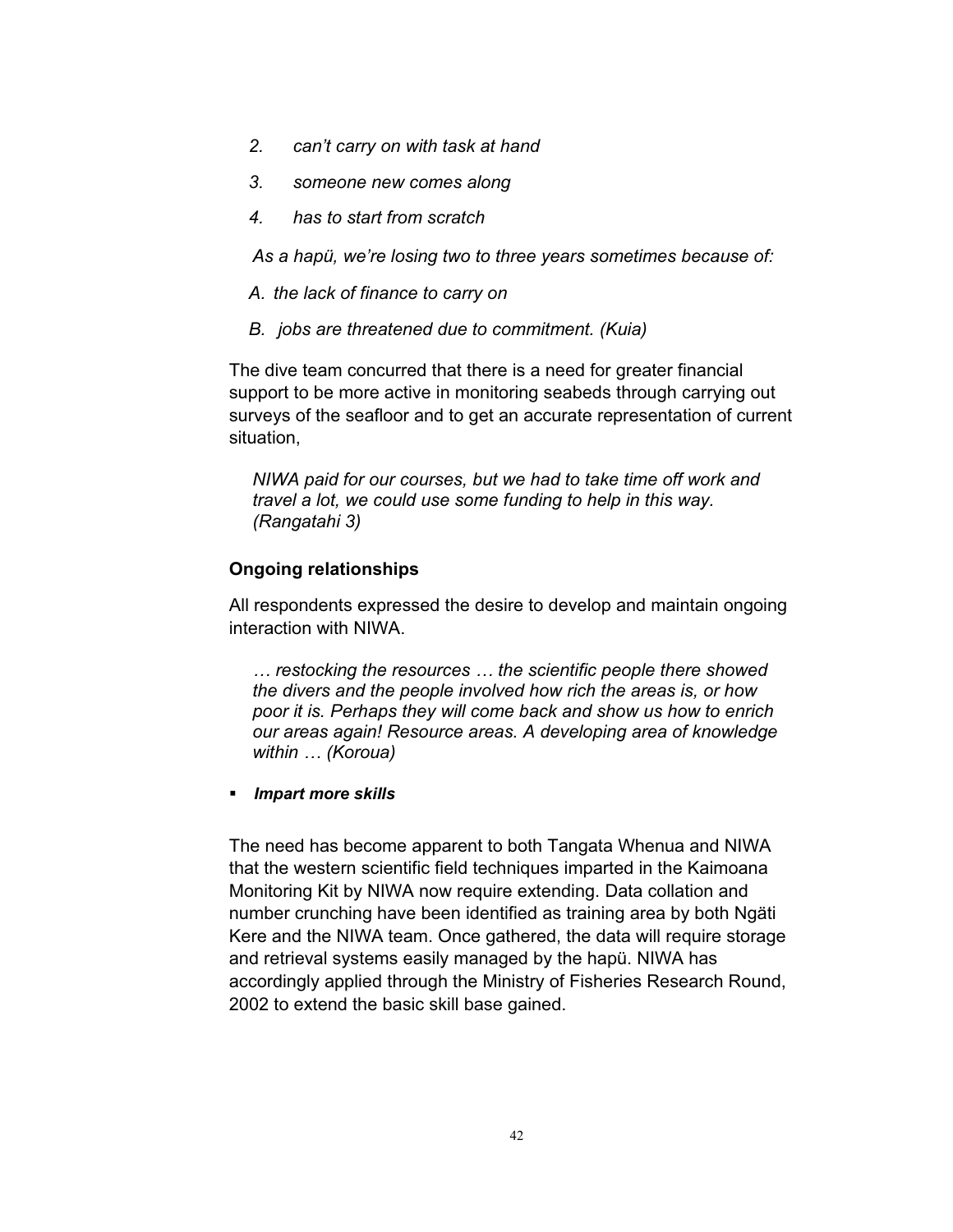#### *Other environmental projects*

Participants identified several other environmental projects that need attending to and that could also be the focus of collaborations with NIWA and other scientific groups. Through such collaborations the emphasis could be maintained on resource equity and participation. These projects include:

Water quality

**Freshwater** 

**Estuarine** 

Marine

**Environment** 

Erosion / Stabilising land

**Pollution** 

**Sediment** 

Pest control / eradication – e.g. willows

Restoration of waterways: lake, streams, creeks etc.

Kaimoana as near as possible as remembered in childhood; affected by

Other wildlife

Birds, terns etc

Retaining Kaitiakitanga

Access

**Enhancement** 

Marine Lab / Research Centre / Marine Course

**Aquaculture**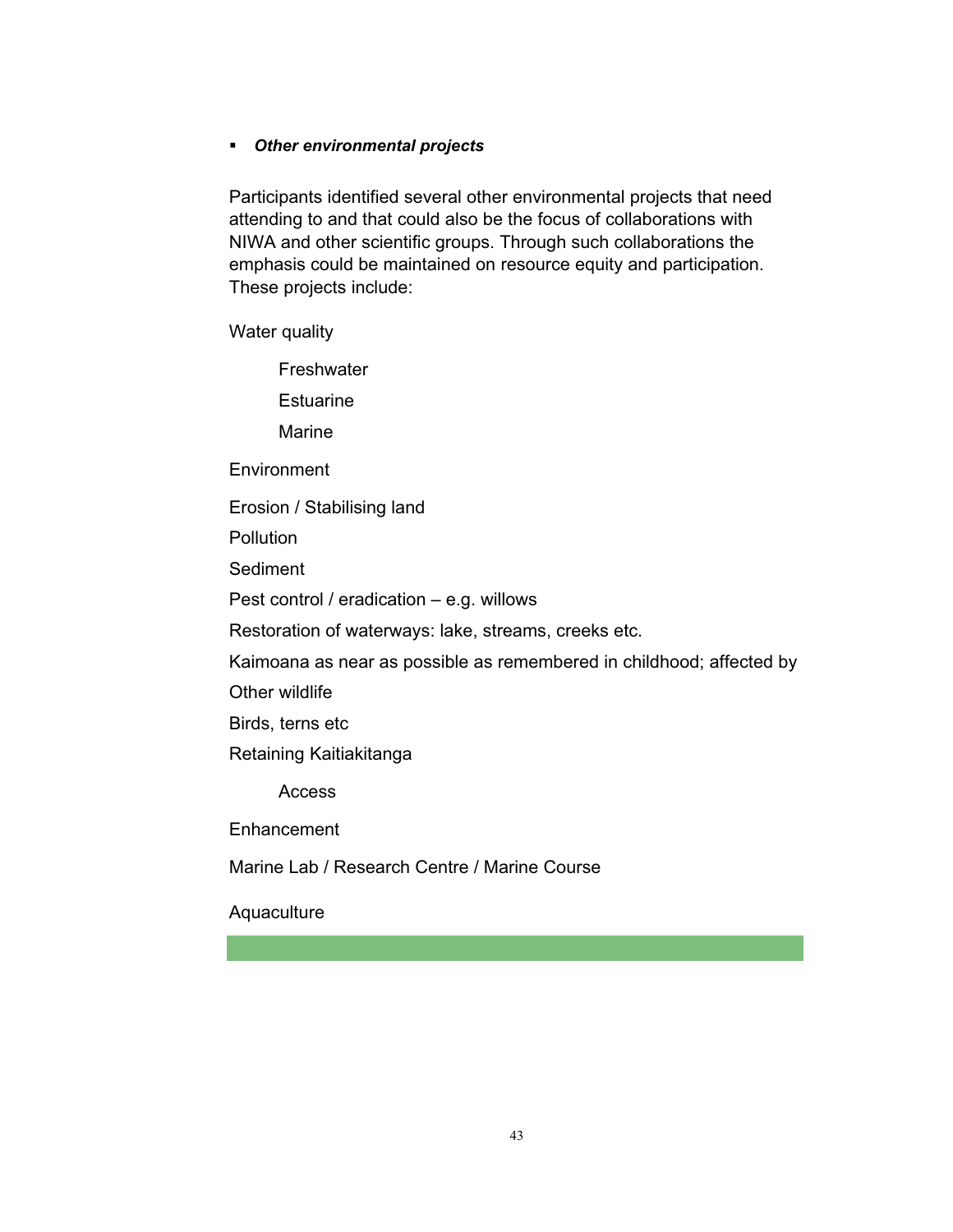# **CONCLUSIONS**

In this research report we have sought to provide an overview of the working relationship between Ngäti Kere ki Porangahau and NIWA scientists. This relationship was struck and developed out of a need by NIWA to trial a marine field resource kit and involved hui, workshops and the training of Rangatahi.

When asked how the Taha Mäori and western science of today might combine, overlap or complement each other, hapü members envisaged evolving relationships. The general theme was one of overall acceptance of western scientific tools being applied to protect and enhance kaimoana species along with their habitat and abate negative factors that impact on the health and habitat of freshwater kai.

Ngäti Kere are now equipped with the basic scientific techniques and are now conducting their own shore-gathering data collection. The dive team awaits direction from the Ngäti Kere Customary Fisheries Committee and or the Taiapure Management Committee. Further skill training is envisaged in data management: hard copies of text and photos, audio and audio-visual tapes and electronic formats. Data collation is well in hand, however hapü members in the rohe of Ngäti Kere have identified further training needs in data collation, datacrunching, data storage, data access and data retrieval.



**Small cryptic habitats abound for young juvenile kaimoana species to support recovering**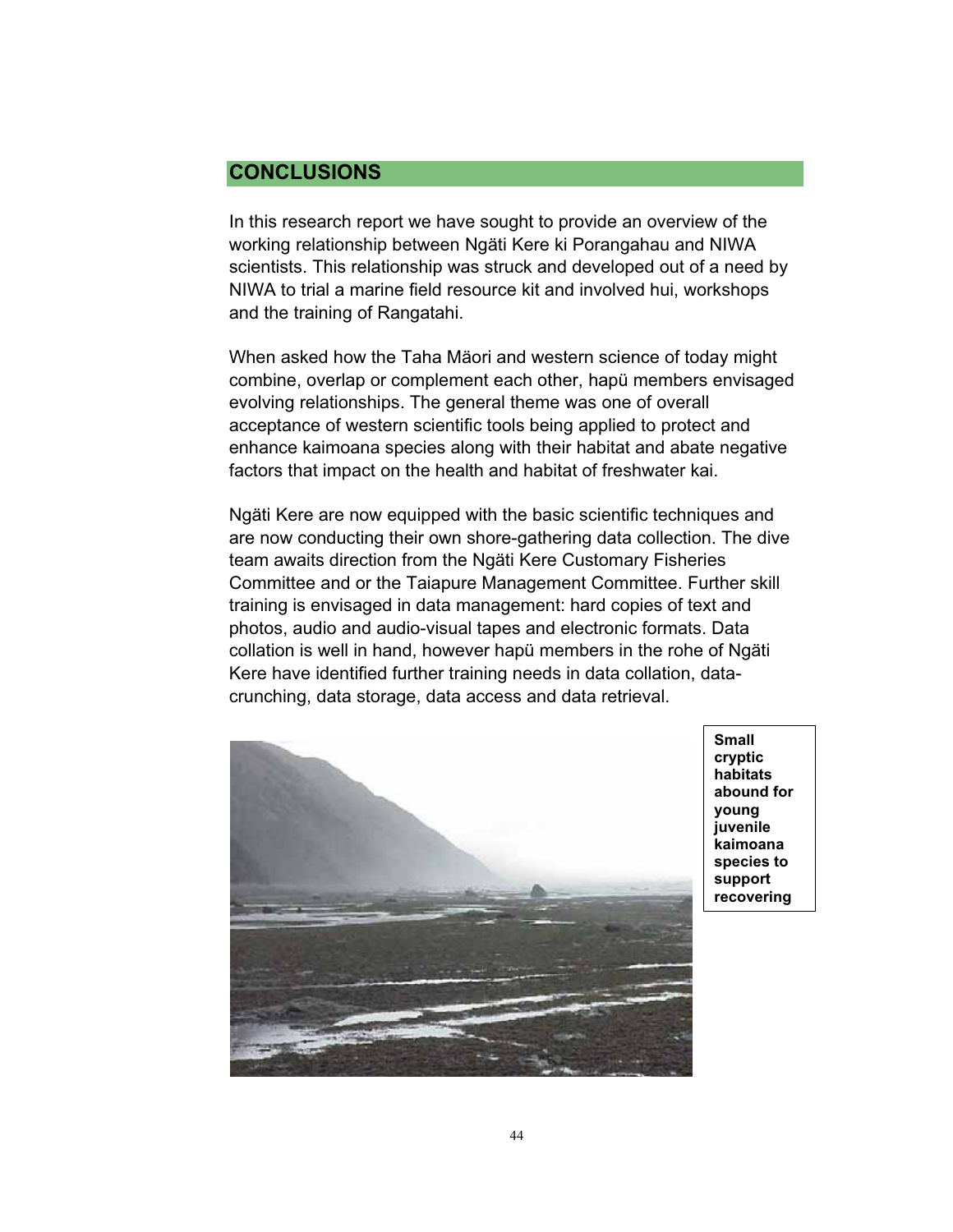# **REFERENCES**

#### **Kaimoana Monitoring Kit**

Blair, T. (2002). A Community Guide to Monitoring Paua and Kina Populations. MacDiarmid, A., (Ed): Ministry of Fisheries, New Zealand. 48p. DRAFT

Cole, R.; MacDiarmid, A., & Blair, T. (2002). A Community Guide to Monitoring Reef-fish Populations. Ministry of Fisheries, New Zealand. 50p. DRAFT

MacDiarmid, A., & Blair, T. (2002). A Community Guide to Monitoring Crayfish (rock lobster) Populations. Ministry of Fisheries, New Zealand. 48p. DRAFT

#### **Taiapure**

Anon. (2000). NIWA scientists to meet with Taiapure members. *Central Hawke's Bay Mail,* 21 March. Three (unnamed) scientists and a research student demonstrated monitoring and surveying methods at a workshop at Porangahau Marae.

Green, M.O. (2000). "The connection between the land and the sea: siltation in estuaries and on coastal reefs", *and* "Siltation effects: ways forward." Presented at the Pipi and Reef Monitoring Workshop – Kei hea nga pipi, and, What's on Our Reef? – hosted by the Taiapure o Porangahau Management Committee, Rongomaraeroa Marae, Porangahau, August 2000.

MacDiarmid, A.B.; O'Shea, S.; Mauger, J.; Stewart, R. (2000). "Monitoring and assessment of coastal kaimoana." Presented at workshop at Rongomaraeroa Marae, Porangahau, March 2000.

Pedersen, H. (2000). Marae-based workshops look at declining fish stocks. *Hawkes Bay Today*, 17 November. Taiapure workshops at Porangahau Marae seek to combine local knowledge with scientific inquiry. Also reported in *Central Hawke's Bay Mail*, 21 November.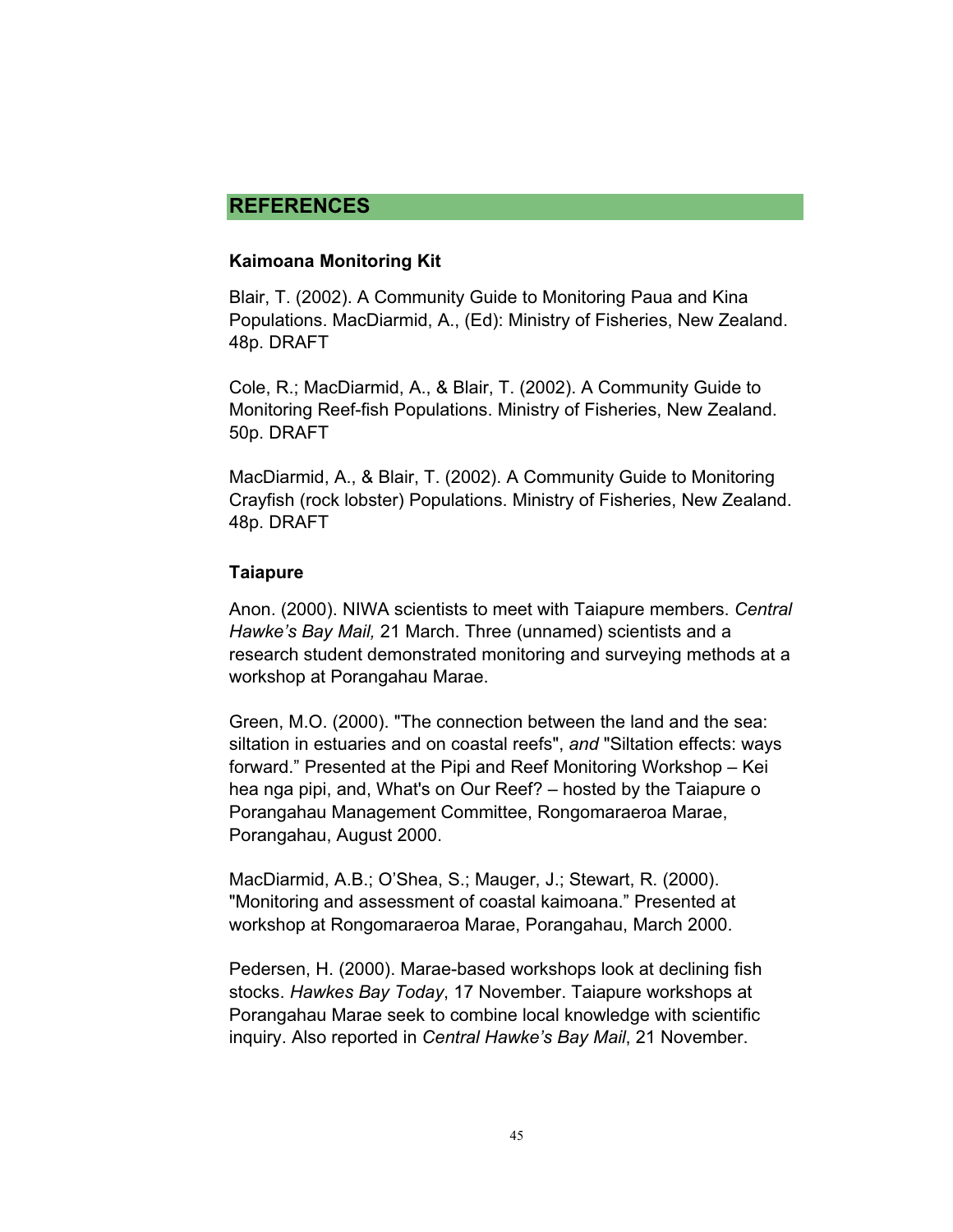### **APPENDIX 1A KAUPAPA MÄORI AS A RESEARCH METHODOLOGY**

The context in which this research locates itself is in Kaupapa Mäori research methodologies, which as a basis centres Mäori and positions Mäori at the centre of the discussion and upholds the legitimacy of Mäori knowledge. In its widest sense the notion of kaupapa is a philosophy (Jacka, Sutherland, Peters & Smith, 1997):

*Mäori way of being, infused with ideals and principles which Mäori use to make sense of the world.* 

Using Kaupapa Mäori research has been described by Linda Smith (1992) as,

*Neither fixed nor rigid. It is open-ended; it is ethical, systematic and accountable. It is scientific, open to existing methodologies, informed and critical. BUT it comes from Tangata Whenua, from whanau, hapü and iwi.* 

Kaupapa Mäori as a design of methodology, and owning interpretive control belongs to Mäori and stands up to a sociological analysis of 'knowledge' as it is addressed by Mäori

With Mäori interests at the centre and with Mäori people determining the scope of the issues. Further to this research development may be the use of models that have been expounded by Graham Smith (1990) these include:

Tiaki (Mentor Model), where Mäori authorities mentor a researcher;

Whangai (Adoption Model), where the researchers are adopted by the whanau or community and a,

Power Sharing Model in which the community being researched has a greater input into the initiation and the outcomes of the research.

Kaupapa Mäori research as defined by Mead, further encapsulates the essence of what constitutes the politics of Kaupapa Mäori research, once access is affirmed a further set of principles need to be applied. Mead (1996) presents another set of guidelines to be followed:

• aroha ki te tangata (a respect for people)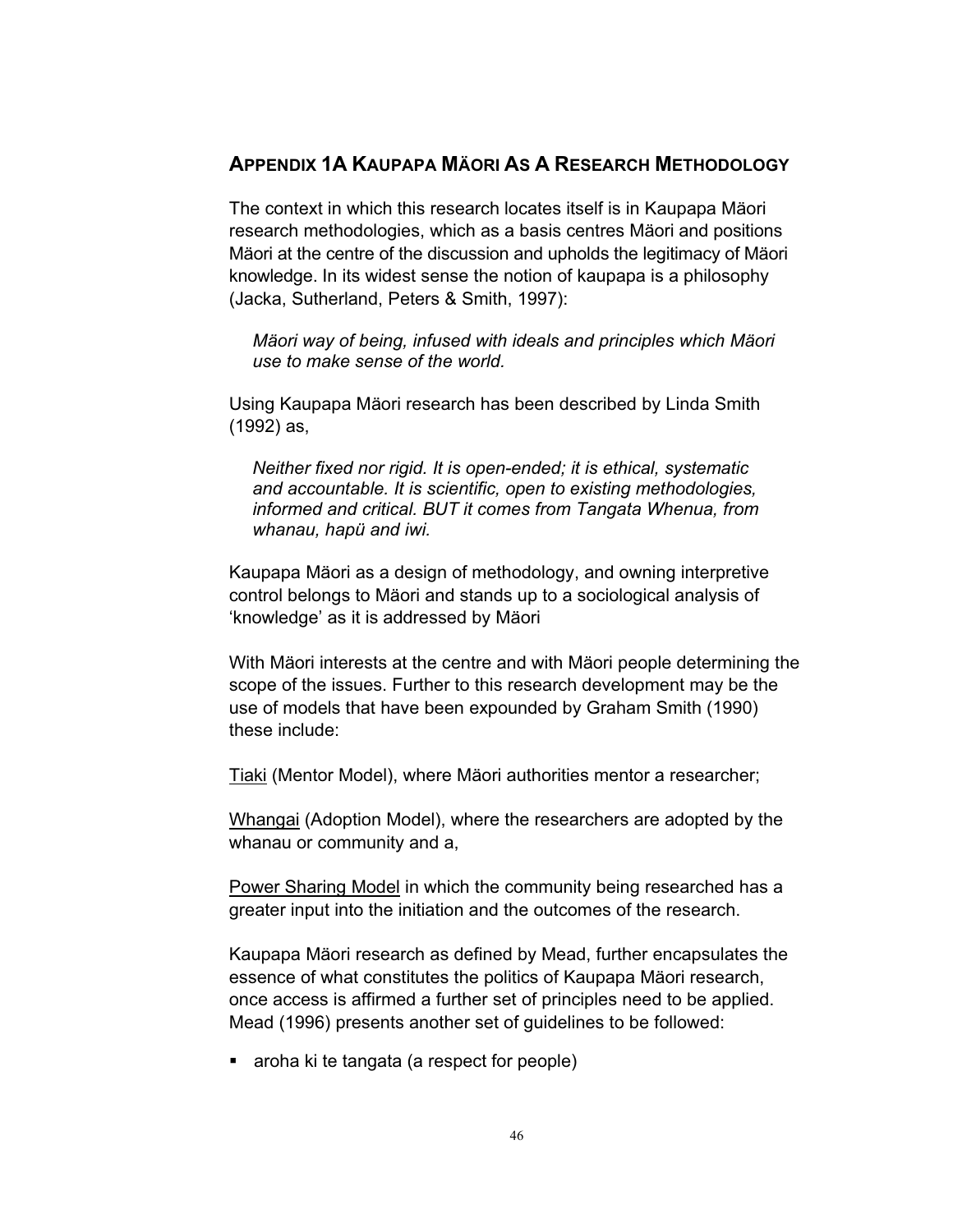- kanohi kitea (the seen face, that is present yourself to people face to face)
- **titiro, whakarongo...körero (look, listen, speak)**
- manaaki ki te tangata (share and host people, be generous)
- kia tupato (be cautious)
- kaua e takahia te mana o te tangata (do not trample over mana of people)
- kaua e mahaki (don't flaunt your knowledge)

The negotiation processes of Kaupapa Mäori research are based on a wide range of cultural practices and courtesies. These involve attitudes towards how relationships are created and maintained, they are reciprocal in structure and unassuming as to the outcomes.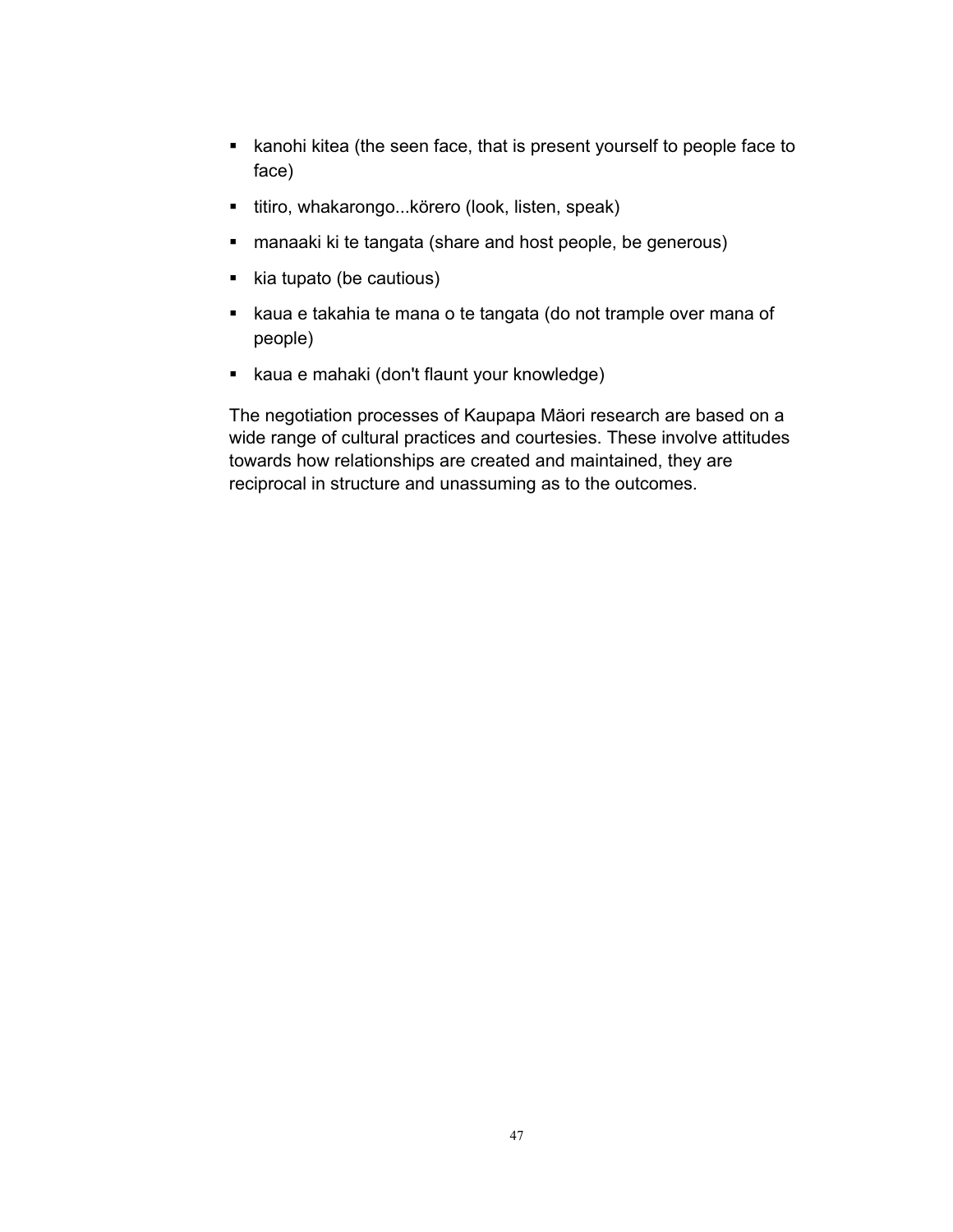# **APPENDIX 1B NIWA SCIENCE TEAM**

NIWA Science Team who visited, interacted, trained and co-hosted the Kaimoana Workshops and Kaimoana Monitoring Kit with the Taiapure O Porangahau Management Committee

Dr Ali MacDiarmid (Project leader) Marine Ecologist

|                  | Crayfish, Paua, Kina, Finfish    |
|------------------|----------------------------------|
|                  | Data collation, Number crunching |
| Mr Rob Stewart   | Technician Extraordinaire        |
|                  | Dive survey training             |
| Dr Steve O'Shea  | Systematics / Taxonomist         |
|                  | Rocky Shore / Reef Platforms     |
| Dr Mal Green     | <b>Physical Oceanography</b>     |
|                  | Sediment transport               |
| Dr Simon Thrush  | Shellfish community dynamics     |
|                  | Pipi, cockles, toheroa           |
| Ms Laura Karengo | Technician                       |
| Mr Steve Mercer  | Dive Master                      |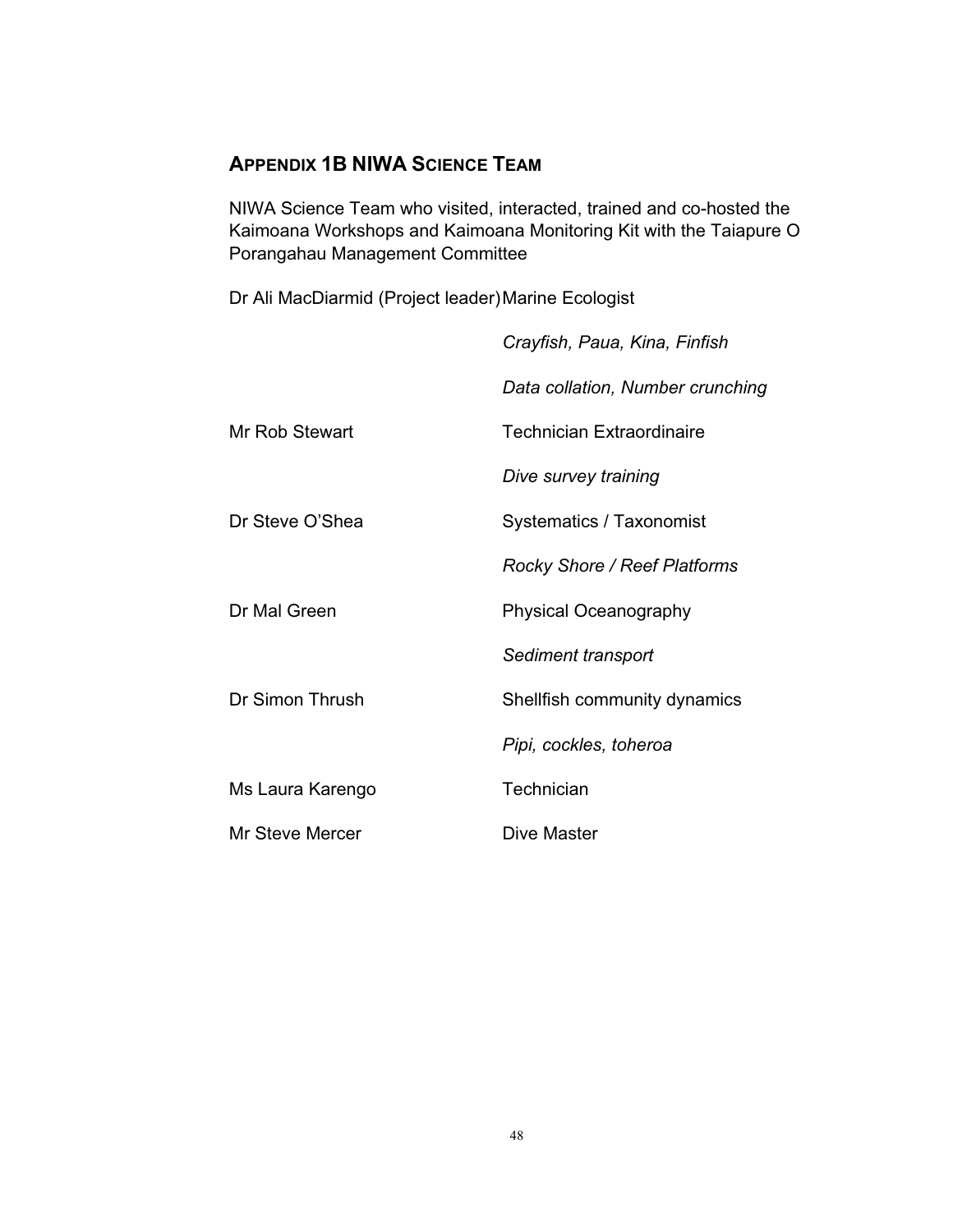# **CASE STUDY II**



# **HE KÖRERO MÖ TÏ KOUKA**

*A CASE STUDY OF INTERACTION BETWEEN TE RÖPÜ RARANGA WHATU O AOTEAROA AND MANAAKI WHENUA / LANDCARE RESEARCH*

# **PREPARED BY: SUZANNE PITAMA & MOREHU HENARE**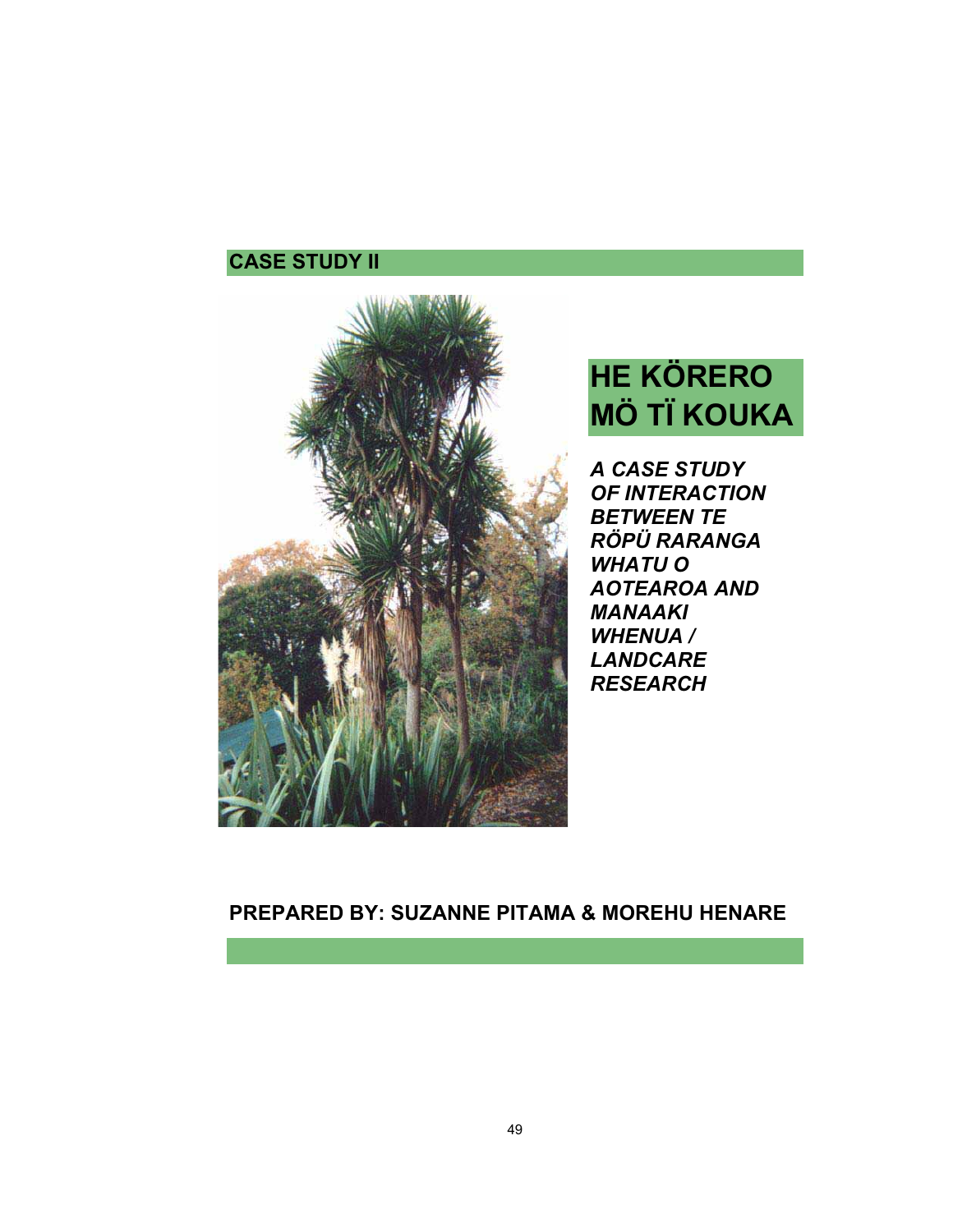# **INTRODUCTION**

Te Röpü Raranga Whatu o Aotearoa<sup>21</sup> (Mäori Weavers of New Zealand) and Landcare Research/Maanaki Whenua had engaged in working together to explore the properties and uses of the various types of harakeke, this included examining their individual fibre and strength capabilities. The project planted a number of pa harakeke throughout New Zealand and documented how each variety of harakeke grew in the various regions. As this project came to a close the interest of both parties then turned to Tï Kouka.



Above: Kete-Tï made by Mrs Hazel Walls, Takaka (Simpson, 2000).

In April 2002 a waanaga to look at the properties and uses of Tï was jointly funded by both parties, and hosted at Taumutu Marae. $^{22}$  Te Röpü Raranga Whatu o Aotearoa extended invitations to those Kairaranga who had worked with Tï Kouka previously, and other Kairaranga who expressed an interest in attending. There were 15 Kairaranga in attendance for the four-day waananga. The four days were jointly planned by the organising parties and included the following activities: $^{23}$ 

- Listening to quest speakers around their research on Tï Kouka.
- Visiting the Christchurch Museum to look at the range of Tï Kouka garments and artefacts that are currently in storage.
- Visiting Lincoln University to:

Tour the plantation of Tï Kouka,

Listen to Scientists discuss their work and findings about the Tï Kouka,

 $\overline{a}$ 

<sup>&</sup>lt;sup>21</sup> A sub-committee of Toi Mäori Aotearoa.

<sup>&</sup>lt;sup>22</sup> Ngäti Moki Marae, Taumutu.

 $23$  See the Landcare website for the June 2002 issue of 'He Körero Körari' which contains a report on this hui.

http://www.landcareresearch.co.nz/publications/newsletters/flax/index.asp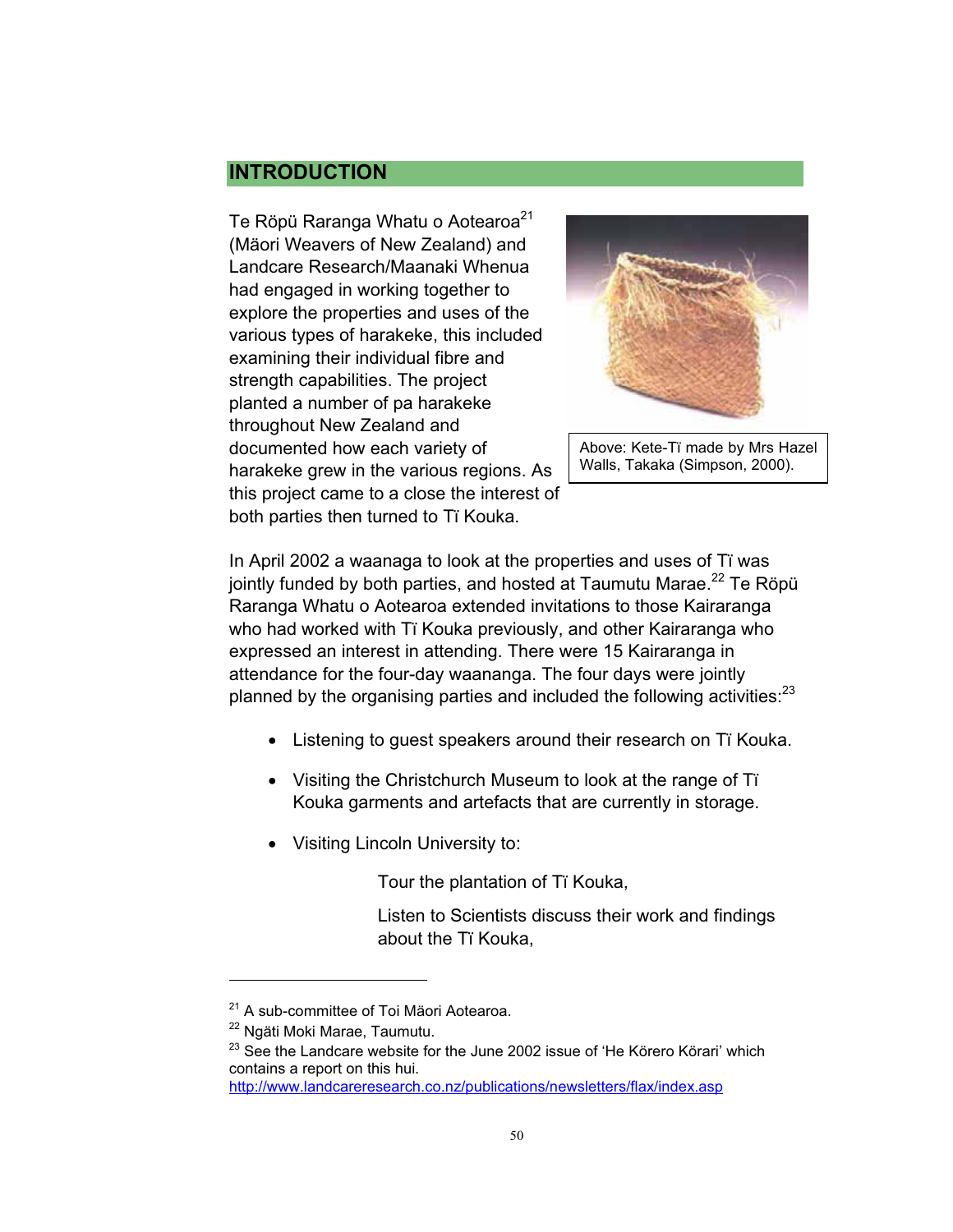- Opportunity to engage in DNA testing.
- Marae based activities including:
- Opportunity to weave with different varieties of Tï Kouka.
- Opportunity to learn from other Kairaranga.

The purpose of this case study is to record the Röpü Raranga perceptions about their interaction with the members of Manaaki Whenua.

#### **METHODOLOGY**

The research team comprised one Kairaranga who had participated in the Tï Kouka waananga, and a Mäori health researcher. The networks the Kairaranga had with other weavers were an integral part of this research. These relationships facilitated the recruitment of participants for this research project.



Above. Kete-Tï by Mrs Williams, sister of Sir James Carroll. Canterbury Museum, E135.10

(from Simpson, 2000).

# **Kaupapa Mäori**

Smith (1999) discusses the merits

and integrity in embracing methodological approaches that validate indigenous experiences and work to effectively conceptualise and record Mäori knowledge alongside that of Western research. This research approach aims to protect the participants involved and to ensure researchers are highly accountable to them. It is a model that works towards researcher and participant/informant collaboration.

This case study was founded on the merits of Kaupapa Mäori research by ensuring the following:

- The aims and objectives of the study were based on principles that value Mäori beliefs and experiences.
- All research tools (e.g. questionnaires, consent forms, information sheets, interviewing protocols) allowed the researchers to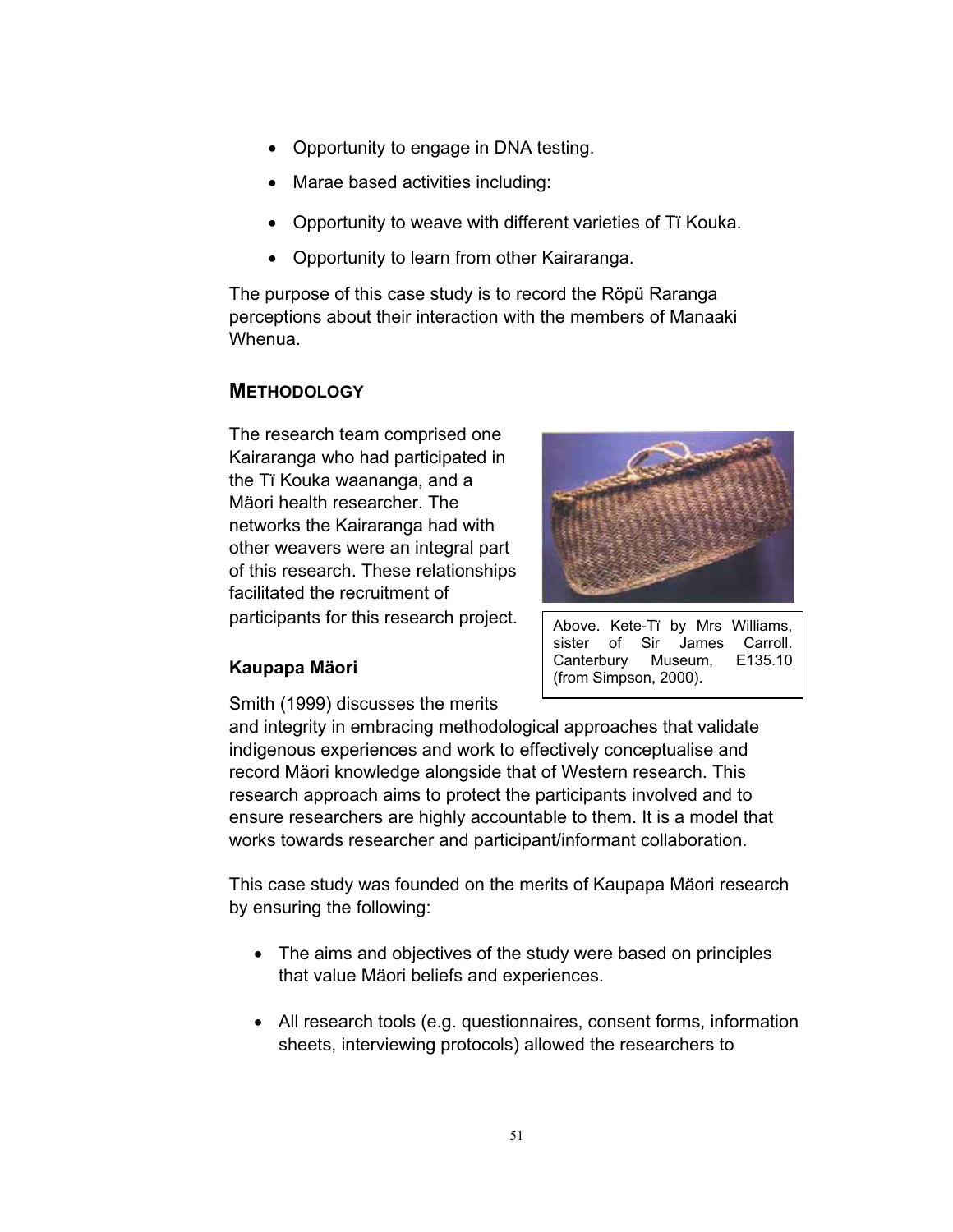maintain integrity and be accountable to the community from which they derived the information.

- Appropriate cultural protocols were followed (e.g. whakawhänaungatanga) within interview forums, to build cultural comfort and to provide a safe environment for participants (Cram, 2001).
- The information shared was treated with respect and disseminated to participants to ensure their rights to retract and re-submit information was honoured. This process allowed for joint ownership and accountability between researchers and participants of the research findings and recommendations.
- Appropriate analytical tools have been employed within a kaupapa Mäori structure to ensure (a) less contamination in analysis, and (b) that the information works to validate Mäori experiences.

The report has been formatted in a way that promotes the experiences of Mäori and non-Mäori participants, and uses other resources to support these findings. $^{24}$ 

The overall findings of the Mäori component will be disseminated back to the community from which they came.

#### **Participants**

 $\overline{a}$ 

Contact information around the Kairaranga who attended the Tï Kouka waananga was obtained through Toi Mäori o



Above: Anchor ropes. Canterbury Museum. (Simpson, 2000)

 $24$  Rather than a literature and resource review driving the analytical framework.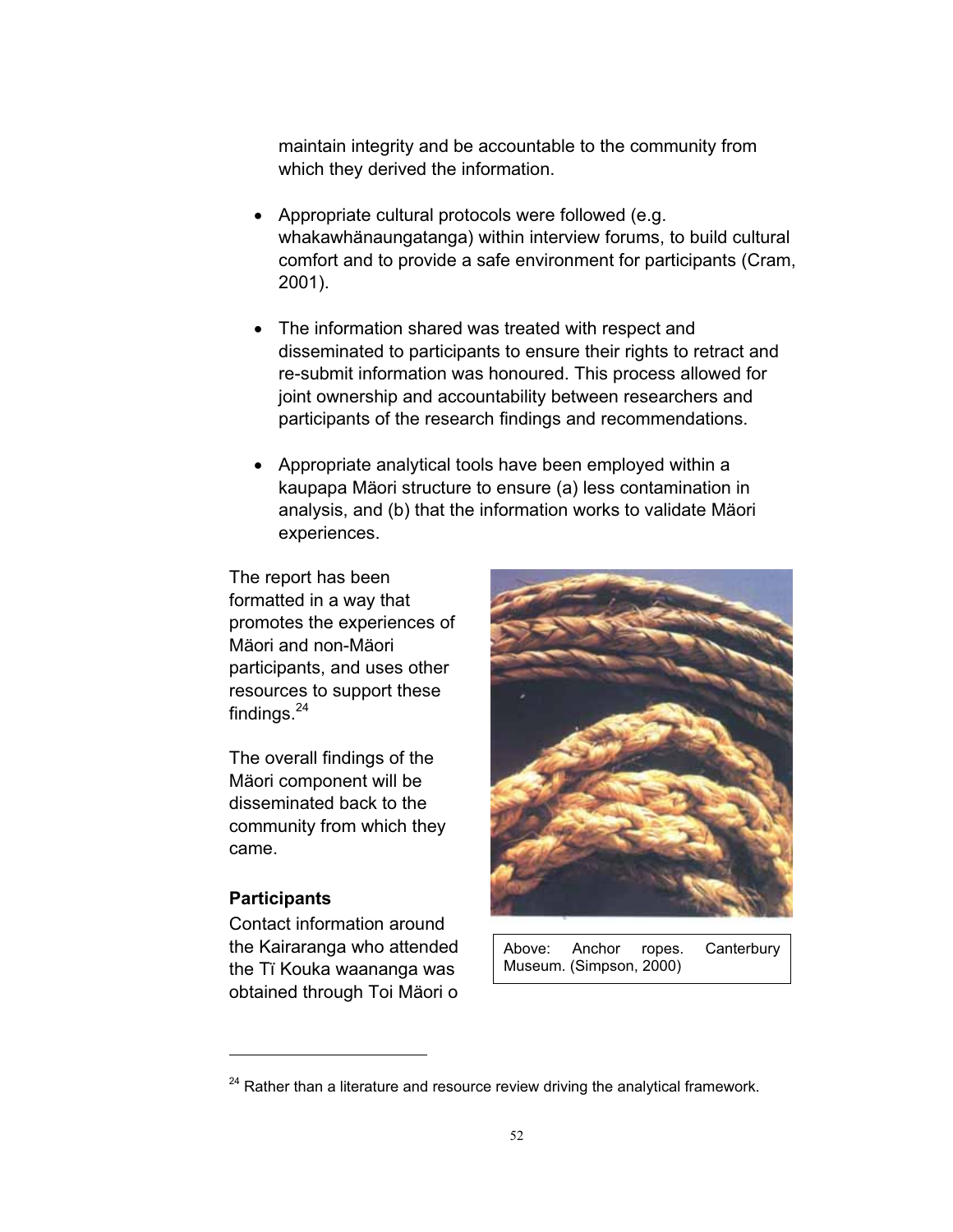Aotearoa<sup>25</sup>, as each attendee at the waananga was a registered member with this Röpü. Details were obtained for all 15 of the Kairaranga who attended the waananga.

#### **Procedure**

Each participant identified was telephoned by the research team member (Kairaranga), and invited to take part in documenting their experience of the Tï Kouka wänanga. It was explained that this experience would be recorded as part of a case study and that the case study would, in turn, contribute to a larger overall study undertaken by IRI. All participants were given an information sheet and a consent form and it was agreed that they would each receive (by mail) a copy of the completed case study, as well as a summary of results from the overall study.

#### **Interviews**

 $\overline{a}$ 

The logistics in meeting face-to face (given time and travel constraints) were difficult as the potential participants lived all over New Zealand. Participants were therefore invited to be part of an audio-conference focus group or to have an individual phone interview. The research team member (Kairaranga) was also included in the interviews. An interview guide was developed that focussed on individual and group perceptions of their interaction with the scientists from Manaaki Whenua.

The researchers attempted to contact all of the waananga attendees via phone. We acknowledge that one of the attendees has since passed on. Four attendees could not be contacted. Ten of the participants were contacted and seven was interviewed via phone, one was interviewed face-to-face, and two agreed to be interviewed but then were not able to be contacted by phone within the timeframe of this project. However these two attendees had expressed positive interest in the kaupapa of this project.

 $25$  Toi Mäori serves as an umbrella structure for the ten national art form committees and their affiliated organisations. It provides advocacy for Mäori arts and artists.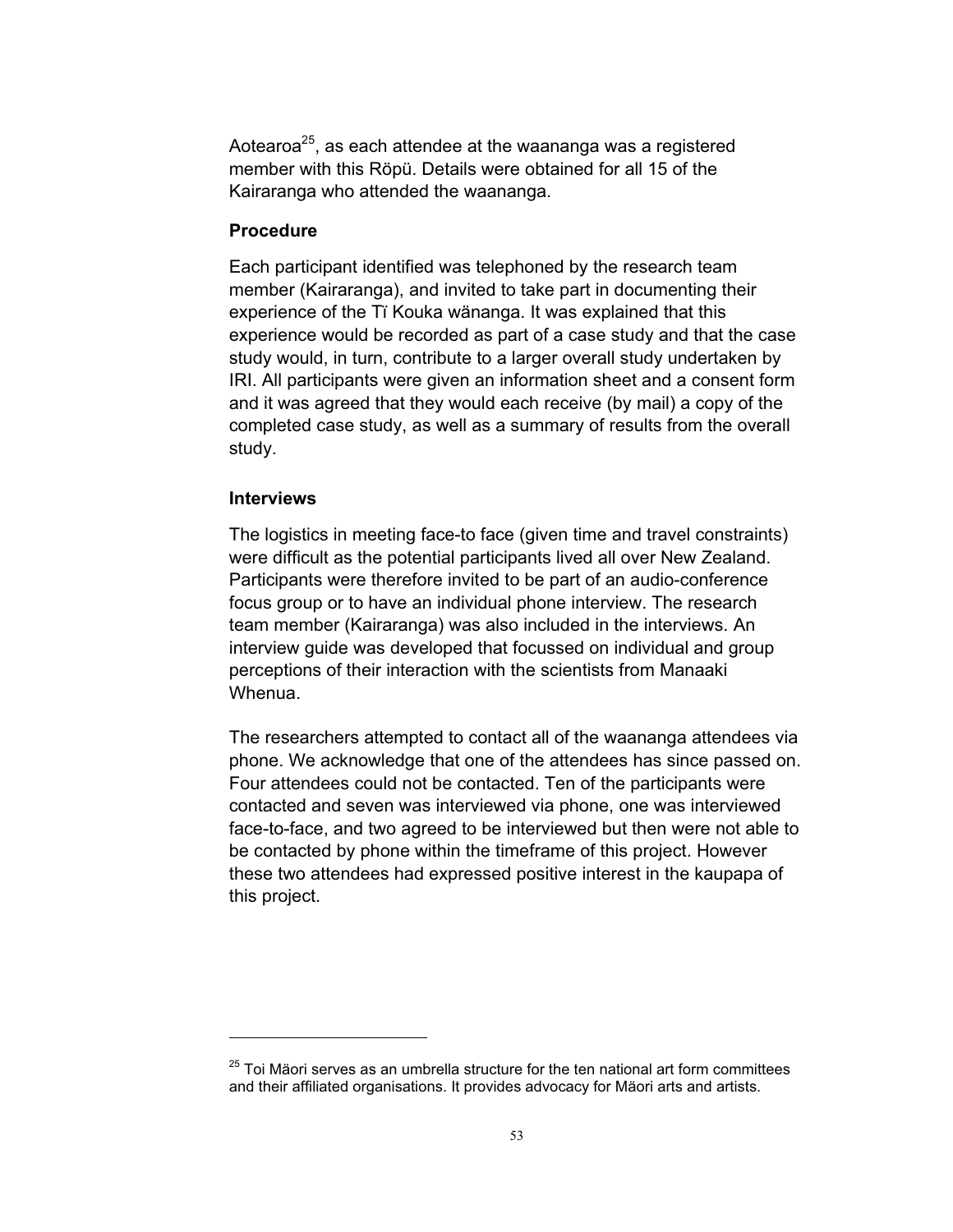### **Analysis**

Information shared was tape-recorded and notes were also taken. The researchers then used thematic analysis to group the main findings and discussion points raised within the interviews. The draft report was then circulated to participants to check the clarity of the themes and conclusions.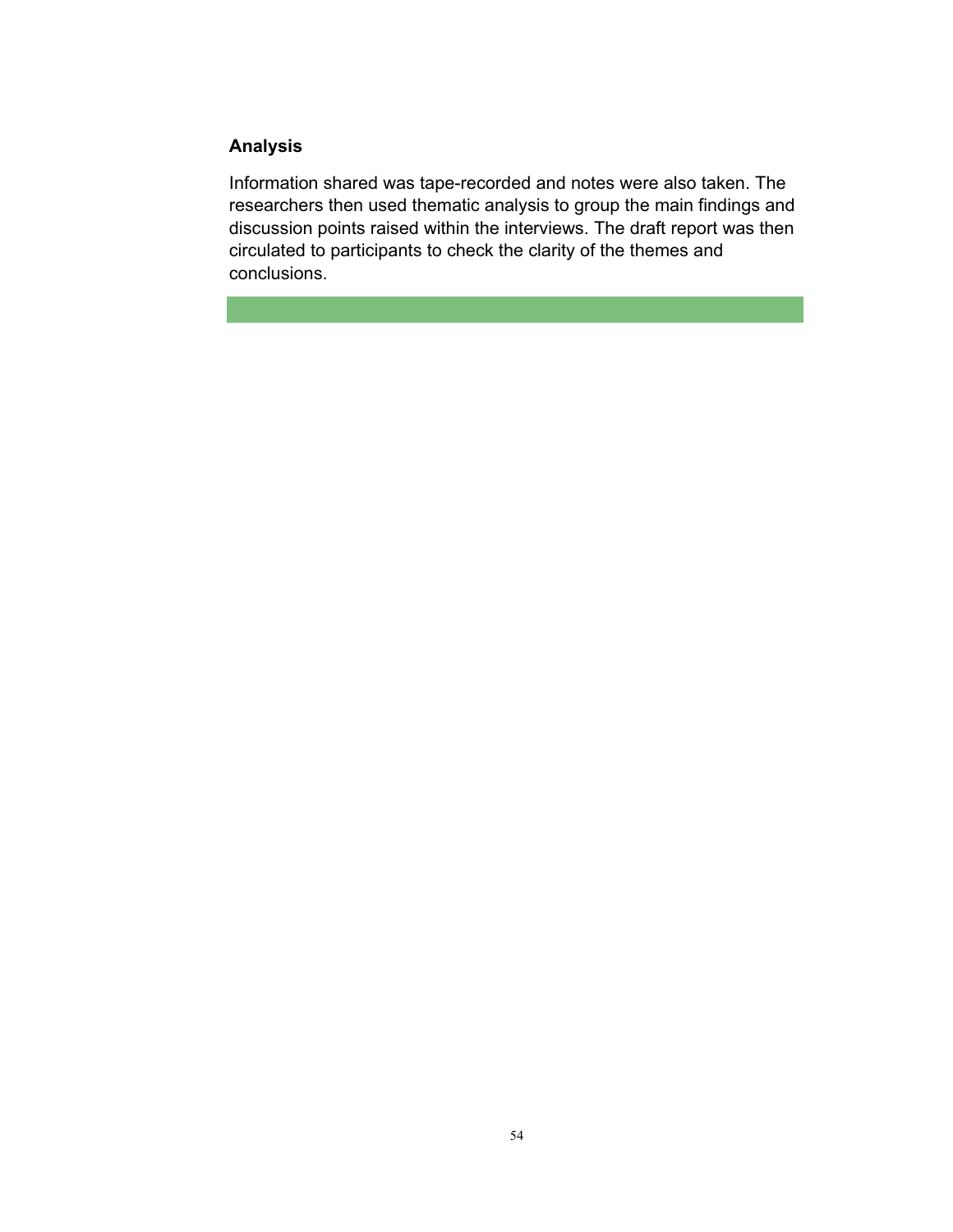#### **RESULTS**

The taped interviews and interview notes formed the data for the present study. Common themes were identified within the data, and variation in opinions was noted and then further discussed with the research team member who had attended the waananga. From this discussion further information was provided that assisted in presenting the information in a way that supported the main kaupapa of this case study; that is, to document the interaction of the Röpü Raranga with the scientists of Manaaki Whenua. This results section is therefore presented under the appropriate thematic headings in order to both capture and present the opinions and experiences of the Röpü Raranga in a way that validates their experiences and knowledge.

#### **Initial Contact**

The initial pöwhiri at Taumutu marae involved both Kairaranga and scientists being welcomed as one röpü. Kairaranga commented that it took time for a level of comfort between the two parties to develop. They commented that it did not matter how things were arranged, relationships between such different groups always took time.

*To rush into whakawhänaungatanga would have been too much for them, they are Päkehä…..it's not what they are used to……it just had to take time.* 

It was reported that after two days the Kairaranga felt they had a better understanding of where the scientists were coming from, and felt more comfortable to engage with them.

*We were stand-offish at first…didn't know them…end of two days we were yakking…* 

*They came on to our whare and worked in our way, and then we were invited to Lincoln…usually it's the other way round….we go into institutions and it is very foreign……* 

The Kairaranga commented on being impressed that on being taken to the campus at Lincoln University they were welcomed with a pöwhiri.

*I thought this showed a level of cultural sensitivity…*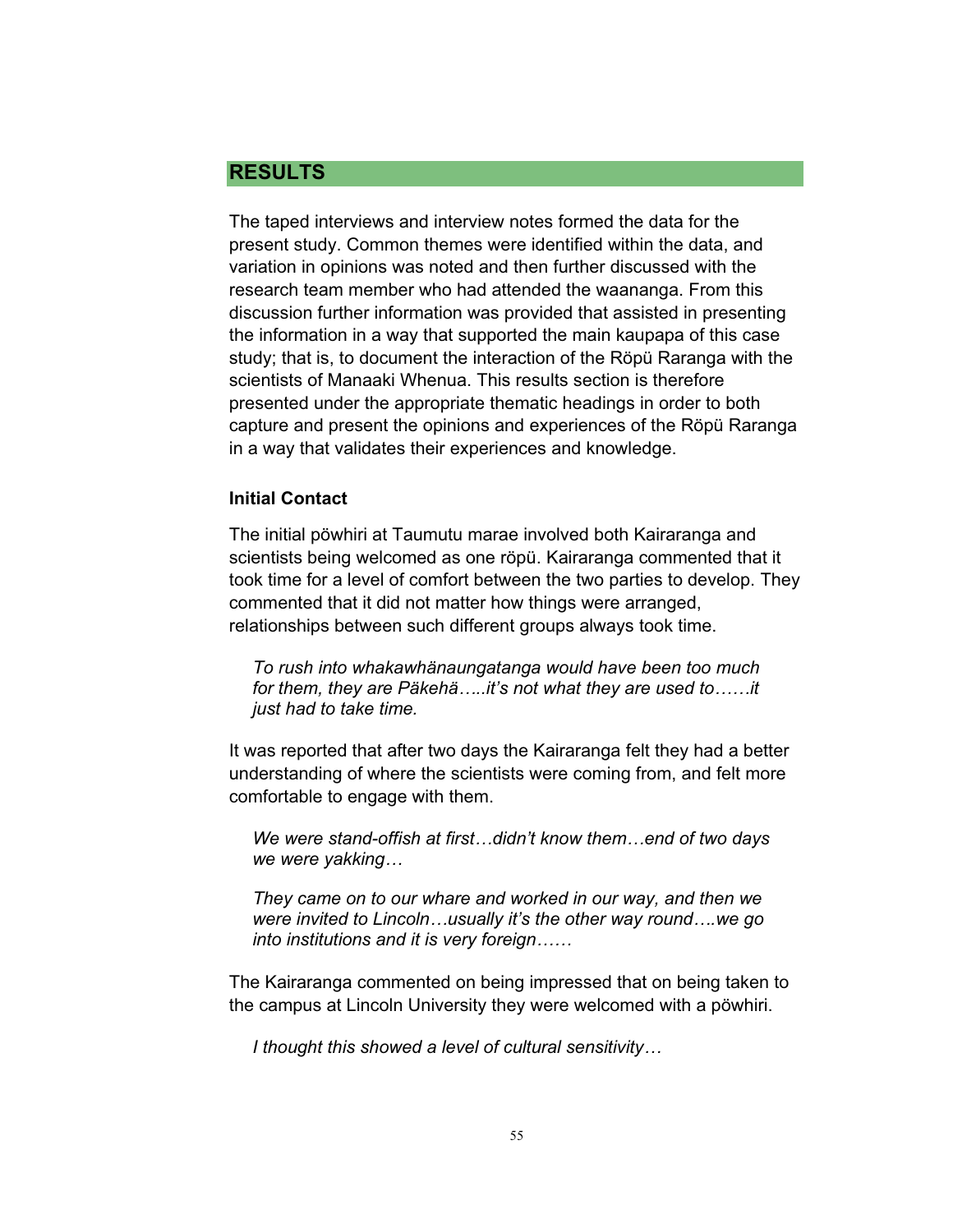*...it was the proper way…I thought it was well done…* 

#### **Kaupapa of Group**

Some of the Kairaranga thought that the purpose of the hui was to learn how to weave the Tï Kouka, or to share weaving techniques and their knowledge about it. They were not prepared for interaction with scientists nor for the information that was shared by them. Two Kairaranga had previous experience working alongside the scientists on the harakeke project, and expressed their strong understanding of the potential of the partnership between the parties. They were also informed that the hui was about direct interaction between themselves as Kairaranga and the scientists.

It was commented that perhaps hui for the Kairaranga should have preceded this waananga, as an opportunity to scope current Mäori knowledge and skill bases. It was thought that the Kairaranga would then have been in a better position to ask the scientists questions that were of interest to them. As it happened they had felt in a position where it was actually only for the scientists to share knowledge and ask questions within the forum.

*I don't know if we talked about what the hui was about with the weavers themselves.* 

*Who would the hui benefit?…Mäori weavers needed to hui this amongst themselves first…* 

*I needed to know which Tï Kouka was best for kete and raincoats…would have liked to have heard this…but Lincoln don't have it….they are scientific, we are cultural…* 

The Kairaranga thought that the purpose of the Röpü Raranga might not be at all aligned to the perceived purpose of the interaction of the scientists. This was a concern for them.

#### **Intellectual Knowledge**

The Kairaranga expressed appreciation that the scientists had presented their research to the Röpü Raranga.

*They are helpful with plantations around the motu...that they experiment with…*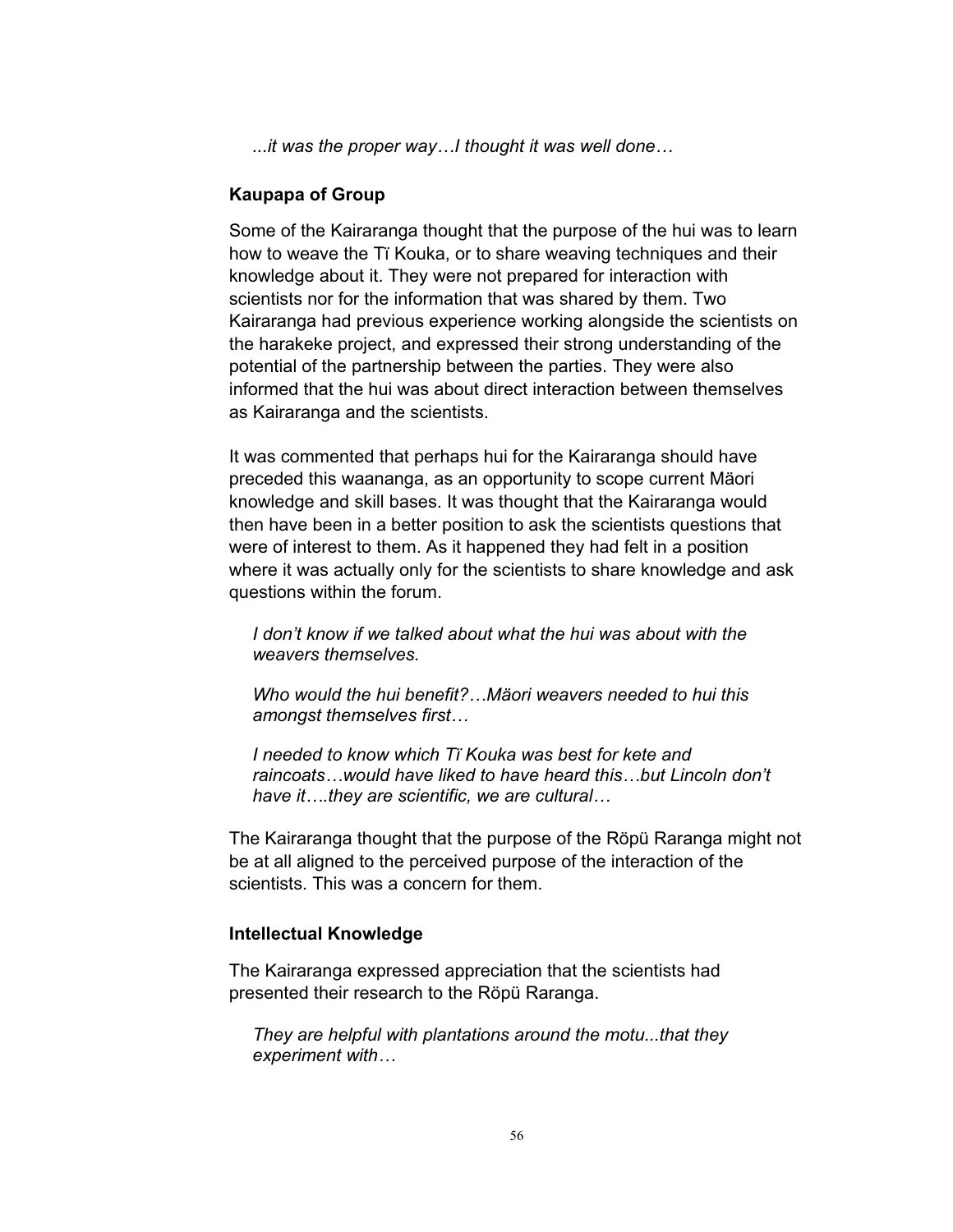*The naming of the harakeke, toi and Tï Kouka…* 

*I didn't know that Mäori ate the roots of the Tï Kouka, used for medicinal purposes…* 

*The author went through his book.* 

*The whakapapa of the Tï Kouka…* 

*Looked at the diseases which are killing Tï Kouka in the far north…* 

A Kairaranga discussed how some of the content shared by the scientists was perhaps pitched too much at an academic level. This made it hard to understand the main points they were trying to make.

*Too heavy…for the short time to take everything on board…* 

*Pretty well scientific…interesting…but again it could have been done a bit slower….by the time they got to the end, you forget what they said at the beginning…* 

Some participants commented that the scientists did not ask the Kairaranga about their knowledge of the Tï Kouka, and this lead to a lot of the information being presented not being new knowledge to the Kairaranga. This resulted in Kairaranga feeling obligated to be polite and just to listen to the speakers, as well as them feeling frustrated that they were perceived as not knowing anything about the Tï Kouka.

*They did a lot of the talking...and X was not given an opportunity to discuss her knowledge…* 

*Found that Päkehä knowledge was way behind Mäori Knowledge…the scientific side of it…* 

*I don't think they wanted to learn anything from us…* 

*They were giving us all the flash names for them…but we were more interested in looking at the leaves…to decide which ones would be best for kete, for fishing nets…the names weren't as important as how they might be utilised…* 

*Through questioning I felt they didn't know what they should of known around the use of Tï Kouka that my grandparents taught me…*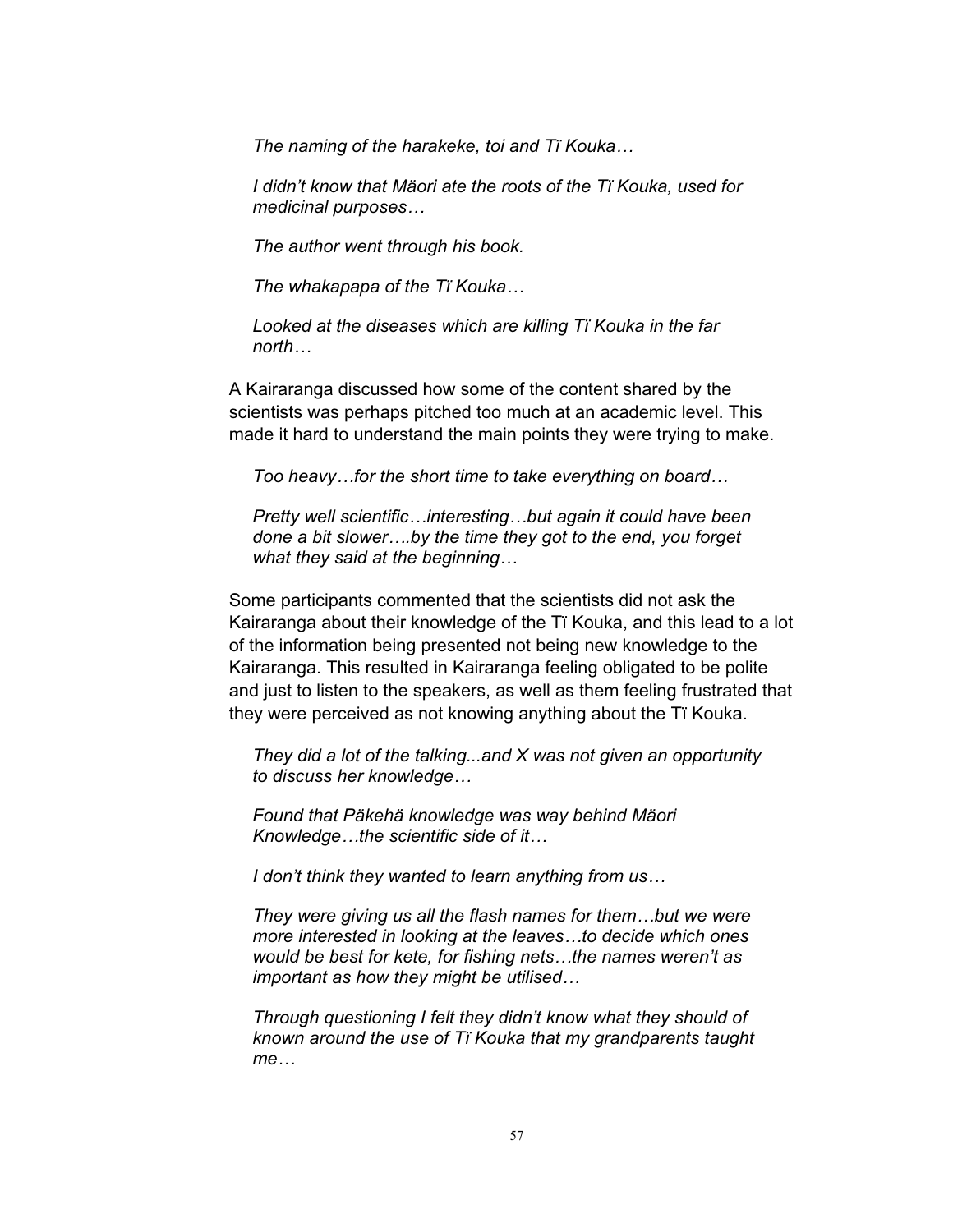There was also suspicion around why the scientists were presenting this information to the Kairaranga.

*Why are Päkehä's doing this?…Why are they getting funding for this?…*

*Just give them the bare answers…we get suspicious…* 

*Päkehä researching Mäori is different from Mäori researching Mäori…*

*X felt that the scientists were overstating the value of their knowledge…* 

It was noted that Te Röpü Raranga Whatu o Aotearoa has an agreement with Manaaki Whenua around intellectual property rights. In that, Manaaki Whenua is not able to publish anything without the group's permission. In addition Te Röpü Raranga Whatu o Aotearoa disseminates any findings through their annual magazine.

#### **Practical Knowledge**

The Kairaranga commented on how they enjoyed the DNA testing discussion and that the scientist gave them the opportunity to engage and try out this process. This appealed to them for the following reasons:

- That this scientist had engaged with the Kairaranga on the marae and discussed with them the process of muka that they were participating in.
- That the scientist then used this process of muka as an analogy to explain the role of DNA, what it looked like and how it was extracted.

This analogy appealed to the Kairaranga who all commented on the enjoyment they got out of this presentation.

*We were all awake and really interested…he was relating to us…* 

*I couldn't wait to have a go…* 

*The DNA looked like the muka strands…fibres…he kept it simple and broke it down…*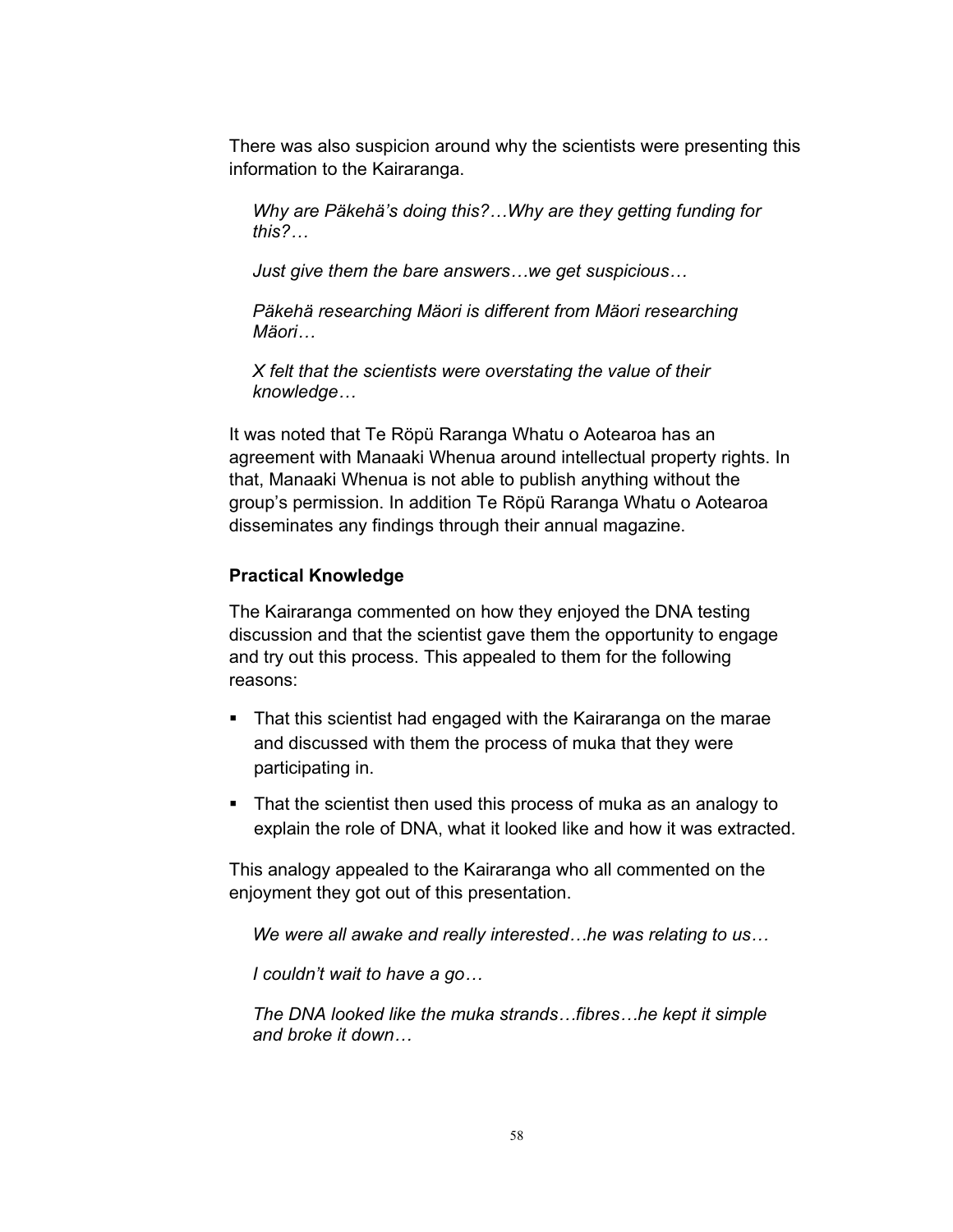*Only one [scientist] was interested…with muka…he was right into that…wanted to know …it looks like this when the DNA is done…* 

However some Kairaranga also commented that the DNA process was so interesting that they had not caught on to what the DNA was used for and its purpose. Others had understood this process and related it to Whakapapa.

The Kairaranga appreciated the museum visit in that it gave them an opportunity to view traditional taonga that had utilised the Tï Kouka.

*I loved the museum…loved having a close up look at how fibre had been manipulated to produce the garments.* 

*…It (the museum) was illuminating!* 

There was great concern from the Kairaranga around the harvesting of the Tï Kouka. All Kairaranga commented that the Tï Kouka leaves they were given were not all appropriate for weaving and that they had been harvested wrong.

*They still need a know a lot about Tï Kouka leaves…. They gave us the outside leaves which are very hard to work with…we don't usually work with these leaves…* 

*They gave us the reject leaves…do you think they meant to?* 

*I thought they knew they were giving us reject leaves…* 

*I wondered why they didn't let us harvest it ourselves…* 

*We don't think he harvested it correctly…was obvious from the bundles …we got...We couldn't tell him, except politely…not sure if he took it on or not…* 

Some Kairaranga commented on which leaves should have been harvested, and why. When asked whether they felt they could have discussed this with the scientist concerned they commented that they did not want to offend the scientist, and also that they felt the scientist really wanted to do the harvesting himself. They felt it might be perceived as inappropriate to correct him, so left it, although all agreed he had used the wrong harvesting process.

*The leaves were very hard and difficult to work with…*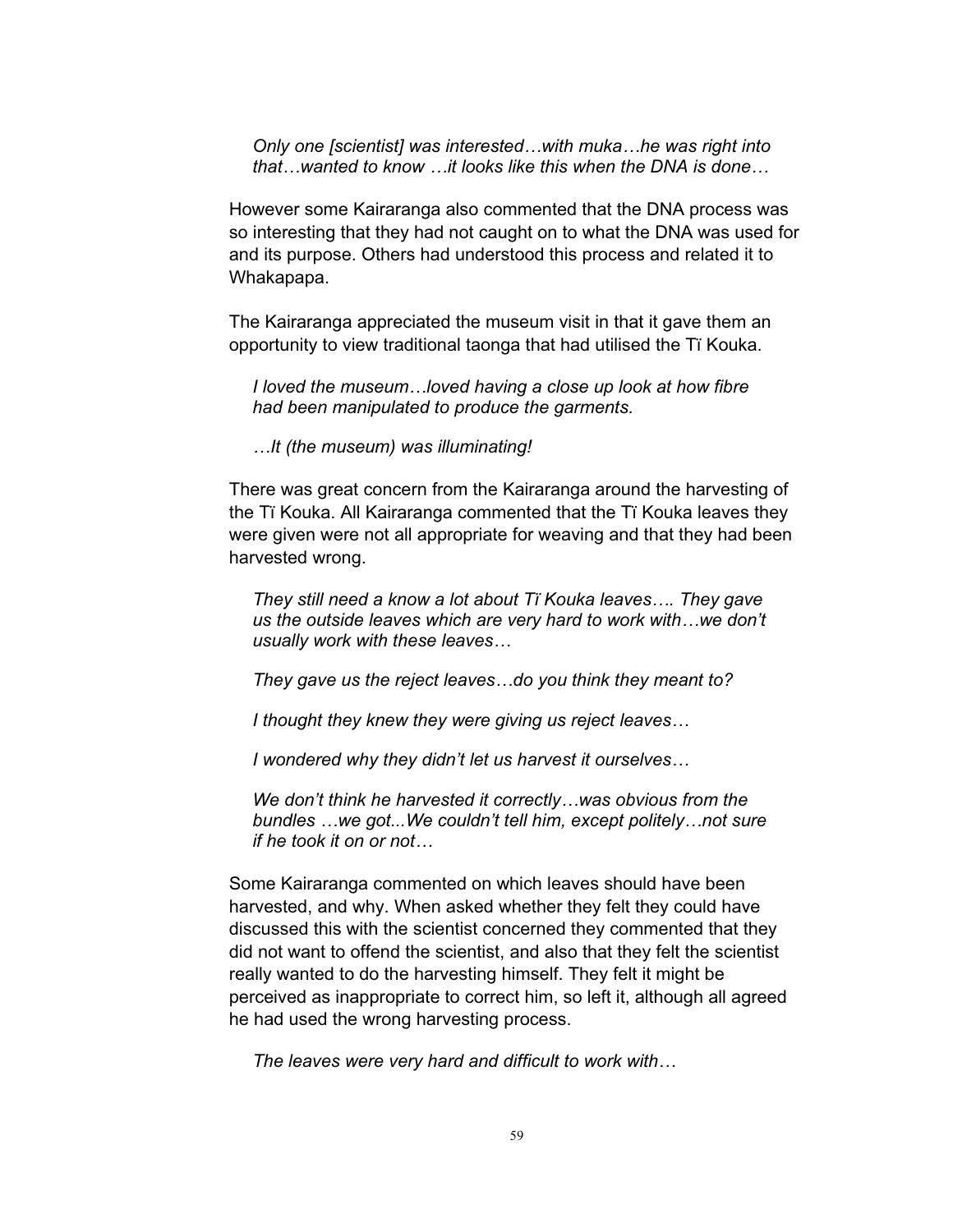*There was a lack of consultation from them with us about which leaves we would see were the best to use…* 

Some Kairaranga commented that there was an expectation by scientists that the weavers would report back to them on how the different Tï Kouka leaves performed. However the logistics of this could not be put in place at this waananga.

*We didn't note which leaves we were using…* 

*There were no clear instructions…* 

*There was no formulated plan for us all to work through.* 

#### **Whakawhänaungatanga**

Kairaranga discussed that they had enjoyed each other's company and would recommend that future waananga are able to involve more time for the Kairaranga to weave and discuss the issues that were arising for them as they worked with the Tï Kouka.

*Wasn't the scientific part…but working with the Tï Kouka in our Mäori way…* 

*Sharing out different things with each other…* 

*Working with weavers as a group…* 

*We needed another day together…* 

*More time amongst ourselves about it…* 

Kairaranga also discussed the need for a proper evaluation process at the end of the hui, amongst themselves and then fed back to Maanaki Whenua. This process would have also allowed for Kairaranga to express how they had found the current procedures and itinerary.

*We needed a decent poroporoaki to let each other know how we felt about this experience…* 

*For us it's about the same things…for them they're just finding it out…*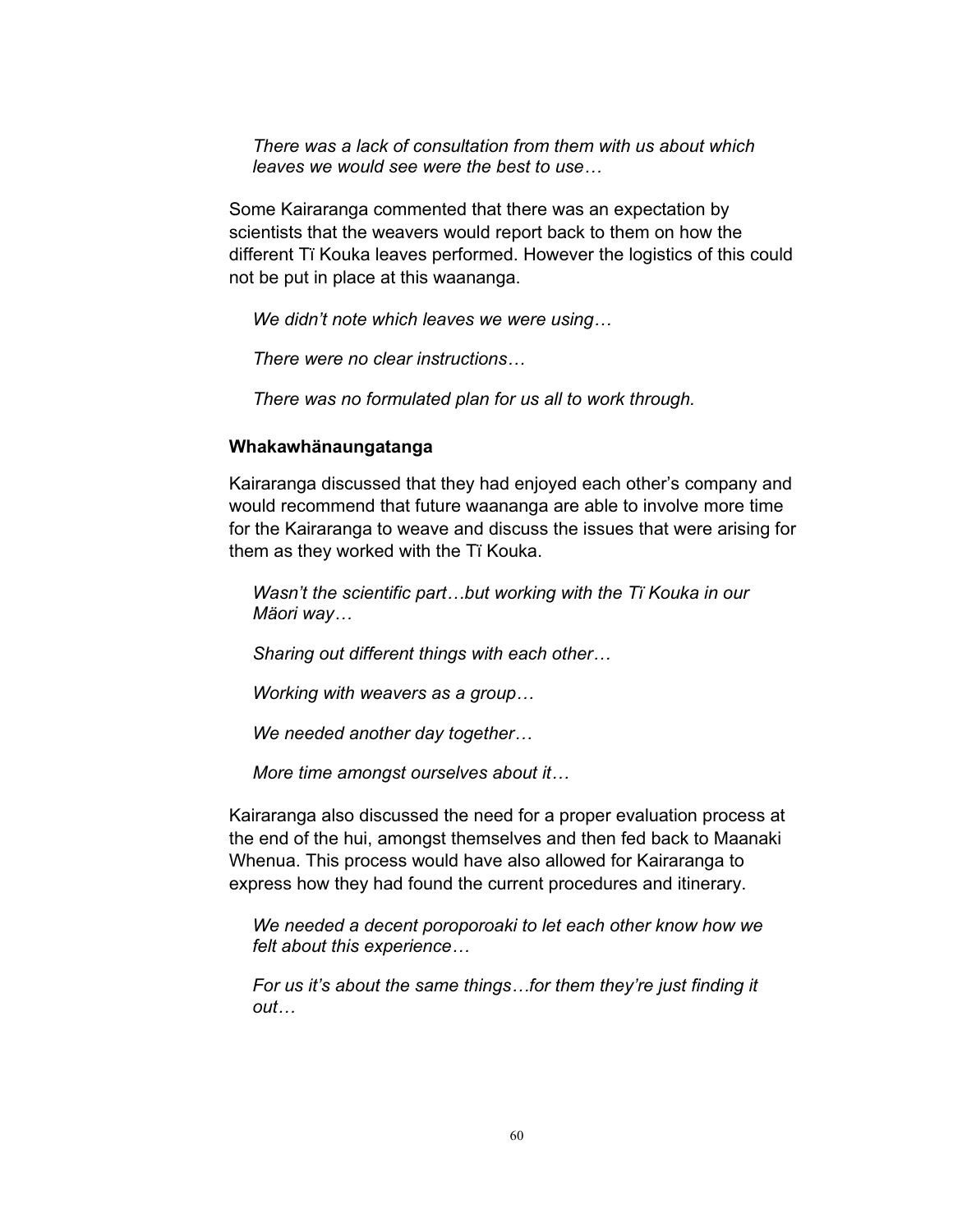### **DISCUSSION**

 $\overline{a}$ 

The case study of the interaction between the Kairaranga and Manaaki Whenua demonstrated the depth of interest that the Kairaranga have in the scientific information held about Tï Kouka. The explanations around DNA and the trip to the museum were two examples of information sharing that the Kairaranga both enjoyed and learned from. The Kairaranga also emphasised the long term nature of relationship building. While they were reasonably silent within the wanaanga about the things that they did not enjoy (and this was not helped by the lack of a poroporoaki at the end of the hui), with time and the further building of the collaboration we suspect that good feedback loops and sharing occasions will emerge. It is with this in mind (namely facilitating a closer relationship) that the following two findings are highlighted.

First, the need For Tangata Whenua (röpü/hapü/iwi) to be aware of their needs before engaging with scientists; and second, the need for scientists to be respectful of the knowledge already held by the Kairaranga. Each of these central messages is now discussed.

Weaving with Ti Kouka is a skill that is not as common<sup>26</sup> amongst Kairaranga as much as the skill of weaving with other materials such as the harakeke. Because of this there were perceptions that this initial engagement with scientists was more for the scientists benefit than the Kairaranga. There was also concern, because of their perception that the scientists had driven the agenda, and that the Kairaranga were not in a position where they felt they had a united opinion from which to challenge or present questions to the scientists. The proposed solution to this was that the Kairaranga meet first and discuss issues, look at what current weaving skills are available, and then amalgamate this with the knowledge given by traditional taonga (like those held in the marae). It is thought that at this point Kairaranga could debate and trial different techniques and then seek further information through interaction with scientists. It was felt that this would place both parties (Kairarangi and scientists) on equal footing to negotiate the needs and expectations of their particular group.

Secondly the Kairaranga felt that the scientists were nice and that the initial contact processes were positive. However the scientists did not

 $26$  Person Communication with Kairaranga who attended this waananga.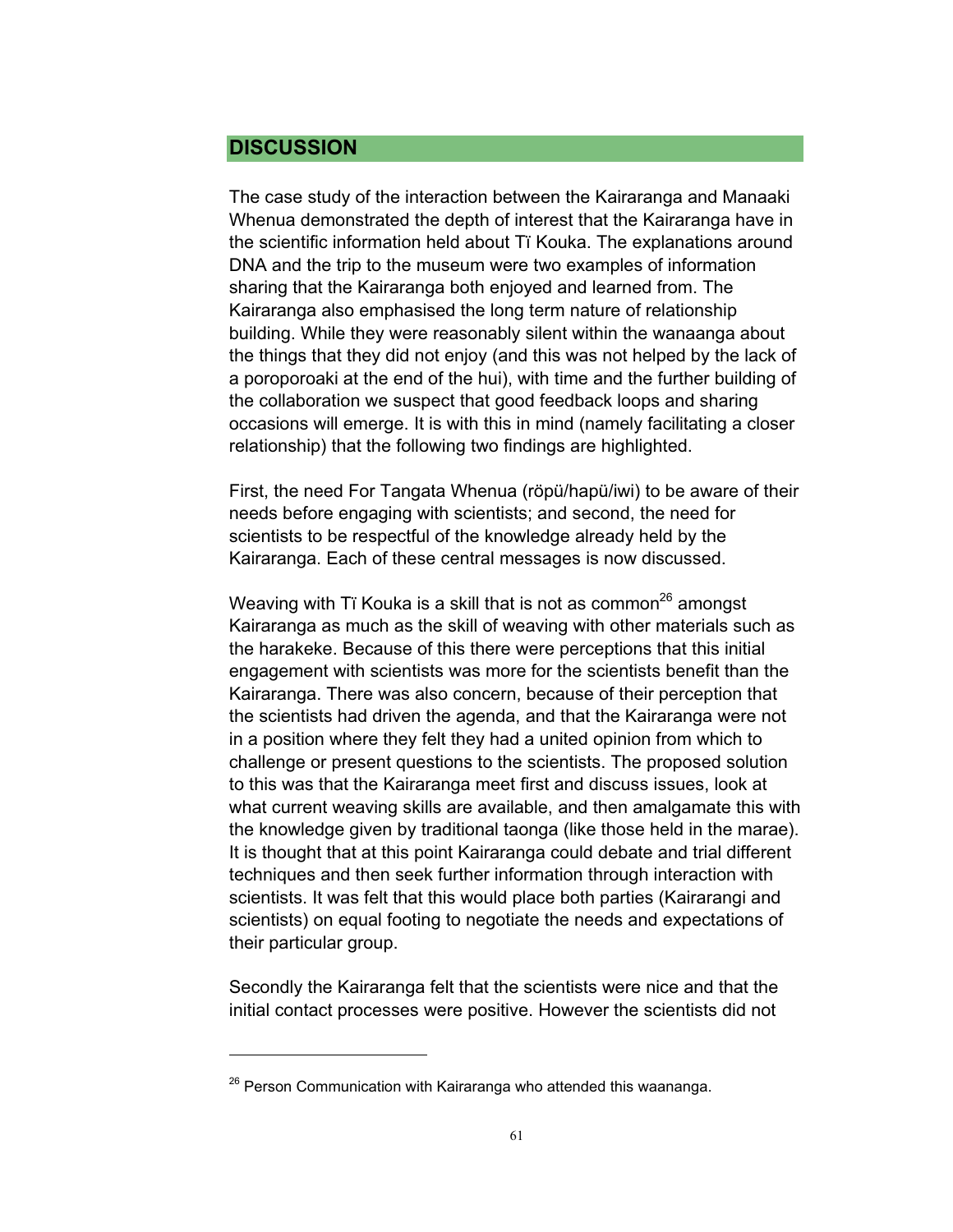take steps to find out what the Kairaranga's expectations of the waananga were. A fuller needs analysis would have also informed the scientists of what the Kairaranga already knew. This, in turn, may have lead to a more meaningful and in-depth discussion and exchange of information that would have been beneficial for both parties.

In addition the scientists' method of 'presenting' information, as opposed to using other more interactive presentation styles, limited the Kairaranga perceptions that their input and critique would be welcomed and/or accepted. There was a lot of discussion around how there were clearly different Kairaranga views around particular issues, but that the 'clinical' atmosphere (which at times resembled classroom teaching) had created power imbalances that prohibited communication between the two parties.

What can be taken from these two key points is that both Tangata Whenua and scientists need to evaluate their positions in terms of:

- The timing of their interactions (are specific agenda items/questions clear?),
- The type of interaction that would best meet the needs of both parties (do both parties share the same interests? Goals within this area?),
- And that both parties have an initial opportunity to negotiate how the interaction will result in a win-win position for both stakeholders (will both parties get something out of this relationship?).

Once both parties work through these initial points, it is thought that the overall interaction would be even more productive and result in more effective outcomes and findings.

#### **CONCLUSIONS**

This case study has been able to provide a clear description of the interaction between the Röpü Raranga and the scientists at Manaaki Whenua. It has used the example of the Tï Kouka waananga as an opportunity to evaluate and identify processes that may be better developed within future interactions for these two parties. However this case study is also able to provide a blueprint to both Tangata Whenua (röpü/hapü/iwi) and scientists around potential strengths and barriers to consider prior to initiating interaction.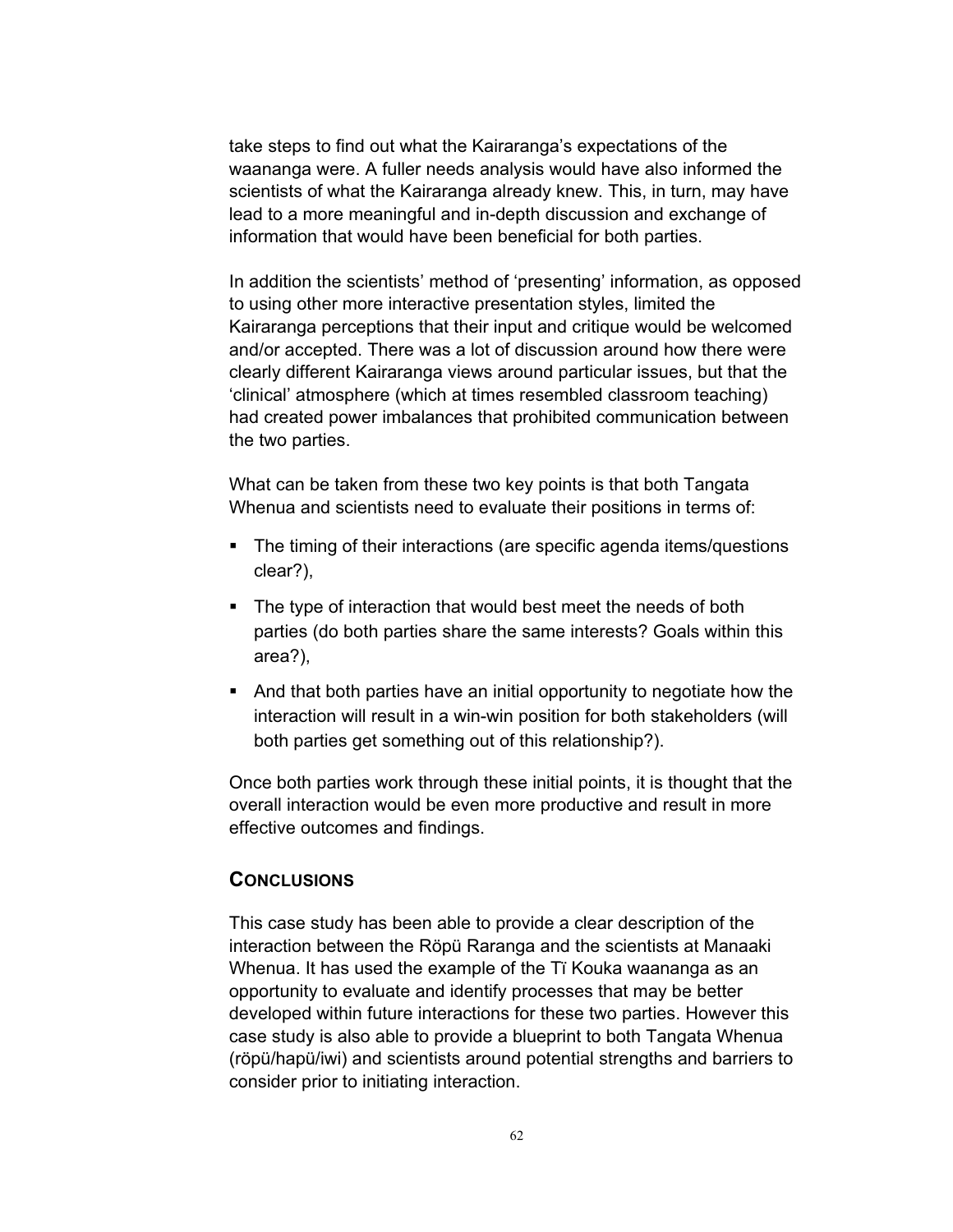**CASE STUDY III** 

# **MAPPING KAIMOANA**

# *A CASE STUDY OF INTERACTION BETWEEN OTARAUA HAPU AND FLETCHER CHALLENGE ENERGY SCIENTISTS*

# **PREPARED BY: COLLEEN TUUTA & TOM HUNT**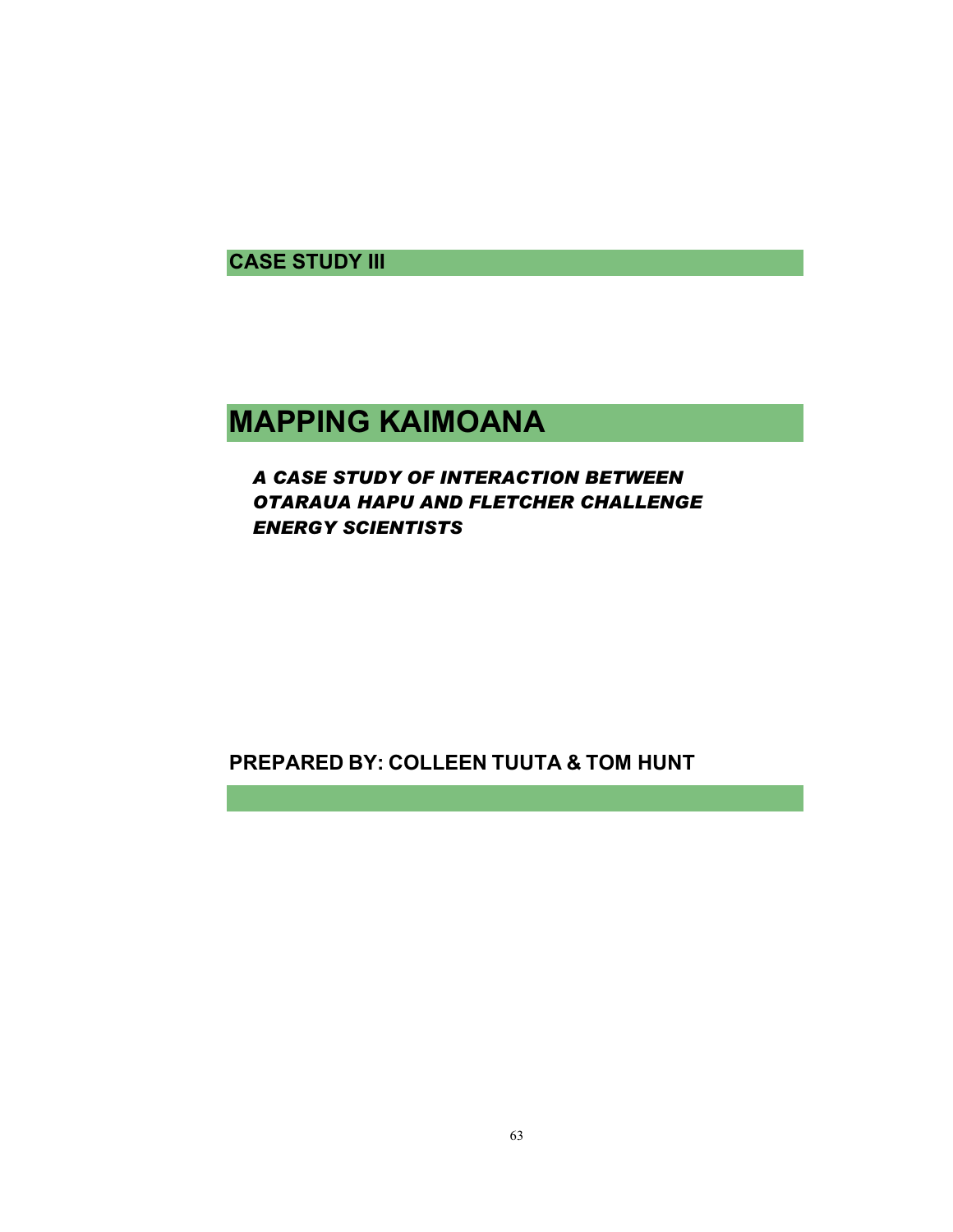# **PREFACE**

The key informant in the present case study, Mr Tom Hunt, both described and analysed the engagement, process, and outcomes of the Otaraua hapu's interactions with scientists and technologists in the mapping of their *kaimoana* (seafood) beds. In recognition of the depth of Mr Hunt's contribution to the present project a decision was made, in consultation with him, to present the background and 'findings' of this case study largely in his own words. The methodology of the case study is presented as an appendix.

Throughout the next two sections (Background, Experience with Scientists and Technologists) the pages are divided into two columns. In the left-hand column Mr Hunt's narrative is presented with some additional material provided by a second key informant. In the righthand column the regional researcher, Ms Colleen Tuuta, has taken the opportunity to highlight points and make recommendations according to the following key:

| <b>SYMBOL</b>  | <b>DESCRIPTION</b>                                                                 |
|----------------|------------------------------------------------------------------------------------|
|                | Maori cultural value or practice is illustrated.                                   |
| <b>THIT AD</b> | Key point is being made.                                                           |
|                | Kia tupato! Be careful. This is made as a point that<br>others should be aware of. |
|                | Recommendation(s) stem from this experience.                                       |

In addition, summary comments are made in the right-hand column for those readers who want to gain a quick overview of the case study. Further comments from the regional researcher are included as footnotes to Mr Hunt's narrative. Readers are, however, encouraged to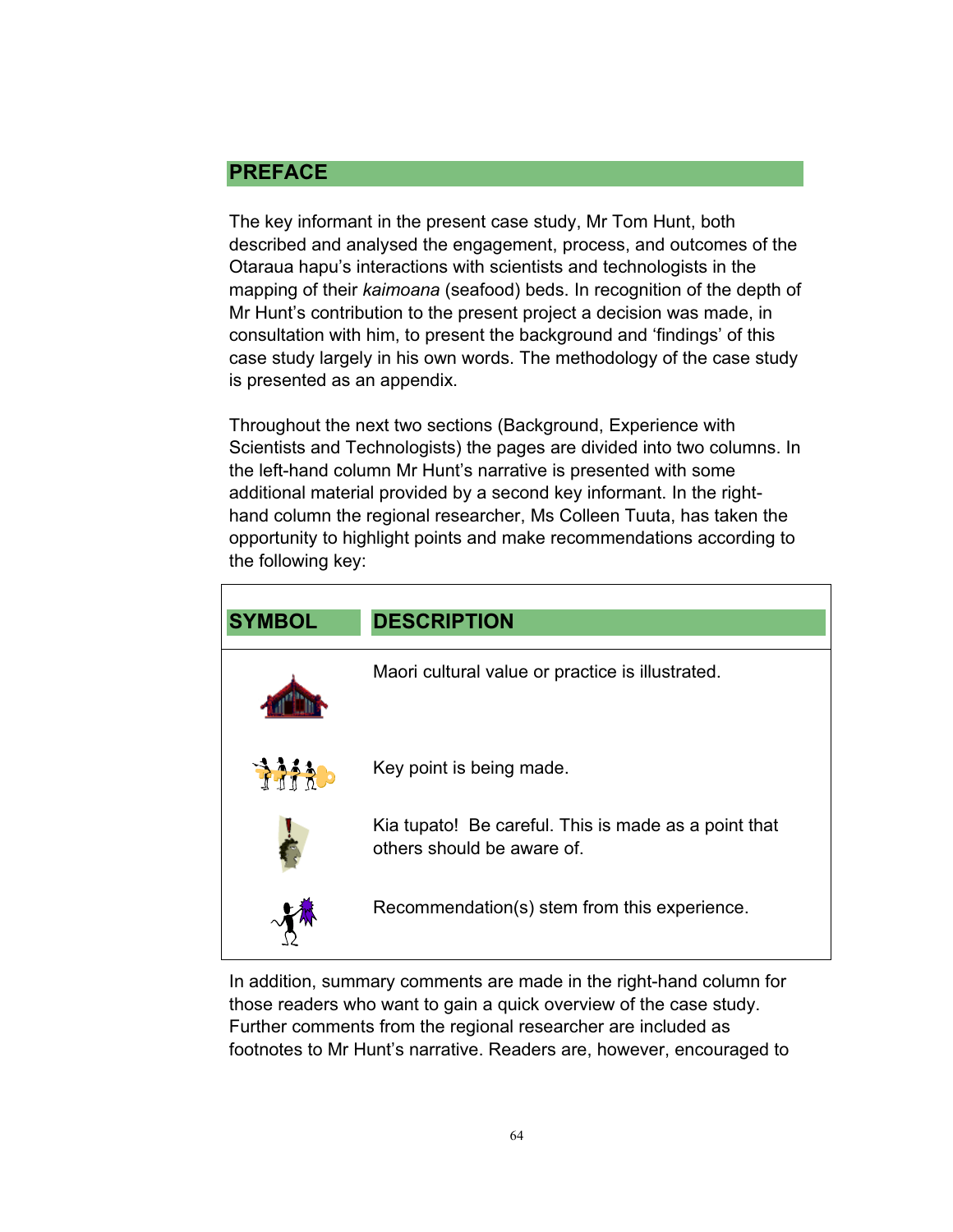read the narrative initially as a stand-alone document and then follow-up the symbols and footnotes.



Map of Taranaki region<sup>27</sup>

 $\overline{a}$ 

<sup>27</sup> Maps from http://www.trc.govt.nz/REGION.MAINR.HTM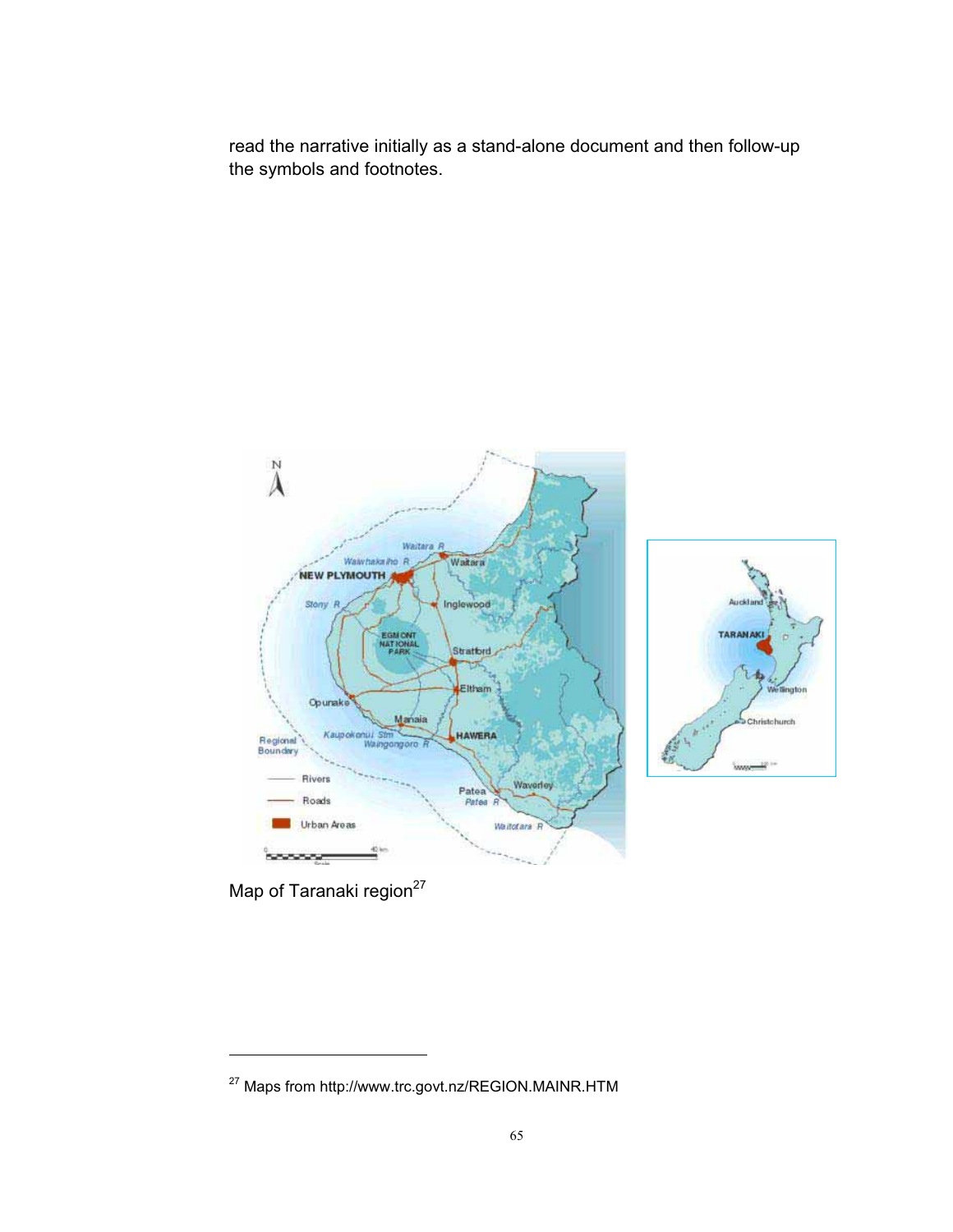#### **BACKGROUND**

I would like to take us back to the early parts of 1999 when Fletcher Challenge Energy, in conjunction with a consortium of energy companies, were undertaking oilfield exploration drilling about four and half kilometres off the coast of north Taranaki adjacent to the rohe of several iwi: Te Atiawa, Ngati Mutunga and Ngati Tama.

During the period that they were drilling they were responsible for a series of spills of hydrocarbon products that they were extracting out of the ground. Oil had been spilled over the side of the jack up rig drilling that they were using. The effect of those spills was hydrocarbon in various forms rolling up on the beaches along our coast. This caused grave concerns among Tangata Whenua as to the effect it would be having on our kaimoana and the environment generally.

Fletcher Challenge were pursued by a number of people, certainly by Otaraua Hapu, and the effects of their activities were objected to forcibly through the media and directly to them. Eventually a Senior Executive of Fletcher Challenge, at the time I believe he was the CEO of Fletcher Challenge Energy, finally agreed to undertake a survey of the kaimoana resources along the coast - from Oratiki to a kilometre or two west of Waitara to Mimi, approximately 22 kilometres east of Waitara.

I believe this happened because Fletcher

The relationship between Tangata Whenua and Fletcher Challenge Energy arose because of a hydrocarbon spill from an oil exploration rig.



Tangata Whenua as kiatiaki (caretakers) of the environment.



Recommendation 1

In any interaction with Tangata Whenua this kaitiaki status should be acknowledged and valued.

The CEO of Fletcher Challenge energy agreed, in a public forum, to undertake a survey of kaimoana.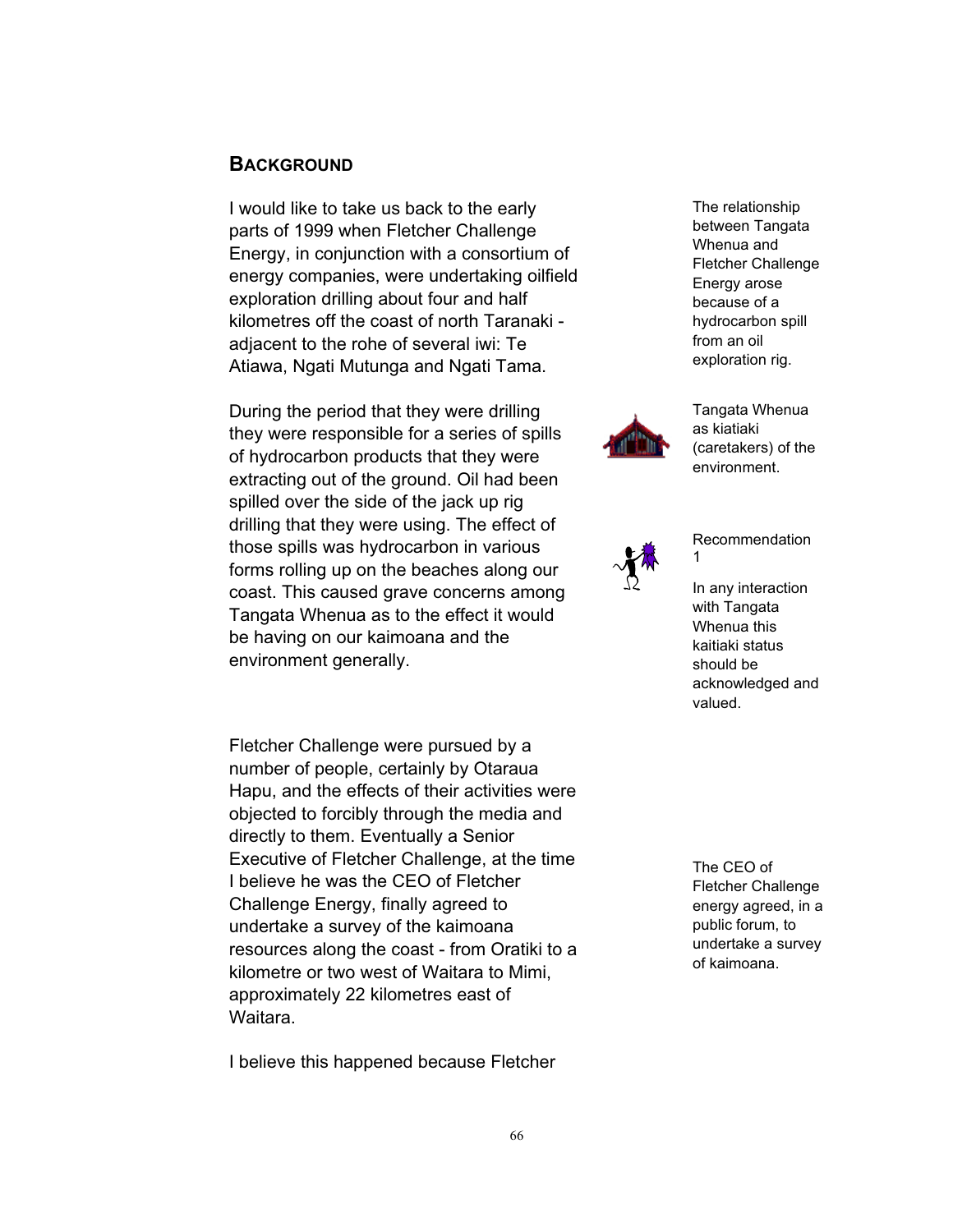Challenge undertook to do a survey in a public press conference and so were bound to deliver. I am not persuaded that they were there to demonstrate any commitment to the environment at all, as it was not until their CEO got 'cornered' that he said "Yeah okay, we'll do a Survey." And so here was an opportunity for Fletcher Challenge to fulfil it's commitment to a community.

The TRC (Taranaki Regional Council) became involved because they have a statutory obligation to oversee these things, to actually do this work. They have a need to get along, to develop and maintain relationships with Tangata Whenua. In this particular instance, of the hydrocarbon spills, much of what they had been doing had broken down and floundered. So the survey was an opportunity for TRC to establish, or re-establish, good relationships with Tangata Whenua.

Once a survey was agreed to, a number of hui were held and all of the interested parties were invited to attend. We ended up with three Tangata Whenua groups in attendance: Otaraua Hapu Trust, which is our organisation; Otaraua Management Committee; and Ngati Rahiri. The other participants were representatives of Fletcher Challenge Energy and the Taranaki Regional Council Resource Manager. A number of personnel engaged in the environmental work also had a part to play at various times.

The Taranaki District Council also became involved.



The project began with all stakeholders coming together for a hui.



Recommendation 2

The impact of timing and relationship building (e.g. hui) on project timeframes and budgets should be carefully considered.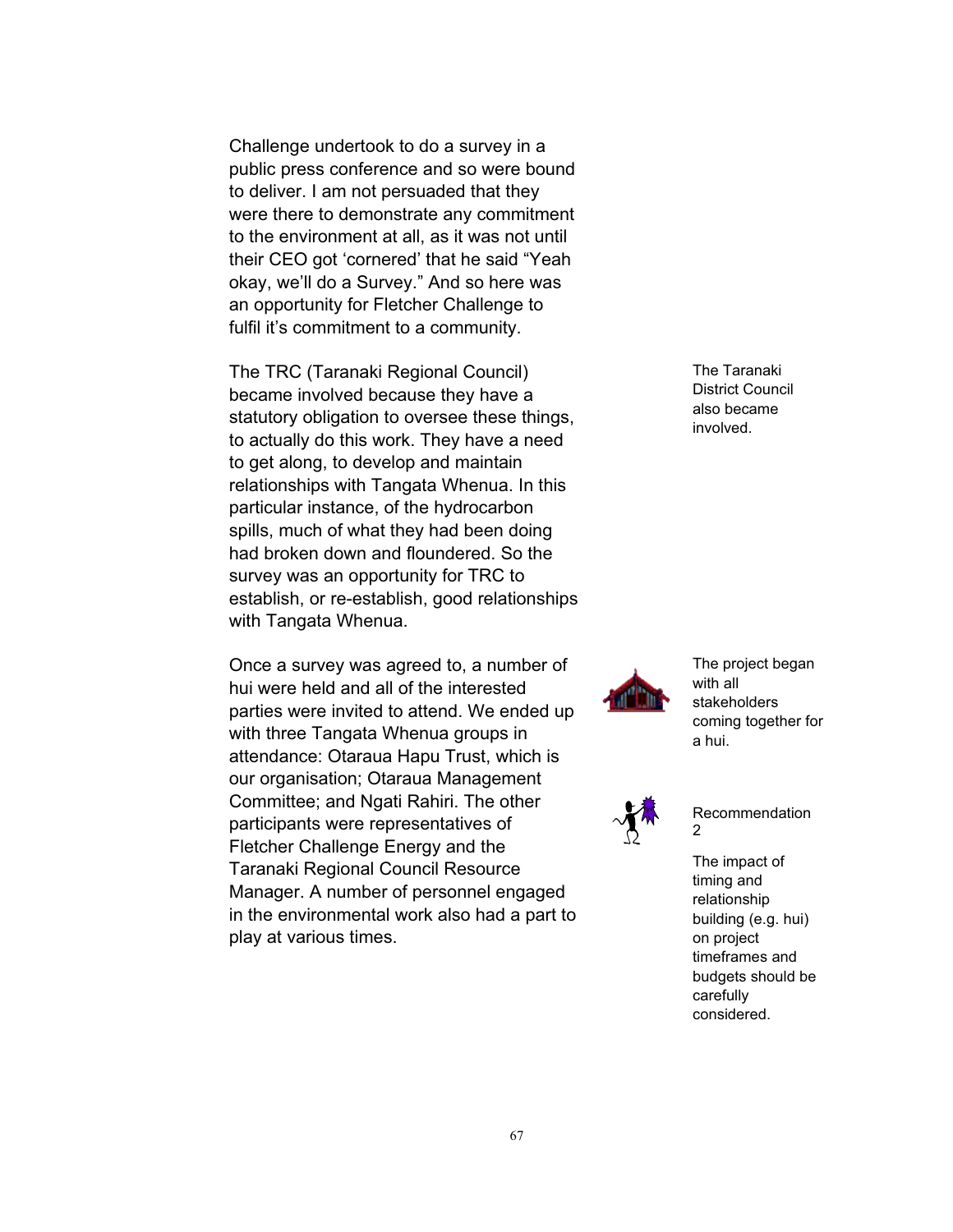#### **When Two Worlds Collide**

The first hui occurred in October 1999 and by December of the same year the parameters, the scope, and the planning of the survey undertaking had been pretty much completed. An interesting aspect of collaborative relationship between Tangata Whenua and the scientific fraternity was that it was clear from the outset that there were very different requirements in terms of what the survey should consist of, how it would be carried out, what species would be looked at, and how they would be studied.

**For example:** We felt was necessary to establish a value for 'clean water'. But there were two quite different views. One was the 'Maori traditional view' and the other was the 'Western Scientific view' and the difference in those value measurements' was quite striking.

The **Western scientific view** measured the value of water in coliform counts and the presence of bacteria and parasitic organisms. On board one of the oil rigs they had a sewerage treatment system that bombarded all the sewerage produced on that vessel, with a series of ultra violet rays so that at the end of that treatment process there was not a single living organism left in that material. In health terms, in scientific coliform counting terms for example, that material, that substance or liquid could be released into the sea and, in their view, be completely safe – unable to infect anything or cause disease or sickness to people.



Early in the relationship differences between the worldviews, and therefore values, of Tangata Whenua and scientists were obvious.

In a Western Scientific view sewerage can be discharged when scientific tests show that it is 'safe'.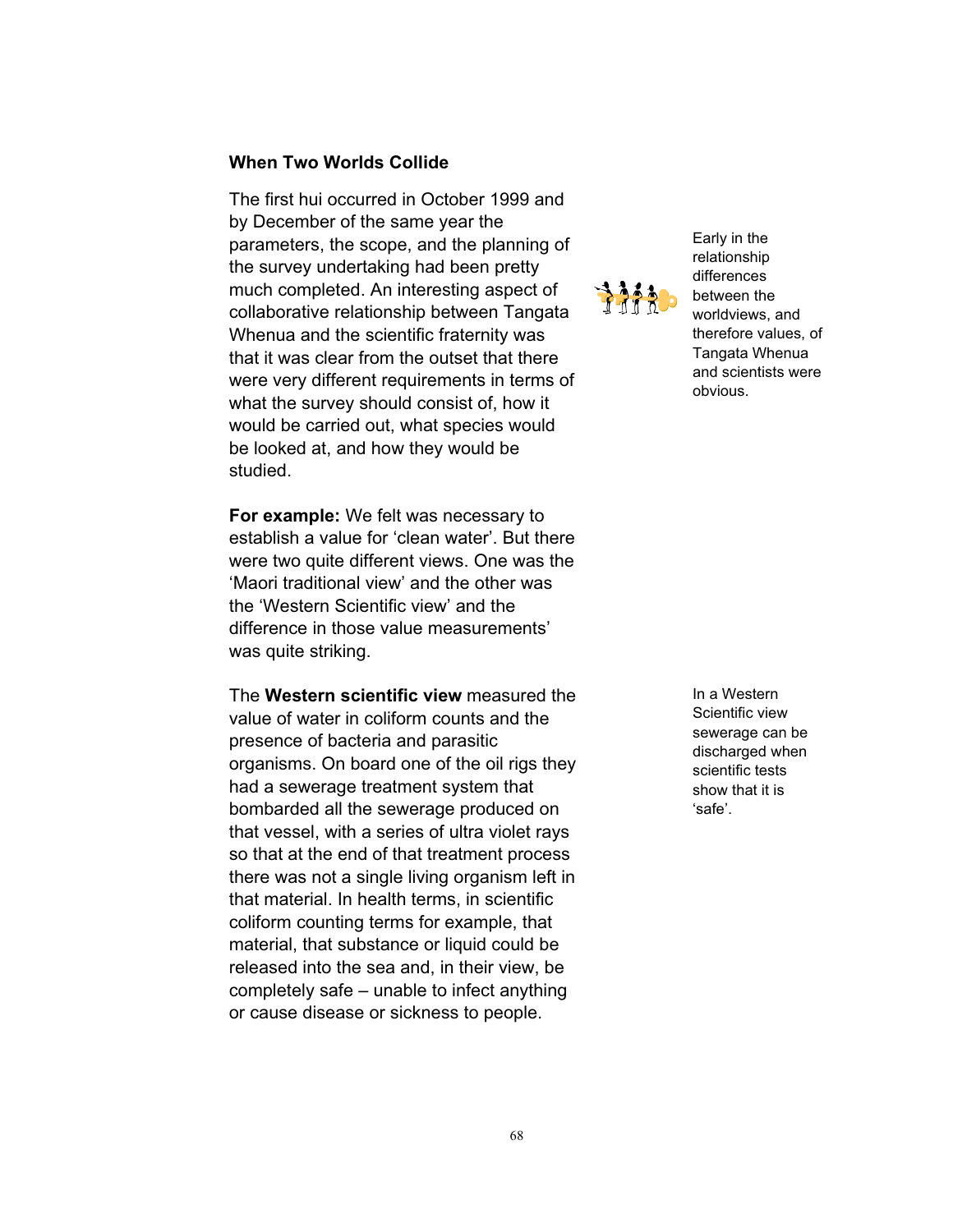For **Maori** the absence of waste, especially human waste, is paramount for the water to be in good shape. The **Tangata Whenua view** was that it was sewerage when it went into that machine and when it came out the other end it was still sewerage. The treatment that it underwent did not change the fact that it started off as human waste, it was still human waste, and therefore still unacceptable in any form. Human waste is human waste is human waste.

What we had suggested should occur is that there be an 'equating' of values. The treatment of the waste is necessary in the pakeha view. Not pouring the waste on to our traditional fishing grounds in any form – we say "No!" – is also absolutely essential. If they want to treat it, we say "go a head, but don't dump it on our fishing grounds." Put it in tanks and bring it back and dispose of it as it has been disposed of.

In this way our different values are given equality and they do not impose a pakeha value of clean water on us. To get 'equality' they have to understand what our values are. $^{28}$ 

 $\overline{a}$ 



For Maori, human waste remains human waste after treatment and should not be discharged into water.

Relationships are built on an understanding of and respect for each other's values.



Recommendation 3

Scientists and technologists wishing to build relationships with Tangata Whenua need to develop an understanding of their worldviews and cultural values.

 $28$  For the scientists a project like this may usually be a small, one-off project that involves coming into the area for a day or two to carry out research with their findings being fed into decision-making processes. Tangata Whenua, on the other hand, have a long-term vision of which such an environmental project is a small but important part.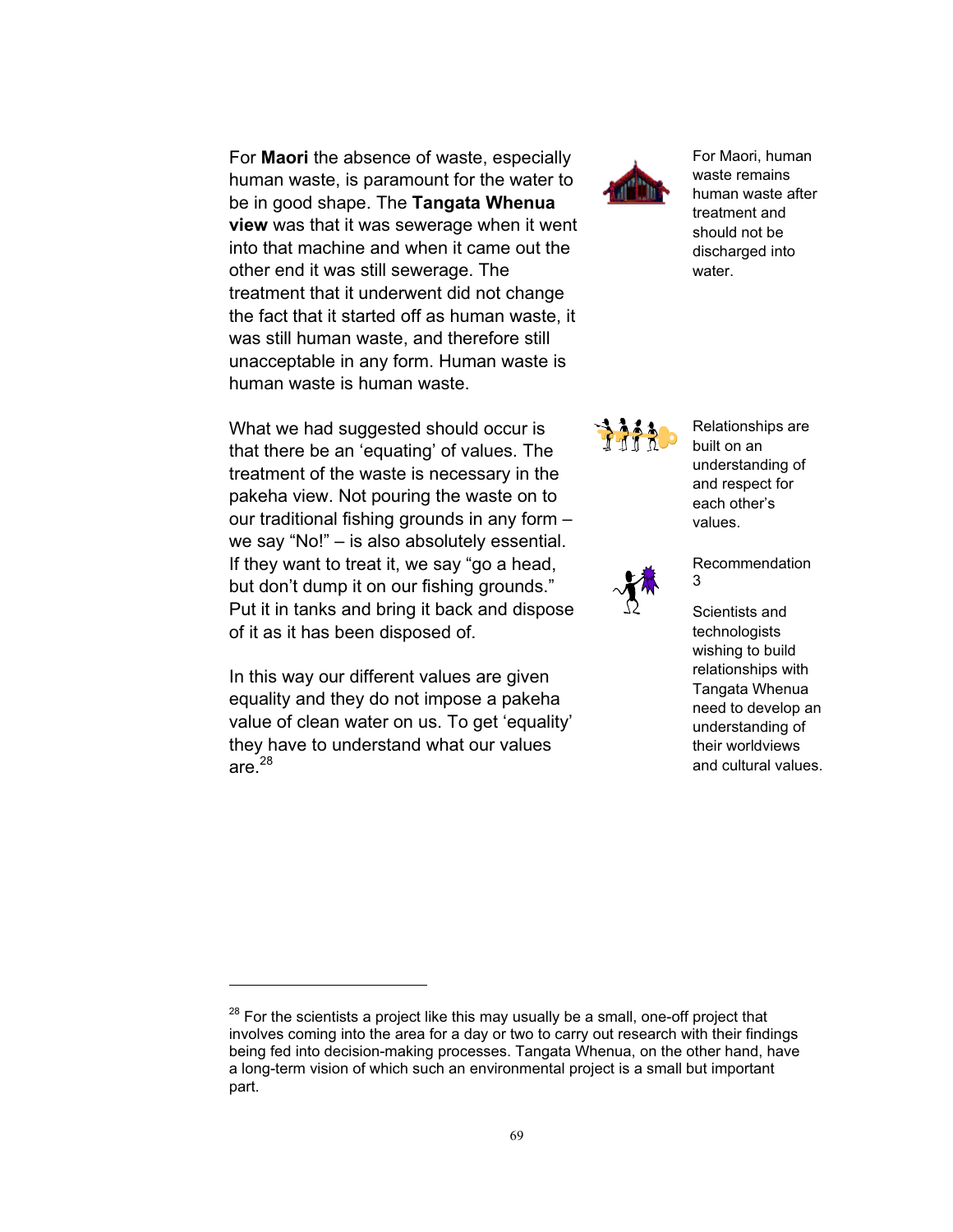#### **Clarity Leads to Power**

Even at the very early stage, even at the scoping of the whole survey, there was a huge issue of understanding data that was already there.

What came out very strongly was that, for the survey to have any value at all for Tangata Whenua, it had to have clarity. For it to have clarity it had to be provided in a form that people could quickly and easily understand and be able to comment on without any further need for education about what it was that they were looking at or talking about.

静态

Tangata Whenua must be able to engage with scientific data and findings.

The scope of this exercise was to look firstly at all the information that had been gathered in the past on kaimoana resources along this stretch of coast. It turned out that there were many, perhaps as many as 20 studies that had been done in the last 20 years. However the form in which these studies were presented to the community made them almost unintelligible to Tangata Whenua. They consisted mostly of scientific jargon and there was extensive use of Latin nomenclature for the various species in the study. There were many charts, graphs, diagrams that our people were not at all familiar with. They were difficult to interpret unless you had had extensive experience with them.

**Accessing an Intermediary.** To overcome the language and communication difficulty presented by those quite complex

Often scientific studies are done on environments that Tangata Whenua have kaitiaki responsibilities for and yet they will know nothing about the studies.



**Trustworthy** intermediaries can be found to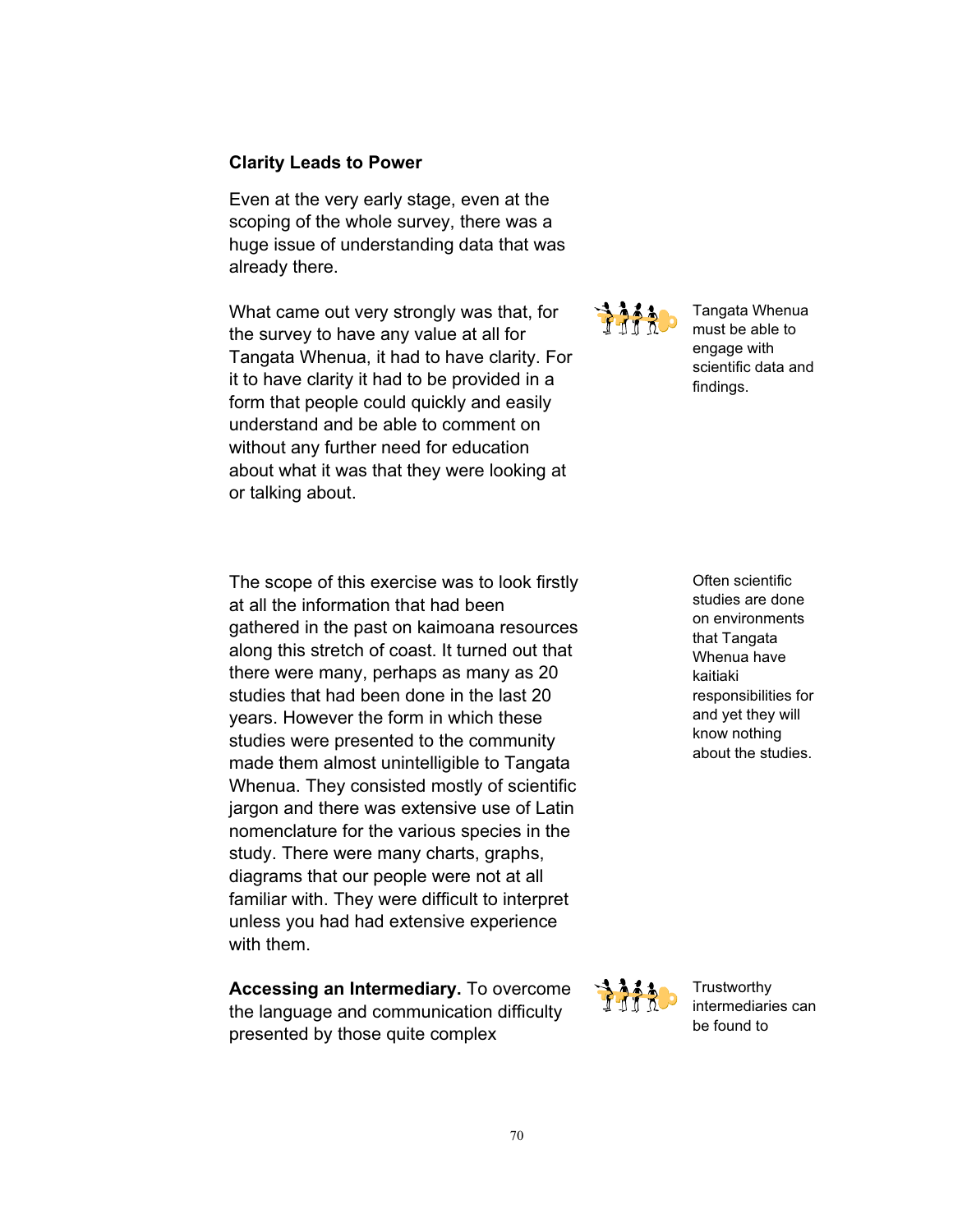documents we engaged a scientist, an Environmental Scientist by the name of Dr Mike Patrick. He has been engaged in Marine Ecology and studies along this coast for some 30 odd years. He has also worked with Tangata Whenua on a number of occasions and Tangata Whenua had a measure of both confidence in and a familiarity with him.<sup>29</sup>

The costs of engaging the intermediary were covered by Fletcher Challenge Energy.

The first job was to take all of those previous reports, condense them and translate them into a form that could be quickly and easily absorbed by Tangata Whenua. When we constructed our study we did not want to reinvent wheels. This exercise turned out to be extremely valuable because, once they were translated into our language, there was a realisation that for all their studies the academics had come up with conclusions in line with Tangata Whenua knowledge. In addition, people do not need degrees or doctorates to figure out that pollution is bad for kaimoana. It does not need the kind of scientific application for them to know most of the reasons why their kaimoana stocks

 $\overline{a}$ 



Building Tangata Whenua capability is an important budgetary consideration.



Tangata Whenua are often very knowledgeable about their local environment. So much so that scientific findings do not add to their knowledge or understanding.

translate information into readily understandable forms for Tangata Whenua.

 $29$  The scientist that the Tangata Whenua formed a relationship with was a key component of the project. The intermediary was well-known to the Tangata Whenua so they knew that he could talk their language. The project manager identified the intermediary. The language and understanding that this person brought to the project and passed onto Tangata Whenua was a source of power for them in their interactions with other scientists and agencies. It allowed them to step up to the table, confident that they were on an equal scientific footing with the scientists and able to control the project on their own terms.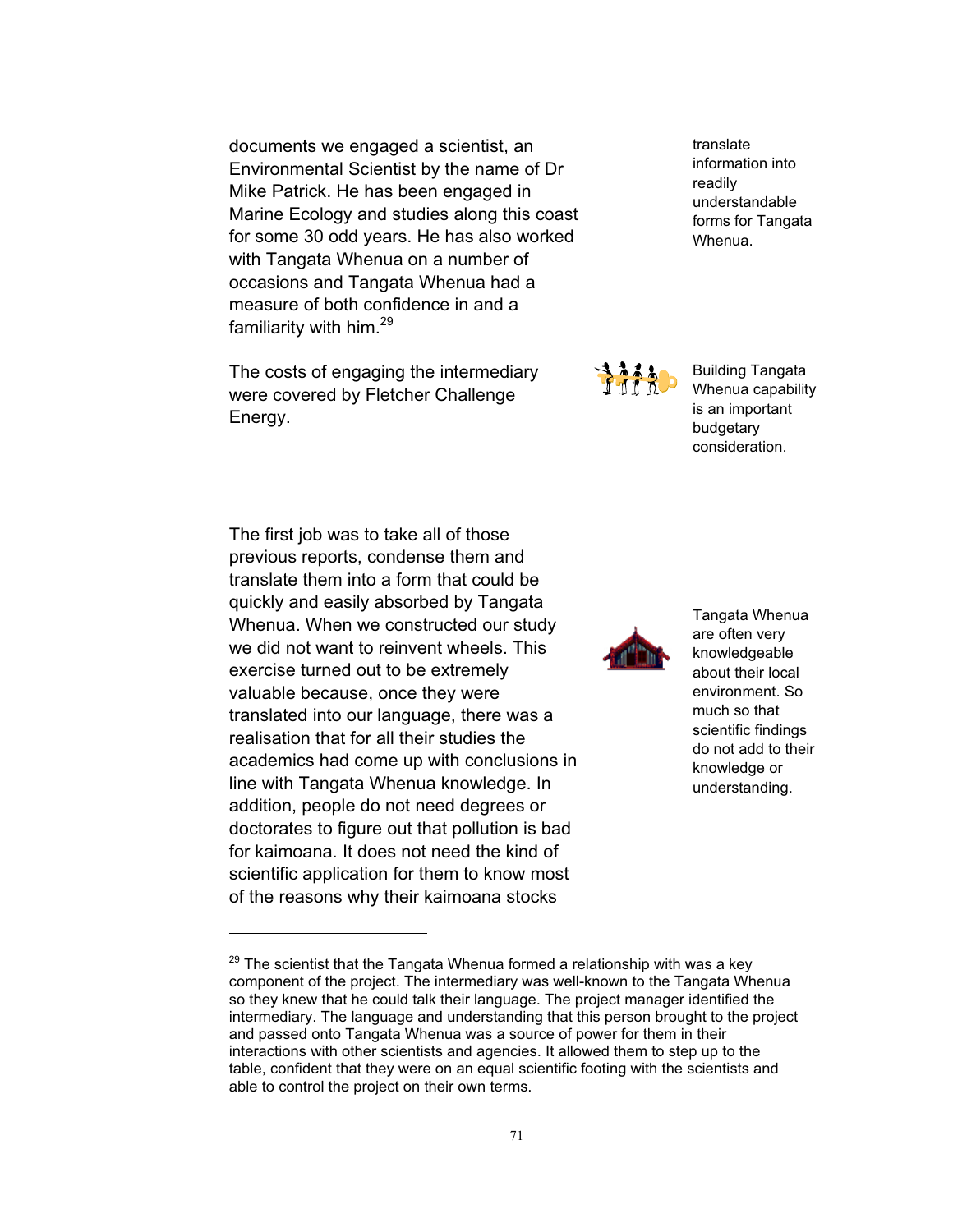have become depleted is because they have been adversely affected by environmental conditions in our area.<sup>30</sup>

### **Developing Understandings**

The kaupapa deserved all the time that it needed. That the appreciation of values, the recognition, and the respect and equality aspects of the relationship were probably the most important parts of it. It was a hugely educational process in both directions. For us it was about seeing the jargon transformed and made clear. I can't speak for them, but the impression I got was that the scientists realised how, or what and why Maori held quite different views on some issues to them.

Recommendation 4

Time needs to be taken to develop understandings of each others' views and values.

The importance of kaimoana, and therefore the relevance of the research, rests on the ability of Tangata Whenua to put kaimoana on the table for manuhiri (visitors).

One key difference in the perceived 'relevance' of the study was that Maori appeared to measure 'relevance' by very practical yardsticks. And in the end, kaimoana, while important for many reasons was mostly measured in terms of the Tangata Whenua's ability to put it on the table for manuhiri. If they were not able to do this the situation was bad; if they were able to do this, the situation was good.

'Mana' for Tangata Whenua comes from "manaakitanga o nga tangata" on our

 $\overline{a}$ 

 $30$  Overall, this scientific understanding elevated the iwi far above the scientists as they brought with them their cultural understandings and knowledge that the scientists clearly did not have (and could possibly not ever have as they did not live and grow up in the region) . This is something that scientists must come to grips with; that some knowledge will not ever be available to them; that there are restrictions and limitations on them. This situation is not new to Mäori; for example, we would never go into another region and assume that we could collect kaimoana. We need to ask.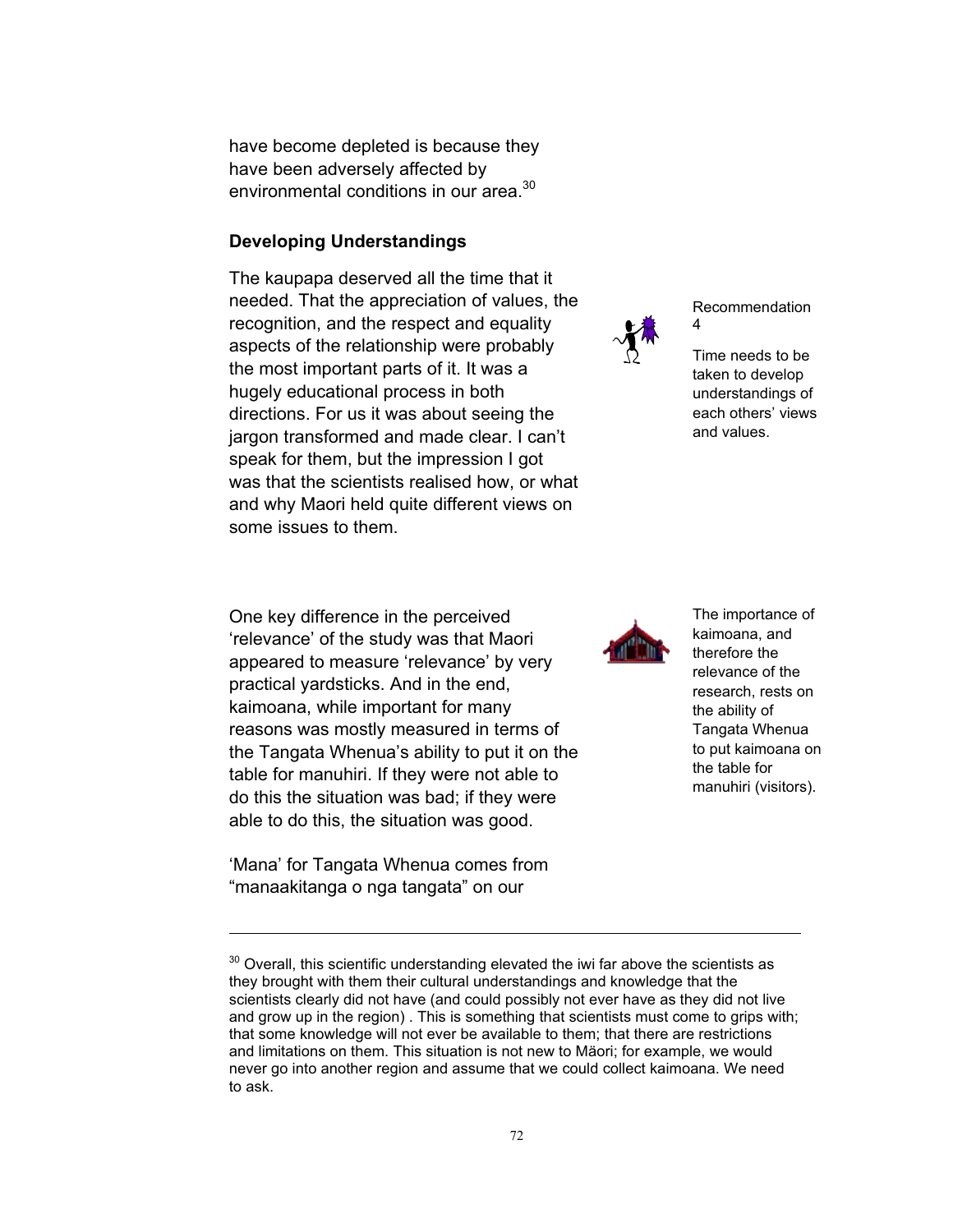maraes and things like that; that's our value system.

The research exercise went on to design the survey and for this we engaged the services of the Resource Manager from the Taranaki Regional Council (TRC) who had a significant input into the suggested structure. It did change significantly however, after he submitted it. Tangata whenua had their own ideas on how it should look, what it should consist of and who should do it as well as about some of the cultural sensitivities that had to be observed throughout.

The two TRC Marine Ecologists were present at many of the hui that we had. The aim was that if we had their scientists contributing to the design of the survey then it could not be dismissed at a later date by the TRC without them also dismissing the value of their own people.

The surveyors agreed that the species we elected to would be counted in the survey. The Marine Ecologist who carries out these kinds of surveys for a living was given instructions to design a data record sheet that would record that information in a scientifically valid way. So although he designed the record sheet, the parameters of it were stipulated by us.



Tino Rangatiratanga was asserted by Tangata Whenua over the form and nature of the survey.



The involvement of TRC scientists safeguarded the survey from being invalidated by the TRC.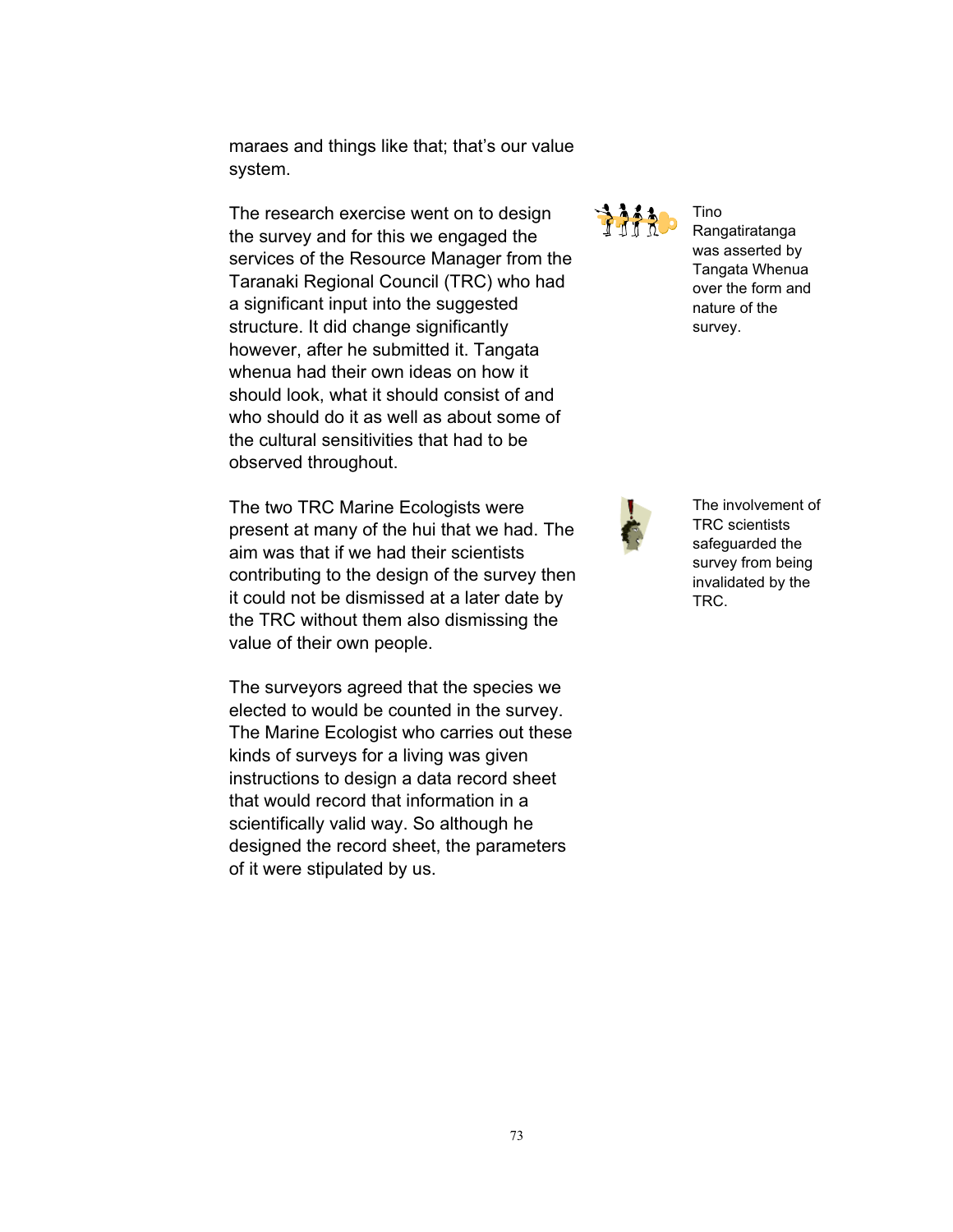### **Tino Rangatiratanga**

One of the pre-requisites was that the survey would be carried out by the Tangata Whenua. So although the pakeha organisations contributed some resources and some expertise that we did not have in terms of the academic knowledge and qualifications the practical aspects of the survey were almost entirely carried out by Tangata Whenua.

A typical day would start with a briefing in our resource centre on the area that we would be covering, on all the equipment we would need, and all of the safety procedures that had to be observed, etc.

On arrival to the beach the whanau were taught karakia appropriate prior to going on to the beach and then there was körero given about the area. Nearby Pa were named, prominent individuals who had lived there were spoken about. Significant events in history were recounted and the tikanga of the people who had lived there and accessed the kaimoana resources were talked about. Other things, such as papakainga, tauranga waka where they used to bring their waka in out, and the likes, were also discussed. And then the teams would be deployed along the reefs along the coast. $31$ 

 $\overline{a}$ 



The survey was almost entirely carried out by Tangata Whenua.



The conducting of the survey was set within a cultural context whereby the significance of the area being surveyed was explained before work began.

 $31$  The project has explicitly created links between traditional and contemporary knowledge for the benefit of young people and, in turn, for the benefit of the hapu. Young people involved in this project are learning how to exercise their tino rangatiratanga.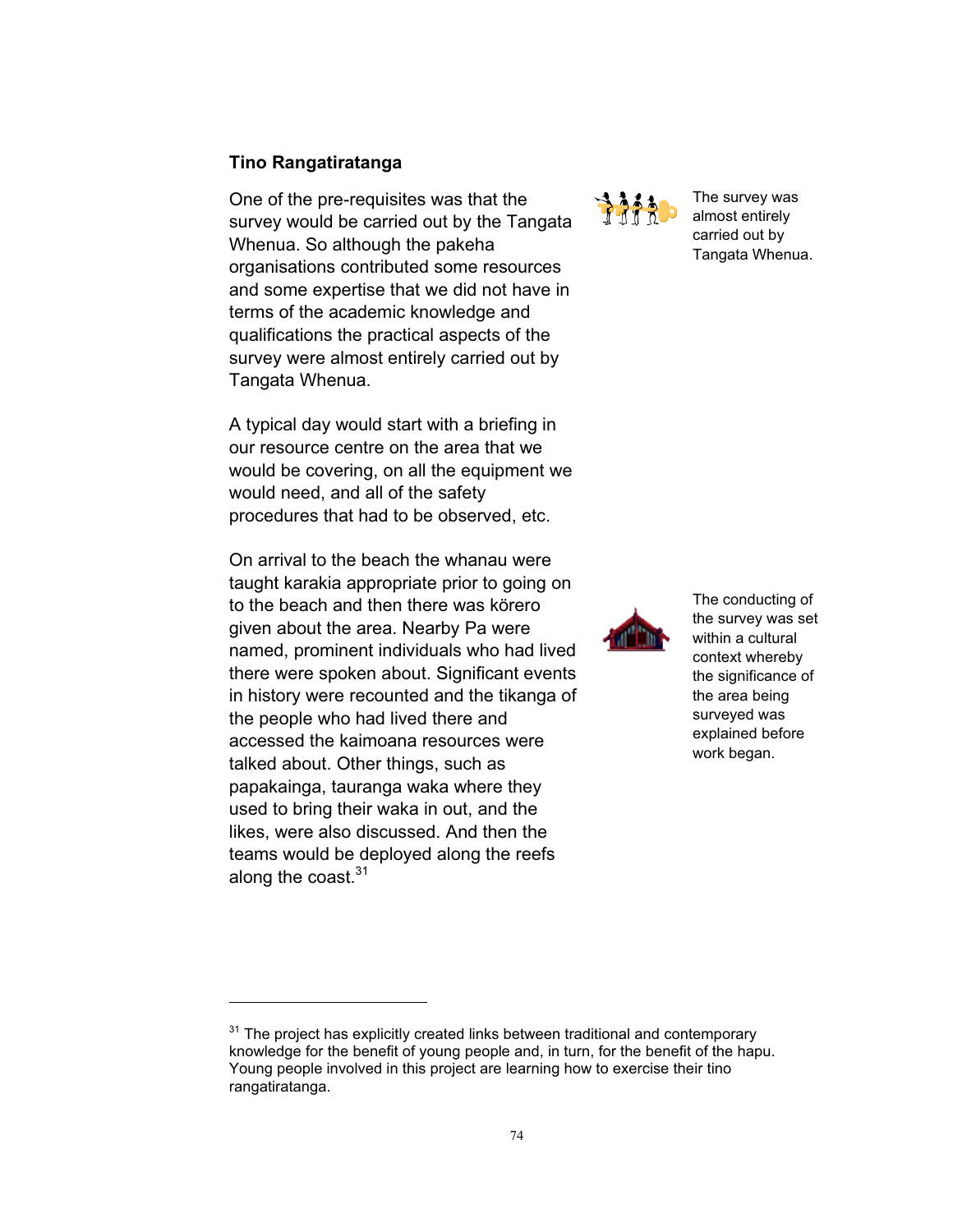#### **Outcomes**

From the **education** point of view, we think that it was an extremely useful exercise for many of our young people who had not previously had a lot of exposure to kaimoana and other things Maori. They were taught karakia, history, how to use sophisticated navigation equipment, how to record information in a scientifically valid way. They learnt a hell of a lot about their kaimoana, about their coast, about themselves and their whakapapa. They learnt how to use computers. How to transfer information from one application to another so as to present it in quite a new way.

No amount of money could substitute for the value of the experience, the value of the knowledge, the sense of belonging that I have heard many people who were involved say they derived from this exercise. In the end we produced a product that has long term benefits. I have no doubts that those young people will eventually pass on what they learnt or will remember what they learnt for the rest of their lives. That they will pass on much if not all of it to their children. We have used this exercise, the technologies and everything else, to give our youth another window into their Maoritanga, into their identity and into their heritage - the whenua, the moana, the kaimoana te mea, te mea.

The research project links a traditional resource with a contemporary method of measurement, of presentation, and of storage of information that makes it very relevant to the youth of today. In an attempt to widen that relevance we developed a CD



Recommendation 5

The involvement of young people in collaborative research has multiple payoffs.



The learnings of the young people who have been involved in this research project have been invaluable.



The project as a **Whole appealed to**<br>**Whole appealed to** youth.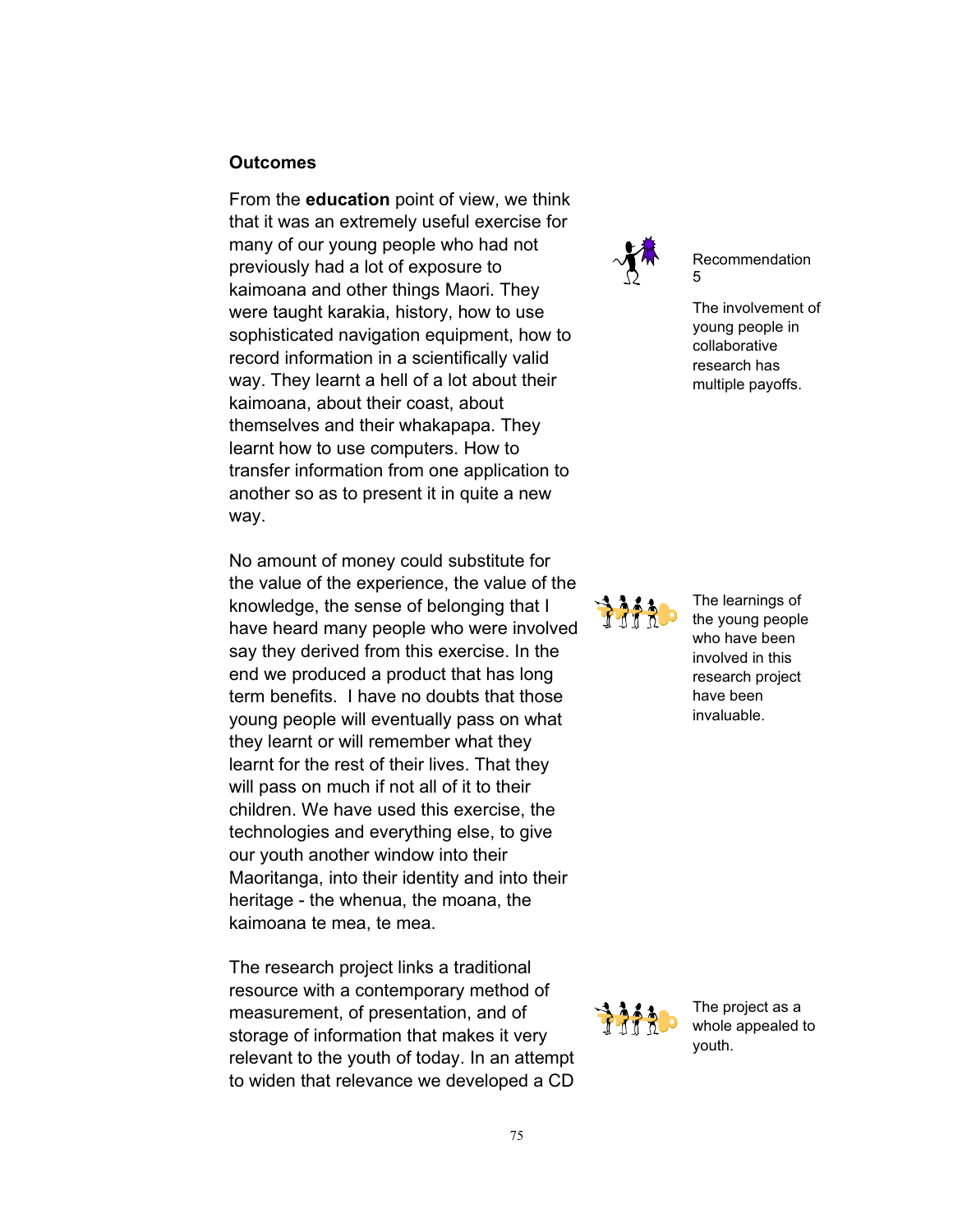that recorded all of the data (the charts, diagrams and maps) along with a video that was shot of the entire operation, into one multi-media product.

On that CD is extensive footage of kaumatua, kuia, recounting how it was going after kaimoana in their youth. They spoke about when they did it, what indicators they looked for before going to the tide, who made those decisions, where they did it, and what they needed to do and the way they did it. All this is a very useful and interesting record of our tikanga and a tangible link between the "then" and the "now" - which many of our rangatahi had not previously been able to gain exposure to. In terms of developing identity and a sense of ownership or belonging, we felt that that was very beneficial.

An added benefit was that in an area like Waitara with its extreme unemployment problem it provided an **opportunity for whanau** to be exposed to information and communication technologies that they would not otherwise be.

The **creation of employment** is the only way that we will ever get out of the economic and social holes that we frequently find our people in. We feel that the IT industry is one industry where many opportunities exist. I would like us to pursue these opportunities much more vigorously because it would allow our people to become involved in a form of employment that does not necessarily require them to go away from their home town or rohe. They could engage in a network for an employer anywhere around the motu or Te Ao perhaps. And we don't have to suffer the



A record was created of kaumatua and kuia talking about kaimoana. This helps young people develop a sense of identity and belonging.



The research created opportunities for whanau to develop an understanding of technology.



opportunities in IT and ICT should be pursued as one response to high levels of unemployment within the region.

These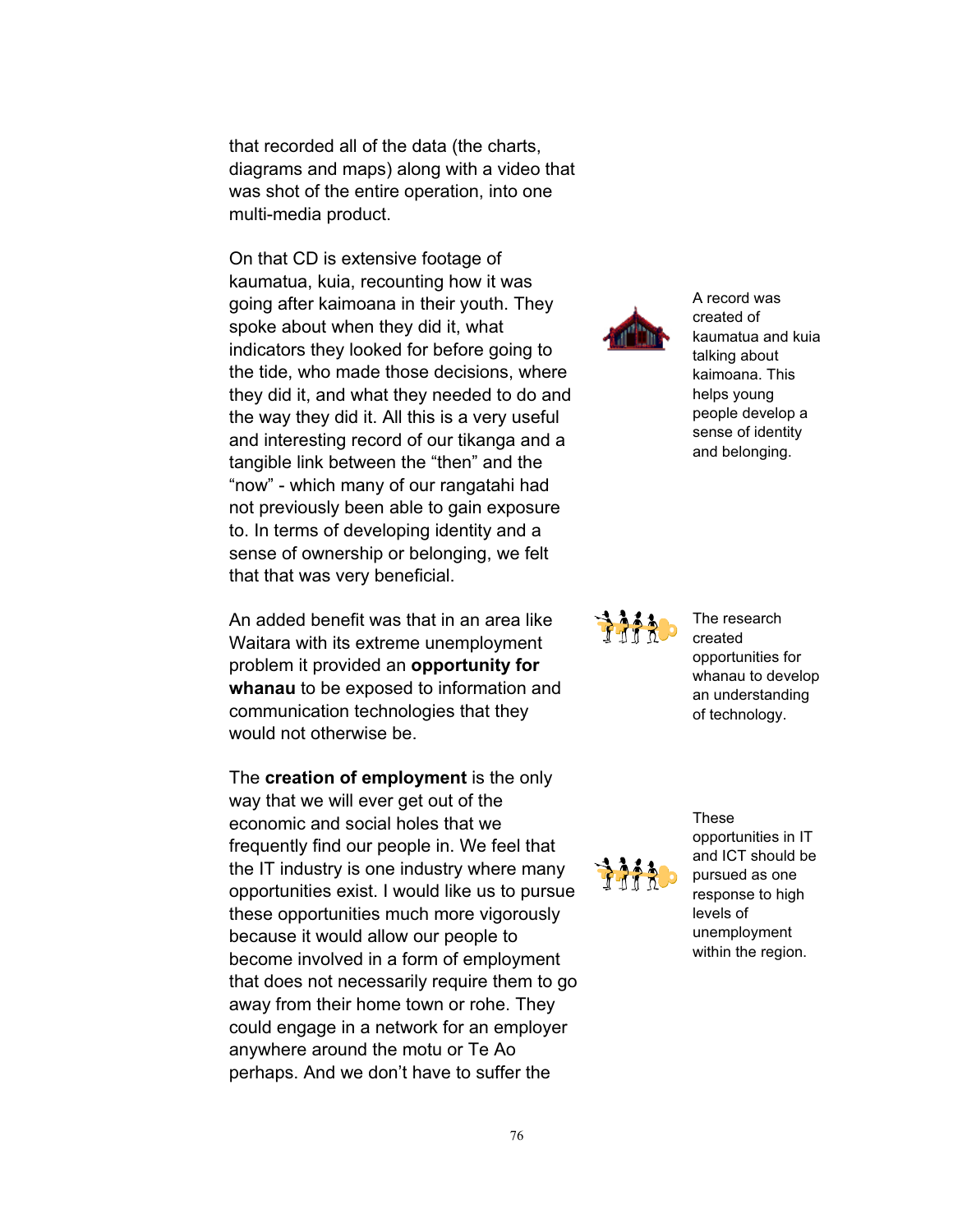weakening of our hapu by having the best of brains go elsewhere for work. This [the research relationship] gave us an opportunity to expose them to a basic level of IT and ICT environment.

The other thing that happened from a hapu point view was that it provided the all too rare opportunity for Hapu to exercise their **kaitiakitanga** and **tino rangatiratanga** over this traditional resource.

It was very useful in terms of **relationship building** value between us and with organisations that we would have formally been at logger heads with.

# **Future Research**

We will be repeating this exercise; not just in respect to kaimoana, because we believe it has relevance for many things. This exercise could be repeated in deep water looking at crayfish, hapuka or whatever. We could take it up the river and look at tuna, piarau and kokopu and any number of species up the river. We could take this concept and apply it to the wetlands, to the streams, to the ngahere. So that's another added benefit of the long term potential of this one exercise. It's being able to take that knowledge, resource, skill, everything that you have learnt from this one exercise; all totally transferable, all totally portable skills and now apply it to any other area of conservation, preservation...Huge, huge.



Rangatiratanga and Kaitiakitanga were exercised by the hapu within this project.

Tino



The research project helped build and strengthen key relationships.

The knowledge of research and technology that has been acquired can be applied to other hapu projects.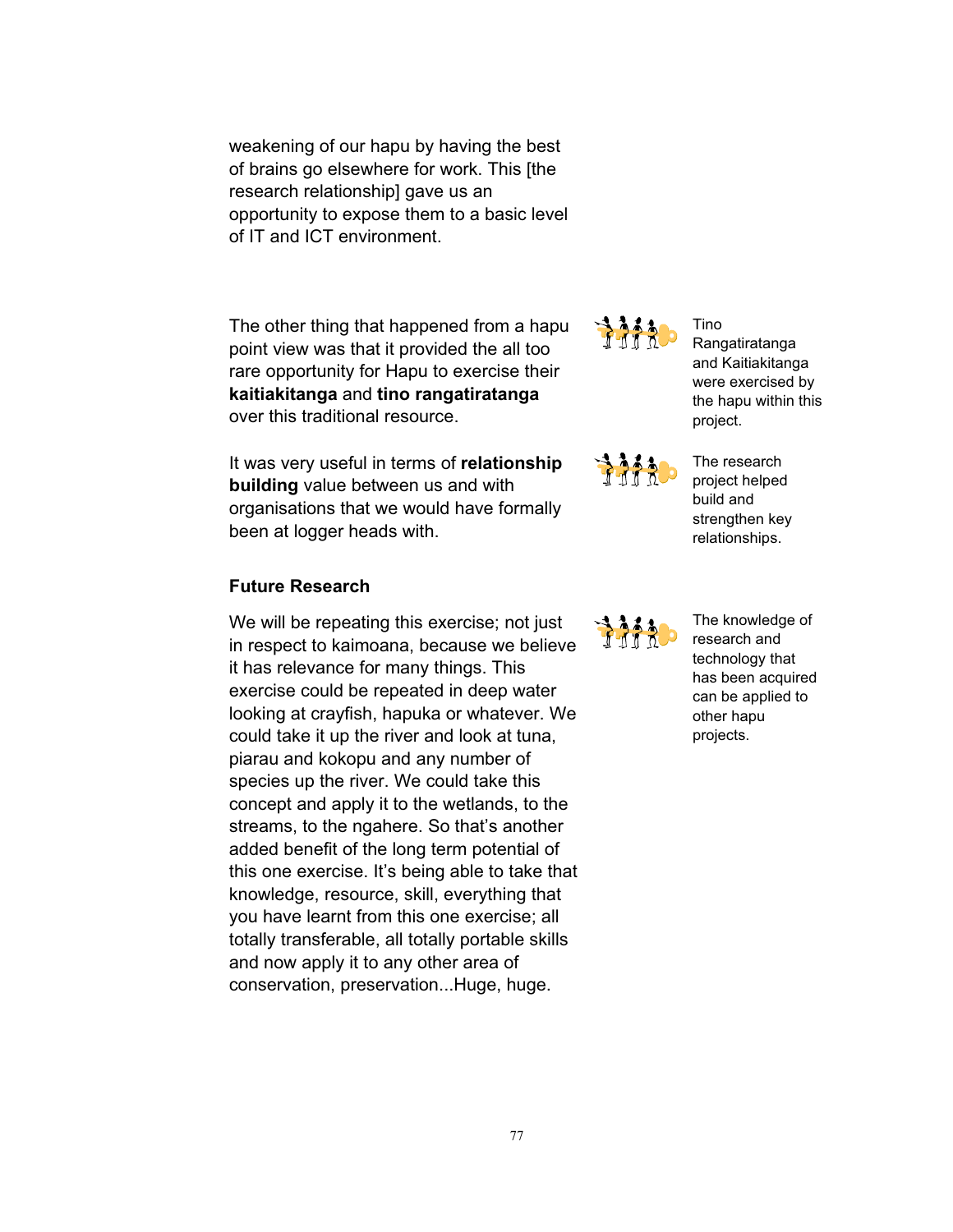Appendix A Case Study Methodology

The initial contact for the case study was Colleen Tuuta. As a consequence of her work in the community in Taranaki, Colleen knew of a project that had occurred in North Taranaki – involving several iwi in kaimoana surveying. Colleen contacted a hapü member, Tom Hunt, who was involved in this project, explained to him the kaupapa of the present research including the intended outcome of creating some guidelines for scientists and technologists for their interactions with Maori. It was also made clear that there was not any monetary drawcard for the project. (His question was about the advisory group.) On the basis of this interaction he agreed to participate and two interviews were subsequently conducted with him.

The interviews each took two hours and were conducted in Waitara – the first at the offices and the second time at his home. During both visits other information was shared with the interviewer, for example, the CD-rom material developed from the project, videos. The first interview covered the first two questions (what was the issue, and what was the nature of the interaction with scientists and technologists; the second interview covered the second two questions (what worked well, and what did not work well for the community). It was very clear from the start of the project that all material collected during the research would be returned to Tom at the end of the project (e.g. tapes, transcripts, etc.).

The second participant, JK, was not formally part of the survey. Rather, he is someone with immense knowledge about the local environment including the coastline. He was therefore able to counter the knowledge that the scientists were presenting as 'facts' with local knowledge, i.e. the 'truth'. This highlighted the differences between scientific and local knowledge about the environment. He was therefore asked to recount his experiences of these interactions and to talk about the value of Maori knowledge. He participated in one four-hour interview session.

Research process – pöwhiri, cup of tea and catch up, interview, exit graciously with a cup of tea and a talk about other things. This, in itself, is a recommendation for other researchers. If they are not knowledgeable themselves about the local context and/or these Maori processes then scientists and technologists should consider engaging an appropriate local person as an intermediary. The appropriateness of such a local person will undoubtedly change with the nature of the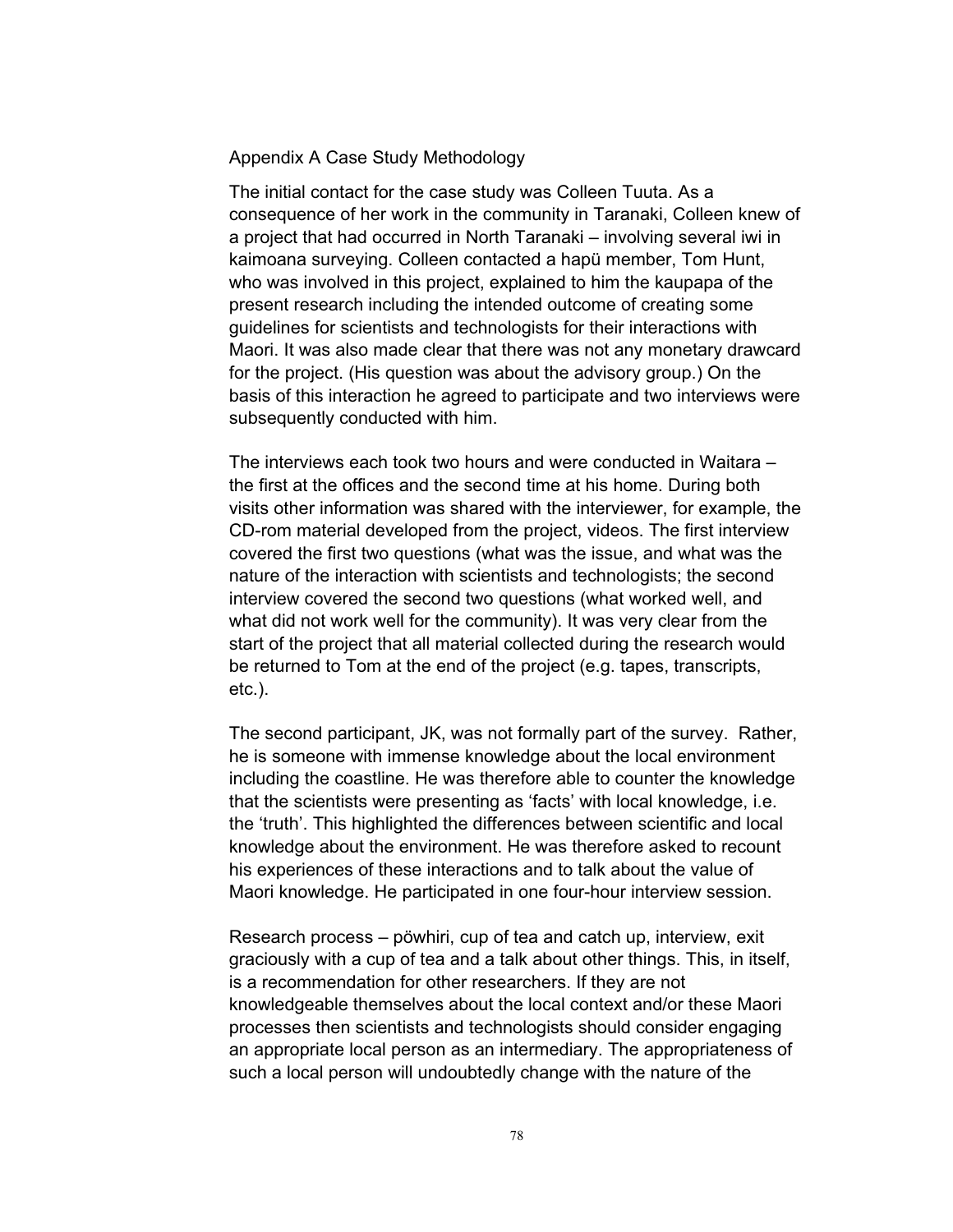project and also the community that is being engaged with. This will also facilitate the researchers' understanding of local politics and contexts as well as enhancing the chances that the research will be relevant and useful for local Maori groups – moral and pragmatic.

Koha – the participants were also given a koha from IRI as a thank you for participating in the research project.

### **Analysis**

The wealth of information provided for the present research by both participants led to the decision to present the information from the Project Manager in a narrative form with additional information provided by the second participant. The researcher has therefore inserted headings and some guidelines for the reader into the narrative but the findings are largely given in the participants own words.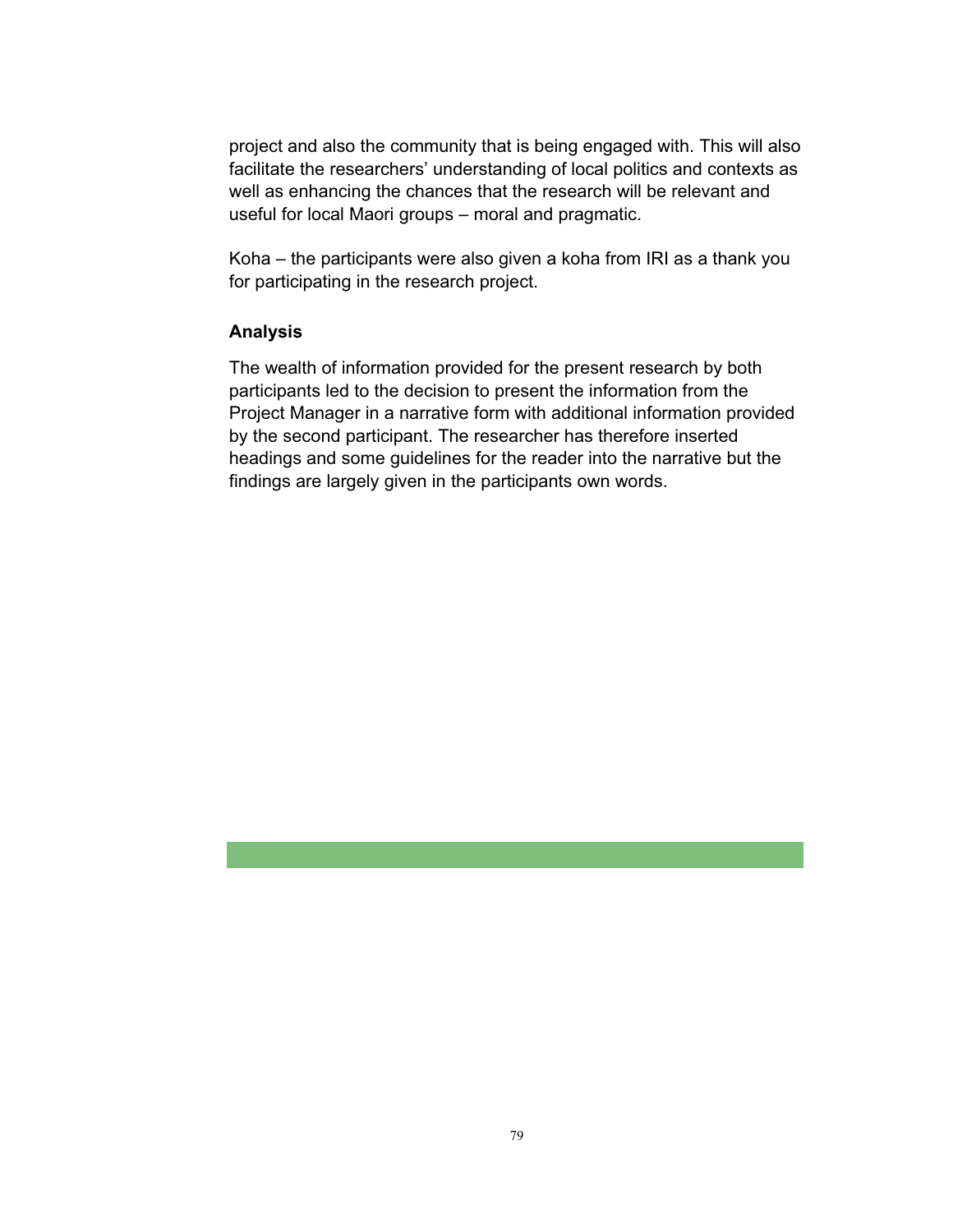# **OVERALL DISCUSSION**

The present research set out to examine three contexts in which Tangata Whenua had had reason to interact with scientists.<sup>32</sup> The only criteria for the selection of the contexts for case studies was that they be in different regions of the country and that they involved interactions that Tangata Whenua felt reasonably positive about. From these case studies, the aim was to identify good practice guidelines for scientists and technologists wishing to enter into collaborative relationships with whänau, hapü, Iwi. These recommendations may also prove to be useful to Tangata Whenua as they can provide a benchmark for relationship expectations. Thus, when scientists want to collaborate on research, Tangata Whenua can negotiate on the basis of experiences of other Tangata Whenua groups.

The case studies in the present research were diverse in their methodology and in their write-up. For example, the ease with which the Te Waipounamu researchers were able to call upon (by phone) the Kairaranga for their views of their hui with scientists demonstrated the way the research built upon and depended upon long-standing relationships. This was also seen in the amount of information and knowledge that was shared with the researchers. In Taranaki one main key informant, Tom Hunt, was able to provide a detailed account, including an analysis, of their collaboration and its outcomes. Mr Hunt demonstrated, for this researcher at least, the benefits of being politically astute and having realistic expectations of collaborative relationships. From the start the project the Tino Rangatiratanga of the Tangata Whenua was asserted and maintained.

The discussion of the findings falls into four main sections: Kaitiakitanga, Matauranga Mäori, Collaborative Relationships, and Tino Rangatiratanga. Following this is a discussion of future research issues and, finally, an outline of good practice guidelines.

### **Kaitiakitanga**

-

*In terms of rangatiratanga under the Treaty, Mäori assert that they were guaranteed the right to exercise ownership over their taonga resources and the decision-making rights on use and protection* 

 $32$  For ease of reading, we are using the term 'scientist(s)' to refer to those with both scientific and/or technological expertise.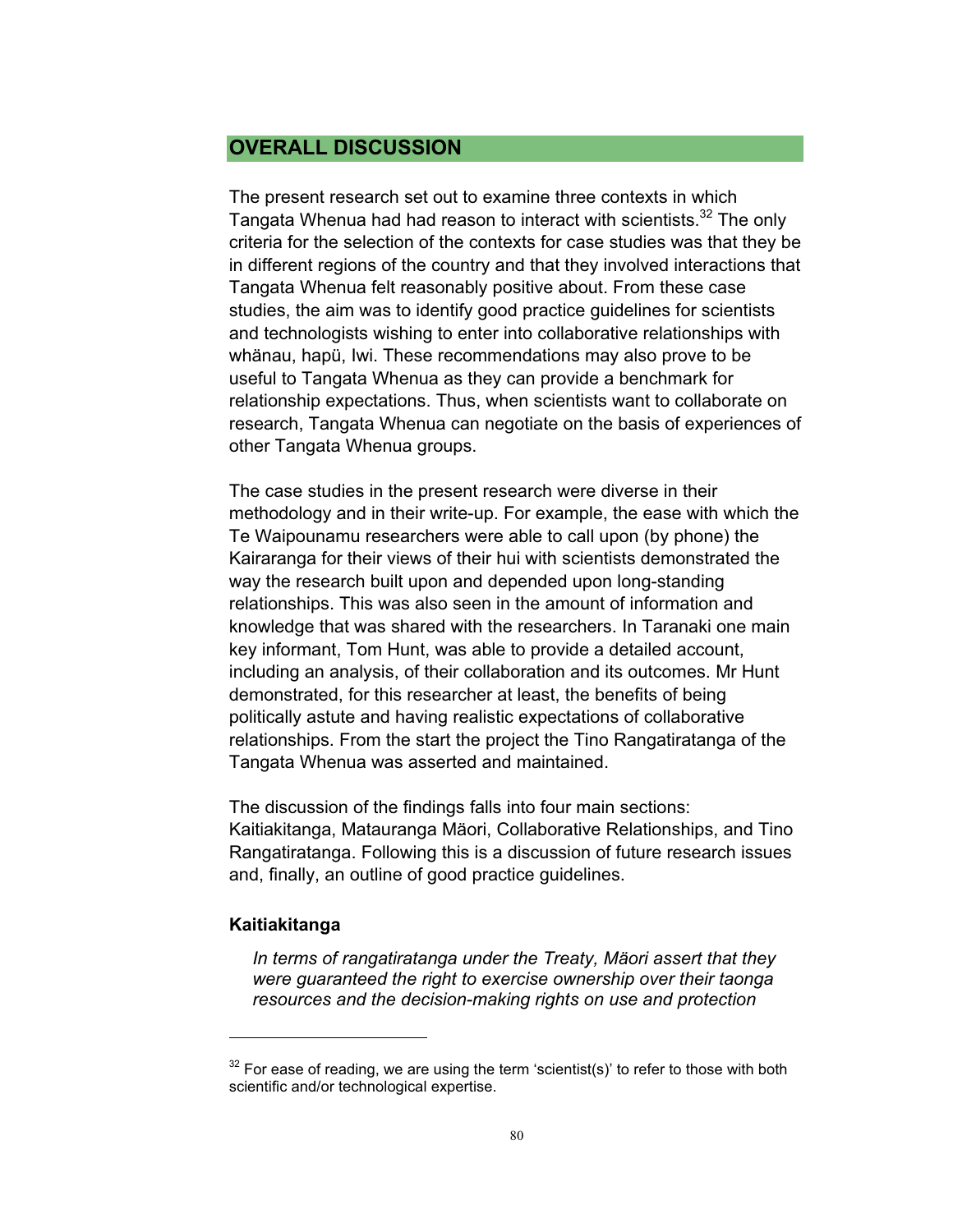### *that flow from ownership.<sup>33</sup>*

Mäori have practised kaitiakitanga (i.e., guardianship<sup>34</sup>) for thousands of years and thereby protected the environment for future generations. The purpose behind the practice is to ensure the ongoing existence of the mauri or life force of all things, inanimate or animate. Strict rules or tikanga, including the use of rahui and tapu (restrictions) at appropriate times, help prevent adverse effects on the people and the places.  $35$ 

The role of Tangata Whenua as kaitiaki was prominent in the present research and underpinned the depth of knowledge of Tangata Whenua about their environment and resources. In other words, in order to protect something you have to know it. In addition, the assertion by indigenous peoples of their tribal rights to full participation in the management of environmental resources is an international phenomenon.36 Tangata Whenua are also the kaitiaki of matauranga Mäori (see below).

### **Matauranga Maori**

 $\overline{a}$ 

It was clear from the present research that scientists often enter into relationships with Tangata Whenua with little understanding or appreciation of Tangata Whenua values and knowledge. The Kairaranga, for example, demonstrated amply during the Tï Kouka case study that they had more knowledge than the scientists gave them credit for and, indeed, knowledge that the Päkehä 'experts' were lacking.<sup>37</sup> Ngäti Kere kaumatua were also able to reflect on the history of kaimoana abundance (and decline) along their shores and were happy to share their knowledge with NIWA scientists. The Taranaki case study also illustrated that the value of the relationship for Tangata Whenua was not the scientific knowledge, as they knew their coastline very well, but rather the technology that they learned.

<sup>33</sup> *Mäori and the patenting of life form inventions* (1999)

<sup>&</sup>lt;sup>34</sup> translation from the Resource Management Act 1991

<sup>&</sup>lt;sup>35</sup> Statement of Evidence of Angeline Greensill in the matter of Application for Approval to Field Test in Containment any Genetically Modified Organism, by AgResearch.

 $36$  see, for example, the Native American Fish & Wildlife Society (NAFWS) website: http://www.nafws.org. also Daes (2000).

 $37$  Although this knowledge was explored during the case study as the Kairarangi shared with the researchers, it is not included in this research report as it is not within the brief of the current research to document matauranga Mäori.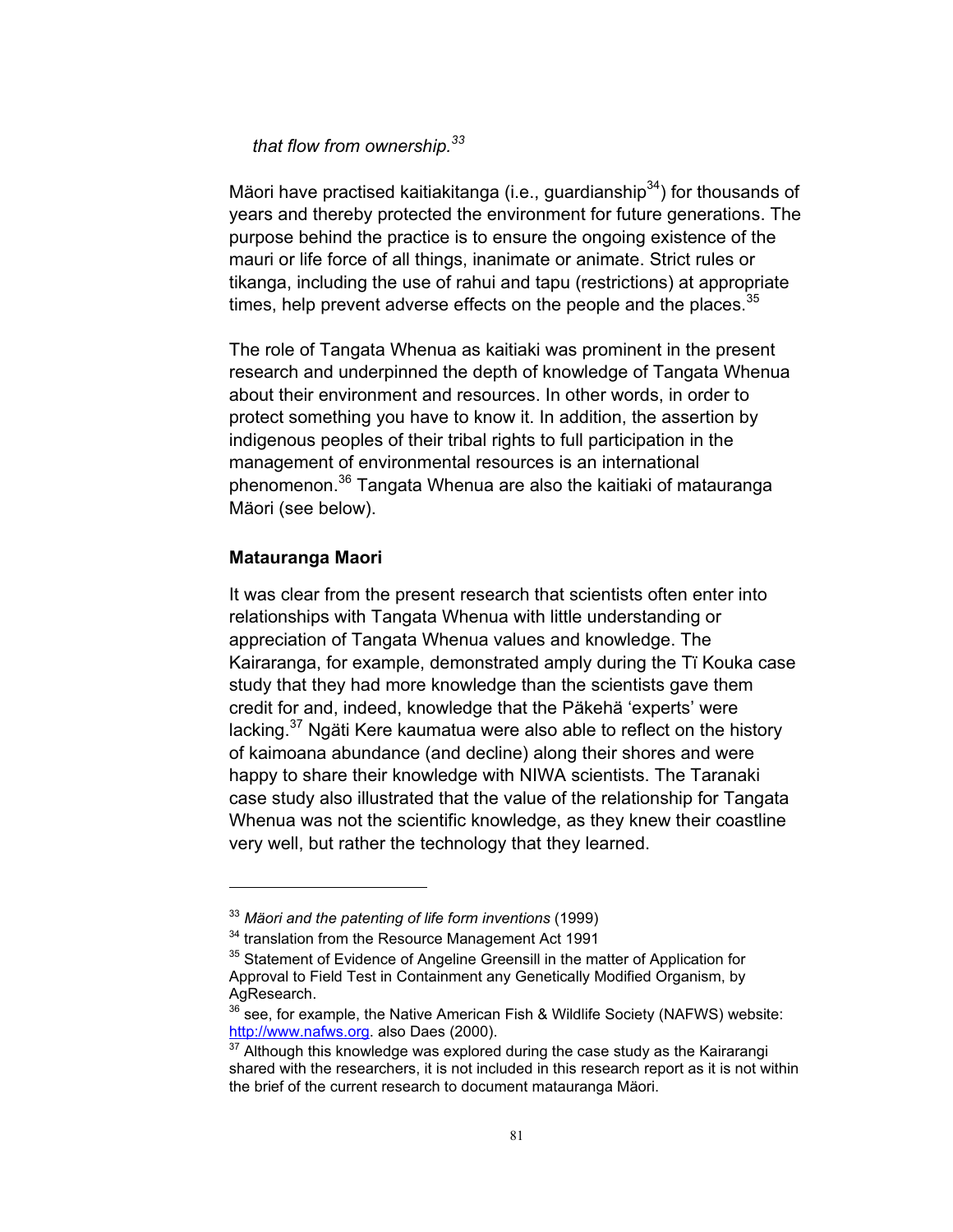Toward the end of 1999 IRI researchers set out to explore the issue that existed for Mäori in the area of genetic engineering (Cram, Pihama & Philip-Barbara, 2000). The research project that we proposed to Te Puni Kokiri was entitled 'Mäori perspectives on genetic engineering' and the project involved both key informant interviews and participant focus groups. One of the key informants interviewed was lawyer Moana Jackson. He outlined critical issues regarding our use of the term 'unique perspective' in the first question on our interview schedule: 'Do Mäori have a unique perspective on genetic engineering?' Jackson noted that this term often leads to a belief that Mäori understandings are secondary or marginal to 'mainstream' or dominant views:

*The word perspective to me is interesting. It assumes that there is something that is a given upon which Mäori can be expected to have a valid point of view. The moment you do that you situate the Päkehä model as the truth; and you ask Mäori to give a view on it. I think there are Mäori truths and they exist independently of what ever Päkehä view as reality or truth and to seek a Mäori perspective is to legitimate the Päkehä perspective on the issue. So to ask for a Mäori perspective on say the use of land is to validate the Päkehä concepts of property and seek to fit a Mäori view of that within it. Whereas what we should begin with is: what is the Mäori truth on land and how does that sit alongside, rather then fit within, the Päkehä view? Moana Jackson* 

Matauranga Mäori should not, therefore, be considered as an interesting aside to western scientific knowledge. It must be acknowledged that western scientific knowledge offers just one way of understanding the world and that this way is not the only way. In the preface to the book on fish and fishing in Nez Perce culture (North American Indian tribe), Landeen (1999: ix) writes that "scientists are only now coming to recognize the enormous value and complexity of river systems and the animals and plants that inhabit and depend on them." It is the knowledge of these systems that has allowed indigenous peoples to live in balance with their social and natural environment over many centuries.<sup>38</sup>

What is perhaps surprising then, and what was found in the present research, is that scientists often fail to acknowledge the significance of tribal knowledge that is held by Tangata Whenua. This includes the

 $\overline{a}$ 

<sup>38</sup> *Best practices on indigenous knowledge* (1999)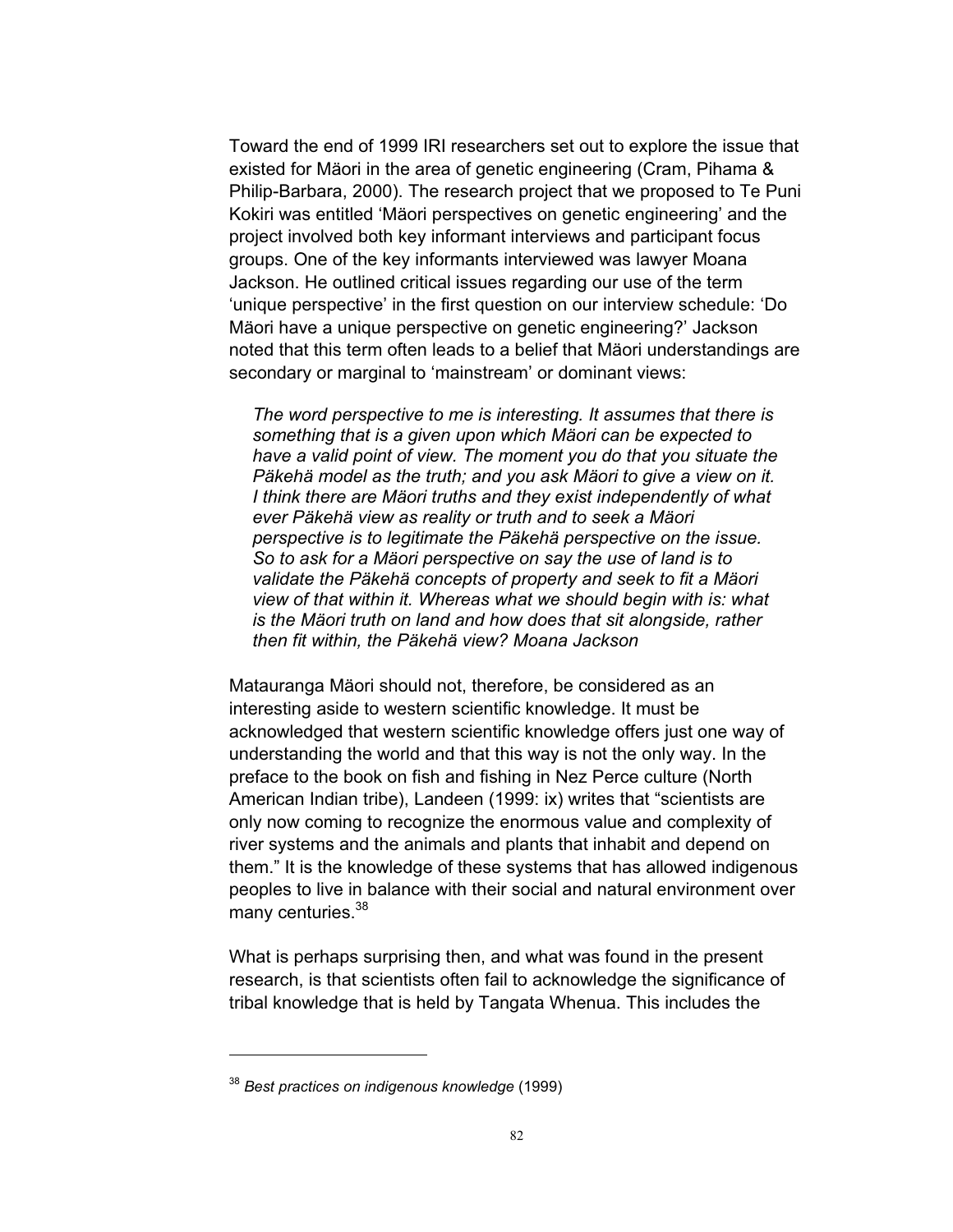knowledge an Iwi or hapü will have of a river or coastline that it has inhabited, interacted with and observed for centuries. In this scenario, scientists seem a little like 'Johnny-come-latelies' and it should not be surprising when a brief scientific encounter with the environment does not produce knowledge that is new to Tangata Whenua. If there are to be opportunities for the building of bridges between matauranga Mäori and scientific knowledge then these are most likely to arise within the context of long-term collaborative relationships.

#### **Collaborative Relationships**

In his report Garth Harmsworth (2001) stresses both the importance of establishing meaningful, collaborative relationships between scientists and Tangata Whenua and the time and resources it takes for these relationships to be built. He also points out that assessment of the success or otherwise of these relationships cannot be done within a purely Western scientific framework. Smith and Franks (1997) add to this, stating that there can not be collaboration unless benefits, accountability, risk and responsibility are also shared.

The Taranaki case study demonstrated the importance of time and resources as Tangata Whenua needed to hui early in the project to ensure that their voice was heard and taken into account in the research. This was not going to be a simple, one-off piece of scientific research – rather it was imperative that the research was responsive to Tangata Whenua concerns and questions. For this to happen there needed to be meetings and enough time for due consideration of the issues. Likewise for Ngäti Kere – there was a need for two-way information sharing prior to surveying.

These two case studies also illustrated the usefulness to Tangata Whenua of an intermediary; in the Taranaki case a scientist known to the Tangata Whenua who could translate the scientific studies that had been conducted along their coastline in the last twenty or so years. The purpose of this translation, into language ordinary people could understand, was not to add to the knowledge or understanding of the Tangata Whenua. The translation by the intermediary demonstrated that the scientific studies added no new knowledge, yet it allowed the Tangata Whenua to come enter into a collaborative relationship with the scientists fully informed about what the latters' disciplines had to say about their coastline and kaimoana.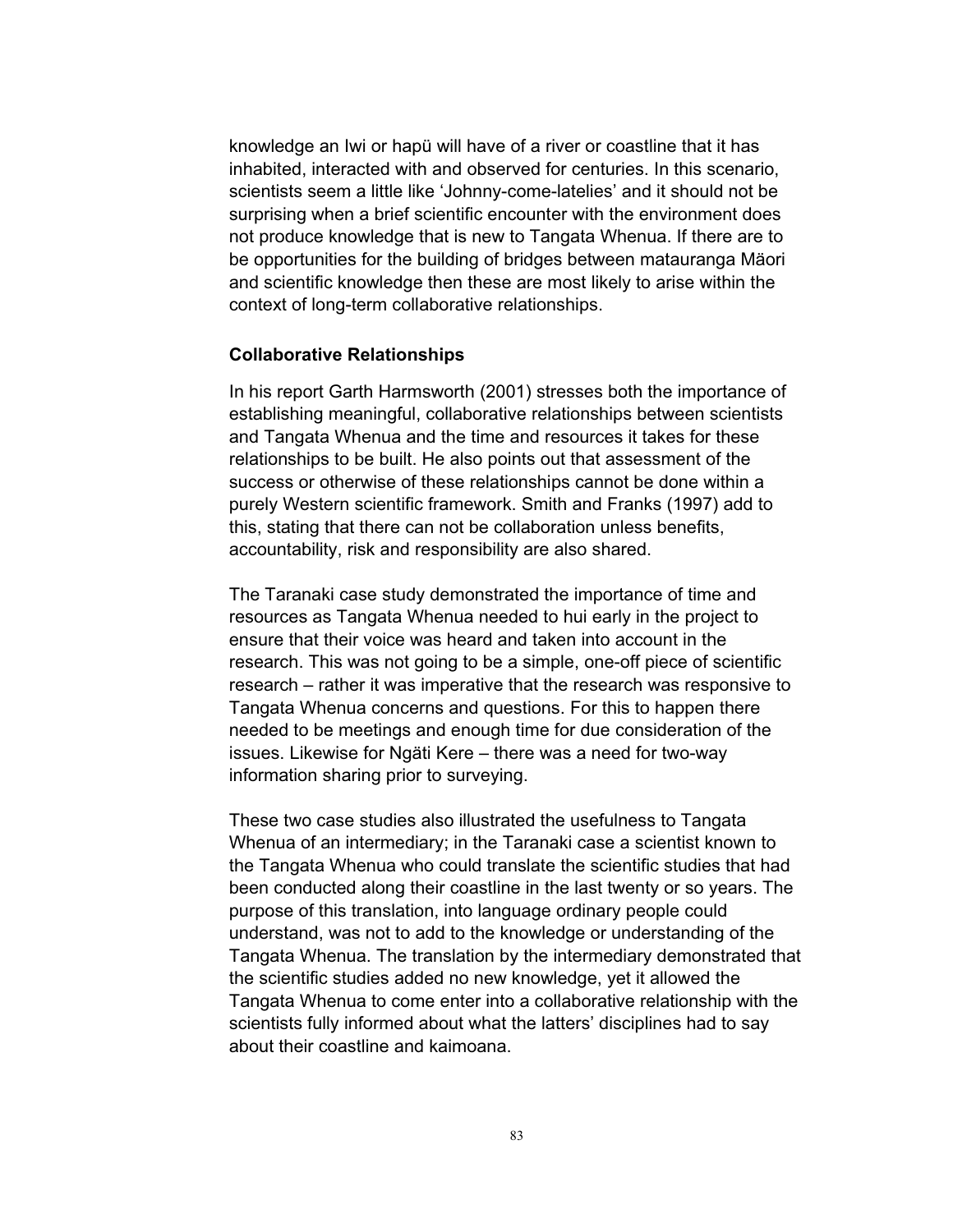The scientific intermediary for Ngäti Kere was a scientist who had whakapapa links with the hapü and who walked along side them during the collaboration.

## **Tino Rangatiratanga**

 $\overline{a}$ 

Situated directly from the Treaty of Waitangi, Tino Rangatiratanga is the antithesis of Kawanatanga. The principle of Tino Rangatiratanga, or self-determination, is about having meaningful control over one's own life and cultural well being. In the opening address at the Hui Taumata Matauranga (Mäori Education Summit) held in February 2001 in Turangi/Taupo, Mason Durie cited threads of development for Mäori in the previous two millenium. He noted also that "during the twenty five years 1975-2000, the focus for Mäori shifted from assimilation and state dependency towards greater self sufficiency, a celebration of being Mäori, and higher levels of autonomy. The message was tino rangatiratanga and positive development, the agenda moved away from domination by others and to Mäori control of Mäori resources" (Durie, 2001).

Tino Rangatiratanga was a key principle expressed by Tangata Whenua in the present study. The maintenance of Tino Rangatiratanga within research relationships is imperative to the survival of Mäori cultural rights and responsibilities. For example, the exercise of Kaitiakitanga rests on the foundation of Tino Rangatiratanga.

Terms such as 'collaboration', 'consultation' and 'partnership' can all too often conceal important power differentials beneath their egalitarian façade and, for Mäori, the lack of Tino Rangatiratanga (cf. Torjman, 1998). According to one US Department of Agriculture representative, consultation can only truly take place when decision-makers meet.<sup>39</sup> Likewise, in the Indigenous Research Protection  $Act^{40}$  the Principle of Self-Determination "recognizes that indigenous peoples, traditional societies and local communities have a right to self determination." This Principle goes on to add "that researchers and associated organizations will acknowledge and respect such rights in their dealings with these peoples and their communities."

 $39$  Personal communication at the 20<sup>th</sup> Anniversary Native American Fish & Wildlife Society National Conference. April 29 – May 2, 2002. Anchorage, Alaska.

<sup>&</sup>lt;sup>40</sup> Protection Act proposed by the Indigenous People's Council Against Biocoloinisalism: http://www.ipcb.org.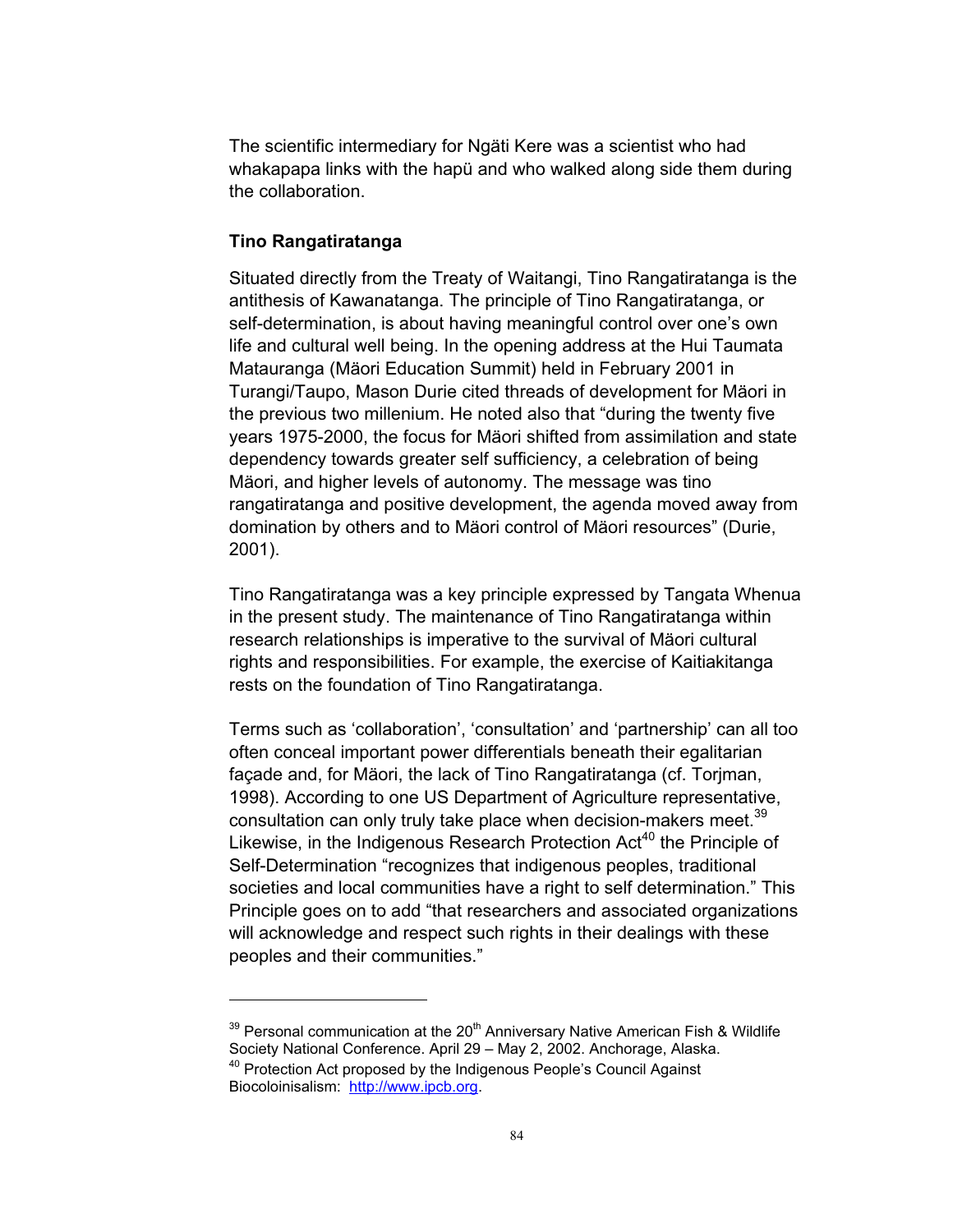In order to ensure the preservation of Tino Rangatiratanga within research relationships, Tangata Whenua can rely on more than the goodwill of scientists. The Indigenous Research Protection Act, for example, includes the use of refundable security bonds, permits, and penalties to ensure that researchers abide by the agreements that they make with indigenous communities.

In summary, the questions proposed by Linda Smith (1999) are relevant when attempting to ascertain the worthiness of research for Tangata Whenua. Scientists would do well to reflect on these questions to both show that they have been reflexive and to begin to demonstrate some understanding of the concerns of Tangata Whenua. The questions are:

- What research do we want to carry out?
- Who is that research for?
- What difference will it make?
- Who will carry out the research?
- How do we want the research to be done?
- How will we know it is a worthwhile piece of research?
- Who will own the research? and
- Who will benefit?

These questions can be addressed through the formation of research collaborations between researchers and Mäori communities. And as shown in the present research, these collaborations will need to involve processes of negotiation, testing and trust-building, as well as the sharing of knowledge.

## **FUTURE RESEARCH**

The present research has focussed on identifying best practices among scientists interacting with Tangata Whenua groups. Even though Tangata Whenua groups were chosen on the basis that they reported having had a reasonably positive interaction with scientists, this has generally come about because of the way in which the Tangata Whenua groups have chosen to interact – whether this is by being polite and silent in the face of scientific arrogance or by demanding that scientists engage with them on the terms proscribed by Tangata Whenua.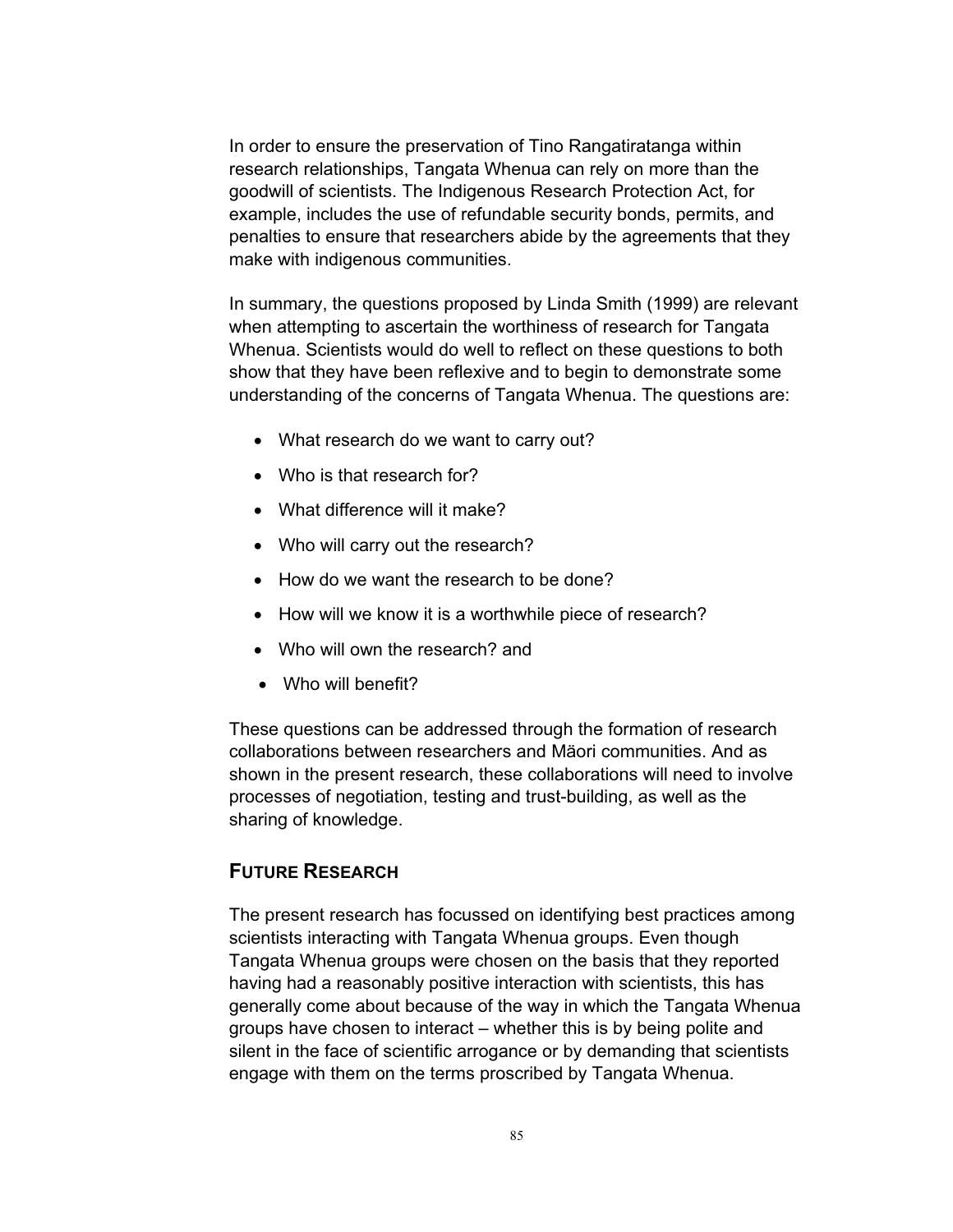While it might be tempting to now talk more generally with the scientists and technologists themselves, their views have been documented in other forums along with their advice to their colleagues (e.g. Harmsworth, 2001). Energies would perhaps be better expended identifying those scientists who have been identified by Tangata Whenua groups as user-friendly. As in the Taranaki case study, these scientists may not be research partners as such but rather research intermediaries. Still, there is likely to be value in learning why certain Päkehä scientists are able to build research relationships with Tangata Whenua. From the present study, we strongly suspect that they are differentiated by their respect for Tangata Whenua cultural values and knowledge.

Mäori scientists, on the other hand, may be caught in a difficult middleground between their scientific discipline and training and their whakapapa linkages and cultural understandings. Future research would do well to consider how these intermediaries are managing and, hopefully, changing their discipline to make it more responsive to Mäori concerns.

### **GOOD PRACTICE GUIDELINES**

In order to facilitate productive and collaborative relationships between Tangata Whenua and scientists the following guidelines are proposed. The costs of ensuring that these guidelines are followed needs to be included in research budgets so that the initial stages of meeting and talking with science groups are cost-neutral for Tangata Whenua. These same cost considerations need to also be taken into account whenever Tangata Whenua groups are asked to consult with and/or collaborate with scientific groups.

#### **Tangata Whenua**

- 1. Tangata Whenua (/hapü/iwi) consult as a group to ensure that there is a shared agenda and purpose to initiating collaborative research relationship with scientists.
- 2. Scientific mediation may be an important component of collaborations and Tangata Whenua should consider building relationships with Mäori and non-Mäori scientists supplementary to any collaboration.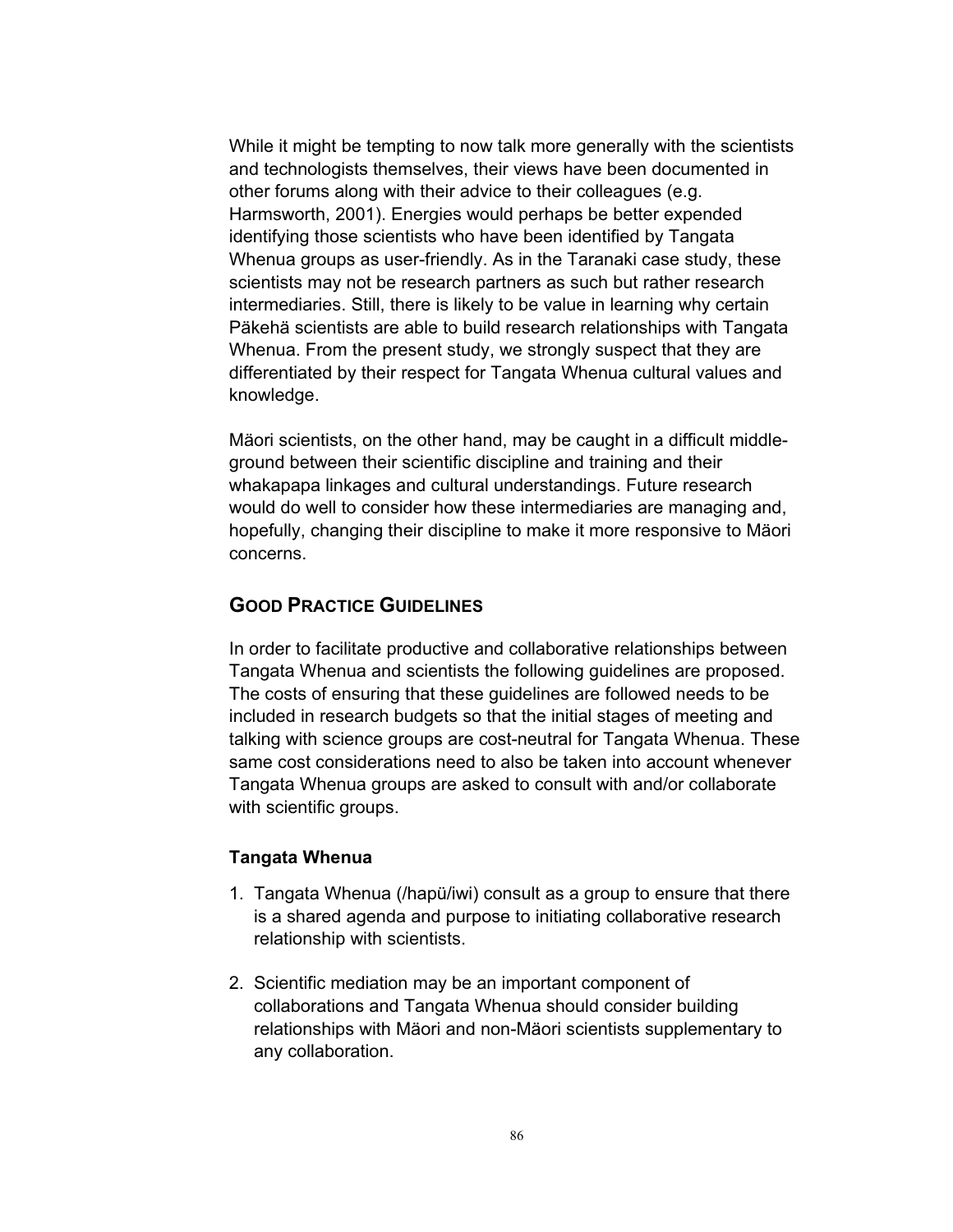3. Rangatahi should be involved in collaborative research has this has multiple payoffs.

## **Scientists**

- 4. Scientists wishing to build relationships with Tangata Whenua need to develop an understanding of their worldviews and cultural values.<sup>41</sup>
- 5. Scientists and technologists need to acknowledge, respect and value the kaitiakitanga roles of Tangata Whenua.
- 6. The impact of timing and relationship building (e.g. hui) on project timeframes and budgets should be carefully considered.
- 7. Opportunities for Tangata Whenua to train and upskill should be allowed for within research budgets and timeframes.

### **Collaboration**

 $\overline{a}$ 

- 8. Scientists should consult with appropriate Tangata Whenua and allow sufficient time for the determination of common research interests and priorities. Time needs to be set aside to develop understandings of each others' views and values.<sup>42</sup>
- 9. That scientists take the opportunity to conduct needs analyses alongside Tangata whenua to ensure clear understandings of each groups' needs and expectations of the interaction, as well as current knowledge bases.
- 10. That both parties engage in specific negotiations prior to interaction that clearly define shared goals and expected outcomes; including how information will be shared and disseminated.
- 11. That issues around intellectual property are discussed in the initial stages of a research relationship.

 $41$  The Indigenous Research Protection Act refers to this as 'Cultural sensitivity training'.

 $42$  While it may be difficult to decipher who the 'appropriate' Tangata Whenua are, this may well come to light during these initial consultations. In addition, the research guidelines published by the Health Research Council lists those groups that might be the starting points for such initial consultations, e.g., Te Puni Kokiri.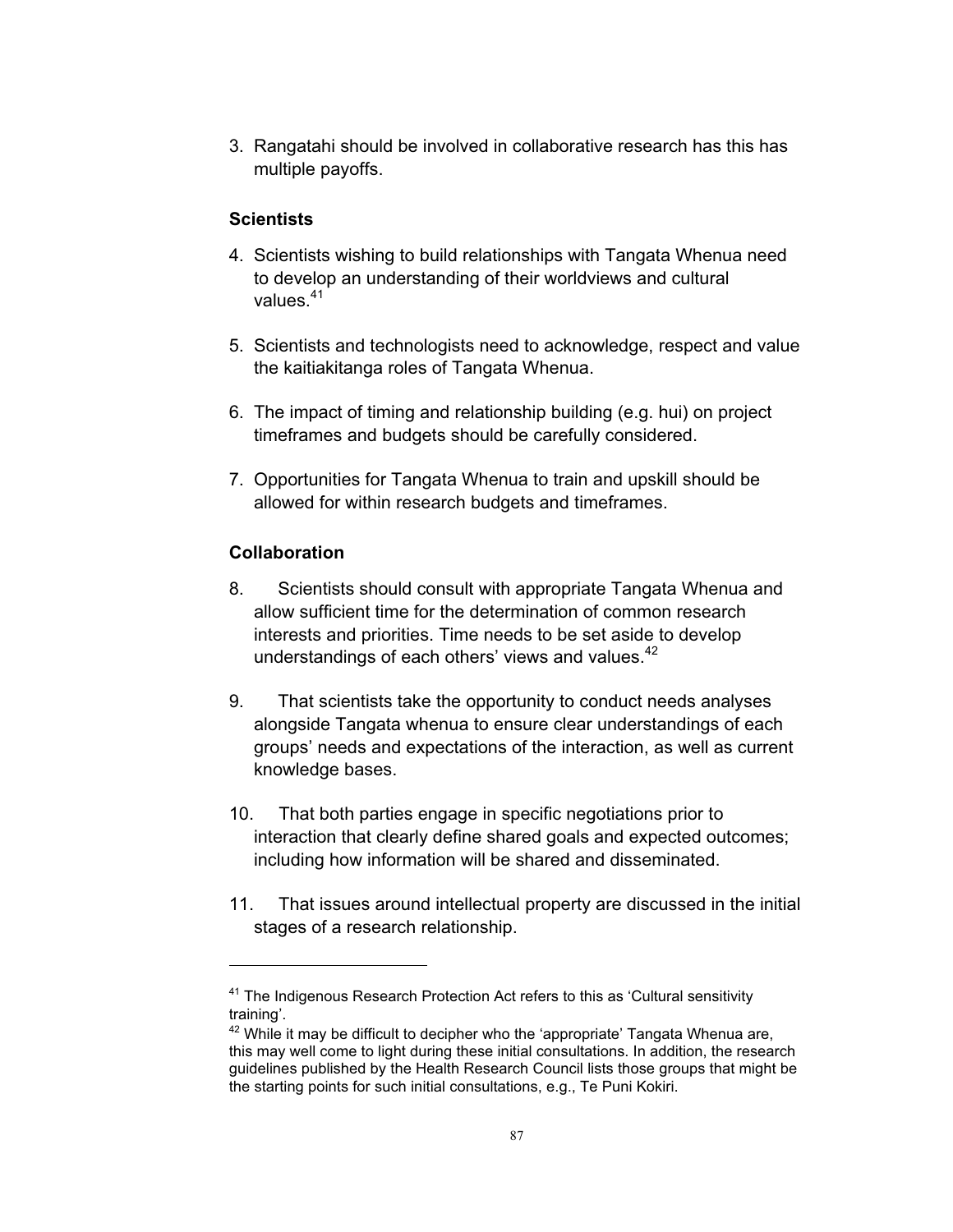12. That a Memorandum of Understanding (or other significant documentation) be established to protect the rights and responsibilities of both parties.

Underpinning these good practice guidelines there is a call for scientists to also be self-reflective about their own practices and beliefs. Linda Smith (1992) perhaps best sums this up:

*All the strategies mentioned are strategies which are used at an individual level and at a structural level. They are strategies which have been used with varying consequences for Maori people. If the deeper issues are not addressed then many of these skills become simply manipulative devices which perpetuate racism rather than destroy it and which maintain present power relations rather than shift them. Underlying any desire to become more culturally sensitive there has to be an understanding that this will be a process of change not just for the target culture but you as well.* You *being your beliefs, your theories, your practice.*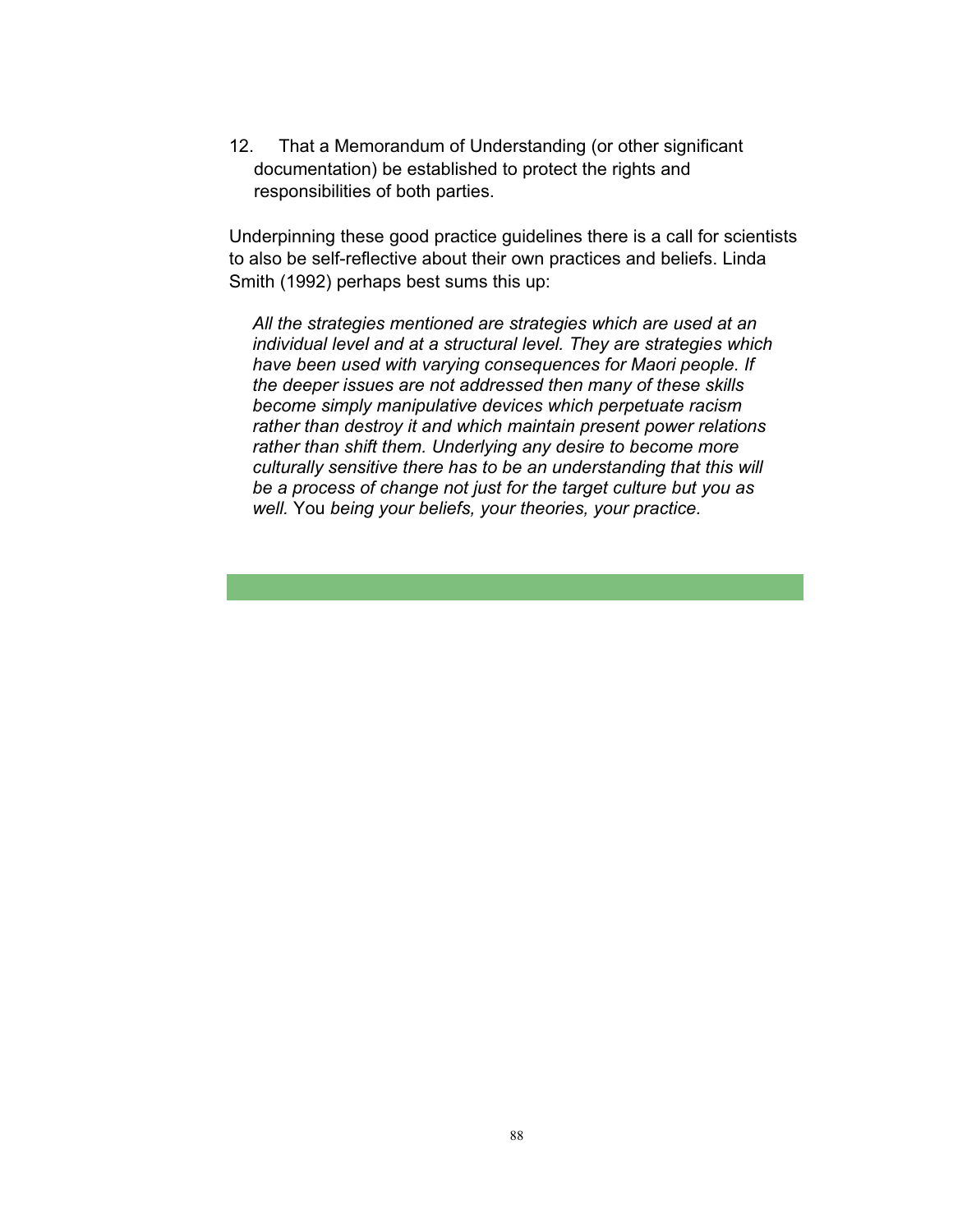# **GLOSSARY**

| Aotearoa            | Land of the long white cloud, New Zealand |
|---------------------|-------------------------------------------|
| aroha               | compassion                                |
| hapü                | sub-tribe                                 |
| hui                 | conference                                |
| iwi                 | tribe                                     |
| kaitiaki            | guardian                                  |
| kaitiakitanga       | guardian role                             |
| kaimoana            | seafood                                   |
| karakia             | prayer                                    |
| kaumatua            | elder                                     |
| kaupapa             | ground rules, agenda                      |
| körero              | conversation, dialogue                    |
| koroua              | male elder                                |
| kuia                | female elder                              |
| mahi                | work                                      |
| mai rano            | everlasting                               |
| mana                | authority                                 |
| manaakitanga        | hospitality                               |
| marae               | courtyard, forecourt of building          |
| matauranga          | knowledge                                 |
| mauri               | life-force                                |
| pöwhiri             | welcome                                   |
| raranga             | weaving                                   |
| rohe                | domain, designated boundary               |
| Rohe                | local area                                |
| taha                | side                                      |
| tamariki            | children                                  |
| tangata whenua      | people of the land                        |
| tangata             | person                                    |
| Tikanga Mäori       | custom                                    |
| Tino Rangatiratanga | independence                              |
| tipuna/tupuna       | ancestor(s)                               |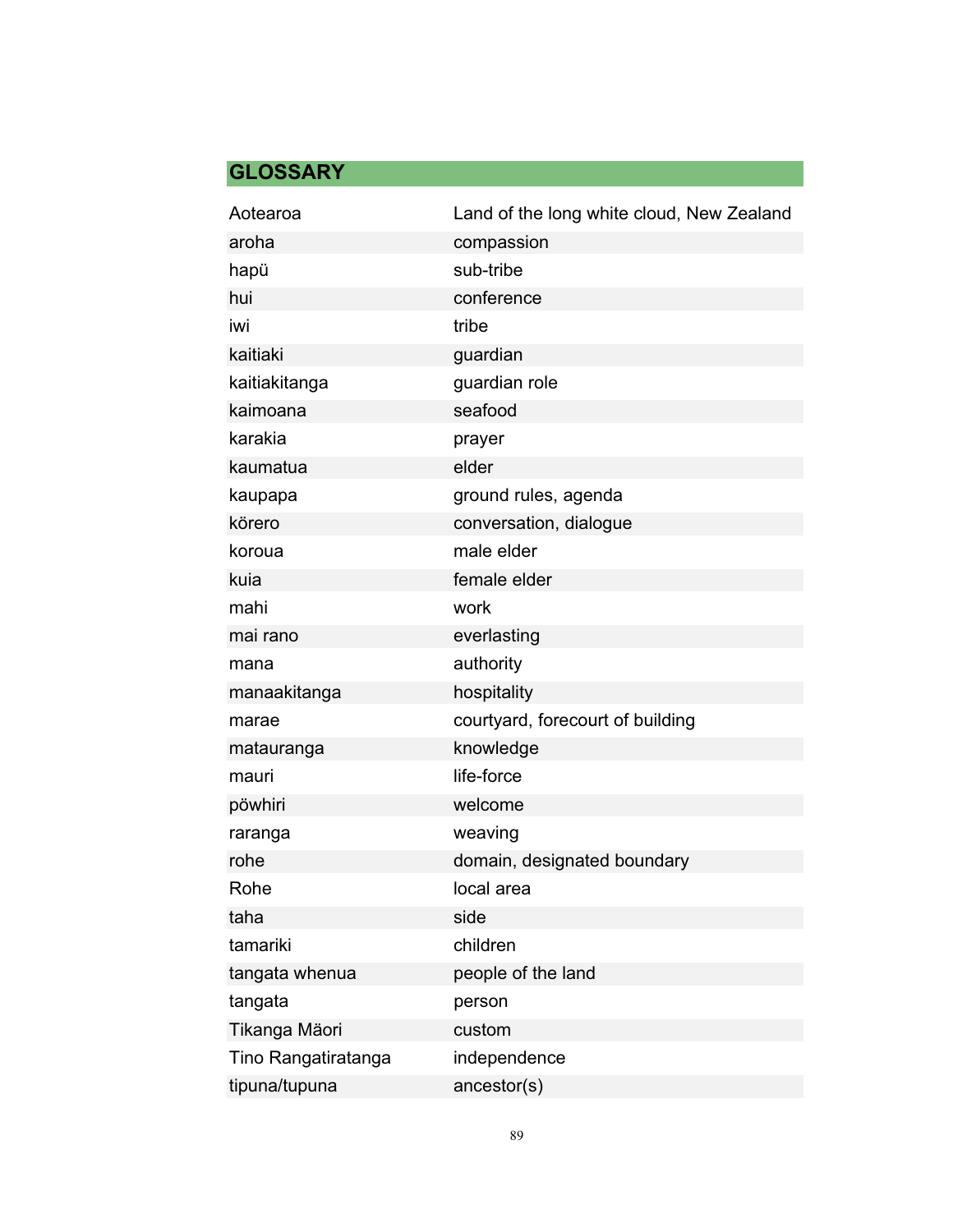| turangawaewae       | home ground, traditional home base |
|---------------------|------------------------------------|
| wairua              | spirit                             |
| whakapapa           | geneology                          |
| whänau              | extended family                    |
| whänaungatanga      | kinship                            |
| whare tupuna/tipuna | meeting house                      |
| whare               | house                              |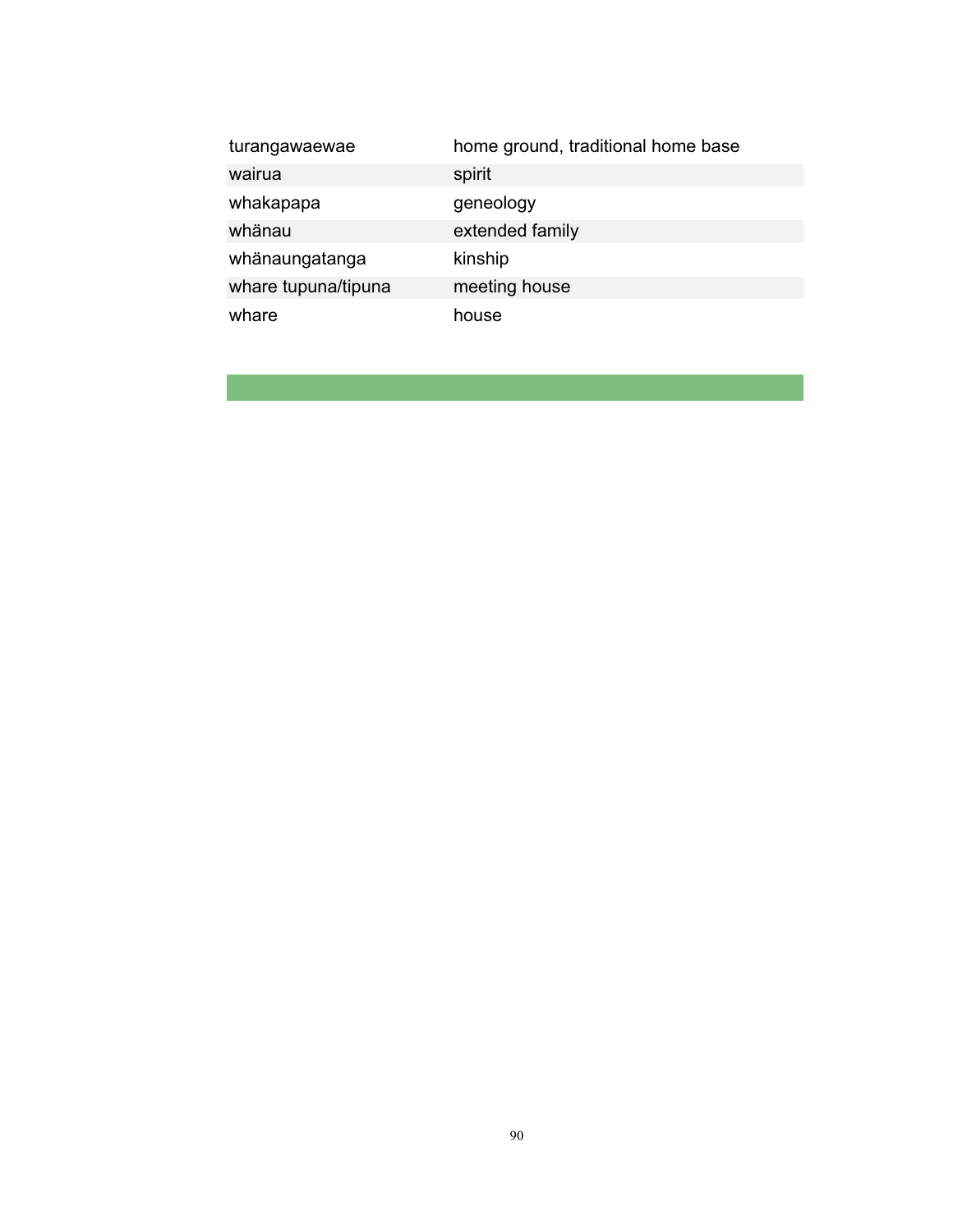# **BIBLIOGRAPHY**

*Best practices on indigenous knowledge.* (1999). Joint publication of UNESCO's Management of Social Transformation Programme and the Nuffic Centre for International Research and Advisory Networks. UNESCO.

Cram, F. (2001). Rangahau Mäori: Tona Tika, Tona Pono. In M Tolich (Ed.) *Research Ethics in Aotearoa.* Auckland: Longman. p.35-52

Cram, F., Pihama, L & Philip-Barbara, G. (2000). Mäori and genetic engineering. Auckland: IRI Publications. 178pp.

Daes, E-I. (2000). Defending indigenous people's heritage. Keynote Address to 'Protecting knowledge: Traditional resource rights in the new millenium' Conference. Hosted by the Union of British Columbia Indian Chiefs, Vancouver, Canada, February 2000.

Durie, M. (2001). A Framework for Considering Eucational Advancement. Hui Taumata Matauranga, Turangi/Taupo.

Frank, F. & Smith, A. (1997). *The Partnership Handbook*. Prepared for the Department of Human Resources Canada. Ottawa: Minister of Public Works and Government Services Canada.

Harmsworth, G. (2001). A collaborative model for working with iwi. Report prepared for the Foundation for Research, Science and Technology.

Indigenous Research Protection Act proposed by the Indigenous People's Council Against Biocoloinisalism: http://www.ipcb.org.

Jacka, S., Sutherland, B., Peters, M. & Smith, L. (1997). Te Kupenga: Children adrift in the truancy crisis. A Report presented to the New Zealand Ministry of Education.

Jones (1980). (Ed.), *Black psychology*. London: Sage.

Landeen, D. & Pinkham, A. (1999). *Salmon and his people: Fish and fishing in Nez Perce culture*. Lewiston, Idaho: Confluence Press.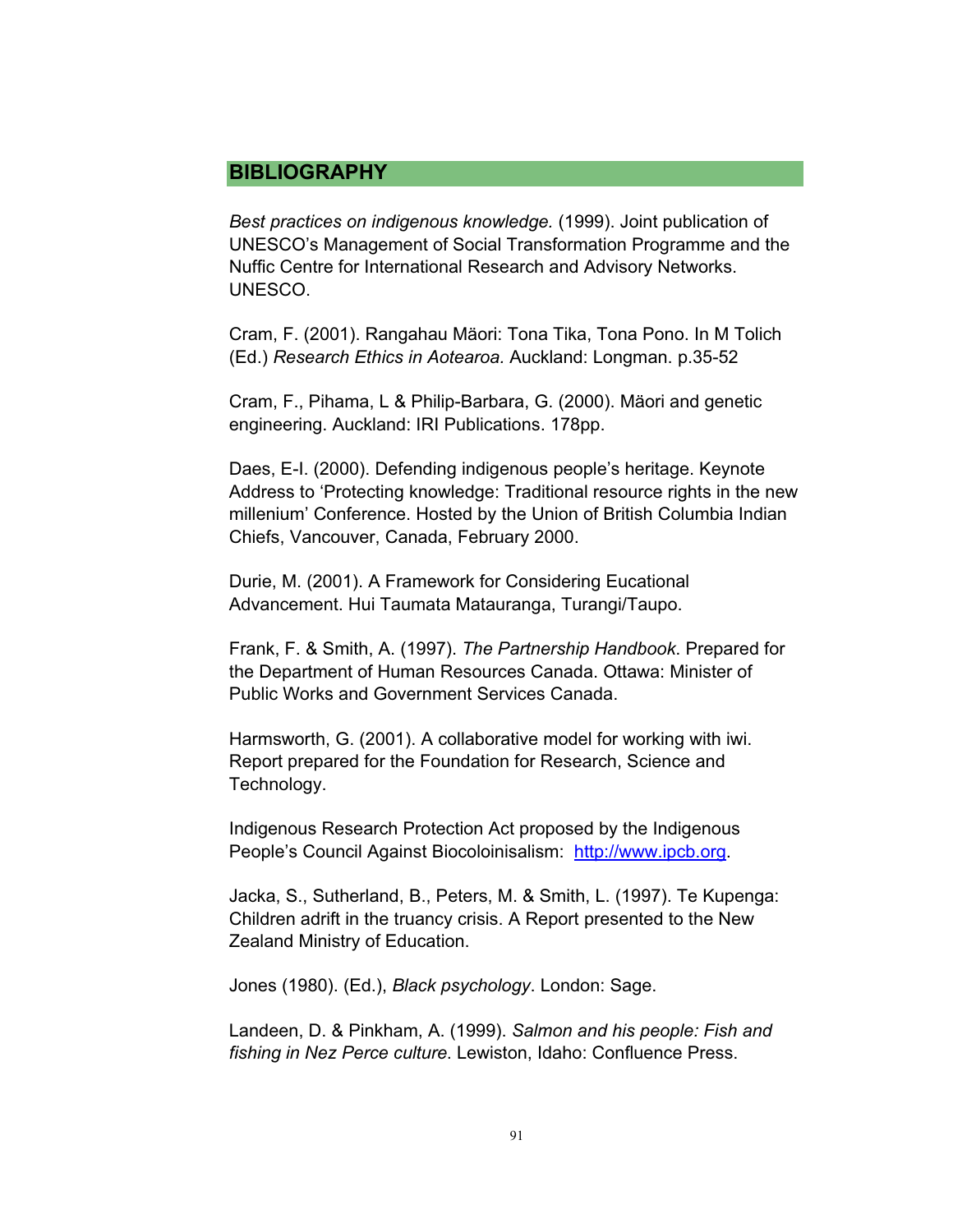Makareti (1986). *The old-time Mäori*. New Women's Classics.

*Mäori and the patenting of life form inventions: An information paper produced by the Patenting of Life Forms Focus Group for the Ministry of Commerce* (1999). Wellington: Putahi Associates Ltd for the Ministry of Commerce. At:

http://www.moc.govt.nz/gbl/int\_prop/Mäoripatent/index.html

Mataatua Declaration. Formulated at the First International Conference on the Cultural & Intellectual Property Rights of Indigenous Peoples, Whakatane, Aotearoa, 12-18 June 1993. Available at: www.aotearoa.wellington.net.nz/imp/mata.htm

Mead, A. TeP. (1996). Misappropriation of indigenous knowledge: The next wave of colonisation. In *Ngä Tikanga, Ngä Taonga. Cultural and intellectual property – The rights of indigenous peoples.* RUME Monograph Number 23.

Mead, Linda Tuhiwai Te Rina. (1996). Nga Aho o Te Kakahu Matauranga: The Multiple Layers of Struggle by Mäori in Education. PhD Thesis, University.

Small, D. (1989). Participatory research: The whys and wherefores. *Race Gender Class. 8*, 38-48.

SMITH, G.H. (1990). Research issues related to Maori education. Paper presented at the NZARE Special Interests Conference, Education Department, University of Auckland.<sup>43</sup>

Smith, G. (1995). Kaupapa Mäori Research Methodology. Handout. University of Auckland.

Smith, G.H., Fitzsimons, P. & Roderick, M (1998). A Scoping Report: Kaupapa Mäori Frameworks for Labour Market Programmes, A report to the Mäori Employment and Training Commission, International Research Institute for Mäori and Indigenous Education, Auckland.

 $\overline{a}$ 

 $43$  The papers by G.H. Smith, L.T. Smith, & E. Stokes are available in The issue of research and Maori. Monograph No.9. Research Unit for Maori Education, University of Auckland, 1992.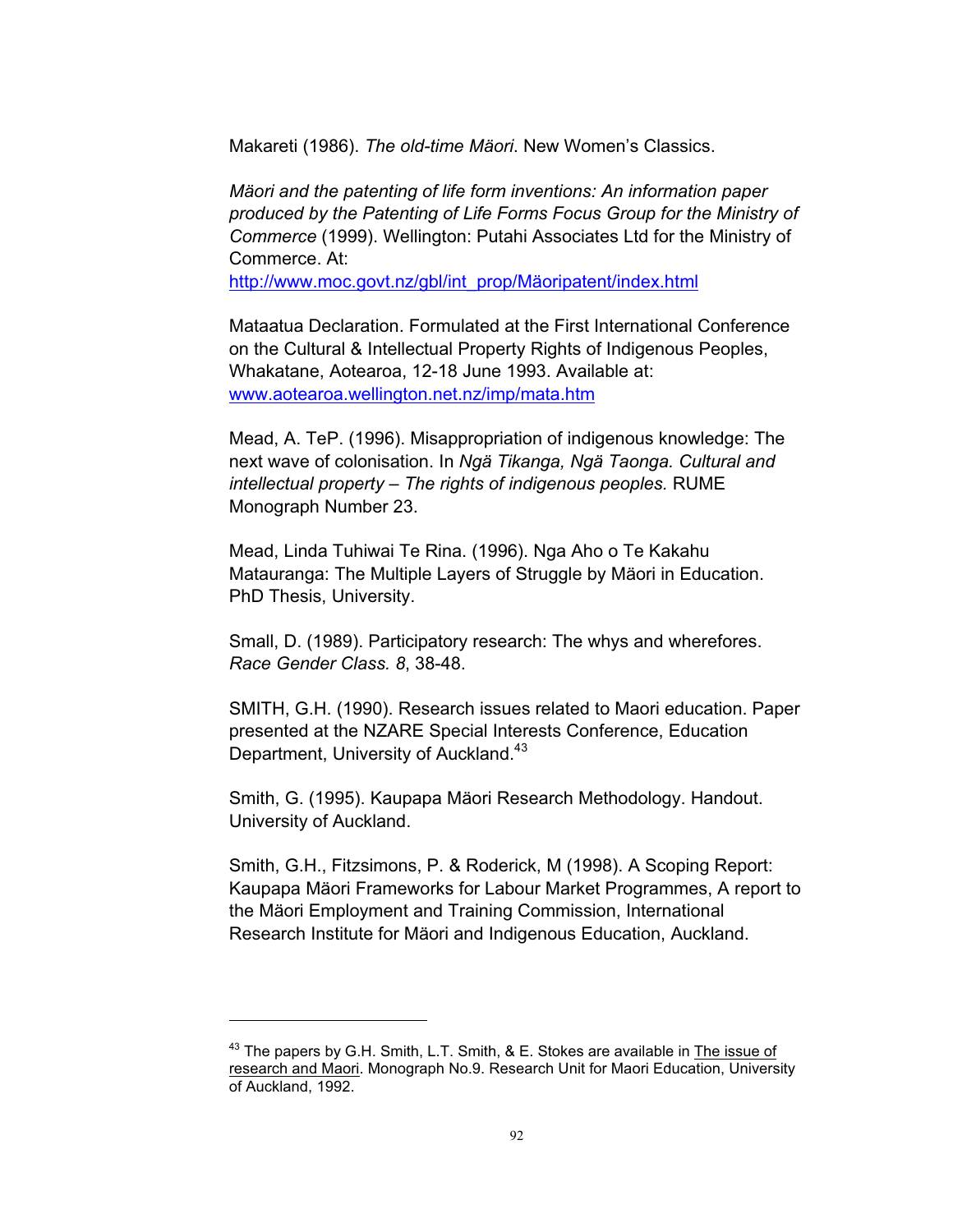Smith, L.T (1992). Te Rapunga I te Ao Marama: The Search for the World of Light'. In The Issue of Research and Mäori. Mongraoh N.o 9. Research Unit for Mäori Education, University of Auckland.

Smith, L.T. & Cram, F. (1997). An evaluation of the Community Panel Diversion Pilot Project. Commissioned by the Crime Prevention Unit, Office of the Prime Minister and Cabinet, Wellington.

Smith, L.T. (1996). Kaupapa Mäori Health Research. In Hui Whakapiripiri: A Hui to Discuss Strategic Directions for Mäori Health Research. Wellington School of Medicine: Te Rangahau Hauora a Eru Pömare.

Smith, L.T. (1999). *Decolonising methodologies: Research and indigenous peoples.* New York: Zed Books & Dunedin: Otago University Press.

Statement of Evidence of Angeline Greensill in the matter of Application for Approval to Field Test in Containment any Genetically Modified Organism, by AgResearch.

Sutherland, B. & Jacka, S. (1995). The Politics of Voice in Ethnography. Seminar Presentation, NZARE Conference 1995.

Te Awekotuku, N. (1991). *He tikanga whakaaro: Research ethics in the Mäori community.* Manatu Mäori: Wellington.

Tellis, W. (1997). Introduction to case study. *The Qualitative Report, 3*. http://www.nova.edu/ssss/QR/QR3-2/tellis1.html.

The Case Study as a Research Method. Uses and Users of Information – LIS 391D.1 – Spring 1997. http://www.gslis.utexas.edu/~ssoy/usesusers/l391d1b.htm.

Torjman, S. (1998). Strategies for a caring society. Paper presented at the conference 'Investing in the Whole Community: Strategies for a Caring Society'. Organised by The Trillium Foundation, Toronto, 15-16 October 1998.

Waipara-Panapa, A. (1995). Body and Soul: A socio-cultural analysis of body image in Aotearoa. Masters thesis, University of Auckland.